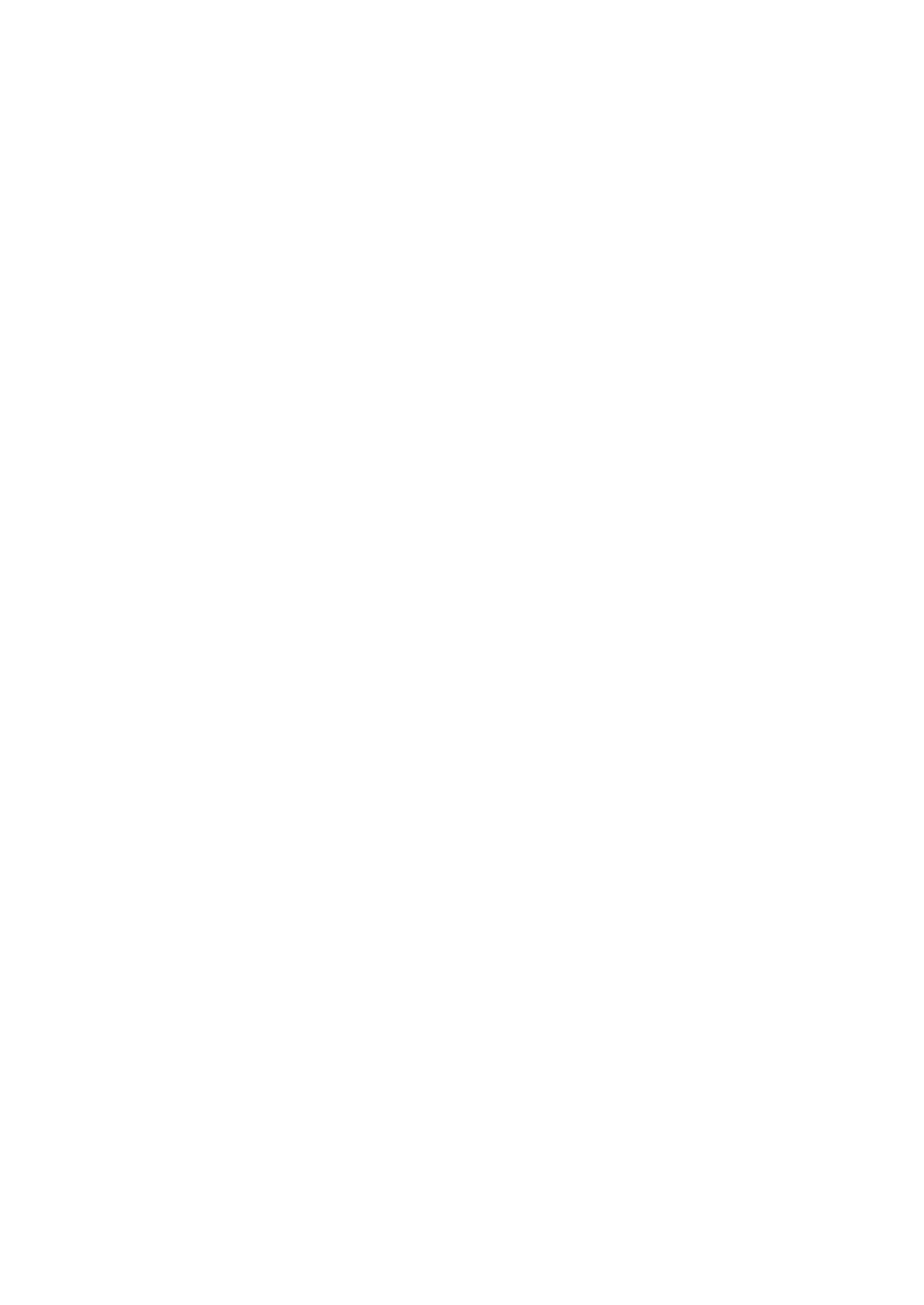| A.        | <b>RULES FOR SHOWING</b><br>Rules relating to NPS Membership<br>1.<br>Rules relating to Horses/Ponies<br>2.<br>Rules relating to Owners, Riders, Exhibitors and Handlers<br>3.<br>Rules relating to Judges<br>4.<br>Rules relating to Show Affiliation<br>5.                                                                                                                                                                                                                                                           |                                                                                                                                                                             |                                                                                            | 3<br>6<br>9<br>13<br>19                            |
|-----------|------------------------------------------------------------------------------------------------------------------------------------------------------------------------------------------------------------------------------------------------------------------------------------------------------------------------------------------------------------------------------------------------------------------------------------------------------------------------------------------------------------------------|-----------------------------------------------------------------------------------------------------------------------------------------------------------------------------|--------------------------------------------------------------------------------------------|----------------------------------------------------|
| <b>B.</b> | <b>RULES FOR SPECIAL STEWARDS</b>                                                                                                                                                                                                                                                                                                                                                                                                                                                                                      |                                                                                                                                                                             |                                                                                            | 20                                                 |
| C.        | <b>RULES FOR DRUGS TESTING</b><br><b>Warning to Members</b><br>1.<br>Definitions<br>2.<br><b>Drugs Testing Procedure</b><br>3.<br>Sampling and Analysis Procedure<br>4.<br>Penalties<br>5.                                                                                                                                                                                                                                                                                                                             |                                                                                                                                                                             |                                                                                            | 22<br>22<br>22<br>23<br>24                         |
| D.        | <b>COMPLAINTS AND DISCIPLINARY PROCEDURES</b><br>Overview<br>1.<br><b>Complaints Procedure</b><br>2.<br><b>Disciplinary Procedure</b><br>3.<br>J.M.B Objections<br>4.<br>5.<br>Social Media and Internet Policy                                                                                                                                                                                                                                                                                                        |                                                                                                                                                                             |                                                                                            | 26<br>26<br>28<br>31<br>31                         |
| Е.        | RULES FOR HORSE OF THE YEAR SHOW QUALIFIERS                                                                                                                                                                                                                                                                                                                                                                                                                                                                            |                                                                                                                                                                             |                                                                                            | 33                                                 |
| F.        | RULES FOR M&M RIDDEN NATIONAL CHAMPIONSHIPS<br>M&M Open Ridden National Championship<br>1.<br>M&M Young Ridden Pony National Championship<br>2.<br>M&M Intermediate Ridden National Championship<br>3.<br>M&M Novice Ridden National Championship<br>4.<br>M&M Junior Ridden National Championship<br>5.<br>M&M First Ridden National Championship<br>6.<br>M&M Novice First Ridden National Championship<br>7.<br>8.<br>M&M Leading Rein National Championship<br>M&M Novice Leading Rein National Championship<br>9. | Ringside Stud<br>Dargavel<br>Peasedown Stud & Jess Talbot<br>Picton<br>Robinson<br><b>Showing Classics</b><br>Bryndefaid Stud<br><b>Showing Classics</b><br>The King's Head | MM-OR<br>MM-4/5/6R<br>MM-IR<br>MM-NR<br>MM-JR<br>MM-FR<br><b>MM-NFR</b><br>MM-LR<br>MM-NLR | 34<br>35<br>36<br>37<br>38<br>39<br>39<br>40<br>40 |
| G.        | RULES FOR M&M WORKING HUNTER PONY NATIONAL CHAMPIONSHIPS<br>M&M Working Hunter Pony Championship (RIHS)<br>M&M Working Hunter Pony National Championship<br>2.<br>M&M Intermediate Working Hunter Pony National Championship<br>3.<br>M&M Novice Working Hunter Pony National Championship<br>4.<br>M&M Junior Working Hunter Pony National Championship<br>5.<br>M&M First Ridden Working Hunter Pony National Championship<br>6.                                                                                     | <b>Supreme Products</b><br>TopSpec<br>NPS Area 5<br><b>NAF</b><br>Sarah Please Memorial<br><b>Stevenson Brothers Rocking Horses</b>                                         | <b>MM-RIHS</b><br>MM-WHP<br><b>MM-IWHP</b><br>MM-NWHP<br><b>MM-JWHP</b><br><b>MM-FRWHP</b> | 41<br>42<br>43<br>44<br>45<br>46                   |
| Н.        | RULES FOR M&M IN HAND NATIONAL CHAMPIONSHIPS<br>M&M In Hand Summer National Championship<br>1.<br>M&M Home Produced In Hand National Championship<br>2.                                                                                                                                                                                                                                                                                                                                                                | Pottofields Stud<br><b>Sharptor Stud</b>                                                                                                                                    | MM-IH<br>MM-HPIH                                                                           | 47<br>48                                           |
| Ι.        | RULES FOR SHOW PONY/SHOW HUNTER PONY RIDDEN NATIONAL CHAMPIONSHIPS<br>SP/SHP Open Ridden National Championship<br>1.<br>2.<br>SP/SHP Novice Ridden National Championships<br>SP/SHP First Ridden National Championships<br>3.<br>SP/SHP Novice First Ridden Standalone<br>4.<br>SP/SHP Leading Rein National Championships<br>5.<br>SP/SHP Novice Leading Rein Standalone<br>6.                                                                                                                                        | Saracen Horse Feeds<br><b>Rosettes Direct</b><br>The Sash Emporium<br>The Sash Emporium                                                                                     | SP-R<br>SP-NR<br>SP-FR<br>SP-NFR<br>SP-LR<br>SP-NLR                                        | 49<br>50<br>51<br>51<br>52<br>52                   |
| J.        | RULES FOR OPEN WORKING HUNTER CHAMPIONSHIPS<br>Open Working Hunter Pony National Championship                                                                                                                                                                                                                                                                                                                                                                                                                          | <b>Rivervalley Stud</b>                                                                                                                                                     | O-WHP                                                                                      | 53                                                 |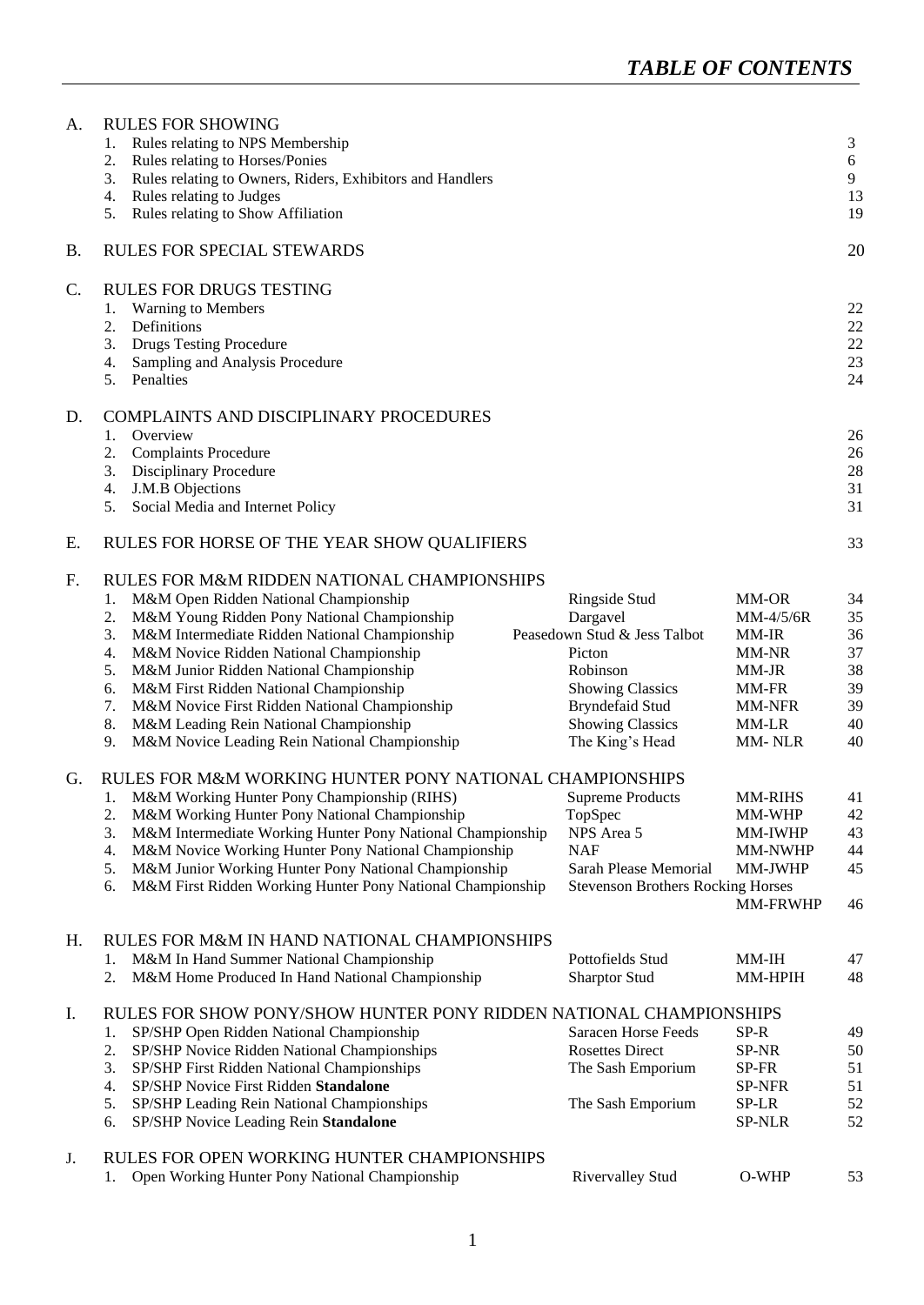# *TABLE OF CONTENTS*

| K. |    | RULES FOR BRITISH RIDING PONY IN HAND NATIONAL CHAMPIONSHIPS                   |                                        |                |                   |
|----|----|--------------------------------------------------------------------------------|----------------------------------------|----------------|-------------------|
|    | 1. | BRP (Show Pony) In Hand Supreme National Championship                          | Kalusta Stud                           | SP-IH          | 54                |
|    | 2. | BRP (Show Hunter Pony) In Hand National Championship                           | <b>Team Charlesworth</b>               | $HP-IH$        | 55                |
|    | 3. | BRP (Show Pony) Home Produced In Hand National Championship                    | <b>Betty Skeet Memorial</b>            | SP-HPIH        | 56                |
| L. |    | RULES FOR OPEN & OTHER NATIONAL CHAMPIONSHIPS                                  |                                        |                |                   |
|    | 1. | Home Produced Ridden National Championship                                     | <b>Corscaron Horse EssentialsO-HPR</b> |                | 57                |
|    | 2. | Amateur Ridden National Championship                                           | Derby House                            | $O-AM$         | 58                |
|    | 3  | Part Bred Ridden/In Hand National Championship                                 | Mole Valley Farmers                    | O-PBR          | 59                |
|    | 4  | Part Bred Ridden/In Hand National Championship                                 | Mole Valley Farmers                    | O-PBIH         | 59                |
|    | 5. | Ottergayle Hack and Riding Horse In Hand Supreme Championship                  | Dowhills Stud                          | $H$ -IH        | 60                |
|    | 6. | <b>Black Country Saddles National Championship</b>                             | <b>Black Country Saddles</b>           | MM-BCR         | 61                |
|    | 7. | Working Hunter Pony Training Stakes National Championship (M&M & Plaited)      |                                        |                |                   |
|    |    |                                                                                | Simons Family/Marbeth Stud             | O-TSWHP        | 62                |
|    |    | M. RULES FOR SILVER MEDAL ROSETTE CHAMPIONSHIPS                                |                                        |                |                   |
|    | 1. | M&M In Hand Silver Medal Rosette Championship                                  | <b>Cuddington Stud</b>                 | <b>SM-MMIH</b> | 63                |
|    | 2. | M&M Ridden Silver Medal Rosette Championship                                   | The Nicholls Family                    | <b>SM-MMR</b>  | 64                |
|    | 3. | BRP (Show Pony) In Hand Silver Medal Rosette Championship                      | NPS Area 20                            | <b>SM-SPIH</b> | 65                |
|    | 4. | BRP (Show Hunter Pony) In Hand Silver Medal Rosette Championship Dowhills Stud |                                        | <b>SM-HPIH</b> | 66                |
|    |    | N. RULES FOR AREA CHAMPIONSHIPS                                                |                                        |                |                   |
|    | 1. | British Isles Area Supreme Ridden Championship                                 | Talent Forte Recruitment BI-R          |                | 67                |
|    | 2. | British Isles Area In Hand Championship                                        | NPS Area 15                            | $BI-IH$        | 67                |
|    | 3. | Area Final Freestyle to Music                                                  | Assendons                              | $O-AF$         | 68                |
|    |    |                                                                                |                                        |                |                   |
|    |    | O. RULES FOR WINTER CHAMPIONSHIPS                                              |                                        |                |                   |
|    | 1. | M&M Open Ridden Winter Championship                                            | CE Fuller & Son                        | WMM-OR         | 69                |
|    | 2. | M&M Confined Novice Ridden Winter Championship                                 | Newdale Stud                           | WMM-NR         | 70                |
|    | 3. | M&M Pure Novice Ridden Winter Championship                                     | Hirstmund Stud                         | WMM-PNR        | 71                |
|    | 4. | M&M Leading Rein Winter Championship                                           |                                        | WMM-LR         | 72                |
|    | 5. | M&M Novice Leading Rein Winter Championship                                    | Williams & Nash Memorial               | WMM-NLR        | 72                |
|    | 6. | M&M First Ridden Winter Championship                                           |                                        | WMM-FR         | 73                |
|    | 7. | M&M Novice First Ridden Winter Championship                                    | NPS Area 25                            | WMM-NFR        | 73                |
|    | 8. | M&M In Hand Winter Championship                                                | Leyhills Stud                          | WMM-IH         | 74                |
|    |    | P. RULES FOR YOUNG RIDER CHAMPIONSHIPS                                         |                                        |                |                   |
|    | 1. | Young Rider Championship                                                       | <b>Supreme Products</b>                | <b>YRCH</b>    | 75                |
|    |    | Q. RULES FOR PERFORMANCE CLASSES                                               |                                        |                |                   |
|    |    | 1. Arena Eventing Challenge                                                    | <b>Antony Evans</b>                    | AE             | 76                |
|    |    | 2. Dressage                                                                    |                                        |                | 78                |
|    |    | R. WELFARE & SAFEGUARDING                                                      |                                        |                |                   |
|    |    | 1. Introduction to the Code of Practice                                        |                                        |                | 79                |
|    |    | 2. Safeguarding Policy                                                         |                                        |                | 79                |
|    |    |                                                                                |                                        |                |                   |
|    |    | NPS KEY DATES FOR 2022                                                         |                                        |                | 80                |
|    |    | NPS AREAS - MAP AND ADDRESSES                                                  |                                        |                | <b>Back Cover</b> |
|    |    |                                                                                |                                        |                |                   |

#### **All Exhibitors when entering at NPS Shows must abide by the Rules as defined in the NPS Rule Book.**

**THE NPS Council reserve the right to amend or change the rules during the lifetime of the current rulebook under exceptional circumstances.**

**Exhibitors should refer to the NPS website for any updates or changes to the Rules**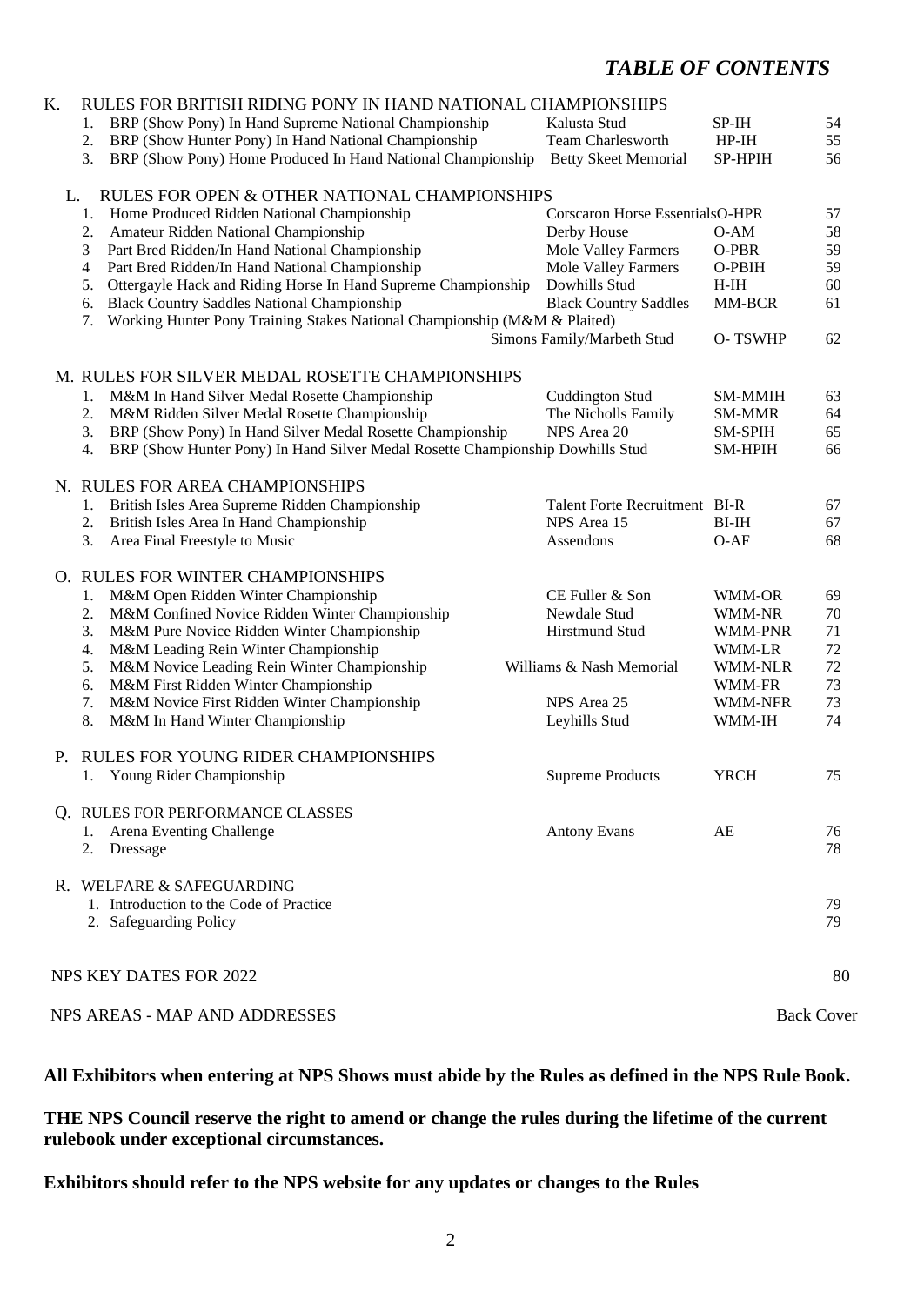# **A. RULES FOR SHOWING**

All NPS competitions must be run under the NPS Rules defined in this Rules Book**.** 

Microchipping of all horses is a legal requirement in England from October 2020 and are therefore a compulsory requirement for all horses/ponies (excluding foals at foot) competing in NPS affiliated classes from that date. Microchip numbers must be submitted to the relevant Passport Issuing Organisation via the relevant registration forms. It is also a legal requirement to inform the passport issuing studbook of any change of ownership or death within 30 days. Please note microchips are not compulsory in Scotland until 28th March 2021 and in Wales by 12th February 2021.

Equine Influenza vaccinations are a compulsory **minimum** requirement for all horses/ponies competing in NPS affiliated classes. The requirement for the first 3 vaccinations is as follows: the first 2 vaccinations 21 – 92 days apart, a third booster between 150-215 days, and an annual booster vaccination within 365 days thereafter. No horse should enter competitions within 7 days of an EI vaccination. Foals should commence vaccinations at 6 months old. This Rule may be subject to change following guidance from the FEI/BEF and any changes will be notified via the NPS website. The current FEI ruling is for a six monthly booster as opposed to annual; therefore it is recommended that you check with shows that fall under FEI regulation before entering e.g. Windsor, Hickstead, HOYS etc. It is also strongly advised that all animals are vaccinated against tetanus in accordance with manufacturer's instructions.

At shows where the schedule states that a class is 'To be judged under the rules of the NPS' the class will be judged according to the rules in this Rule Book.

Please be aware that in relation to Horse of the Year Show qualifying classes affiliated to the NPS, there are separate Horse of the Year Show rules which take precedence over the Rules in this book, and it is both the Judges and Exhibitors responsibility to make themselves aware by downloading a copy of the Horse of the Year Show Rules from www.hoys.co.uk

The General Rules in sections A, B, C and D apply to all classes run under NPS Rules as well as all qualifying rounds and finals of the NPS competitions defined in sections  $F - Q$  of the Rule Book. Rules covering Horse of the Year qualifiers will appear in a separate rule book available from Horse of the Year Show.

No Member or Non Member shall behave in an offensive, abusive or unpleasant manner to any person or any horse/pony at any show, event, venue or workplace associated with the NPS, whether in person, over the telephone, in writing or via social media. Members will be held responsible for the actions of any nonmembers who are Family Members or who are employed by them or who are assisting, supporting, representing or otherwise acting on their behalf and any action or conduct of such person which would be a breach of the Rules were they a Member shall constitute a breach of the Rules by the Member concerned. Family Members in this context will include any person who is in the reasonable opinion of the NPS a member of the Member's family in the widest sense.

No person shall ill-treat animals at any time whether misuse/excessive use of a whip, bit, spurs, or any item of saddlery or in any other way whatsoever.

It is the duty of every Member to assist the officers of the NPS in their investigations of breaches of the Rules and an unreasonable failure or refusal to do so will in itself constitute a breach of the Rules**.**

Application for membership of the NPS, and acceptance thereof, shall be deemed to constitute an agreement on the part of the member to abide by:

- The charitable objects of the NPS
- NPS general rules and procedures
- NPS Memorandum & Articles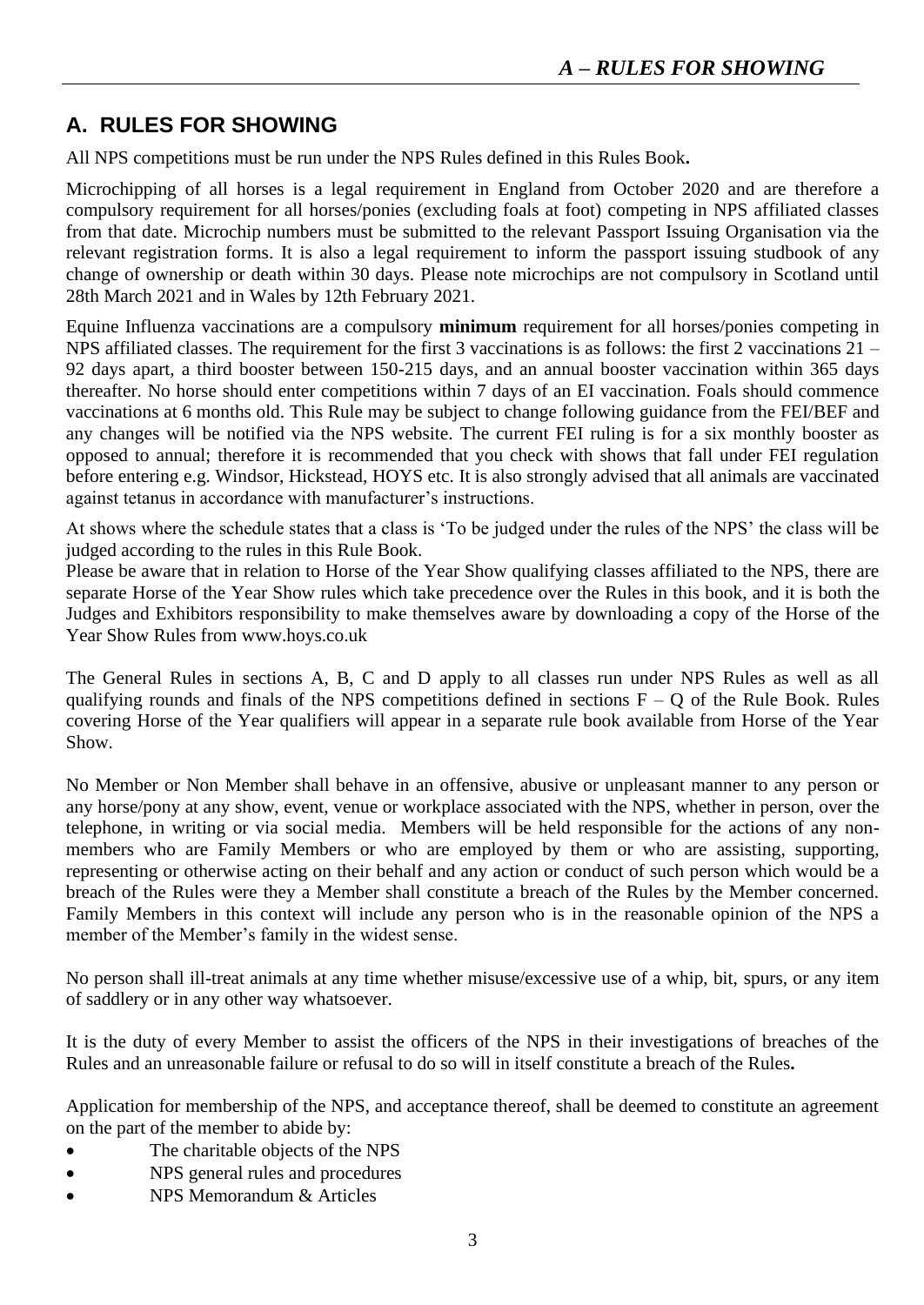• NPS complaints and disciplinary procedures

Any member, who acts to the detriment of NPS, brings the Society into disrepute or breaches NPS Rules, regulations or procedures shall be subject to the NPS Complaints and Disciplinary Procedures defined in section D.

Any Owner, Rider, Producer or Horse/Pony that is banned for any period of time as a result of any disciplinary action taken by any member body of The Showing Council may not compete in NPS Affiliated classes at the discretion of the NPS Council. Any action taken by the NPS against any Owner, Rider, Producer or Horse/Pony may be shared with the other member bodies of The Showing Council. A full list of all Showing Council member bodies can be found at http://theshowingcouncil.co.uk/member-bodies.asp.

## **1. Rules relating to NPS Membership**

### **1.1 General principles**:

- a) For NPS competitions and qualifying rounds run under NPS Rules it is the membership status of the **owner** of the horse/pony that is relevant.
- b) The definition of an affiliated class for the purposes of eligibility for the NPS national championship qualifiers is a class affiliated to the NPS, BSPS or Ponies (UK)
- c) For Dressage and Event Pony Finals, Performance, Qualifying or Life membership is required to enter the finals.
- d) The owner of a horse/pony must be over 18 years of age.
- e) NPS membership runs on an annual basis from January to December.
- f)The NPS does not require an annual showing fee per horse/pony and ponies do not have to be added to an annual showing register. However, ponies must hold equine passports and for most NPS competitions they need to be registered in one of the following stud books as appropriate to the classes in which they are entered:
	- the Pure Bred section of an M&M Breed Society Stud Book
	- the NPS British Riding Pony Stud Book, Register, Appendix, International or Sports Pony section of the BRPSB.
	- the General Stud Book
	- the Arab Horse Society Stud Book
	- the Anglo Arab Stud Book
- g) Membership will be suspended immediately if
	- Cheques made payable to the NPS, an NPS Area or an NPS Affiliated show are not honoured by the bank
	- If there are any outstanding monies owing to the NPS, an NPS Area or an NPS Affiliated show
	- If any trophies belonging to the NPS or an NPS Area are not returned by the requested date.

A surcharge of £10 will be charged if replacement cheques have to be processed, along with all relevant Bank charges incurred by the NPS, NPS Area or NPS Affiliated Show.

#### **1.2 Membership Categories:**

Qualifying membership is required for all finals and some qualifying rounds except where otherwise stated. Life members have Qualifying membership. Some particular situations where Qualifying membership is required are highlighted in the following sections.

#### **1.3 Proof of membership:**

Proof of Membership will be determined by the NPS Secretariat**.**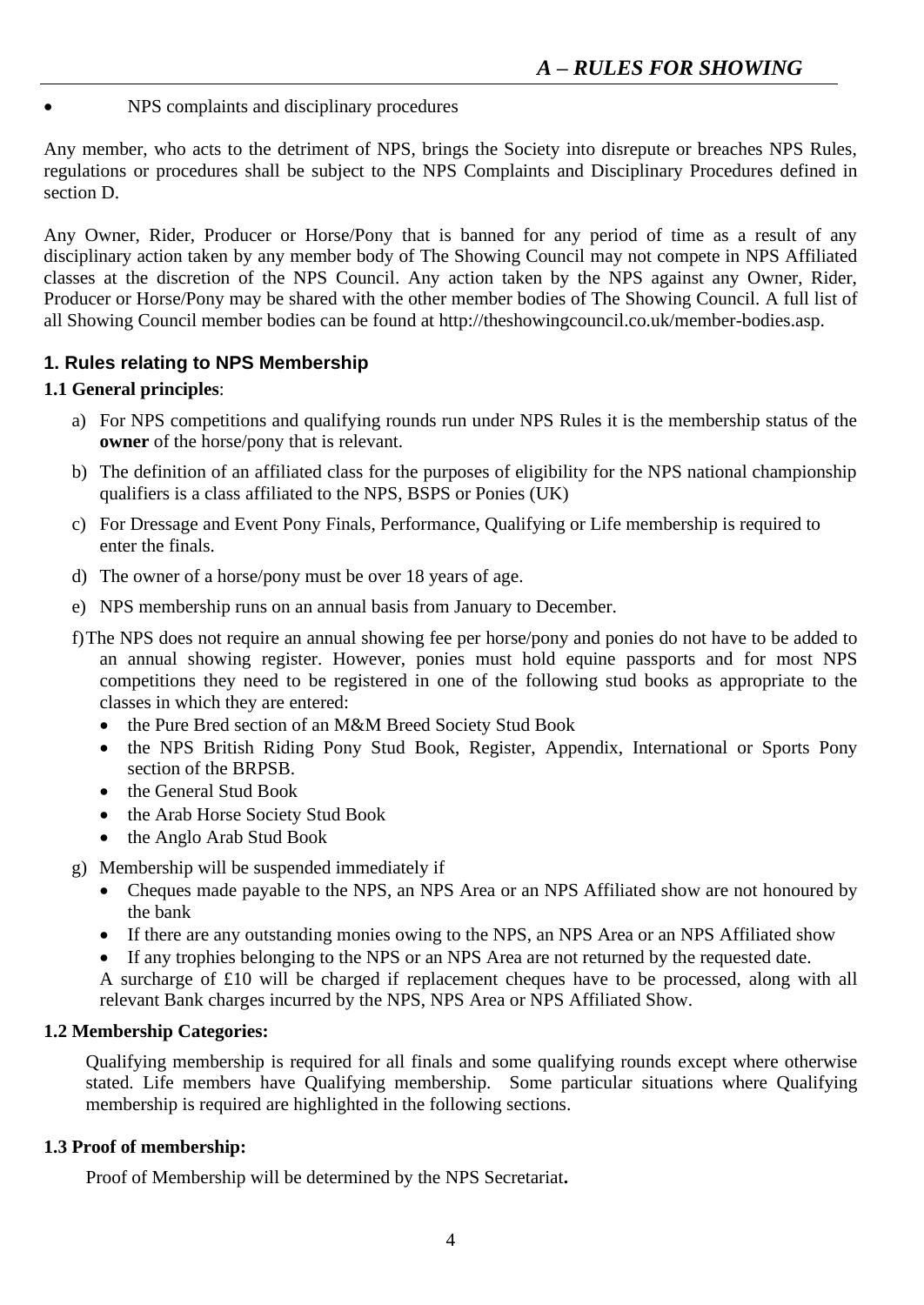### **1.4 Riders:**

Riders do not need to be members of the NPS except when riding at the final of the M&M Working Hunter Pony Championship (RIHS) at Hickstead. Both junior and adult riders must be full members of the NPS to ride in this final.

#### **1.5 Qualifying rounds:**

- a) Qualifying rounds for most NPS Showing competitions are open to ponies owned by NPS members and non-members but only ponies owned by adult NPS members (Qualifying or Life members) are eligible to qualify for the final of the competition. For Performance and British Isles classes the owner does not need to be a member to qualify but will need a Qualifying or Life membership to enter the final. For Ottergayle Hack and Riding Horse In Hand membership is not required for qualification or entry into the final.
- b) Criteria for specific competitions are included in the rules for the competitions (see sections E to P of this Rules Book). There are some significant exceptions which are highlighted here:
	- M&M Working Hunter Pony (RIHS) Championship. To enter any qualifying round for this competition the owner must be a Qualifying or Life member of the NPS.
	- Horse of the Year Show Competitions. For the Mountain and Moorland classes both the *OWNER* and *RIDER* need to be a Qualifying Member of NPS, BSPS, The Showing Register or Ponies UK or a Native Breed Society. For the plaited classes the *OWNER* and *RIDER* need to be a Qualifying Member of NPS, BSPS, The Showing Register or Ponies (UK,) and the *PONY* registered with either the NPS, BSPS, Ponies (UK) or The Showing Register.
	- Silver Medal Rosette Championships can be entered by NPS members and non-members but only ponies owned by NPS Qualifying members can receive the Silver Medal and/or the qualification. (See section A 1.3).
	- At Breed Shows owners do not have to be NPS members to enter qualifying rounds or to qualify for the finals. This includes Silver Medal Rosette Championships, but owners must become Qualifying or Life members to enter the finals.
	- **For ridden plaited pony competitions (see section I) owners do not have to be NPS members to enter qualifying rounds or to qualify for the finals but must become Qualifying members to enter the finals**.
	- For British Isles Area competitions (see section M) owners do not have to be NPS members to enter qualifying rounds or to qualify for the finals but must become Qualifying members to enter the finals.
	- For the NPS Winter competitions (see section N) owners do not have to be NPS members to enter qualifying rounds or to qualify for the finals but must become Qualifying members to enter the finals.

#### **1.6 Qualification Cards/Rosettes**

#### **Winter Qualification**

- a) Ponies qualifying at NPS Winter competitions go forward to the final at the NPS Spring Festival.
- b) The owner does not have to be an NPS member for the pony to qualify but the Owner must be a Qualifying or Life member of the NPS to enter the Final.
- c) The three highest placed ponies which have not already qualified, within the first six places, will qualify for the final at the NPS Spring Festival.
- d) Silver Medal Rosettes will be awarded on the day of the Show following the production of the owner of the horse/pony's current Qualifying/Life Membership card in the ring. Please see Section 1.5 B

#### **Summer Qualification**

e) Horses/Ponies qualifying at NPS Summer competitions go forward to the NPS Summer Championship show. The exception is those horses/ponies qualifying at shows held after the cut off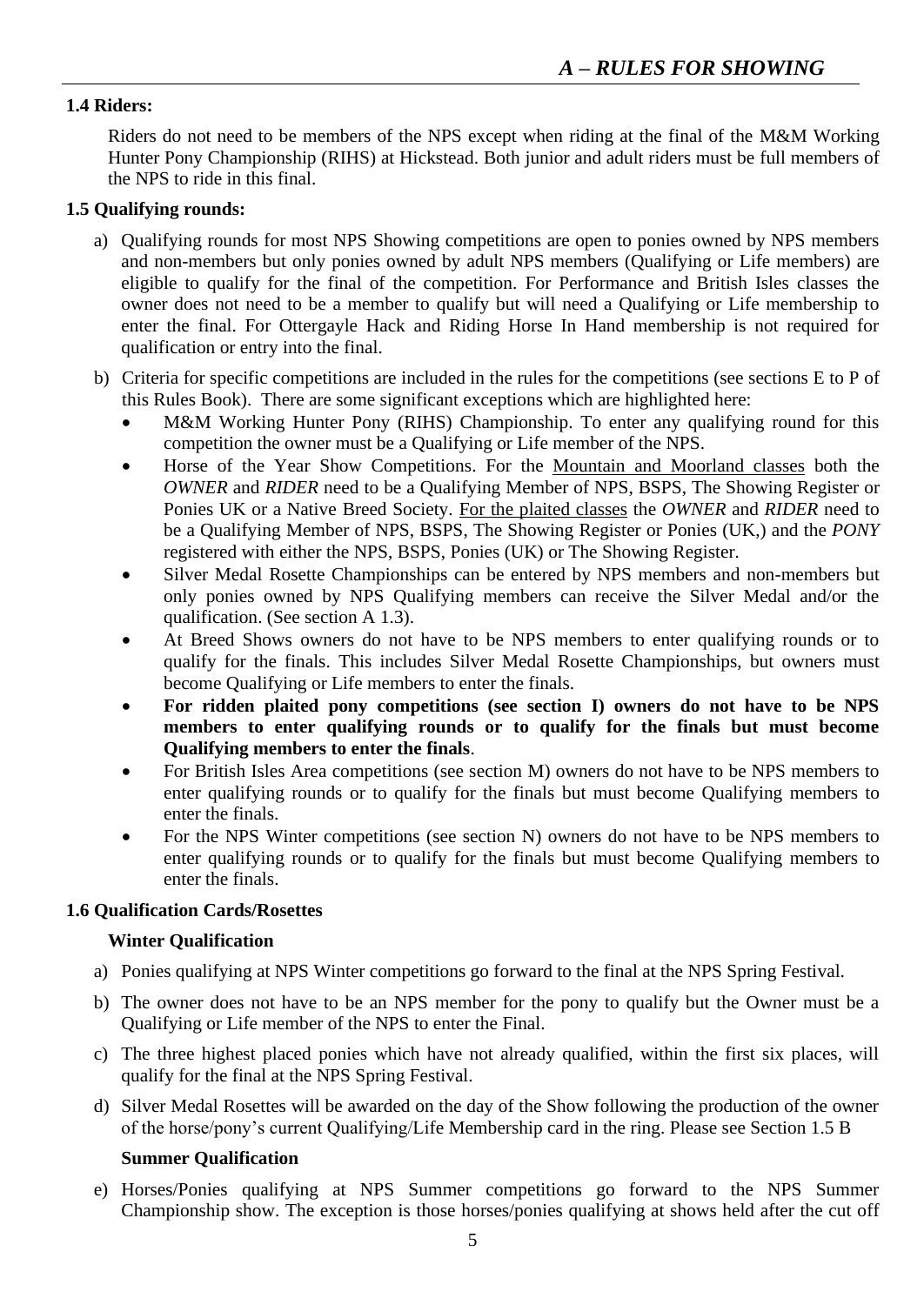date for the Summer Championship show; these horses/ponies go forward to the final at the following year's Summer Championship show. The cut off date is published on the NPS website and is normally two or three weeks before the NPS Summer Championship show.

- f) The highest placed horse/pony in each qualifying round will qualify; qualification will go no lower than third place. A horse/pony may only qualify once. It is the responsibility of the owner / producer to ensure that the rider / handler knows whether their horse/pony has already qualified and whether or not they are entitled to take the qualification. The Owner of the horse/pony's membership card must be carried by the rider / handler and produced immediately when requested in the ring to receive the majority of qualifications, **subject to 1.6.g below**. The exceptions to this are listed on their individual class page in this book.
- g) Results will be verified by the NPS Office. The NPS reserves the right to pass the qualification to the next eligible member, qualification to pass no lower than third place.
- h) Silver Medal Rosettes will be awarded on the day of the Show following the production of the owner of the horse/pony's current Qualifying/Life Membership card in the ring. Please see Section 1.5 B

### **1.7 Finals of NPS competitions at the NPS Shows:**

Qualifying or Life membership is required for entry in all finals at the NPS Spring Festival and the NPS Summer Championship show, including the Silver Medal Rosette Championship finals. This includes finalists from the Breed Shows and from the winter competitions. No membership is required for the Ottergayle Hack & Riding Horse In Hand Final. Qualifying and Life membership also entitles members to reduced entry fees for classes at these shows.

#### **1.8 Finals of NPS competitions held at other shows:**

- At the M&M Working Hunter Pony Championship (RIHS) final at Hickstead the rider must also be an NPS Qualifying or Life member.
- **At the NPS Arena Eventing Challenge final the owner must be an NPS Performance, Qualifying or Life member.**
- **At the NPS Supreme Dressage Championships either the owner or rider must be an NPS Performance, Junior, Qualifying or Life member.**

## **2. Rules relating to Horses/Ponies**

## **2.1 General principles:**

- a) The age of the horse/pony is calculated from January  $1<sup>st</sup>$  in the year of its birth.
- b) All ridden horses/ponies must be four years old or over. Mares with a living foal born during the current season are not eligible to compete in ridden classes.
- c) All horses/ponies must hold a valid equine passport in the name of the legal owner.
- d) All horses/ponies, four years old or over, come under the jurisdiction of the Joint Measurement Board.
- **e) It is advised that whiskers are not to be trimmed for any breed. This rule will become mandatory for 2023. Please refer to specific breed society rules for 2022 as this rule will be mandatory for some breeds in 2022.**
- f) No Ridden pony to be shown on a leading rein except those entered in Leading Rein classes.
- g) If a Judge decides that a rider is not suitably mounted, they **should** take appropriate action and place down the line, **or mark down accordingly.**
- h) The judge may require that a pony which constitutes a danger leaves the ring; the judge's decision is final and will be supported by the Society, provided the judge has acted in accordance with this rulebook.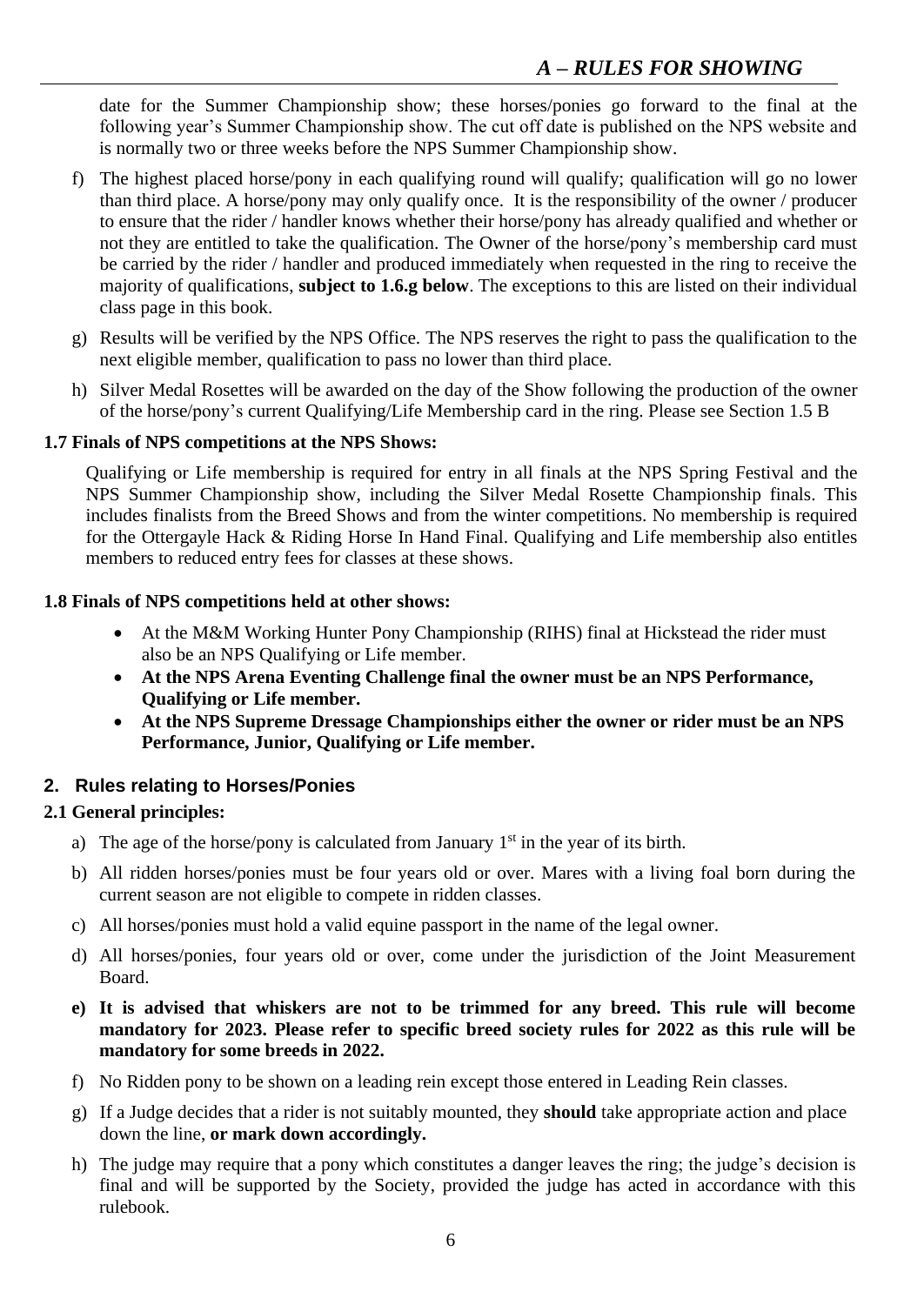i) Winnings in the NPS Winter competitions will not debar novice ponies from entering NPS M&M Novice Ridden competitions in the following summer.

#### **2.2 Mountain and Moorland ponies.**

- a) All ponies exhibited in NPS M&M classes must be registered in the main body of the Pure Bred M&M Stud Book of their respective breeds at the time of entry and entered in the name and ownership under which they are currently registered. Part Breds are not eligible and ponies registered in the X section are excluded. The showing rules of the British Native Pony Breed Societies, as recognised by the National Pony Society, will take precedence in all cases.
- b) All ponies exhibited in NPS M&M classes are to be trimmed only within their Breed Society specification. Manes must not be plaited and tails not braided. No false hair or hair dyeing allowed. Ponies are restricted to the height limits laid down by their appropriate Breed Societies (see d) below) and may be measured at the judge's discretion.
- c) Large Breeds must not exceed 148cms, with the exception of Dales and Welsh Section D Cobs for which the respective Breed Society definition includes larger height ponies.

| d) CONNEMARA<br>$12.2hh - 14.2hh$ $(128cm - 148cm)$ |                                                                                     |  |  |
|-----------------------------------------------------|-------------------------------------------------------------------------------------|--|--|
| <b>DALES</b>                                        | Preferred height range $14hh - 14.2hh$ ( $142.2cm - 148cm$ )                        |  |  |
|                                                     | (Ponies above and below this range to be placed at the discretion of the<br>judges) |  |  |
| <b>DARTMOOR</b>                                     | Not exceeding 12.2hh (127cm)                                                        |  |  |
| <b>EXMOOR</b>                                       | Preferred height range                                                              |  |  |
|                                                     | Stallions and geldings $11.3$ hh - $12.3$ hh $(119.4cm - 129.5cm)$                  |  |  |
|                                                     | $11.2hh - 12.2hh$ (116.8cm - 127cm)<br><b>Mares</b>                                 |  |  |
| <b>FELL</b>                                         | Not exceeding 14hh (142.2cm)                                                        |  |  |
| <b>HIGHLAND</b>                                     | Not exceeding 14.2hh (148cm)                                                        |  |  |
| <b>NEW FOREST</b>                                   | Not exceeding 14.2hh (148cm)                                                        |  |  |
| <b>SHETLAND</b>                                     | Not exceeding 42 inches (107cm)                                                     |  |  |
| <b>WELSH A</b>                                      | Not exceeding 12hh (121.9 cm)                                                       |  |  |
| <b>WELSH B</b>                                      | Not exceeding $13.2$ hh $(137.2 \text{ cm})$                                        |  |  |
| <b>WELSH C</b>                                      | Not exceeding $13.2$ hh $(137.2 \text{ cm})$                                        |  |  |
| WELSH D                                             | Exceeding 13.2hh (137.2 cm) no upper height limit                                   |  |  |

#### **2.3 Show Ponies and Show Hunter Ponies.**

- a) Ponies entered in NPS Show Pony and Show Hunter Pony In Hand or Ridden classes must be registered in the NPS British Riding Pony Stud Book, Register, Appendix, International or Sports Pony section of the BRPSB; the GSB; the AHSB; the AASB, or registered in the main body of their respective M&M Stud Book. Part breds are not eligible unless entered in the NPS British Riding Pony Stud Book, Register, Appendix, International or Sports Pony section of the BRPSB.
- b) Ponies must be entered in the name and ownership under which they are currently registered and must be shown under their registered name.
- c) Manes must be plaited in all classes.

## **2**.**4 Hacks and Riding Horses.**

Ponies and horses entering the NPS Hack and Riding Horse In Hand classes do not have to meet any specific registration criteria but must have equine passports.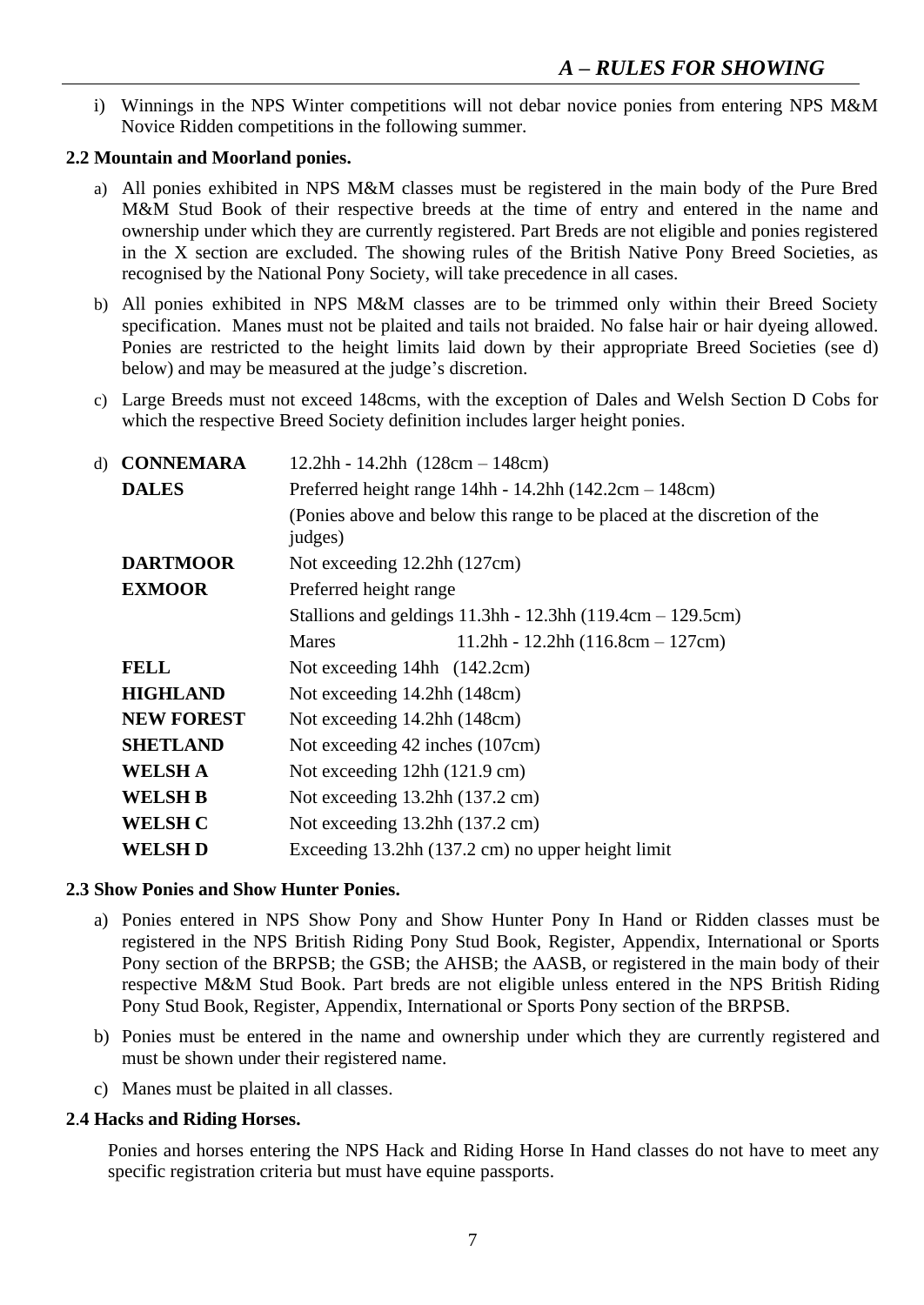#### **2.5 Open Working Hunter Ponies**

Ponies entering the NPS Open Working Hunter Pony classes do not have to meet any specific registration criteria but must have equine passports and manes must be plaited.

#### **2.6 Bridles and Bits:**

- a) Where there are no specific Rules relating to use of bridles and bits in the Rule Book (either in this section or in the rules for the particular competition) the judge should take into account the suitability of the bridle and bit, based on the rider's competence and the way the horse/pony is going in the class.
- b) All ponies in Novice classes, except the M&M Novice First Ridden classes and the M&M Novice Ridden Winter classes, must be shown in a snaffle.
- c) All ponies in Leading Rein classes must be shown in a snaffle. The leading rein must be attached to the noseband only and the reins must go directly from the bit to the rider's hands. The only attachments to the saddle allowed are a crupper, or handle. Reins must not be attached to the handle or the saddle. The reins must be a normal length and not knotted together or stitched together at a shorter length.
- d) Ponies competing in NPS affiliated classes at any show, may only be ridden on the showground in tack appropriate to the class they are competing in that day.
- e) M&M brood mares may be shown in a halter, leather head collar or any bridle. Other brood mares may be shown in a leather head collar or any bridle.
- f) M&M youngstock may be shown in a halter, leather head collar or snaffle bridle. Other youngstock may be shown in a leather head collar or snaffle bridle.
- g) All foals must be shown in a halter or leather head collar. No foal may be shown in a bit of any type.
- h) Ponies will not be penalised for wearing nose mesh nets providing they are not head shaking.
- i) A standard cavesson noseband is the only type of noseband permitted in flat ridden classes.
- j) **Bitless bridles and running gags are not permitted.**

#### **2.7 Stallions:**

All stallions and colts 2 years old or over must hold a Stallion Licence, unless otherwise governed by their individual Breed Society.

Ridden stallions MUST display a stallion bridle marker available from the NPS office or from any other society. In Hand stallions (2 years old and over) are advised to display a stallion bridle marker.

#### **2.8 Brood Mares:**

- **a)** Brood mares must be four years old or over. (A Brood mare must be shown with foal at foot, or certified in foal with a vets certificate, for the following year)
- b) A mare that has lost her foal in the current year may, on production of a vet's certificate, compete in a Brood Mare class.
- c) A Barren Mare is defined as a mare without a foal at foot and not in foal. Barren mares are not eligible for Brood Mare classes.

#### **2.9 Foals:**

a) All foals must be at least four weeks old on the day of the show and must accompany their dam into the ring and be led alongside the mare as much as possible.

#### At Foal Shows:-

- Foals must be weaned
- Foals must not be shown under 20 weeks of age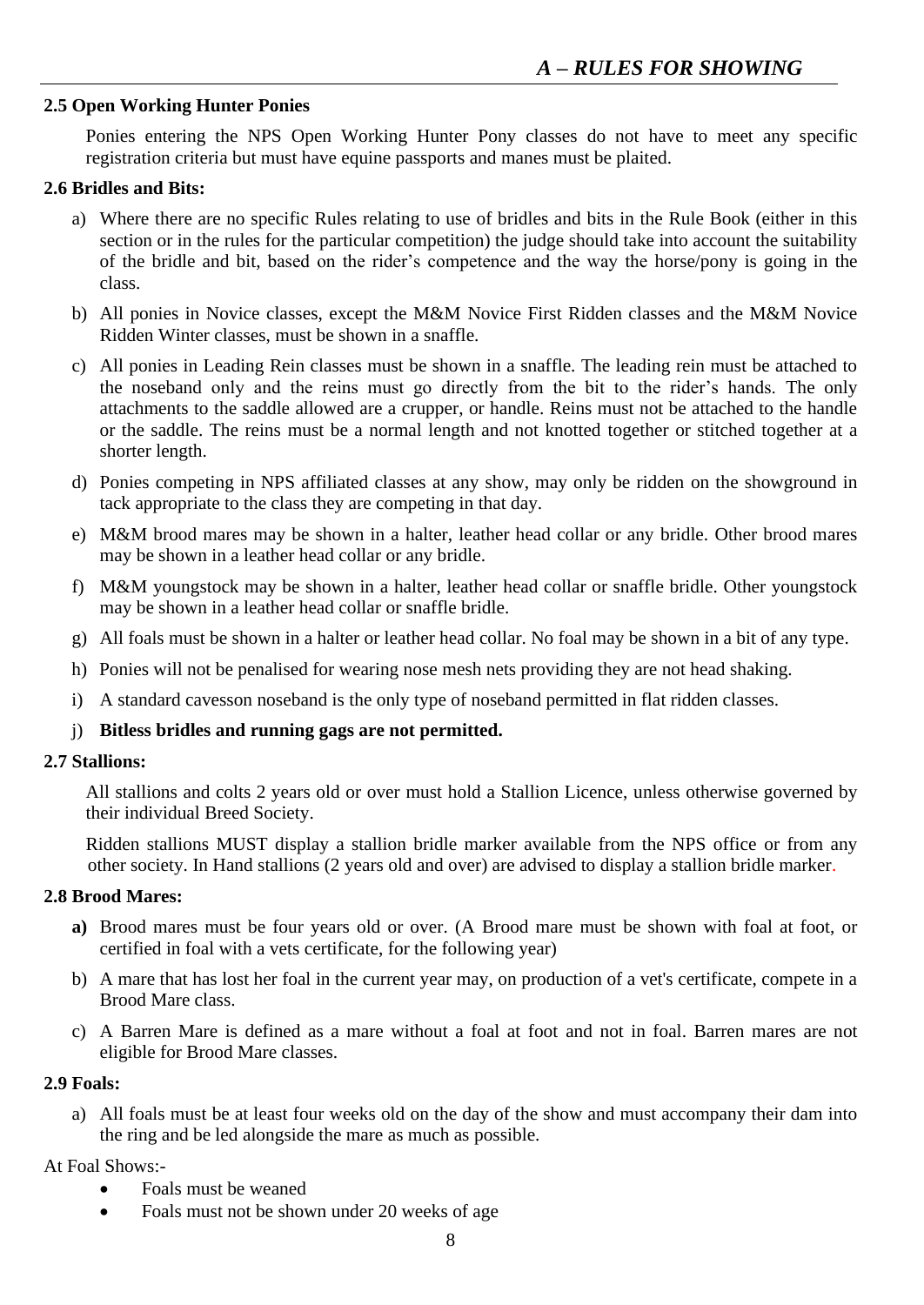- Foals must only be shown in a halter or head collar
- No foal to be shown in a bit of any type
- No foal to be lunged
- No foal to be body clipped
- b) Foals are not eligible for Silver Medal Rosette Championships

### **2.10 Heights**:

The following height conversion table will be used:

| Hands | Cms |
|-------|-----|
| 12.0  | 122 |
| 12.2  | 128 |
| 13.0  | 133 |
| 13.2  | 138 |
| 14.0  | 143 |
| 14.2  | 148 |
| 15.0  | 153 |
| 15.2  | 158 |

#### **2.11 Youngstock Heights**:

Recommended heights for young stock on the day of the show are as in the following table (1cm, approx. quarter of an inch, may be allowed for shoes).

Show Pony and Show Hunter pony youngstock may be required to be measured at the show before their classes. The smaller height class should be judged first so that ponies that are measured out can compete in the next height section.

| Adult Height                          | Yearling | 2 Year Old       | 3 Year Old       |
|---------------------------------------|----------|------------------|------------------|
| $122 \text{ cm } (12.0 \text{ h.h.})$ | 117 cm   | $120 \text{ cm}$ | $121 \text{ cm}$ |
| 128 cm (12.2 h.h.)                    | 123 cm   | 126 cm           | 127 cm           |
| 133 cm (13.0 h.h.)                    | 128 cm   | 131 cm           | 132 cm           |
| 138 cm (13.2 h.h.)                    | 133 cm   | 136 cm           | 137 cm           |
| 143 cm (14.0 h.h.)                    | 138 cm   | 141 cm           | 142 cm           |
| 148 cm (14.2 h.h.)                    | 143 cm   | 146 cm           | 147 cm           |
| 153 cm (15.0 h.h.)                    | 148 cm   | 151 cm           | 152 cm           |

#### **3. Rules relating to Owners, Riders and Handlers**

The Owner, Rider, Handler, and Exhibitor are responsible for ensuring the Rules on Impartiality are followed. Members are advised to thoroughly investigate past connections of their exhibits to avoid any conflicts of interest.

For the benefit of these rules, where a horse/pony is leased, it will be treated as the property of the Lessee/Borrower, who will be defined as the Owner for showing purposes

#### **3.1 Impartiality:**

The NPS seeks to ensure that all its competitions are judged fairly and that there is no bias or favouritism. This is only achievable if owners, producers, riders, handlers and judges observe the following rules, in the spirit in which they are intended.

a) NB. The definition of a Professional Producer/Trainer is - A person who undertakes the preparation and /or production of ponies/horses belonging to other exhibitors for the show ring including at a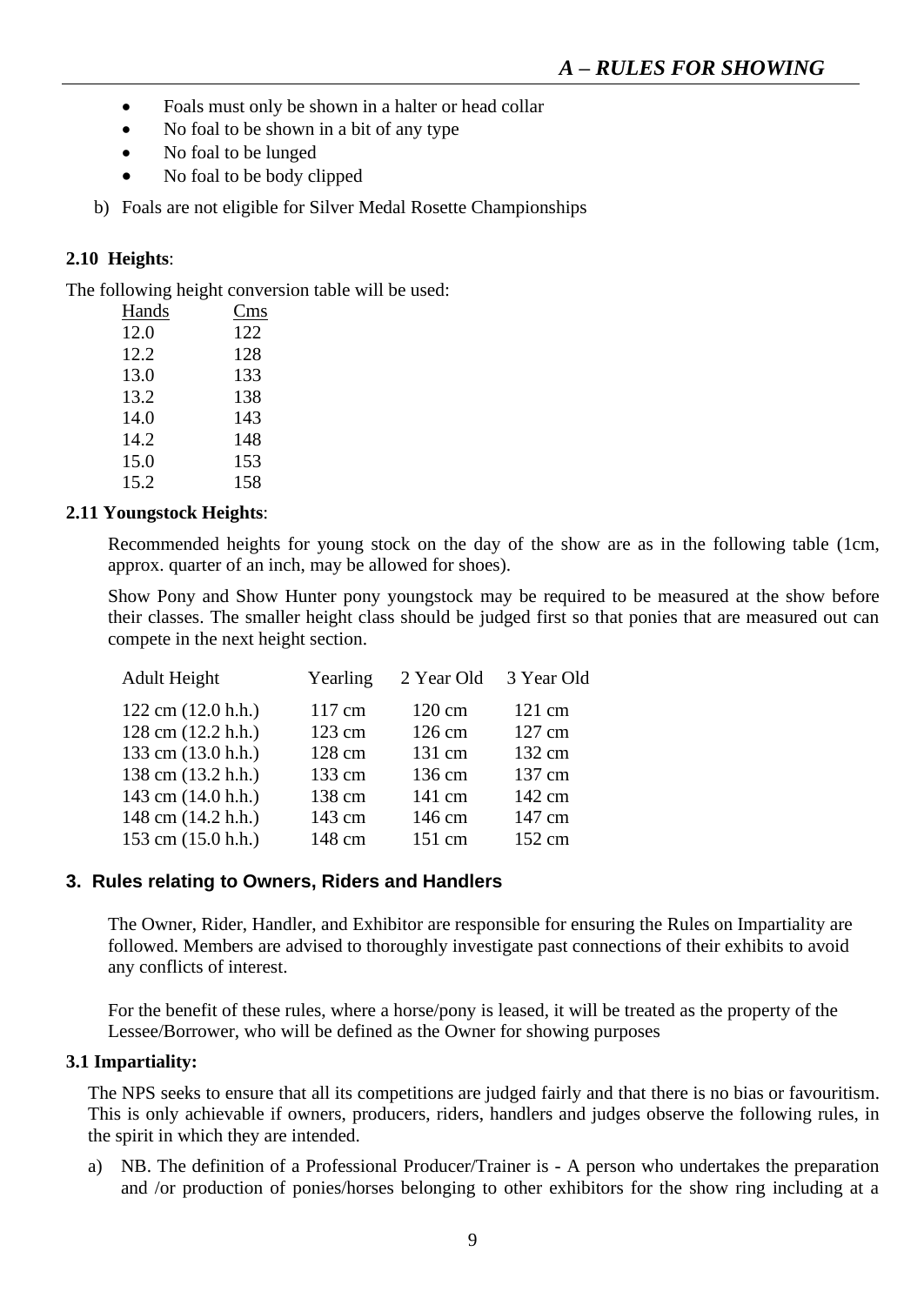show. A producer is someone who has a horse/pony on their yard to show for the client and therefore has a financial interest.

- b) No horse/pony will be eligible for the final if the breeder or previous owners will be judging the final.
- c) A horse/pony may not be exhibited in a class or final where the horse/pony or its owner/producer/rider/handler has one of the following, or similar, connections with the judge:
- The horse/pony has been owned or produced by any person for whom or from whom the judge, his/her partner or business partner has provided or obtained livery or had any other connection (business or otherwise) since 1st January of the preceding year. Stud fees and associated costs are exempt as per Society guidelines.
- The horse/pony is or has been owned, bred, produced, trained or exhibited by the judge or, a relative, business partner or partner of the judge. (Group teach-ins and demos are exempt; a Group is considered to be 3 or more people)
- the rider has shown a horse/pony owned, produced or trained by the judge since the 1st January of the preceding year. (Group teach-ins and demos are exempt)
- the horse/pony is owned or produced by a person from whom the judge has purchased horses/ponies or to whom he/she sold horses/ponies since 1st January of the preceding year in which he/she is judging.
- d) The onus is on the exhibitor to stand down in any class, championship or final where there is an infringement of 3.1.

#### **3.2 Rider's and Handler's Ages:**

- a) In classes run under NPS Rules the ages of riders and handlers are all taken as at 1<sup>st</sup> January of the current year. The only exception is for Leading Rein classes where the child must be at least 3 years old on the day of the class.
- b) **No child under the age of 5 may compete in in hand classes.**
- c) In Mountain and Moorland classes riders of stallions must be 12 years old or over when riding small breeds (Shetland, Dartmoor, Exmoor, Welsh A & B). For large breeds (Highland, Fell, Dales, Connemara, New Forest, Welsh C & D) riders of stallions must be 14 years old or over.
- d) A child must have attained their 12th birthday as of the 1st January in the current year to either strip or lunge a pony at a NPS affiliated show, except for stallions where the minimum age will be in accordance with rule 3.2.f below.
- e) In Show Pony/Show Hunter Pony classes riders must be 12 years old or over when riding stallions not exceeding 128 cm and 14 years old or over when riding stallions exceeding 128cms.
- f) Handlers of stallions or colts must be 14 years old or over.
- g) People leading ponies in Leading Rein classes must be sixteen years old or over.
- h) In M&M Leading Rein classes, riders not to have attained their 9th birthday by the 1st January in the current year.
- i) In M&M First Ridden classes, riders not to have attained their 12th birthday by 1st January in the current year.
- j) In Plaited Leading Rein classes, riders not to have attained their 8<sup>th</sup> birthday for Show Ponies and their  $9<sup>th</sup>$  for Show Hunter Ponies by  $1<sup>st</sup>$  January in the current year.
- k) In Plaited First Ridden classes, riders not to have attained their 10th birthday by 1st January in the current year.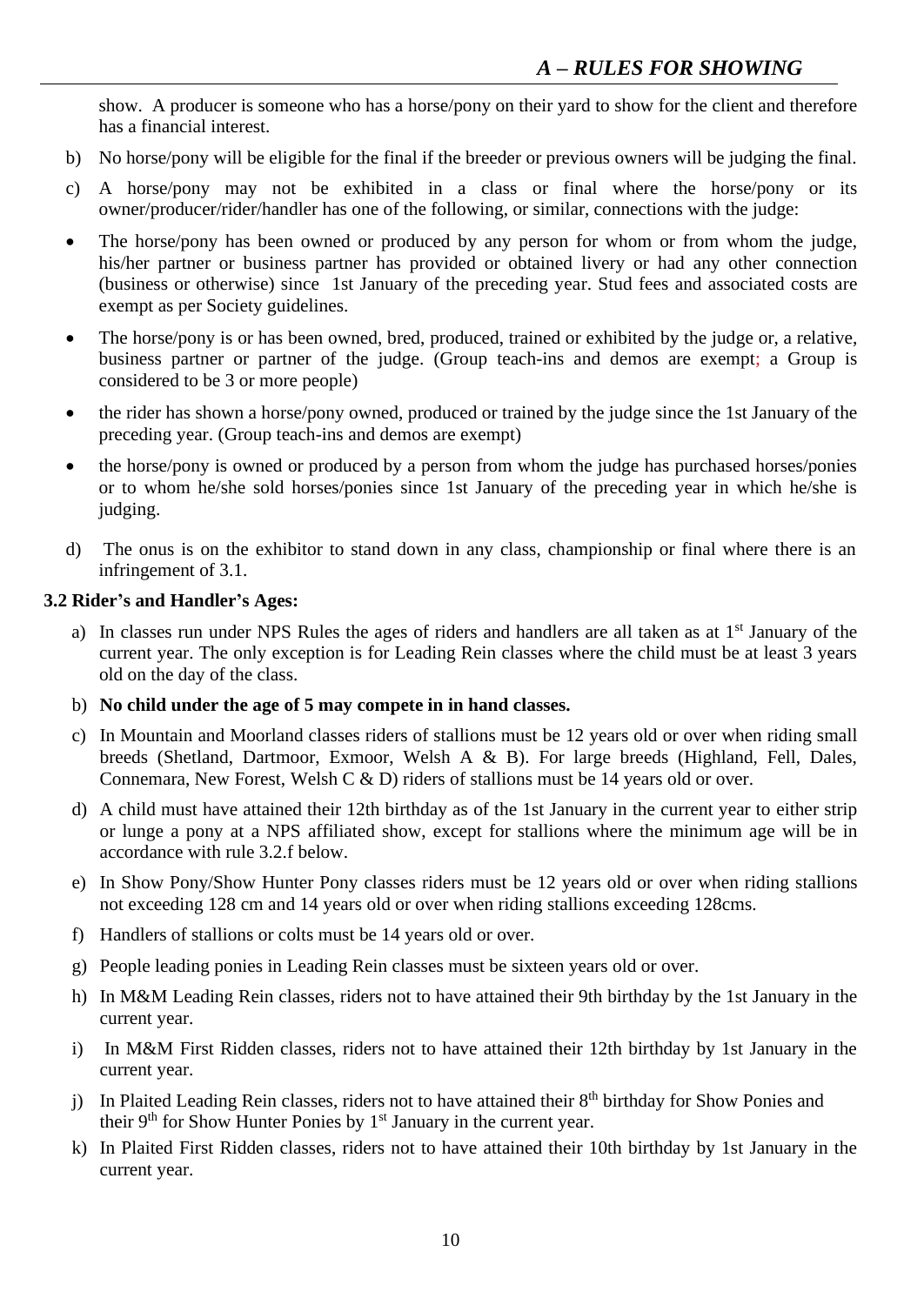#### **3.3 Attire and Equipment**:

a) Correctly secured Skull Caps/Riding Hats that meet one of the following current Safety Standards/specifications MUST be worn by all Riders of all ages. All PAS 015; VG1; (BS)EN1384 2017; ASTM F1163 04a onwards; SNELL E2001; SNELL E2016; AS/NZS 3838 2003 onwards.

The most recent updates to the list are the addition of SNELL E2016 and EN1384 (2017); the newest version of the SNELL Standard is accepted to the list; the newest version of the EN1384 Standard is also accepted to the list.

Handlers of ponies in In Hand classes aged 14 years and under must wear a correctly secured skull caps/riding hat that meets one of the above standards.

#### **b) The NPS strongly recommends body protectors are worn in all NPS jumping competitions especially over fixed obstacles.**

- c) Riders, handlers and their grooms must present themselves in the show ring neatly and smartly dressed at all times.
- d) It is recommended that riders of M&M ponies wear tweed jackets.
- e) Whips/canes must not exceed an overall length of 76 cms (30 inches) and if they are misused, in the opinion of the judge, the rider may be sent out of the ring and may also be reported to the NPS Disciplinary Committee
- f) The wearing of spurs in NPS affiliated classes is forbidden.
- g) Riders are not permitted to wear earrings and/or visible body studs. The Judge will ask the competitor to remove them.
- h) No unauthorised use of mobile phones and/or earpieces in the ring.
- i) In Ridden M&M classes at Breed Shows, where a judge may ride, riders using very small stirrup irons are requested to bring a spare set of irons and leathers of a suitable size for the judge.
- j) Bandages and protective pads on ponies' feet, or bar shoes, are not allowed.

#### **3.4 Organisation of Classes**:

- a) The class is closed and ponies will not be allowed into the ring: In Hand - When the last horse/pony has done its individual trot around the ring before being lined up Ridden - When the class goes into trot Leading Rein- When the last pony has done its individual trot WHP - 2 minutes after the last pony has jumped
- b) Riders may not enter ponies in NPS qualifying rounds Hors Concours.
- c) Ponies may not be ridden side saddle in Leading Rein or First Ridden classes.
- d) Ponies will not be ridden by the judge except at Breed Shows and at the NPS Championship Show
- e) At the finals or where there are more than 20 entries forward, classes may be split.
- f) In open Ridden classes ponies must walk, trot and canter with a change of rein, together as a class (not gallop).
- g) In some classes individual ponies may gallop but a whole class must never gallop together.
- h) In NPS qualifying Ridden classes, excluding Leading Rein and First Ridden, a minimum of 6 ponies must be stripped but not necessarily the first 6. When NPS First Ridden classes are run in conjunction with Horse of the Year Show qualifiers then all ponies must be stripped; in other NPS First Ridden classes ponies are not stripped. In NPS Leading Rein classes ponies are not stripped.
- i) In ALL NPS Finals, ALL ANIMALS forward must be stripped (excluding Leading Rein & First Ridden)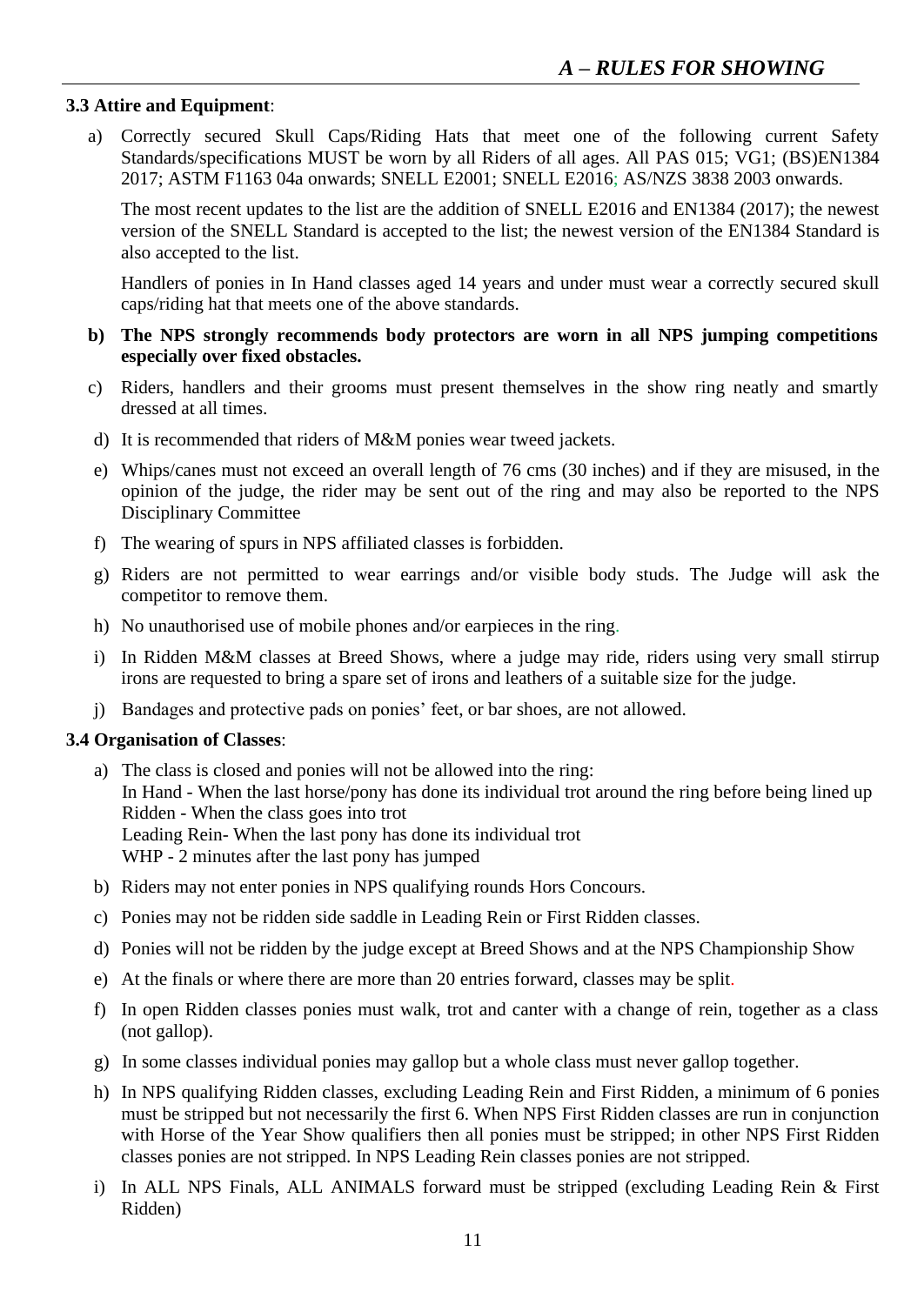- j) A fall of pony or rider in the ridden phase of any class will result in disqualification. The rider must not remount in the ring. A fall of a rider in the in-hand phase may result in elimination at the discretion of the judge.
- k) No change of rider/handler will be allowed throughout a class except where a rider/handler is incapacitated and either the judge gives permission for the change, or the competitor is in possession of an NPS dispensation letter.
- l) The rider/handler may not remove their horse/pony or themselves from the ring during judging, without the judge's permission. The class ends when the judge dismisses the class.
- m) Where a rider qualifies more than one pony for a championship they must elect eligible substitute riders for the other ponies for the championship.

#### **3.5 Organisation of the Showground**:

- a) It is the owner's responsibility to ensure that horses and ponies are not left unattended whilst tied to the side of trailers or lorries.
- b) Lunging is allowable; if side reins are used they should only be used outside the ring with a snaffle bridle or cavesson.

#### **3.6 Eligibility for Home Produced classes:**

- a) Classes are open to horses/ponies that have been stabled at home (without any paid assistance) or kept at livery on a DIY basis or at stud, since  $1<sup>st</sup>$  January in the current year.
- b) To be owned/kept, produced, ridden/handled by a person who does not receive remuneration in cash or kind from working with horses/ponies, or acts as a Brand Ambassador. This does not include the suppliers of ancillary services such as farriers and vets. (Stud Fees and associated costs are also excluded) No professional producers are allowed into the ring to groom/strip the horse/pony.
- c) Rider/handlers must not have shown any horse/pony produced by a Professional producer/trainer/**groom** at any show since 1<sup>st</sup> January in the current year.
- d) Ponies must not be shown by a rider/handler who has shown for a Professional producer/trainer/**groom** at any show since the 1st January in the current year.
- e) The definition of a Professional Producer/Trainer is A person who undertakes the preparation and /or production of ponies/horses belonging to other exhibitors for the show ring including at a show. A producer is someone who has a horse/pony on their yard to show for the client and therefore has a financial interest**.**

#### NB: THE NPS EXPECTS COMPETITORS TO ACCEPT THE RULES OF HOME PRODUCED COMPETITIONS IN THE SPIRIT INTENDED.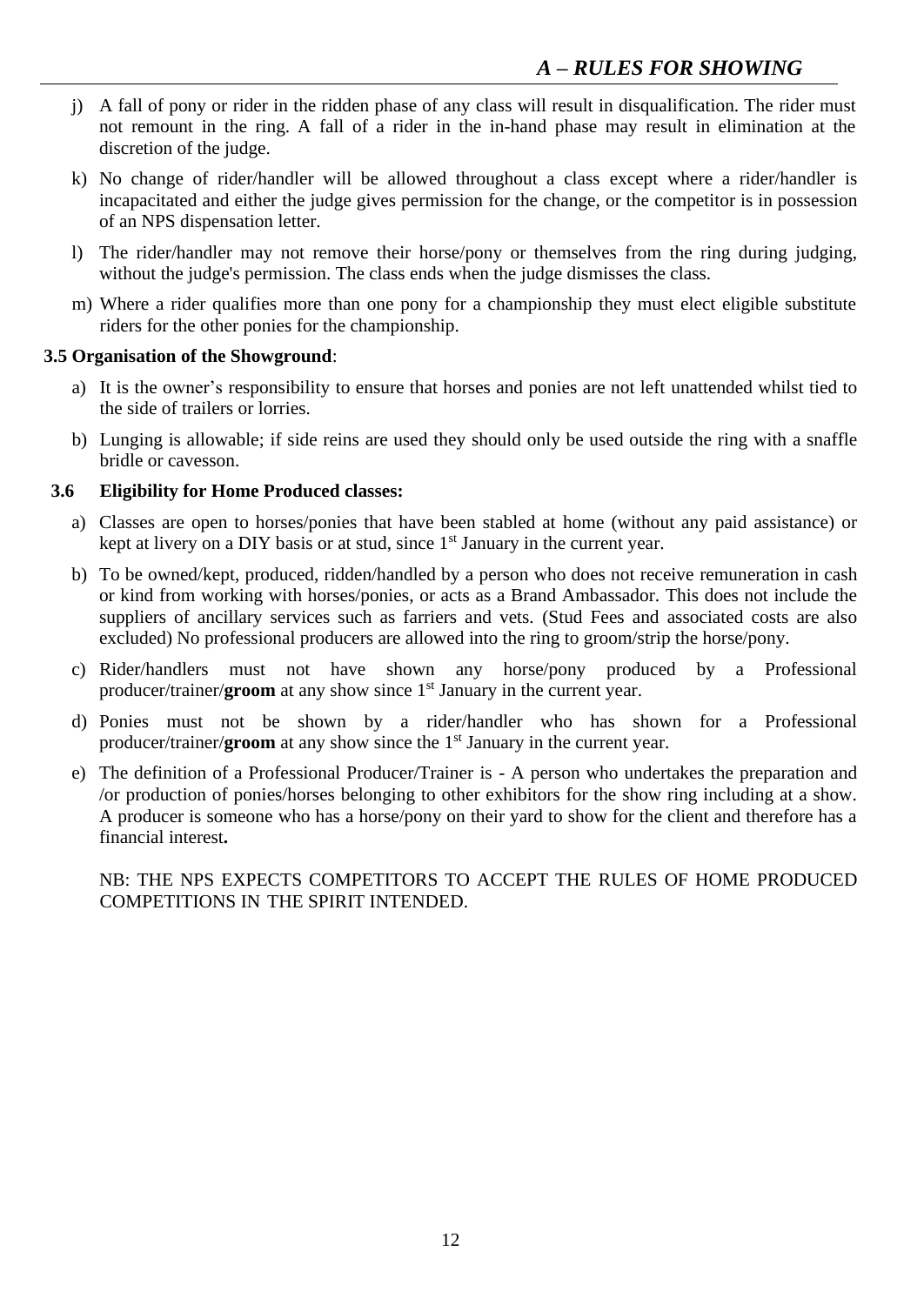### **4 Rules relating to Judges**

#### **4.1 General:**

Judges must be familiar with and uphold all the rules in this Rules Book. The Rules in this section are just those specific to judges. All judges must understand and adjudicate according to all the Rules for Showing and the specific rules for the competitions they judge as defined in sections D to L of this Rule Book.

#### **4.2 Appointment of judges:**

- a) The NPS Council may appoint any Member, in its absolute discretion, to the Panel of Judges to adjudicate events at shows where the objects and interests of the Society are promoted. All members who consent to be appointed to the Panel of Judges agree, as a condition of taking up their appointment, to be bound by these Rules.
- b) The Council reserves the right to amend, add to or subtract from these Rules provided that no such amendment, addition or subtraction from these Rules shall have retroactive effect nor shall be effective until published to all Members of the Society.
- c) Judges are appointed annually. Council reserves the right in its absolute discretion to not appoint or re-appoint to the Judges' Panel. The appointment of a member to the Panel of Judges will be valid for a period of one year from the effective date of appointment. The effective date of appointment is the 1st January in each year or other such date as the Council may from time to time decide. A member will cease to be a judge if the appointment to the Panel of Judges is not renewed within one year of the effective date of appointment. The names of members who have consented to be appointed to the Panel of Judges will be published by the Council.
- d) All members of the Panel of Judges must be members of the NPS. Judges who do not renew their membership will be removed from the Panel of Judges.
- e) The National Pony Society reserves the right to monitor judges whilst judging NPS affiliated classes.
- f) Everyone on the Panel of Judges must attend at least one NPS Judges' Conference / Study Day every FOUR years to keep themselves up to date and aware of judging issues and Breed Standards. Judges who fail to do this may be removed from the Panel of Judges.
- g) Instances where a judge fails to observe these Rules, or whose conduct is seen by the NPS Council as prejudicial to the character or interests of the NPS, will be referred to the Judges Selection Committee in the first instance and if required will be referred to the Complaints and Disciplinary Procedures (see section C).
- h) The Council will review the position of any judge who receives a serious judging complaint and may remove the judge from the Panel of Judges or ask them to retrain.
- i) The Council may use its absolute discretion in inviting suitably qualified judges, to officiate at NPS Shows, Spring and Summer.
- j) Judges should expect to receive reasonable travelling expenses, at a recommended mileage rate of up to 30p per mile.
- k) A referee judge from the appropriate panel wherever possible may be used in exceptional circumstances at the discretion of the show.

#### **4.3 Impartiality:**

a) The NPS seeks to ensure that all its competitions are judged fairly and that there is no bias or favouritism. This is only achievable if owners, producers, riders, handlers and judges observe the following rules in the spirit in which they are intended.

N.B. The definition of a Professional Producer/Trainer is - A person who undertakes the preparation and/or production of ponies/horses belonging to other exhibitors for the show ring including at a show. A producer is someone who has a horse/pony on their yard to show for the client and therefore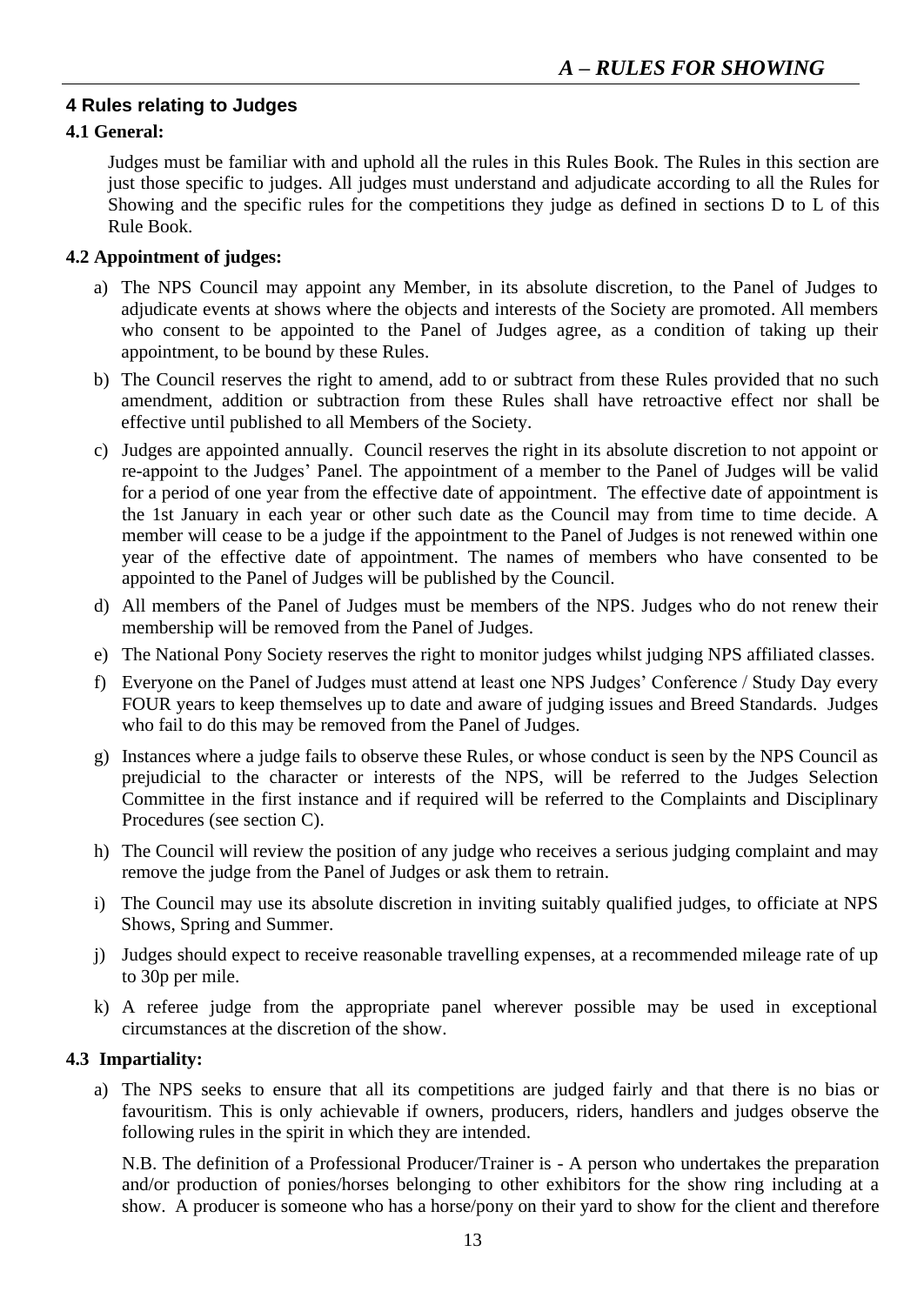has a financial interest.

- b) No horse/pony is eligible for the final if the breeder or owner will be judging the final.
- c) A judge may not adjudicate a class or final in which, to the judge's knowledge, there is a horse/pony that has one of the following, or similar, connections with the judge:
	- the horse/pony has been bred, sold, leased, produced, broken, trained, ridden or shown by the judge or by the judge's immediate family, or by someone with whom the judge resides or has a personal relationship.(N.B.: Group teach-ins of 3 or more riders and demos are exempt)
	- the horse/pony has been bred, sold, leased, produced, broken, ridden or trained by the judge's employer, employee or business partner/associate.(NB: Group teach-ins and demos are exempt)
	- the owner/producer/rider/handler has, since 1<sup>st</sup> January of the preceding year, exhibited in the show ring or produced a horse/pony for the judge or the judge's immediate family, or for someone with whom the judge resides or has a personal relationship
	- the owner/producer/rider/handler has, since 1<sup>st</sup> January of the preceding year, exhibited in the show ring or produced a horse/pony for the judge's employer, employee or business partner/associate.
	- the owner/producer/rider/handler has entered into a commercial undertaking with the judge **or the judge's immediate family** since 1<sup>st</sup> January of the preceding year (stud fees and associated costs are excluded).
	- the judge **or the judge's immediate family** has shown a pony/horse on behalf of the owner/exhibitor/producer since 1<sup>st</sup> January of the preceding year.
		- The following are classified as immediate family for the purposes of clarification:
			- o Husband/Wife/Partner
				- o Parents/Partner's Parents
				- o Grandparents
				- o Brothers/Sisters
				- o Sons/Daughters
			- o Uncles/Aunts
			- o Nephews/Nieces
			- o Step Grandparents
			- o Step Parents
			- o Step Brothers/Sisters
			- o Brother/Sister in Law
			- o Legal Guardians
- d) The onus is on the exhibitor to stand down in any class, championship or final where there is an infringement of 3.1 or 4.3.
- e) A Judge may not have as their Steward any person who owns a horse/pony, has bred a horse/pony or has any other interest, financial or otherwise, in a horse/pony in the class being judged.

#### **4.4 Eligibility to judge classes:**

#### **General:**

- a) At all Shows affiliated to the NPS, judges must be on the appropriate NPS Judges Panel combined Riding Pony/Hunter Pony Breeding Panel, Mixed M&M Panel, Working Hunter Pony Panel, Open Working Hunter Pony Panel or the appropriate Breed Society Panel. All NPS qualifying rounds and Silver Medal Rosette Championships must be judged by NPS approved judges or as specified in the specific Class Rules below.
- b) Judges must not accept judging appointments for classes for which they are not qualified.
- c) Judges on NPS Panels should exercise discretion in accepting invitations to judge the same type of class in the same area in any one year. Judges are requested not to judge two qualifying rounds for the same competition in the same area of the country.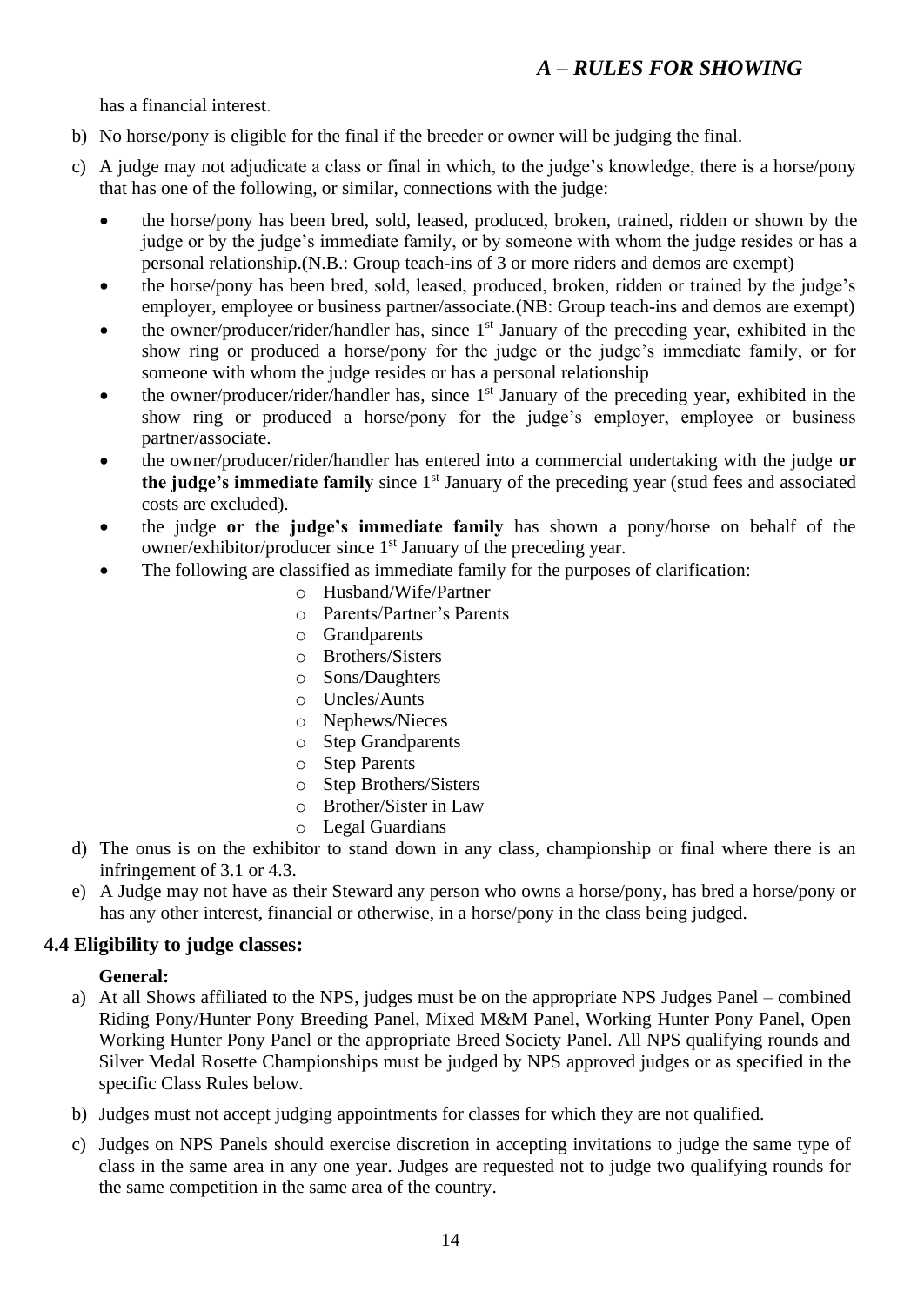- d) Judges who are invited and accept an invitation to judge NPS competitions may only accept to judge, in the same year, the same classes at other shows if they are more than 50 miles apart (with the exception of Silver Medals). Allowances may be granted in exceptional circumstances, subject to approval.
- e) The judge who will be judging the final of a NPS competition, at the NPS Spring Festival or the NPS Summer Championship show, may not judge a qualifying round for that same competition except NPS Silver Medal Finals.

#### **Limitations on the number of qualifying rounds a judge can take on per year:**

- f) For most competitions judges may only judge **four** qualifying rounds per competition year. The exceptions are as follows:
	- For the NPS M&M Working Hunter Pony Royal International Horse Show Championship a judge may only judge two qualifying rounds per year. This is limited to one conformation section and one performance section. If a judge is only on the cWHP panel they may only judge one qualifying round per year.
	- For the NPS/Baileys Horse Feeds M&M (Horse of the Year Show) Ridden Championship judges may only judge one qualifying round in accordance with the Horse of the Year Show rule book.
	- For NPS Silver Medal Championships, there is no limit on the number of qualifying rounds that may be judged in one year.
- g) In exceptional circumstances, judges may, with the approval of the NPS Judges Selection Chairman or Competitions Chairman, judge extra qualifying rounds for an NPS Championship.
- h) In the event of a judge being unable to fulfill his/her judging commitment they must immediately inform the show secretary and make every effort to find a replacement judge.

#### **Show Pony/Show Hunter Pony classes:**

i) For Show Pony/Show Hunter Pony In Hand and/or Ridden classes the judge must be on the combined NPS Riding Pony/Hunter Pony Breeding Panel.

#### **Mountain and Moorland Classes:**

- j) For mixed M&M classes the judge must be on the NPS Mixed M&M Panel, except for classes of a single breed when the rules are as follows:
	- At Breed Shows the judge may be on the panel of the breed concerned
	- At shows where there are two or more In Hand classes restricted to a single Mountain & Moorland breed, the judge must be on the Judges Panel of that breed.
	- Where there is only one In Hand class restricted to a single breed the judge may be from the breed panel concerned or from the NPS Mixed M&M Panel
	- Welsh Section A, B, C  $\&$  D are each treated as a separate breed. For shows affiliated to the WPCS the judge must be on the specific breed panel. If the show is not affiliated to the WPCS, Welsh A, B, C & D can be judged by any Welsh panel judge.
- k) At Breed Shows, M&M classes and M&M Silver Medal Rosette Championships can be judged by an NPS Panel judge or a judge from the Breed Panel concerned.
- l) For M&M Working Hunter Pony classes the judge must be on the NPS M&M Working Hunter Pony Panel. The exception is Breed Shows where the judge can be on the panel of the breed concerned.
- m) For Open Working Hunter Pony classes the judge must be on the NPS Plaited Working Hunter Pony Panel
- n) For the NPS/Baileys Horse Feeds Mountain and Moorland Ridden Pony of the Year Qualifiers
	- Judges for mixed classes may be selected from either the NPS Mixed MM A Panel, TSR H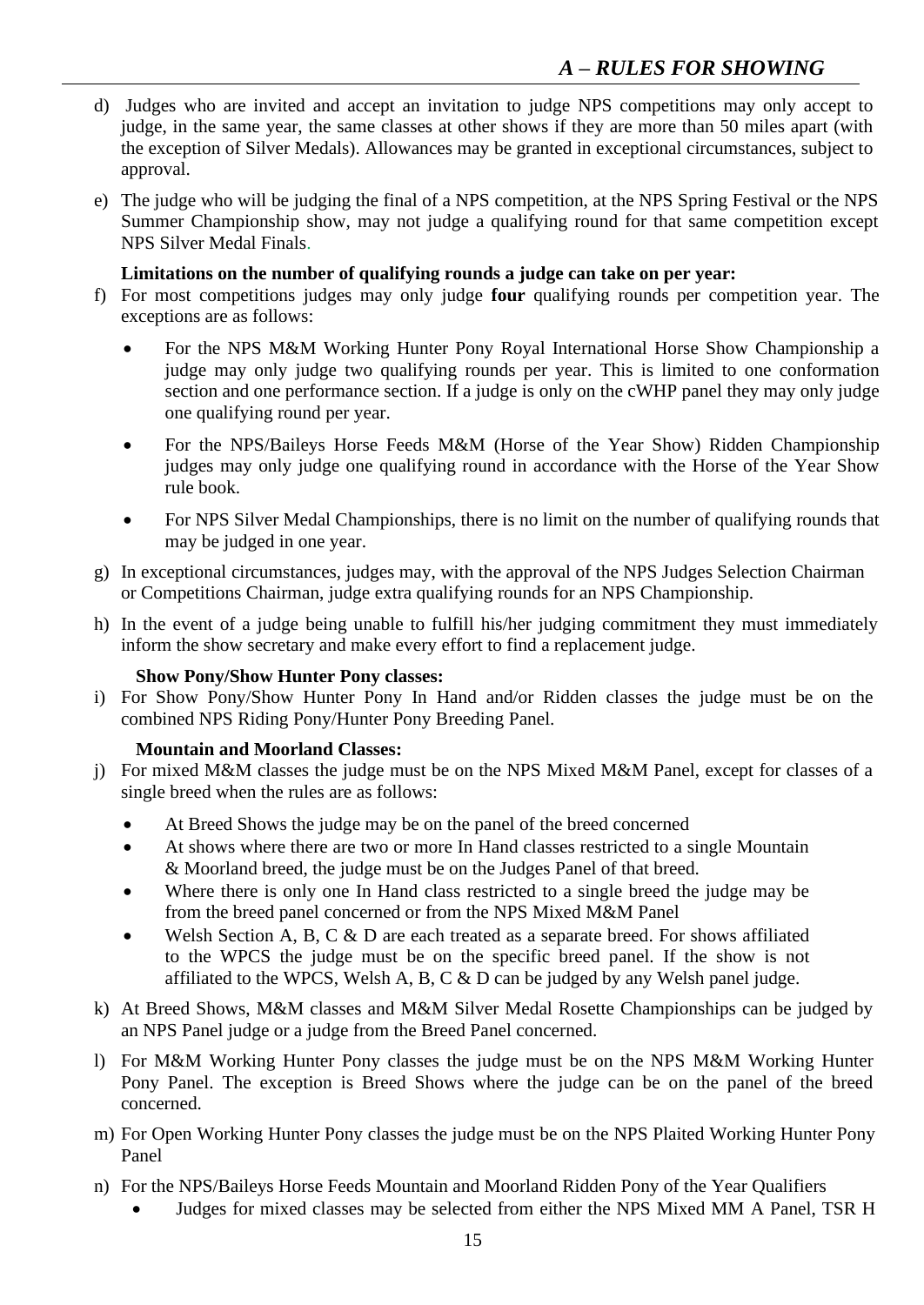M&M panel or P(UK) Platinum panel. Shows running single breed classes may select judges from the appropriate breed panel.

- Judges may only judge **o**ne qualifying round per year
- All HOYS class judging appointments are subject to ratification by Grandstand Media Ltd
- o) Judges who have Axx (where xx is the year they were appointed) in the Official List of Judges and Rules are not eligible to Judge Horse of the Year Show Qualifiers or RIHS M&M WHP. Judges must be on the Full A panel with no annotations to take probationary judges to assess.
- p) Judges who have cWHP must not judge the jumping section of any working hunter qualifiers
- q) For the Hack and Riding Horse In Hand Supreme Championship the judge must be on the NPS Riding Pony panel or the British Show Horse Association Panel.
- r) For the British Isles Area Supreme Ridden and In Hand Championships the judge may or may not be an NPS judge but must be on a recognized horse/pony panel. For the final of the British Isles Area In Hand Championship there must be **two** judges, one from the Mixed M&M Panel, one from the combined Riding Pony/Hunter Pony Breeding Panel.

#### **Silver Medal Rosette Championships:**

- s) Silver Medal Rosette Championships must not be judged jointly by two judges.
- t) The judge of the Championship and the classes leading up to it must be on the appropriate NPS Panel. (except for Breed Shows, where they may be from the Breed panel concerned.)

#### **4.5 Awarding Silver Medal Rosettes and Qualification Cards**

- Please note that qualification cards will be issued for all Competitions except ridden Home Produced and Young Riders finals.
- b) Under the following circumstances the owner doesn't have to be an NPS member to receive a Silver Medal or to qualify for the final of a competition:
	- At Breed shows (including Silver Medals)
	- For the British Isles Area competitions (see section N)
	- For the NPS Winter competitions (see section O)
	- For the Event Pony and Dressage competitions
	- For the Ottergayle Hack and Riding Horse in Hand competition
	- For the ridden Open Ridden, Novice Ridden, Leading Rein and First Ridden Show Pony, Show Hunter Pony **and Open Plaited Working Hunter Pony** competitions
- c) If in the judge's opinion the class is of insufficient merit to warrant awarding the qualifier the judge may withhold the qualifying rosettes and cards but still award the show's rosettes.

#### **4.6 Judging:**

- a) Judges must only be accompanied in the ring by persons appointed by the show or a Probationer Judge approved by the NPS Council.
- b) Judges are asked to always have their Rules Book with them in the ring as it is their responsibility to see that everyone adheres to the NPS Rules. Additional copies of the rule book may be requested from the NPS Office free of charge to Judges.
- c) Whilst Judges are encouraged to carry schedules, they are forbidden to refer to the show catalogue either prior to judging, or while judging their classes.
- d) If, in the opinion of the judge, any horse/pony entered for an event, adjudicated or to be adjudicated by the judge, is in an unsound condition, the judge may, at his/her discretion, require the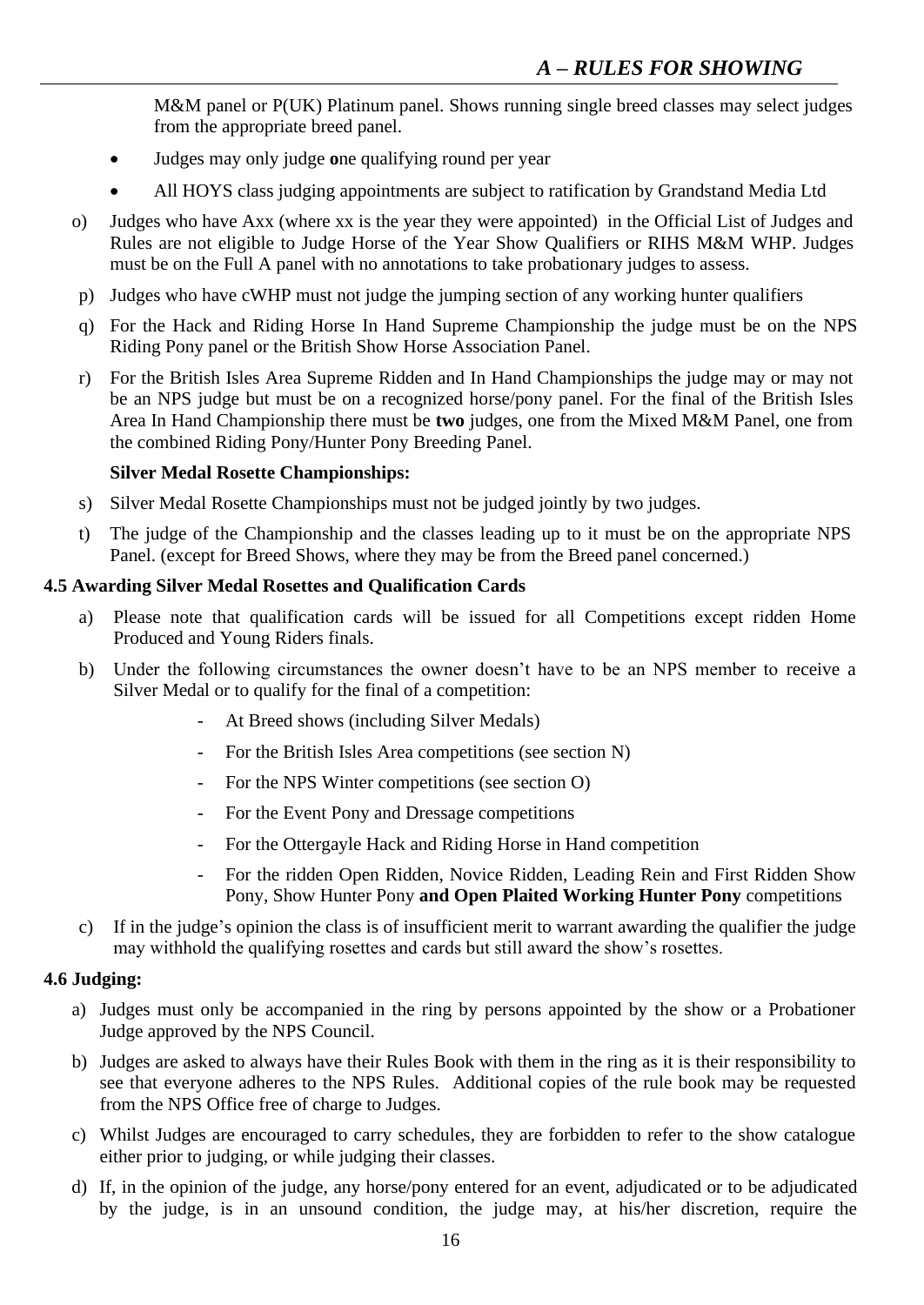rider/handler to withdraw the horse/pony from the class, subject to the right of the rider/handler to refer the matter to the Veterinary Surgeon, if any, officiating at the show.

- e) If, in the judge's opinion a rider/handler or their horse/pony's conduct is detrimental to the character and interests of the NPS they may eliminate them from the class and they may also report them to the NPS Disciplinary Committee.
- f) The judge may require that a horse/pony which constitutes a danger leaves the ring; the judge's decision is final and will be supported by the Society, provided the judge has acted in accordance with this rulebook.
- g) If a judge has reasonable grounds to believe that a rule is being contravened the judge must ask the rider/handler to leave the ring and the horse/pony must be withdrawn. The judge's decision is final in all cases.
- h) Where more than 20 ponies are forward in any class, the class may be split. The judge should split the class according to the circumstances at the time.
- i) When judging M&M classes judges should take into consideration whether ponies have been trimmed within their Breed Society specification; manes must not be plaited and tails must not be braided.
- j) When judging M&M classes using the Marks System, 50 marks are allocated for ride/manners and 50 for conformation/Breed type. Where there is an equality of marks, the ride marks take precedence, however if there still remains a tie then the judge's decision is final.
- k) At Finals, The National Pony Society reserves the right to have (use) unofficial mark sheets for the judges' reference only. The mark sheets will NOT be for public display.
- l) When judging Show Pony / Show Hunter Pony classes using the Marks System, 50 marks are allocated for ride/manners and 50 for conformation/ type. Where there is an equality of marks, the ride marks take precedence, however if there still remains a tie then the judge's decision is final.
- m) When judging Brood Mare classes, judges must take the condition of the foal into account.
- n) Organisation of classes judges must take special note of the rules in section A 3.4 relating to organisation of classes.
- o) Where there are no specific rules relating to use of bridles and bits in the Rules Book (either in this section or in the rules for the particular competition) the judge can take into account the suitability of the bridle and bit, based on the rider's competence and the way the pony is going in the class.
- p) All ponies in Novice classes, except the M&M Novice First Ridden classes and the M&M Novice Winter classes, must be shown in a snaffle bit.
- q) All ponies in Leading Rein classes must be shown in a snaffle bit. The leading rein must be attached to the noseband only and the reins must go directly from the bit to the rider's hands. The only attachments to the saddle allowed are a crupper, or handle. Reins must not be attached to the handle or the saddle. The reins must be a normal length and not knotted together or stitched together at a shorter length.
- r) The Judges' decision is final provided all relevant rules have been followed.

#### **4.7 Judging Working Hunter Pony classes**

- a) The judge should take into account the ring size, the state of the ground and conditions prevailing before setting and approving the height of the course. Judges of both phases must walk the WHP course before the commencement of their classes.
- b) No person other than the judge and official course builder appointed by the show is permitted to alter the course.
- c) Fences should be of 'hunting type' built with rustic materials and be as substantial as possible. The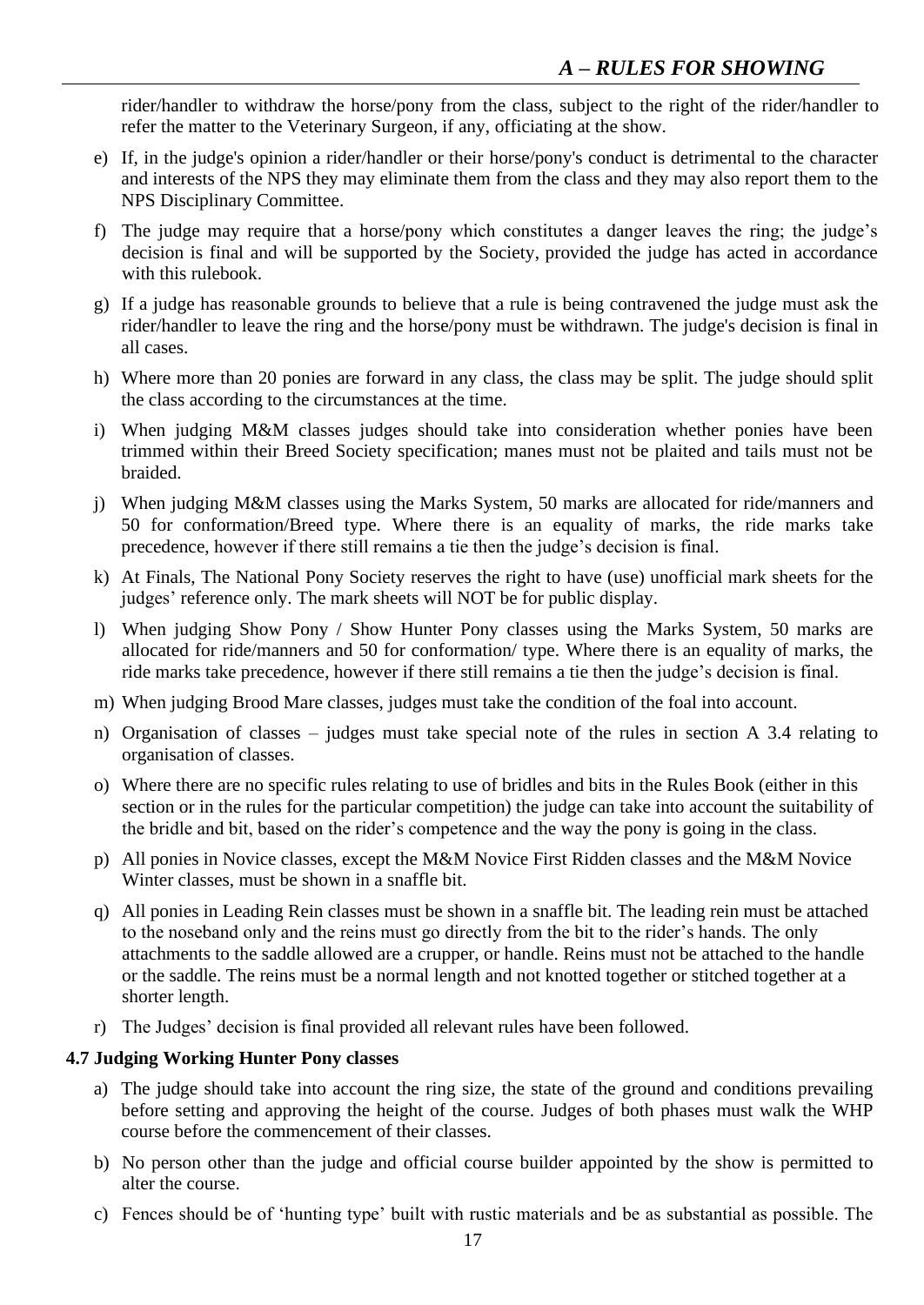course must be free flowing to encourage natural paces in both plaited and native ponies.

- d) The maximum spread must be at the base of the fence; not more than three fences may be of maximum spread. The width of the water jumps should not exceed the maximum spread in each section.
- e) It is recommended that riders are allowed to walk the course on foot before their class.
- f) Riders may only ride one pony in each class.
- g) No change of rider or saddlery is allowed between phases or during a phase. Protective front boots including over-reach boots of a plain colour may be used for the jumping and ridden phases only. Bandages and protective pads on ponies' feet are not allowed.
- h) Once judging has commenced, if a pony leaves the ring without permission from the judge, it will be eliminated from the class.

| <b>Marking: M&amp;M WHP</b>                                |                  |             |
|------------------------------------------------------------|------------------|-------------|
| Jumping                                                    |                  | 50          |
| Style whilst jumping $\&$ suitability of rider             |                  | 20          |
| Type and conformation                                      |                  | 20          |
| Individual show and manners within type                    |                  | 10          |
| <b>Marking: Plaited WHP</b>                                |                  |             |
| PHASE ONE                                                  |                  |             |
| Jumping                                                    |                  | 50          |
| Style $\&$ manners while jumping $\&$ suitability of rider |                  | 20          |
| PHASE TWO                                                  |                  |             |
| <b>Manners</b>                                             |                  | 10          |
| Conformation, type & freedom of action                     |                  | 20          |
| <b>Penalties: M&amp;M and Plaited</b>                      |                  |             |
| Jump knock down                                            |                  | 10 faults   |
| First refusal                                              |                  | 15 faults   |
| Second refusal                                             |                  | 20 faults   |
| Third refusal                                              |                  | Elimination |
| Fall of pony or rider                                      | Disqualification |             |
| <b>Marking: Training Stakes</b>                            |                  |             |
| Style mark (5 marks for each jumping effort)               |                  | 50          |
| Overall impression $\&$ suitability of rider               |                  | 20          |
| <b>Penalties: Training Stakes</b>                          |                  |             |
| Jump knock down or refusal                                 |                  | 5 faults    |
| Third refusal                                              |                  | Elimination |
| Fall of pony or rider                                      | Disqualification |             |
|                                                            |                  |             |

- i) A refusal is when a pony turns its quarters to a fence or turns a complete circle in front of a fence or stops in front of a fence and takes at least one step backwards, with any one foot.
- j) No penalty is incurred unless the maximum height of the fence is lowered in the same vertical plane.
- k) Bullfinches must be securely staked in the ground. On a surface a solid frame with fixed feet may be used. The height of the frame must NOT exceed the minimum height for the class. It is advisable to place this type of fence, either as an individual fence, or as the second element of a double. It is not advisable to use this fence in Cradle Stakes and Nursery Stakes. Bullfinches will be judged for style and manners and will be reflected in the style mark, There are no knockdown penalties, Refusals will be marked as at a fence in accordance with Rule 4.7.i. Dykes and ditches with no knockdown pole will be marked for style and refusal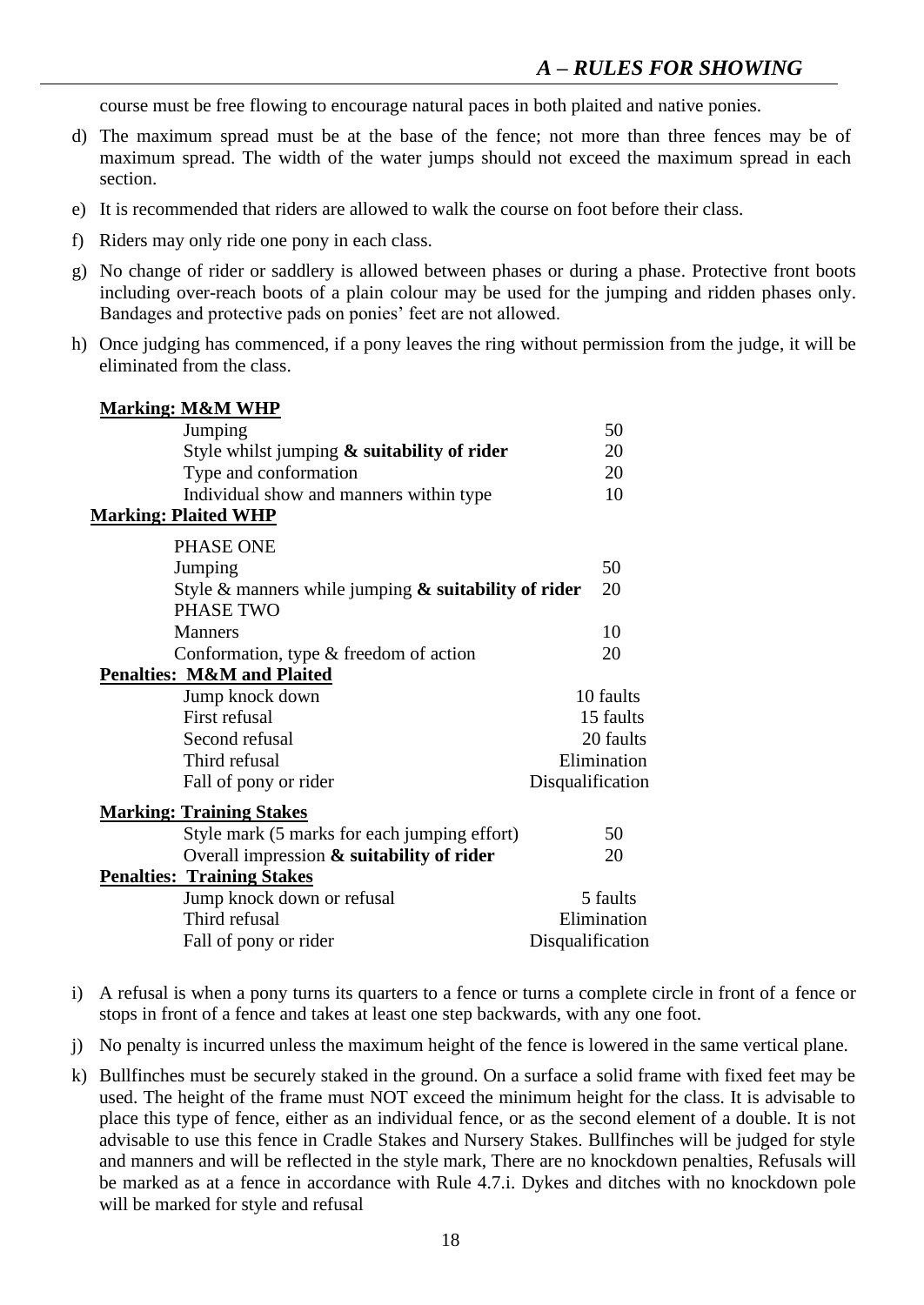- l) The water splash is treated for marking purposes like any other obstacle. Competitors may splash through it or jump it, both approaches are acceptable.
- m) The jumping phase will be taken first and any pony eliminated will not be required again. The ponies called forward to the final judging will be those with clear rounds, but those with 10 faults or more can be included at the judge's discretion.
- n) In the event of a tie, the highest total jumping mark, followed by the individual performance mark followed by the conformation mark will prevail. If all 3 marks are the same the judge's decision is final.
- o) Except in Cradle Stakes, Nursery Stakes and First Ridden WHP classes, ponies may be galloped at the discretion of the Judge, but not more than one at a time.
- p) All ponies forward for final judging must be stripped.

### **5. Rules relating to Show Affiliation**

- a) All shows wishing to affiliate to the NPS must complete an affiliation form, pay the affiliation fee and submit a draft schedule and list of judges. The NPS will review the relevant parts of the schedule, validate the use of judges and provide feedback prior to the schedule going to print. The names of the judges must be clearly stated in the schedule. In the event of a change of judge, the show must immediately inform the NPS and seek approval of the substitute judge. The NPS reserves the right to refuse affiliation.
- b) There are special considerations for judging Silver Medal Championships. The judge of the Championship and the classes leading up to it must be on the appropriate NPS Panel or the relevant Breed Panel. Welsh A,B,C and D can be judged by any Welsh panel judge provided the show is not affiliated to the WPCS. The Championship must be judged by one judge and that judge's name must be printed in the schedule.
- c) Shows holding qualifying rounds for the M&M Working Hunter Pony RIHS Championship must charge a levy on entries as specified by the RIHS. At least six rosettes must be awarded in each class and the minimum prize money in each class must be:  $1^{st}$  - £25,  $2^{nd}$  - £15,  $3^{rd}$  - £10.
- d) Where more than 20 ponies are forward in any NPS class, the class may be split. The Judge should split the class according to the circumstances at the time. Prize money and rosettes should be provided for the new class. The top ponies from each class are then put together for final judging and the decision on who qualifies.
- e) Breed Societies, including regional societies, may apply for special "NPS Breed Show" status. At Breed Shows competitors of the relevant breed can qualify without the normal restrictions on membership. The Owner of a pony must become a qualifying member of the NPS to enter the Final.
- f) NPS Areas holding Foal Shows and calling them NPS shows must affiliate and send in schedules for checking. Schedules must incorporate the rules as in section A 2.9.
- g) All NPS classes must be run under NPS rules. In Horse of the Year Show qualifying classes where there is a conflict of rules, Horse of the Year Show rules will take precedence over NPS rules.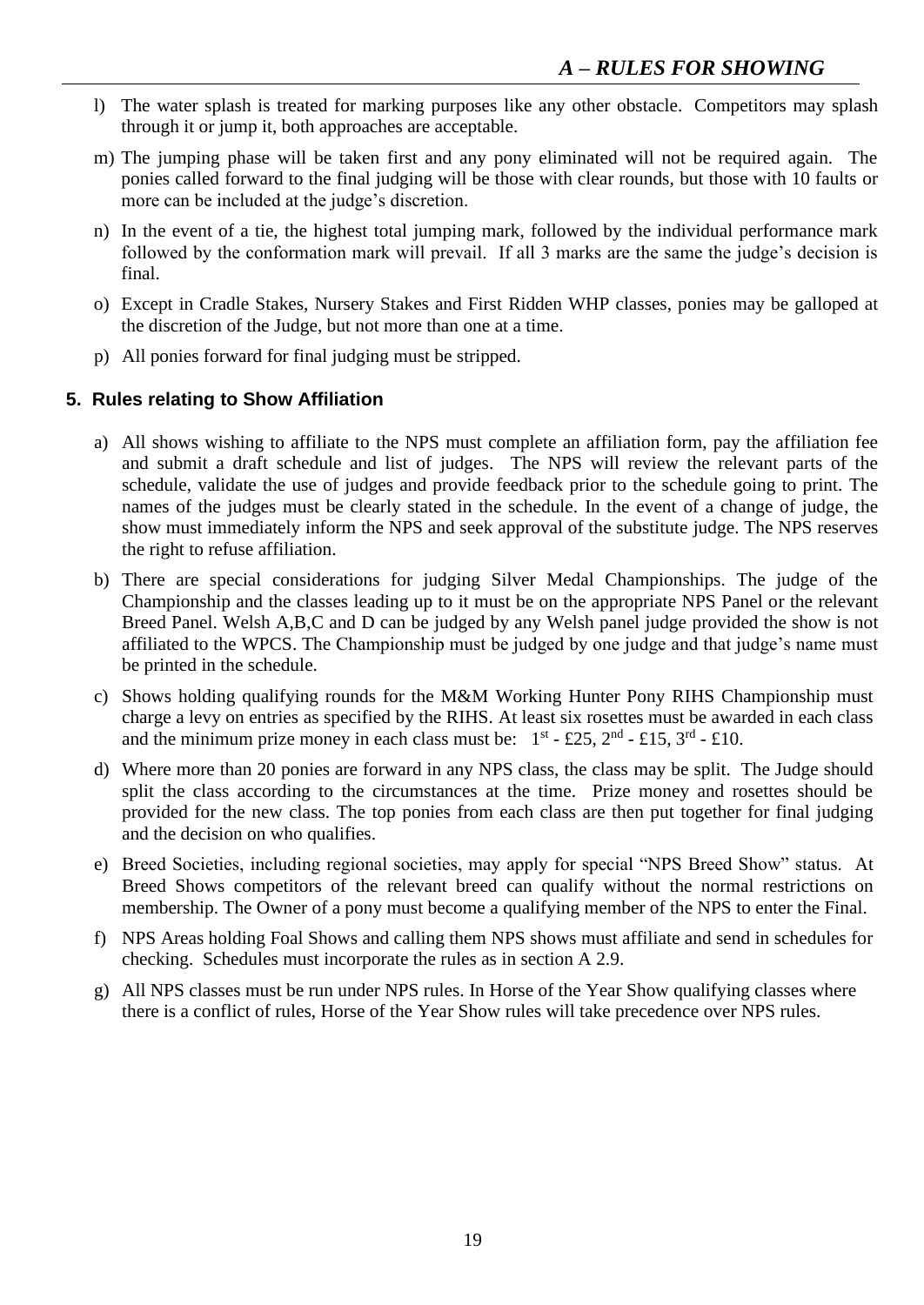# **B. RULES FOR SPECIAL STEWARDS**

# **SPECIAL SHOW STEWARDS**

1. The NPS shall have power to appoint a minimum of two Special Show Stewards to attend any Affiliated Show, the appointment to be made by at least two of the following, namely the Chairman, the Vice Chairman or if required a Trustee.

a) NPS Council Members are automatically appointed to act as Special Show Stewards and may appoint a witness to assist them in accordance with Rule 3.

- 2. The Special Show Stewards shall ensure so far as they are able that classes at the Affiliated Show for which they have been appointed are conducted in accordance with the NPS Rules and that generally the NPS Rules are observed at such Affiliated Show.
- 3. Special Show Stewards shall have the power to appoint such stewards to assist them as they consider necessary.
- 4. The Special Show Stewards may investigate any infringement of the NPS Rules observed by them or any alleged infringement reported to them by a show official, a Judge, a Member or any Exhibitor.
- 5. When an infringement or possible infringement of the NPS Rules is observed by a Special Show Steward or an alleged infringement is reported to him he shall investigate the position and if he concludes that an infringement has taken place he shall impose one of the penalties set out in Rule 7
- 6. If the Special Show Steward cannot decide whether an infringement has taken place, he/she may report the matter to Council, by notice in writing or email to the Office within 14 days of the date of the Affiliated Show in question. Council will decide whether to deal with the complaint internally or to refer it to the Disciplinary Committee or in the case of a judge, Judges Selection Committee.
- 7. If the Special Show Stewards decided that an infringement has taken place they may impose one or the more of the following penalties on the person committing the infringement.

a) admonish such person and caution him as to his future conduct.

b) direct that any horse/pony belonging to such person or produced by such person or ridden by such person at the time of the commission of the infringement may be disqualified from the class in which it was taking part at the time of the commission of the infringement

c) direct that such person and any horse/pony belonging to him or being produced by him may be disqualified from competing in any NPS classes at that Affiliated Show.

8. If in the opinion of a Special Show Steward a penalty greater than that permitted by Rule 7 should be imposed he may refer the matter to the Council or to the Disciplinary Committee by notice in writing to be received by the Office within 14 days of the date of the Affiliated Show in question.

9. The decision of the Special Show Steward shall be final and binding on all parties on the day of the Affiliated Show in question. However, any party aggrieved by the decision of the Special Show Steward may refer the matter by way of appeal to the Disciplinary Committee.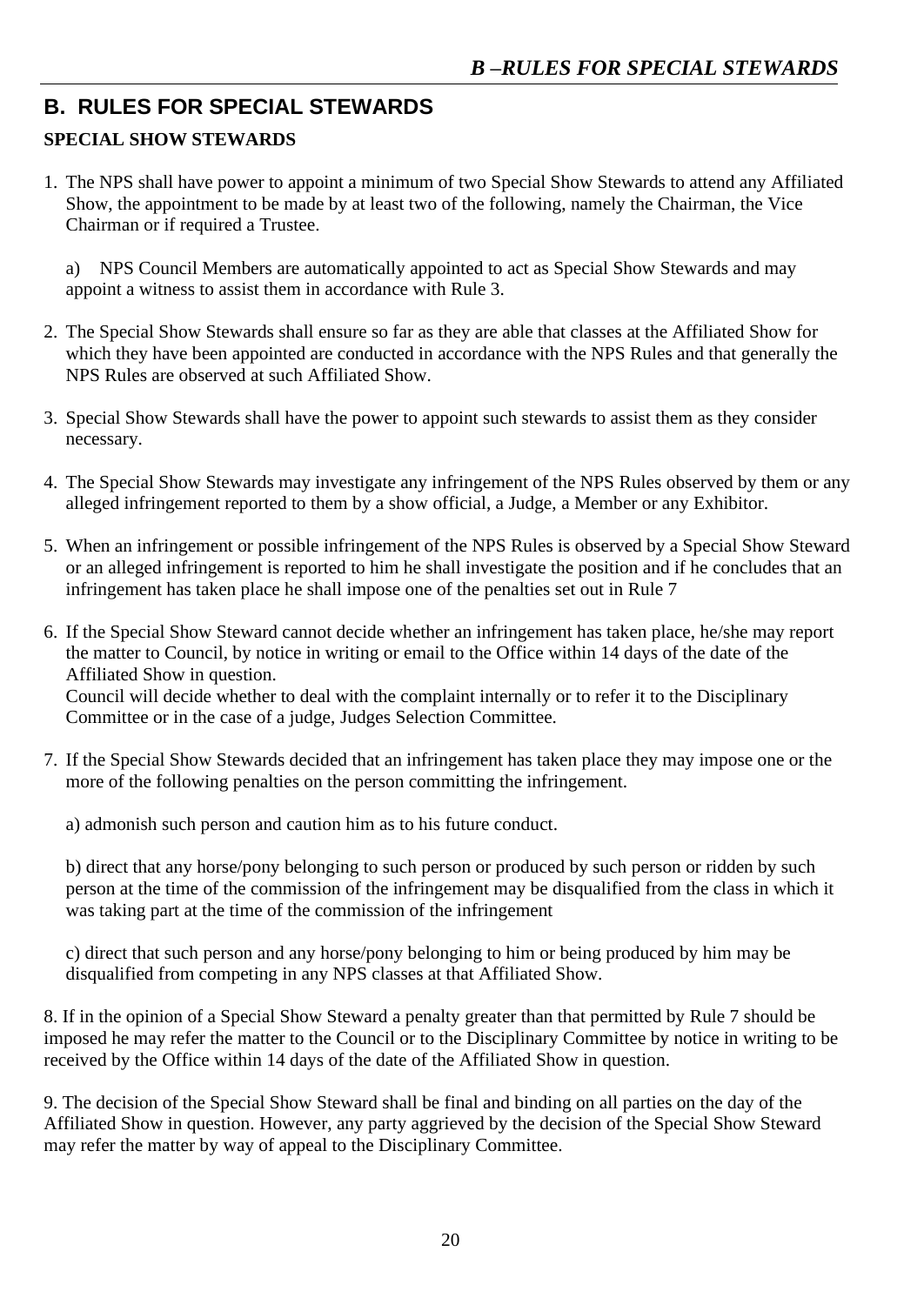10. Any such appeal shall be by notice in writing given to the Office to be received by the Office within 14 days of the date of the Affiliated Show in question and shall be accompanied by an appeal fee of a sum of £300.

If the appeal is successful then the appeal fee shall be refundable but if the appeal is unsuccessful the appeal fee shall be forfeited to the NPS

11. On appeal the Disciplinary Committee shall rule as to whether the decision of the Special Show Steward was correct or not.

12. Special Show Stewards shall have control over and free access to all places used for the purpose of the NPS (Members, Exhibitors or Authorised Representatives) at an Affiliated Show but may only enter a horsebox or stable in the presence of the pony's owner or other person responsible for the pony.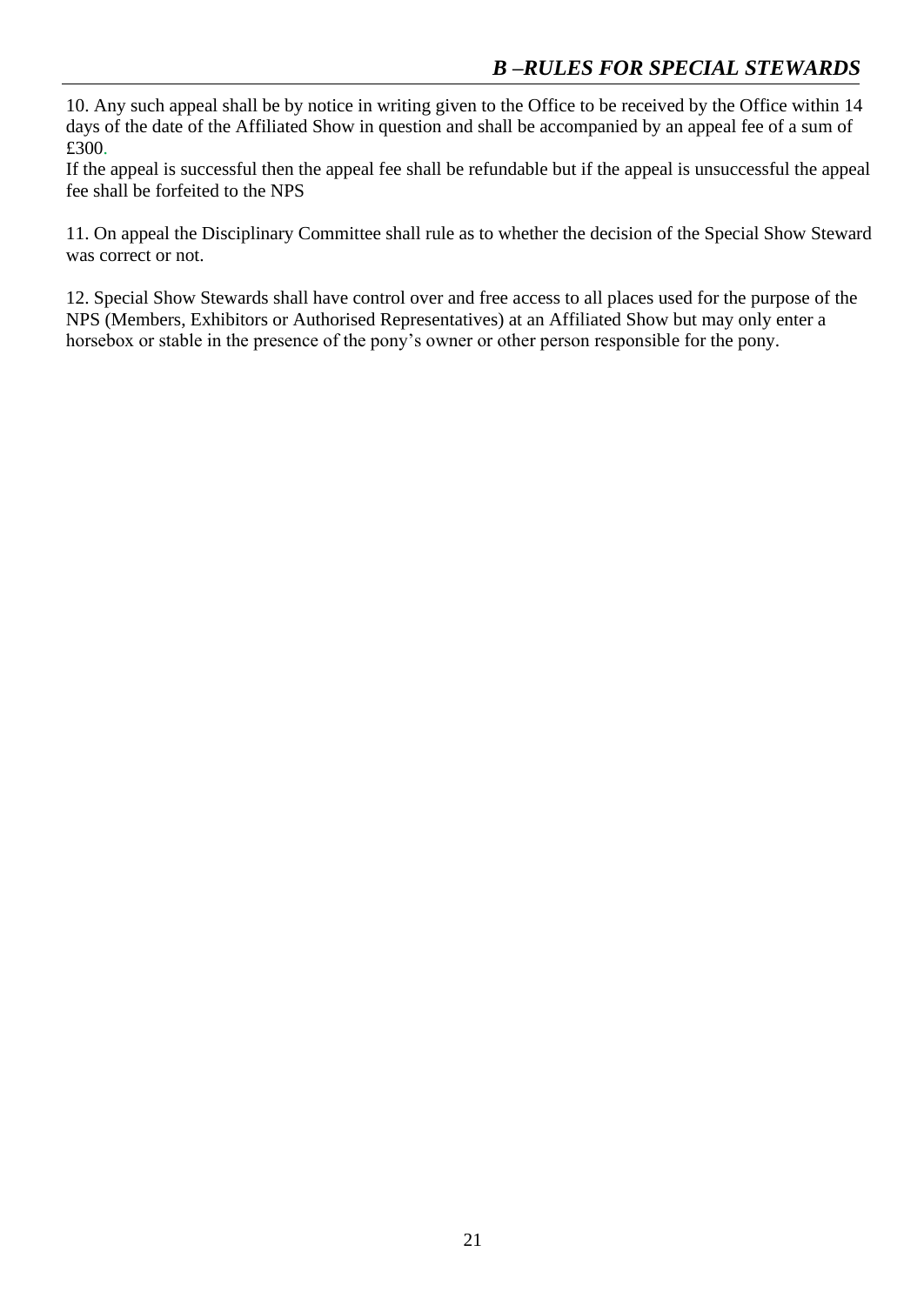# **C. RULES FOR DRUGS TESTING**

#### **1. Warning to Members**

- a) Members and other exhibitors are advised that any Drugs Testing conducted by the NPS at NPS Shows or NPS Affiliated Shows will be in accordance with these rules.
- b) In common with other similar bodies, the NPS takes a very serious view of doping, whether intentional or unintentional, having particular regard to the safety of children. Members should be aware that many proprietary feeds and preparations contain Prohibited Substances as do many foods such as chocolate. Prohibited Substances can be absorbed through the skin and they are also contained in some homeopathic and herbal remedies.
- c) It is the responsibility of the member, owner and/or producer solely or jointly having custody of a horse/pony, to ensure that nothing is fed, administered or applied to a horse/pony that contains a Prohibited Substance. Ignorance is no defence.
- d) The NPS Office is not authorised to give guidance but, in general terms, all substances prohibited by the FEI from time to time will constitute Prohibited Substances. The NPS does not specify threshold levels for any Prohibited Substances but will have regard to those published by the FEI from time to time without being bound by them.

### **2. Definitions**

- a) "Drugs Testing" means the examination of a horse/pony by a duly qualified person appointed by the NPS and includes the taking of samples for subsequent analysis of all or any body fluid, tissue, excreta, hair or skin scrapings at the discretion of the person conducting the examination.
- b) Prohibited Substances are categorised as follows:

"Banned Substances" are substances that are deemed by the FEI to have no legitimate use in the competition horse/pony and/or have a high potential for abuse. They are not permitted for use in the competition horse/pony at any time.

"Controlled Medication" are substances that are deemed by the FEI to have therapeutic value and/or be commonly used in equine medicine. Controlled medication have the potential to affect performance and/or be a welfare risk to the horse/pony.

## **3. Drugs Testing Procedure**

- a) The NPS reserve the right to conduct drug testing by an authorised representative of the following societies: BSHA, BSPS, CHAPS, SHB (GB), **JMB** on behalf of the NPS
- b) Any horse/pony taking part in classes judged under NPS Rules will be liable to Drugs Testing in accordance with the Drugs Testing procedure laid down by this Rule. A refusal to submit a horse/pony for Drugs Testing shall constitute a breach of this Rule.
- c) The Sampling and Analysis Procedure is described in section 4 below.
- d) The presence in the tissues, body fluids, excreta, hair or skin of a horse/pony of a Prohibited Substance shall constitute a breach of this Rule.
- e) Any person who administered or attempts to administer or allows or causes to be administered or connives at the administration to a horse/pony of a Prohibited Substance shall be guilty of a breach of this Rule.
- f) Whenever a positive Drugs Test occurs, either on the expiration of the period for requesting confirmatory analysis of Sample B or on the analysis of Sample B proving positive as appropriate, (See section 4 below for the Sampling and Analysis Procedure)
	- i) The penalties defined in section 5 below shall be imposed.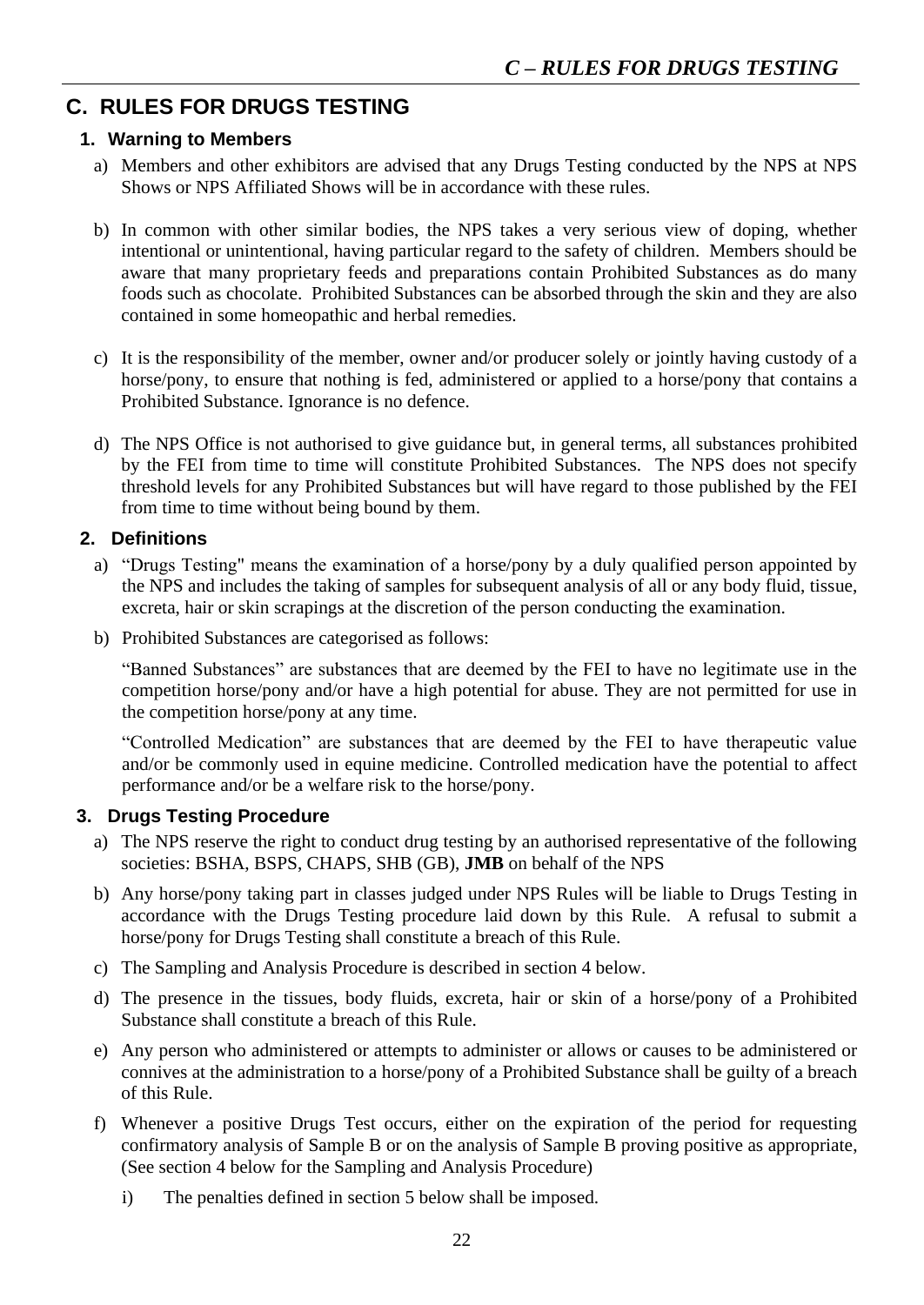ii) The matter shall forthwith be referred to the Disciplinary Panel of the NPS for Further Investigation. The Chair and Vice Chair of Council acting together will appoint a disciplinary panel made up of three people who may not be members of the Society (the Disciplinary Panel). The Disciplinary Panel should be appointed within 14 days of the results of the positive Drug test being made known.

The disciplinary hearing will be held in front of the Disciplinary Panel. At the disciplinary hearing, the Disciplinary Panel will take the owner and/or producer through the allegations and the evidence that has been gathered. The owner or producer will be able to respond and present any evidence.

The owner or producer may ask relevant witnesses to appear at the hearing, provided they have given the Disciplinary Panel sufficient advance notice to arrange their attendance. The owner and/or producer will be given the opportunity to respond to any information given by a witness.

Written statements may be introduced only if previously produced to and/or with the consent of the Disciplinary Panel.

The decision by the Disciplinary Panel and its reasons, along with any disciplinary penalty if appropriate, will be communicated to the owner and/or producer within 14 days of the date of the disciplinary hearing.

- iii) If the Complaints and Disciplinary Procedures result in no disciplinary proceedings against any person suspended pursuant to Rule 5 c) then such suspension shall cease immediately and if no proceedings are initiated against either the owner or producer then the suspension of the horse/pony pursuant to Rule 5 b) shall also cease immediately.
- iv) If the Disciplinary Panel finds the conduct alleged to be proved, in whole or in part, it shall impose such of the following actions as seem appropriate given the circumstances of the case:
	- . (a) Take no action (only if there are strong mitigating circumstances)
	- . (b) Give a reprimand or caution
	- . (c) Suspend membership on either a temporary or permanent basis.
	- . (d) Fine such person up to a maximum amount of £5,000

#### **4. Sampling and Analysis Procedure**

- a) Drugs Testing should take place as soon as possible after the participation of the horse/pony in its class provided that it does not interfere with its programme in which case the Drugs Testing should take place as soon as possible after the pony has completed its programme on that day.
- b) It is the responsibility of the person in charge of the pony whether it be the owner or the producer or other such person to supervise the horse/pony from the time of notification of selection for a Drugs Test until completion of the Drugs Testing. It is also the responsibility of this person to witness the sampling procedure and to sign a declaration to the effect that he/she has witnessed the collection and sealing of the test samples. Refusal or wilful obstruction by any person to submit a horse/pony for sampling or refusal to sign the abovementioned declaration is a violation of the Rules and must be reported immediately to the Society and will be subject to the same sanctions as a positive sample result.
- c) The owner, producer or other person responsible for the pony or his representative shall be entitled to witness the Drugs Testing without disturbing the pony but if not present the Drugs Testing will proceed in any event.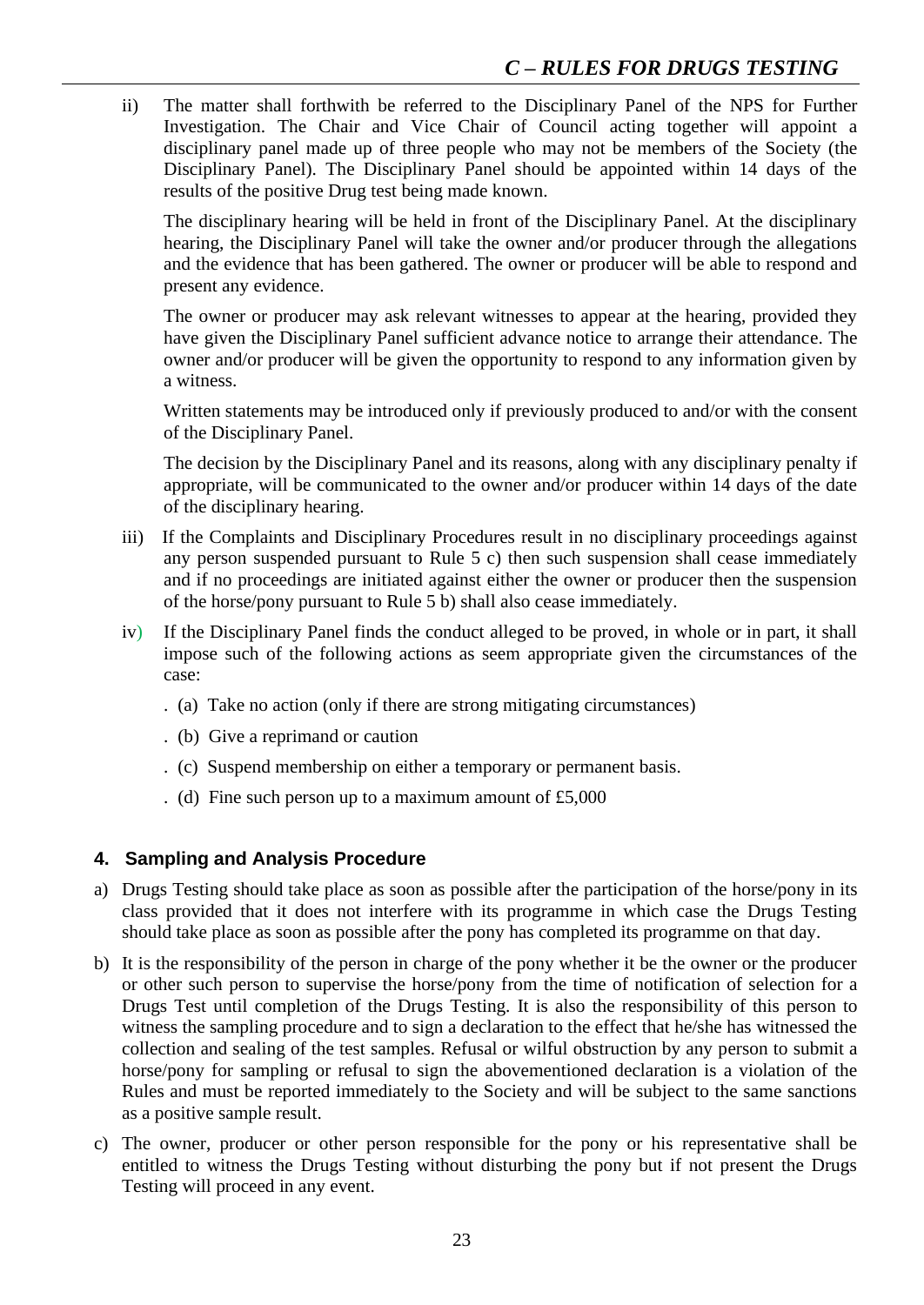- d) All samples taken must be kept in a secure place and dispatched to the laboratory selected by the NPS as soon as reasonably possible after collection.
- e) The sample must be divided into two parts (hereinafter referred to as "Sample A" and "Sample B") and the initial analysis of Sample A must be completed within 21 days of receipt of the sample by the laboratory. If the initial analysis produces a suspected positive result then the NPS may grant such extension as the laboratory requires to complete the analysis.
- f) The NPS shall send the results of the analysis of Sample A to the owner or producer by recorded delivery within 14 days of the results being known.
- g) If the result of analysis of Sample A is negative then no further action is required and then the laboratory may forthwith destroy Sample B.
- h) If the result of analysis of Sample A is positive then the owner or producer may require confirmatory analysis of Sample B by any approved laboratory, provided that a written request for such confirmatory analysis is received by the NPS within 14 days of dispatch by the NPS of notification of a positive analysis of Sample A.
- i) The owner or producer may request that findings be made in respect of particular matters during the analysis of Sample B on the basis that they will be responsible for all additional costs incurred whatever the result of the analysis of Sample B.
- j) If the result of analysis of Sample A is positive and no valid request for confirmatory analysis of Sample B is received then a positive Drugs Test shall be deemed to have occurred and
	- i) The Drugs Testing Rules step 3 e) shall be carried out.
	- ii) The owner or producer shall reimburse the NPS the cost of analysis of Sample A forthwith on demand
- k) Upon receipt of a valid request for confirmatory analysis of Sample B, the NPS shall inform the laboratory immediately and the laboratory shall carry out the analysis of Sample B.
- l) The NPS shall send the results of the analysis of Sample B to the owner or producer by recorded delivery within 14 days of the results being known.
- m) If the result of analysis of Sample B is negative then no further action is required.
- n) If the result of analysis of Sample B is positive then a positive Drugs Test has occurred and
	- i) The Drugs Testing Rules step 3 e) shall be carried out.
- ii) The person requesting the analysis of Sample B shall reimburse the NPS the cost of analysis of Sample A and Sample B forthwith on demand

#### **5. Penalties**

If the presence of a Prohibited Substance in the tissues, body fluids, excreta, hair or skin of a pony is confirmed by laboratory analysis carried out pursuant to this Rule then the following penalties shall be automatically imposed:-

- a) The pony shall be disqualified from any class, competition or championship in which it took part on the date of the drugs testing and any subsequent class, competition or championship for which it qualified on the date of the Drugs Testing and shall forfeit its placings, awards and prize money.
- b) The pony shall be suspended from being entered or shown or otherwise taking part in any NPS Affiliated Show pending the outcome of the Complaints and Disciplinary Procedures.
- c) The owner and/or producer of such pony shall be suspended from all or any of the rights and privileges of membership of the NPS pending the outcome of the Complaints and Disciplinary Procedures.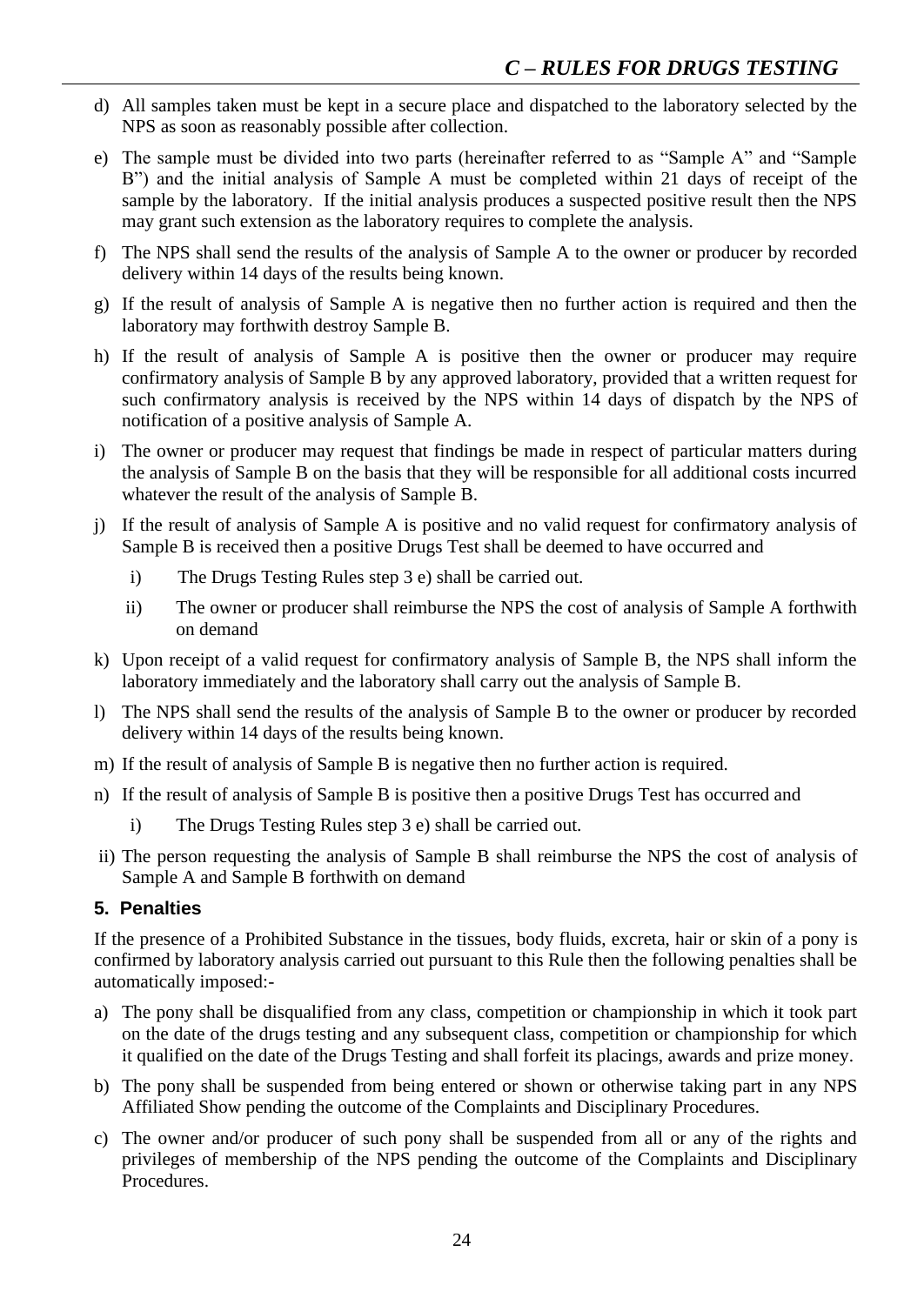- d) Any period of automatic suspension under this Rule shall commence when on the date of receipt of notification of a positive Drugs Testing by the owner or producer by recorded delivery post.
- e) The owner and/or producer will be responsible for any fine and other incurred costs of any positive sample.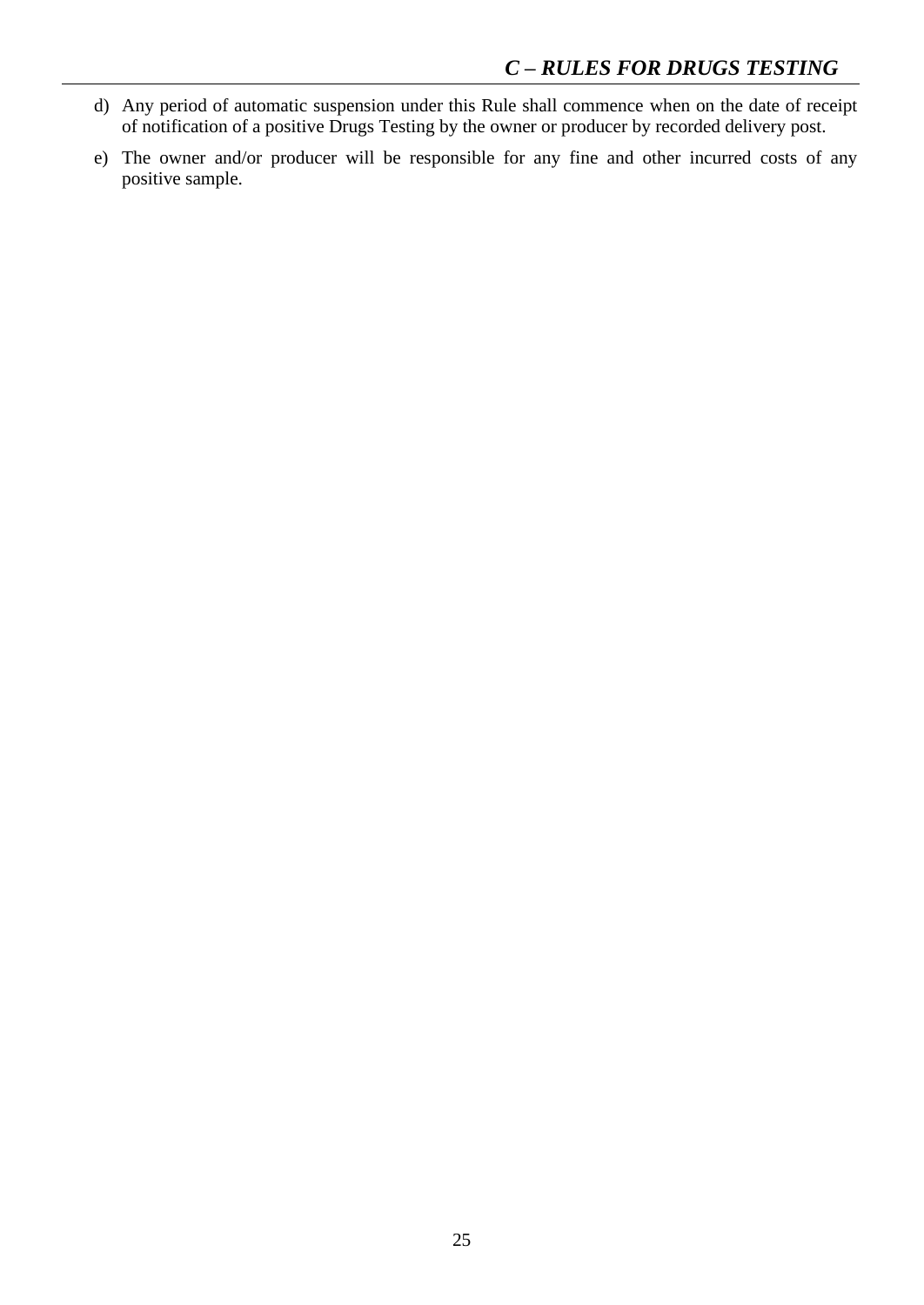# **D. COMPLAINTS AND DISCIPLINARY PROCEDURES**

# **A. Complaints Policy**

This document sets out the procedure for dealing with complaints made against the Society and its members. This document also sets out the procedure for dealing with any person who at any time conducts themselves in a manner which may be deemed to bring the name of the Society into disrepute.

A complaint against a staff member/s should be reported in the same way but will be dealt with under the Society's internal HR/employment related policies.

The Society and its members endeavour to work to the highest standards in every regard. The Society considers its members to be a valuable resource in achieving its aims and does not envisage that it will receive many complaints. However, the Society wants to ensure that in the event that a complaint is made against a member of the Society, there is a procedure in place which ensures that:

(a) the complaint will be dealt with fairly and without prejudice; and

(b) the procedure and potential outcomes are clear for all parties involved.

Dealing with issues under formal complaints and disciplinary procedures is a legalistic and potentially expensive route for all concerned. In consequence, the Society hopes that the majority of complaints that are received can be resolved informally by mediation. This particularly applies to poor behaviour in and around the show ring.

If mediation or informal resolution is not possible or it is more appropriate for the matter to be dealt with formally, then the Complaints Procedure as set out in Part 2 below should be followed.

Complaints relating to JMB height certificates should be made to the JMB.

## **B. Complaints Procedure**

# **1. COMPLAINTS MADE AGAINST THE SOCIETY AND IT'S MEMBERS**

- . 1.1. If a person has a complaint against the Society or a Society member, they should contact the NPS Office at National Pony Society, Arthur Rank Centre, Stoneleigh Park, Warwickshire, CV8 2LG or by email on admin@nationalponysociety.com If the complaint is sent by post, then it should be sent by recorded delivery. A delivery receipt for emailed complaints or any hand deliveries should be obtained. Should the complaint be about the office then the complaint should be addressed to the Chair of Council and marked strictly confidential.
- . 1.2. A complaint should be in writing either by post or email, marked "private & confidential" and signed by the complainant.
- . 1.3. A complaint must be accompanied by the complaint fee of £50. Failure to pay the fee will mean that the complaint will not be investigated under this Complaints Procedure. In respect of emailed complaints, the complaint will not formally be investigated until the appropriate fee is also received. In certain circumstances e.g. in matters of welfare, the fee may be waived but any such waiver shall remain at the sole discretion of the Chairman**.**
- . 1.4. The complainant can also submit a separate letter or email from an independent person confirming the facts and basis of the complaint.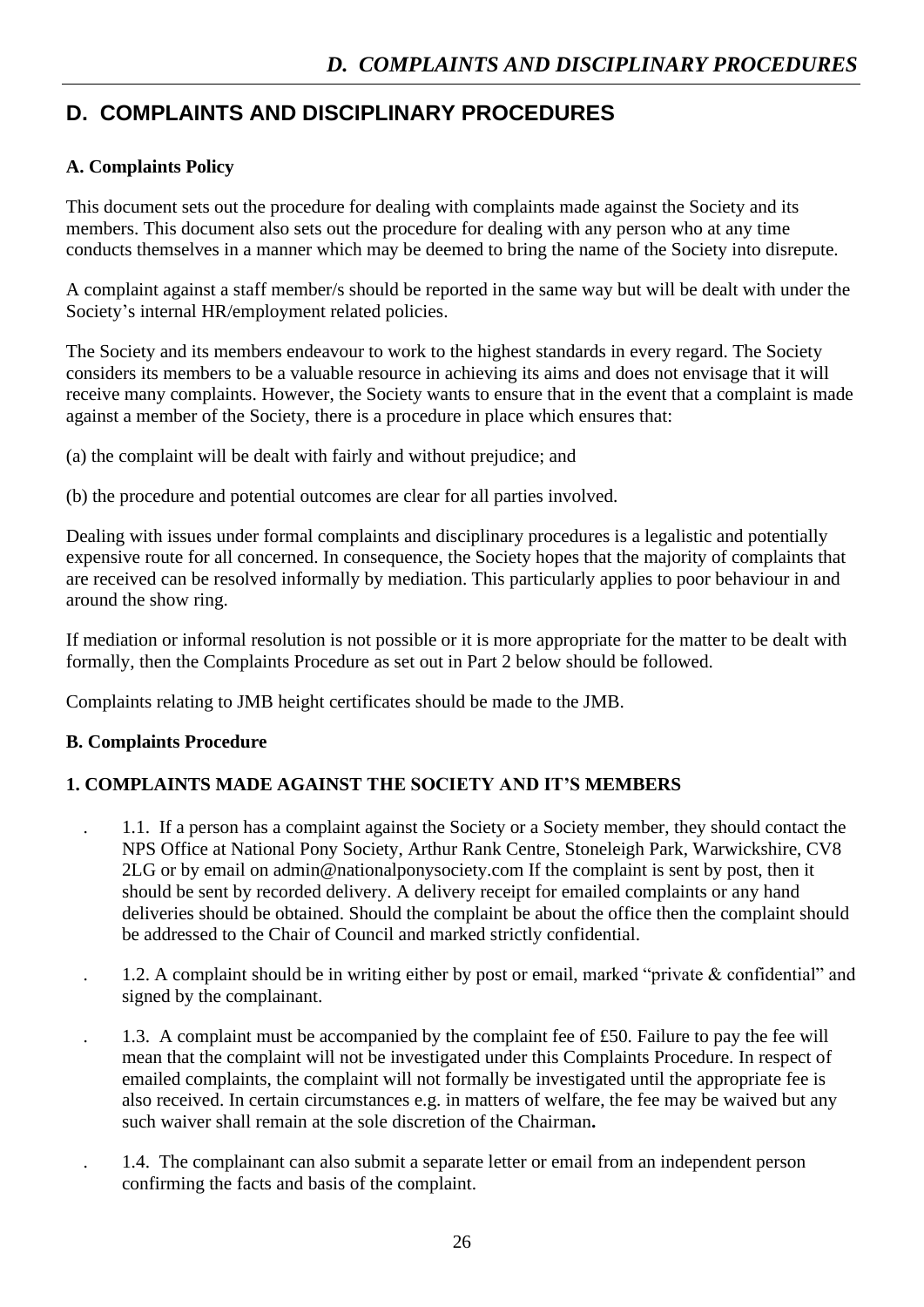- . 1.5. The complaint, independent letter and fee should be received within 14 days of the complainant becoming aware of the subject of the complaint. Complaints received outside this timescale will only be investigated at the discretion of the Chairman.
	- . 1.6. Evidence in support of the complaint should be provided along with the letter of complaint.

#### **What will happen next?**

- . 1.7. The Society will send a letter or email acknowledging the complaint and, if necessary, may ask for further details. If the Society believes that the matter should be addressed by mediation it will invite the complainant to participate. If the matter is resolved by mediation the complaint fee will be refunded.
- . 1.8. The NPS Office will forward details of the complaint to the Chairman and Vice Chairman who will decide if the complaint can be resolved through an informal process and/or mediation. If the complaint may be resolved through an informal process, details of the complaint will be passed to the Chairman and Vice-Chairman of the relevant sub-committee.
- . 1.9. The Chairman and Vice Chairman of the sub-committee will obtain further information if necessary. The Chairman and Vice-Chairman may choose to resolve the complaint by way of a letter to the member or official named in the complaint. The Chairman and Vice-Chairman may also choose to forward the complaint to all members of the sub-committee for comment or discussion which may be at the next committee meeting.
- . 1.10. The sub-committee may recommend the complaint is referred to the NPS Council to determine if there has been a breach of these Rules and whether any penalties are to be imposed as detailed in Part 2.
- . 1.11. If the Chairman and Vice Chairman of the Society feel the complaint may not be settled by mediation or an informal resolution, then the complaints procedure detailed in Part 2 below should be followed.
- . 1.12. If the complaint pertains to a previous decision of a sub-committee it will be referred to the NPS Council as per Stage 2 below.

#### 2. THE COUNCIL

- . 2.1. The Chairman and Vice Chairman may refer the complaint to the Council. The Council may deal with the matter in accordance with procedure referred to in 2.2 below. If in its opinion the matter is sufficiently serious the Council will refer the matter to be dealt with by the Disciplinary Panel referred to in Part 3.
- . 2.2. If the Council decides to deal with the matter itself, it shall communicate in writing the substance of the allegations to the person against whom they are made and will afford that person the opportunity of making representations, whether orally or in writing. The Council shall then determine whether there has been a breach of these Rules and if in its opinion there has been such a breach to impose all of any of the following penalties:
- . (a) Dismiss the complaint in whole or in part
- . (b) Uphold the complaint but take no action (only if there are strong mitigating circumstances)
- **.** (c) Give a reprimand or caution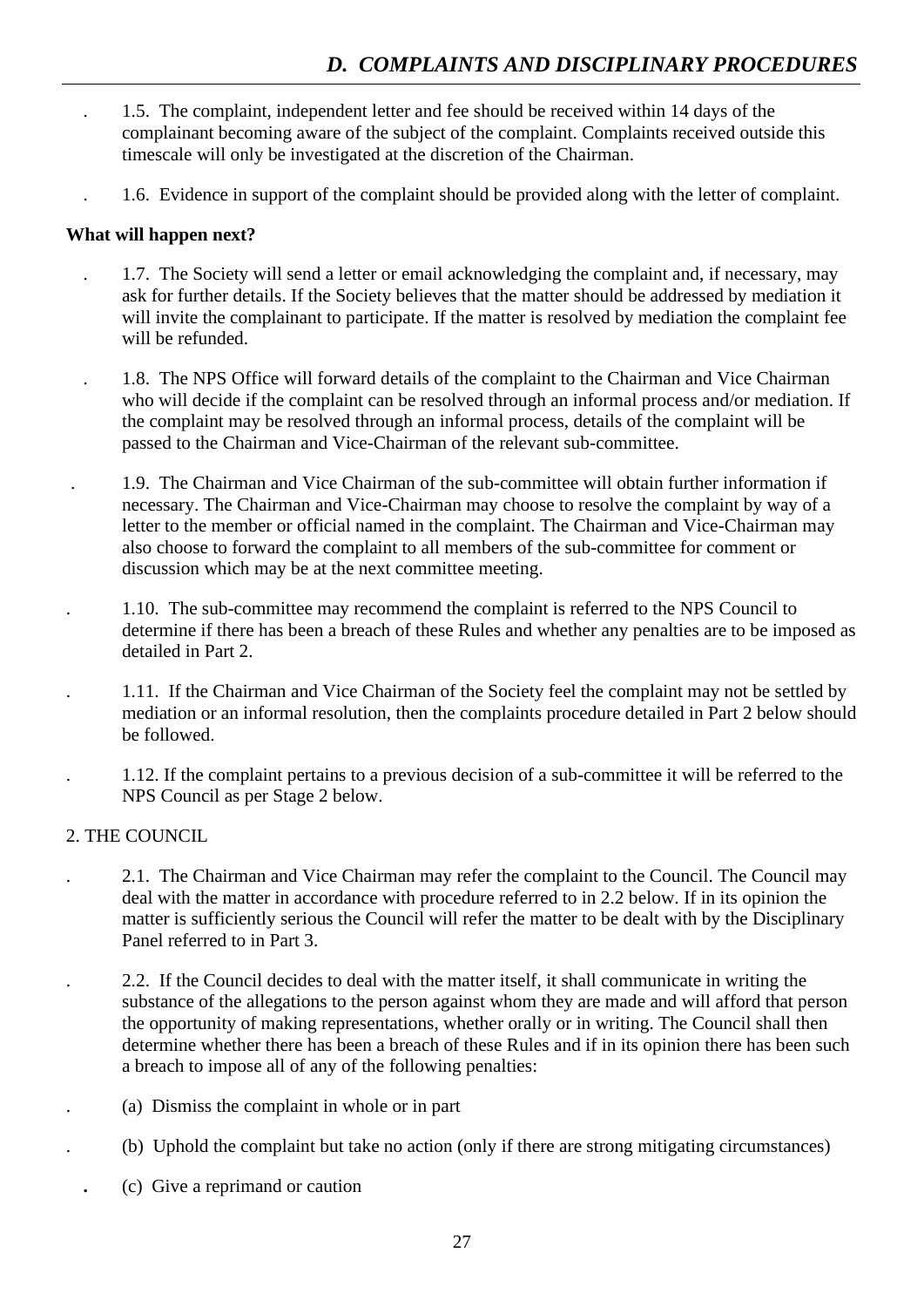- . (d) Suspend membership on either a temporary or permanent basis.
- . (e) Suspend the Horse, Owner, Rider, Producer and/or Member of other person participating in any Show to which these Rules apply for a period of time.
- (f) Fine such person up to a maximum amount of  $£5,000$
- . 2.3 In addition, in the case of a judge: He/she may be removed from the panel or panels or demoted to the B panel In addition, in the case of an official: He/she may be prevented from officiating in any capacity at any Society affiliated show or event
- . 2.4. In the event that the complaint is upheld in full by the Society, then the complainant will be repaid the complaint fee. Should the complaint not be upheld, then this sum will be retained by the Society.

#### **3. DISCIPLINARY PROCEDURE**

- . 3.1. If in its opinion the matter is sufficiently serious the Council will refer the matter to be dealt with by the Disciplinary Panel referred to below.
- . 3.2. A letter to the complainant will set out name(s) of the person(s) assigned to investigate the complaint (the Investigating Officer(s)). If the complaint relates to a trustee or former trustee the Investigating Officer will be an independent person who may or may not be a member of the Society. If the complaint relates to any other member of the Society, the Investigating Officers will be a panel of three, consisting of three trustees or three independent persons, who may not be members of the Society, or a combination with not more than three in total. Any request by the Society for further details should be provided by the complainant within 10 working days otherwise the complaint will not be processed any further and the fee shall be returned.
- . 3.3. The investigation of the complaint will be carried out by the Investigating Officer(s) within a reasonable timescale barring issues outside their control. The Investigating Officer(s) will undertake all necessary investigation which may include obtaining a response to the complaint from any member who is the subject of the complaint. This will usually involve sharing the full details of the complaint with that member, which in certain circumstances may include the identity of the complainant.
- . 3.4. If necessary the complainant may be invited to a meeting to discuss the complaint and/or the response to the complaint further. In the event that this is not possible or practical the complainant may be asked to expand upon the complaint in writing or by telephone.
- . 3.5. Once the investigation has been concluded, a determination will be made by the Investigating Officer who will notify the complainant in writing of the decision together with the reasons for this decision and any action that it is recommended is taken. The Investigating Officer will either:

(a) Dismiss the complaint in whole or in part; or

(b) Uphold the complaint in whole or in part which may include a determination that all or part of the matter be dealt with under the Society's disciplinary procedures.

. 3.6. In the event that the complaint is upheld in full by the Society, then the complainant will be repaid the complaint fee. Should the complaint not be upheld, then this sum will be retained by the Society.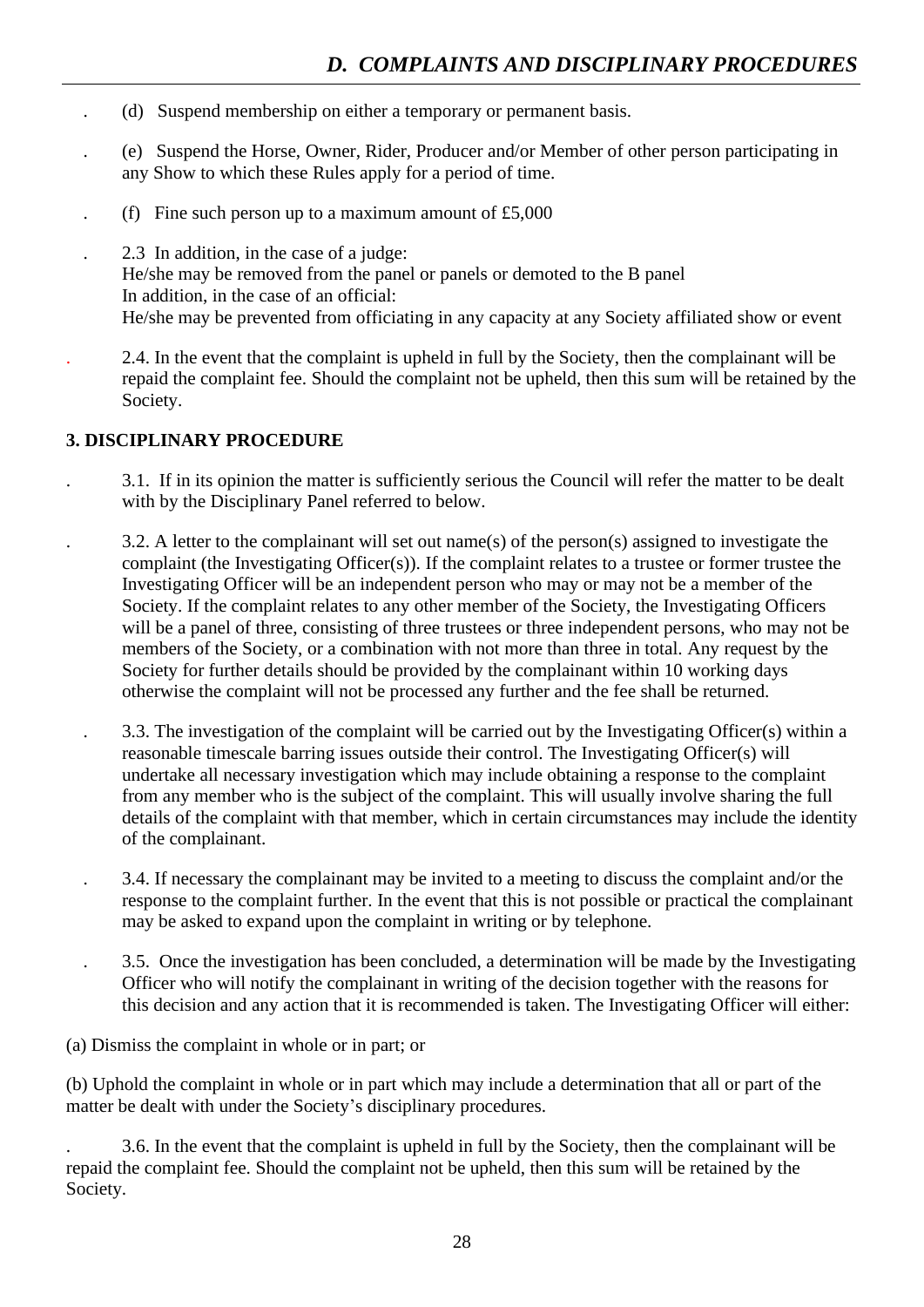#### **Disciplinary Proceedings**

- . 3.7 Where an Investigating Officer(s) has determined, following the conclusion of an investigation, that there is a case to answer which requires further investigation, the outcome of which mean that disciplinary action may be taken against the person, the Chairman and Vice Chairman of Council acting together will appoint a disciplinary panel made up of three people who may not be members of the Society (the Disciplinary Panel). The Disciplinary Panel should be appointed within 14 days of the decision by the Investigating Officer(s) that the matter should be dealt with under this Disciplinary Procedure.
- . 3.8 Within 14 days of being appointed, the Disciplinary Panel will inform the member of the allegations against them, the basis for those allegations, that there will be a disciplinary hearing convened and what the likely range of consequences will be if it decides after the hearing that the allegations are true. Where appropriate, the following will be included:

(a) A summary of relevant information gathered by the Investigating Officer(s) during the investigation;

- . (b) A copy of any relevant documents which will be used at the disciplinary hearing; and
- . (c) A copy of any relevant witness statements, except where a witness's identity is to be kept confidential, in which case the member will be given as much information as possible while maintaining confidentiality.
- . 3.9 Within a further 14 days, the member must inform the Disciplinary Panel whether they admit the allegations or not and indicate whether they wish to attend the hearing. If no response is received, the disciplinary procedure shall continue.
- . 3.10 Within a further 14 days, the Disciplinary Panel will give the member written notice of the date, time and place of the disciplinary hearing. The hearing will be held as soon as reasonably practicable, but the member will be given a reasonable amount of time to prepare their case based on the information given to them by the Disciplinary Panel.

#### **Disciplinary Hearing**

. 3.11 The disciplinary hearing will be held in front of the Disciplinary Panel. At the disciplinary hearing, the Disciplinary Panel will take the member through the allegations and the evidence that has been gathered. The member will be able to respond and present any evidence.

. 3.12 The member may ask relevant witnesses to appear at the hearing, provided they have given the Disciplinary Panel sufficient advance notice to arrange their attendance. The member will be given the opportunity to respond to any information given by a witness.

. 3.13 Written statements may be introduced only if previously produced to and/or with the consent of the Disciplinary Panel.

The Disciplinary Panel may make a finding, following the disciplinary hearing, that the allegations are:

- . (a) Proved, in whole or in part; or
- . (b) Unproved, in whole or in part.

The decision by the Disciplinary Panel and its reasons, along with any disciplinary penalty if appropriate, will be communicated to the member within 14 days of the date of the disciplinary hearing.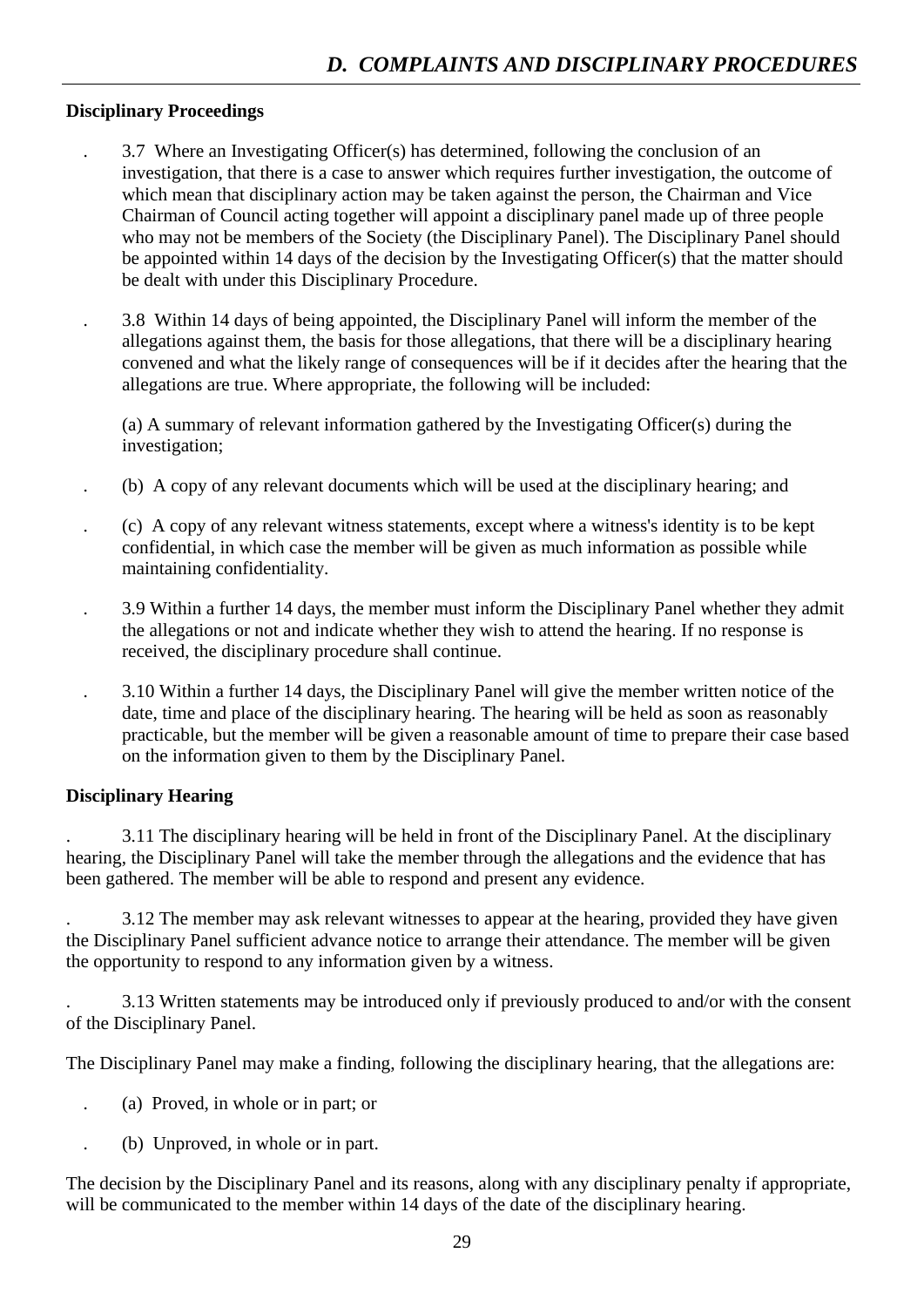### **Disciplinary Penalties**

- . 3.14 If the Disciplinary Panel finds the conduct alleged to be proved, in whole or in part, it shall impose such of the following actions as seem appropriate given the circumstances of the case:
	- . (a) Uphold the complaint but take no action (only if there are strong mitigating circumstances)
	- . (b) Give a reprimand or caution
	- . (c) Suspend membership on either a temporary or permanent basis.
	- . (d) Suspend the Horse, Owner, Rider, Producer and/or Member of other person participating in any Show to which these Rules apply for a period of time.
		- (e) Fine such person up to a maximum amount of  $£5,000$
- . 3.15 In addition, in the case of a judge: He/she may be removed from the panel or panels or demoted to the B panel In addition, in the case of an official: He/she may be prevented from officiating in any capacity at any Society affiliated show or event
- . 3.16 If a court of law finds a Member guilty of an offence relating to animal welfare the Society may take reciprocal action to that imposed by the Court. ie if the Court issues a warning or reprimand the Society will similarly warn or reprimand the Member. In the case of a Court banning a member from keeping/owning animals for a period of time the Society may revoke the membership of the member found guilty and ban them from membership for the full period of the ban imposed by the court or longer if appropriate.
- . 3.17 There is also no appeal against a welfare issue determined by a Court of Law.
- . 3.18 Any decision of the Disciplinary or Appeal Committee made pursuant to the powers conferred by these rules may be published in any newspaper or periodical as the Council may direct

#### **Appeal**

- . 3.19 If a member feels that disciplinary action taken against them is wrong or unjust then they should appeal in writing, stating the full grounds of appeal, to the Secretary within 14 days of the date on which they were informed of the decision of the Disciplinary Panel. The member will also be required to deposit with the Society the sum of £300.
- . 3.20 Upon receipt of an appeal and appropriate fee the Chairman and Vice Chairman of Council acting together will appoint an Appeal Committee comprising three members who may not be members of the Society and one of whom shall be a solicitor.
- . 3.21 Appeals may be dealt with by written representations or at an appeal hearing. The Appeal Committee will give the member written notice of the date, time and place of any appeal hearing. This will normally be 14 days after the written notice.
- . 3.21 The Appeal Committee will consider all the evidence and make its decision which may be to:
- . (a) Confirm the original decision;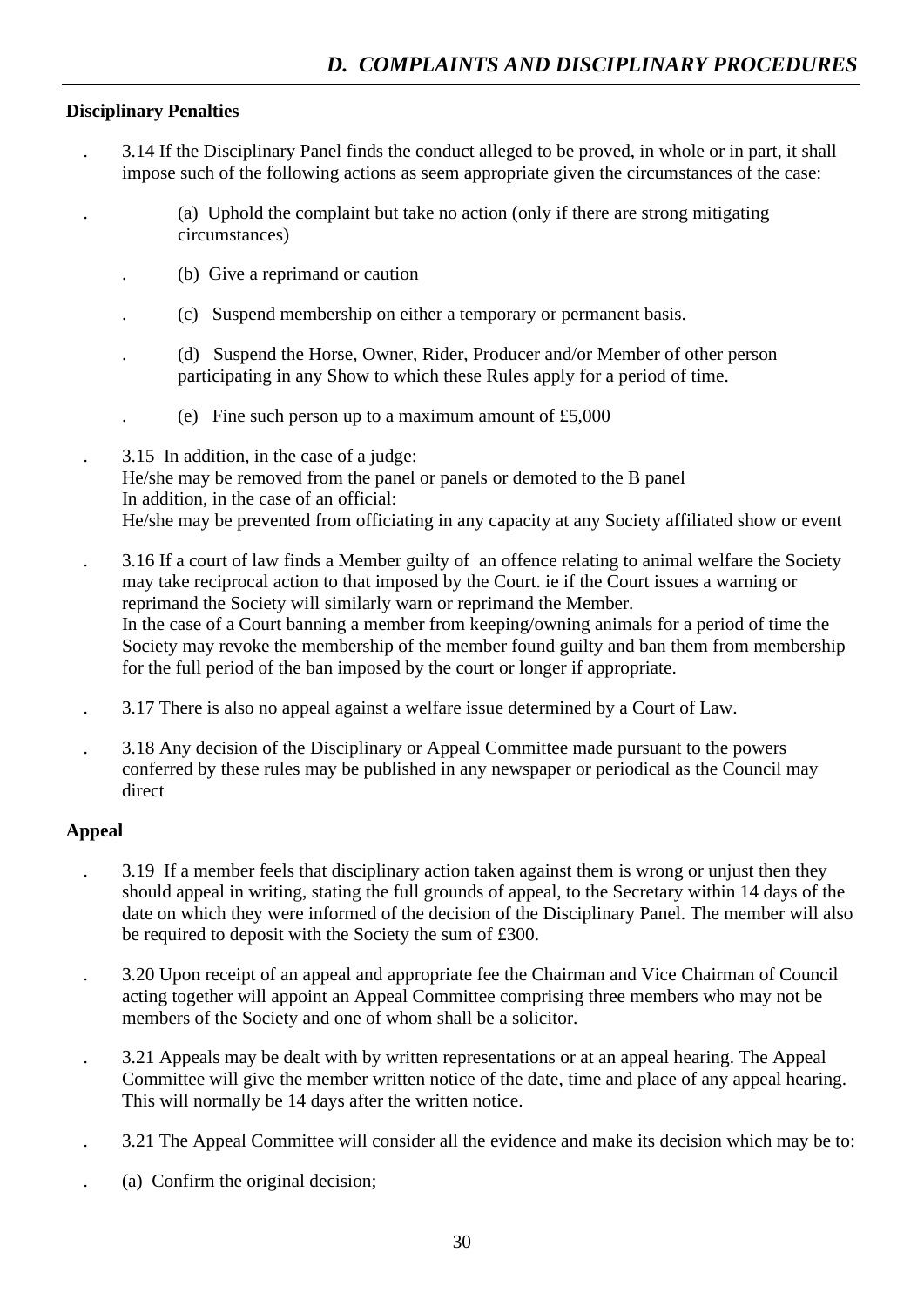- . (b) Revoke the original decision; or
- . (c) Substitute a different penalty.
- 3.22 The Appeal Committee will inform the member in writing of the final decision as soon as possible, usually within 14 days of the date of the appeal hearing. There will be no further right of appeal

# **4. JMB Objections**

- 4.1 Any dispute or complaint in respect of a JMB Certificate must be referred to the JMB Stewards and will be dealt with in accordance with their Rules. If an objection is lodged against a height certificate or the NPS requests a re-measurement the pony must be re-measured within 21 days of the notification by the J.M.B. of the objection or request. Unless the pony is re-measured within this time its NPS registration will be withdrawn and the matter may be referred to the Disciplinary Committee and the membership of the owner, at the time of the request for a re-measurement will be suspended.
- 4.2 The NPS have the right to request a measurement on any pony registered on an Annual JMB Height Certificate whether or not it has been issued during the current year or on any Full Height Certificate. The pony must be measured at the owner's expense within 21 days of notification by the NPS
- 4.3 Unless the pony is measured within this time its NPS registration will be withdrawn and the matter may be referred to the Disciplinary Committee and the membership of the owner, at the time of the request for a measurement will be suspended.
- 4.4 An animal that received an objection to its JMB height certificate which is subsequently upheld will forfeit any previous qualification gained for Horse of the Year Show, RIHS, or NPS Championships Shows in the current year and the qualification will be passed to the next eligible exhibit with the eligible placings.

The Joint Measurement Board Limited, P.O. Box 322, Horley, Surrey, RH6 OWS Tel:- 01293 862101

# **5. Social Media and Internet Policy**

## **5.1 Introduction**

- a) The NPS acknowledges the importance of the internet and social media sites such as Facebook, Twitter, Linked In, home web-pages, chat rooms, BBM and all other forms of electronic communication and the role which "social media" plays in the day to day lives of members.
- b) This policy note is to remind members that the Rules of the NPS apply to members when using social media and the internet. Failure to adhere to this policy note could lead to disciplinary action being taken against a member.

## **5.2 Using Social Media**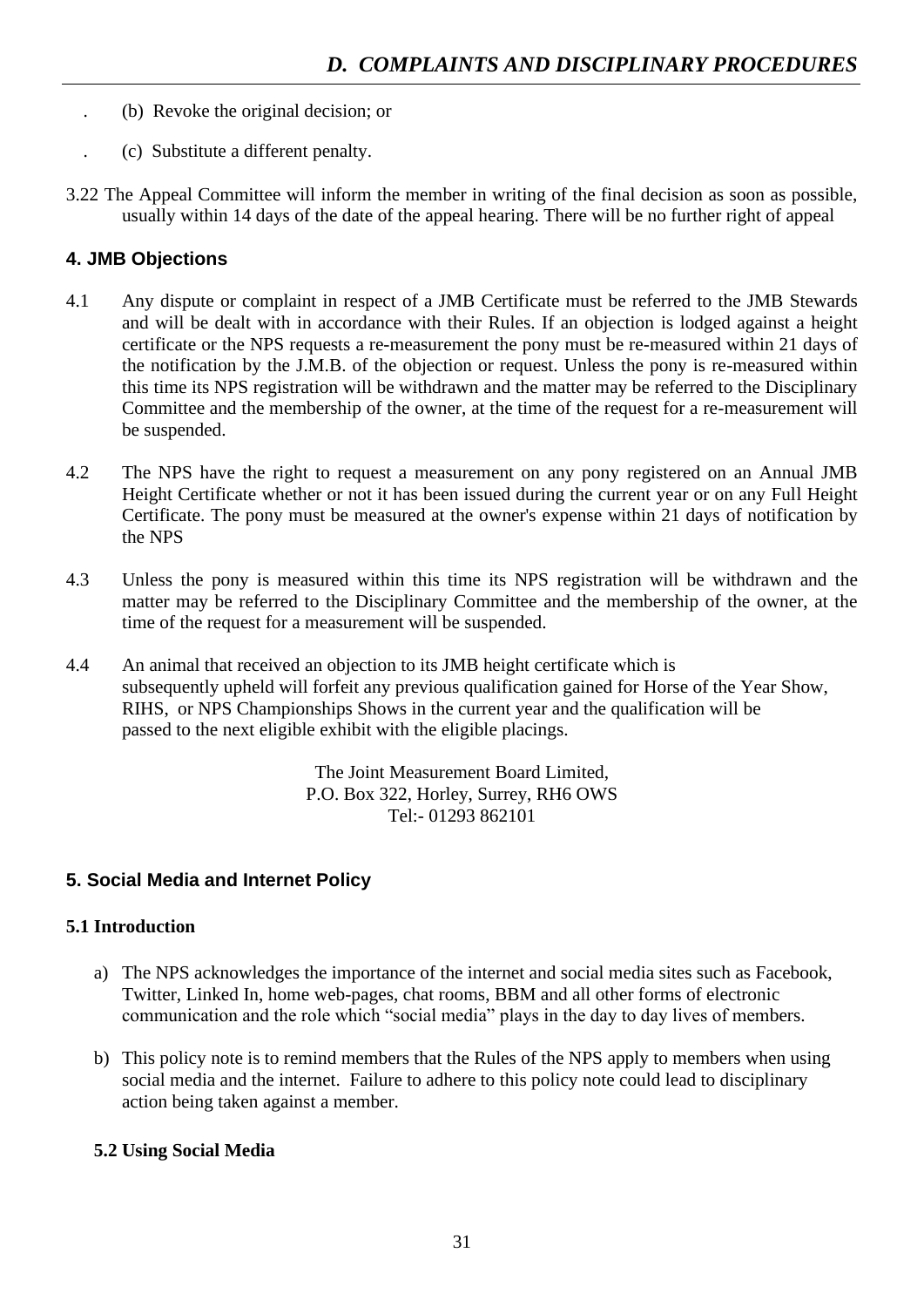- a. You should be aware that the NPS may from time to time carry out internet searches to identify postings which include references to the NPS and its members.
- b. NPS produced images are the subject of copyright and should not be copied or used in social media save as provided in the NPS website user terms and conditions.
- c. You should ensure that any material that you transmit or post to social media is clearly stated to be your personal view and is not held out to be, or could be mistaken as, the view of the NPS.
- d. You must not post or transmit any material which could damage the name or reputation of the NPS, its members or former members, or which is derogatory to the character of or prejudicial to the interests of the NPS.
- e. You must not post or transmit any material relating to the NPS, members or former members or their horses or ponies, or which could otherwise be associated with or which may reasonably be attributed as coming from the NPS:

i. that is threatening, defamatory, obscene, indecent, seditious, offensive, pornographic, abusive, liable to incite racial hatred, discriminatory, menacing, scandalous, inflammatory, blasphemous, in breach of confidence, in breach of privacy or which may cause annoyance, distress or inconvenience; or

ii. which constitutes or encourages conduct that would be in breach of the NPS. Rules, or constitutes a criminal offence, or which could give rise to civil liability, or otherwise be contrary to the laws of, or infringe the rights of any third party in, the UK or any other country in the world.

- f. Any breach of this policy note may constitute a breach of the NPS Rules and could also lead to civil and/or criminal proceedings being brought against you.
- g. If a complaint is active, any public discussion or comment by the complainant pertaining to the subject including on social media or other digital forum, will automatically result in the case being closed**.**

#### **5.3 Disclosure under Law or Regulation**

You should be aware that the NPS will fully co-operate with any law enforcement authorities or court order requesting or directing the NPS to disclose the identity or locate anyone posting any material in breach of this policy. If we are requested by the police or any other regulatory or government authority investigating suspected illegal activities to provide your personal information, the NPS is entitled to do so.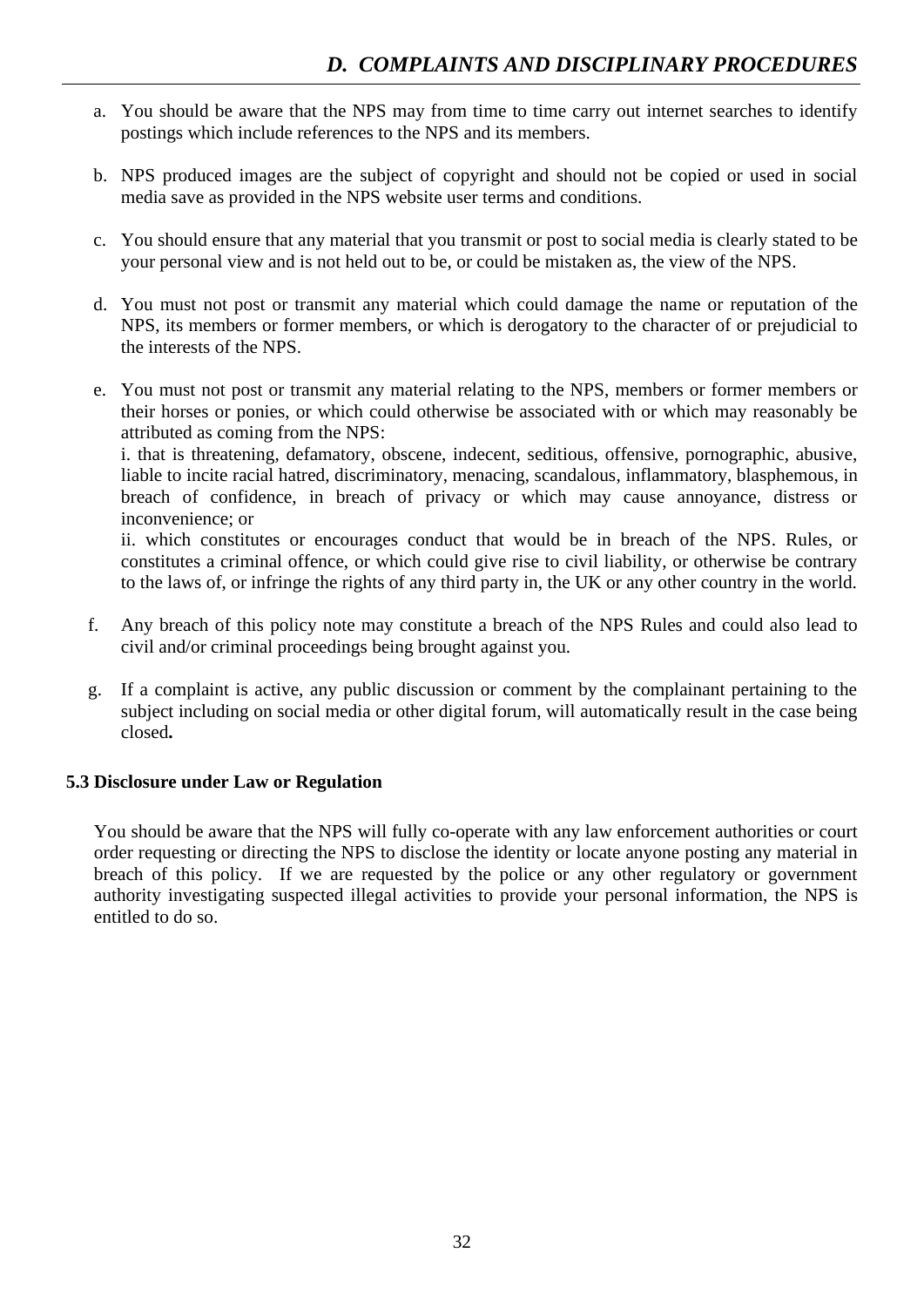# **E. RULES FOR HORSE OF THE YEAR SHOW QUALIFIERS**

**The rules in this section only apply to Horse of the Year Show qualifiers.**

- 1. All ponies competing in Horse of the Year Show plaited classes affiliated to the NPS must have a JMB Full Height Certificate or a JMB Annual Height Certificate issued in the current year. For plaited ponies a copy must be sent to the society the pony is registered with and for Mountain and Moorland ponies a copy of the certificate must be sent to Grandstand Media after qualification.
- 2. Judges on relevant full NPS "A" panels, TSR H, BSPS, Ponies UK Platinum or breed society panels may judge the following classes.
	- a) Open Leading Rein and Open First Ridden classes
	- b) Open 128 cms, 138 cms and 148 cms Show Pony classes
	- c) Open 133 cms, 143 cms and 153 cms Working Hunter Pony classes
	- d) Open Leading Rein of Hunter Type classes
	- e) Open 122 cms, 133 cms, 143 cms and 153 cms Show Hunter Pony classes
	- f) Open 153 cms & 158 cms Intermediate Show Riding, Show Hunter and Working Hunter classes
	- g) M&M Leading Rein and First Ridden classes
	- h) Open M&M Ridden classes (Except BSPS Judges)
	- i) M&M Working Hunter Pony classes
	- j) M&M Junior Ridden
- 3. Shows should pick judges from within the main body of the panel and ensure judges have adequate experience within the field they are being asked to judge. Judges must be approved by the Horse of the Year Show Office.
- 4. The Horse of the Year Show qualification is subject to confirmation from Horse of the Year Show.
- 5. Where these classes are held under NPS rules and there is a conflict between these rules and the general rules and regulations of the Horse of the Year Show, the latter will prevail.
- 6. To compete in relevant Horse of the Year Show qualifiers under NPS membership, the owner of the pony may be a Life or Qualifying member, the rider may be a Life, Qualifying or Junior member. **Please note that membership of NPS Scotland does not cover competitors to compete in Horse of the Year Show qualifiers**

A full copy of the Horse of the Year Show rules can be obtained from:

Grandstand Media Ltd Stoneleigh Events Stoneleigh Park Warwickshire CV8 2LZ

[www.hoys.co.uk](http://www.hoys.co.uk/)

Tel: 02477 712110 **Email: showsecretary@hoys.co.uk**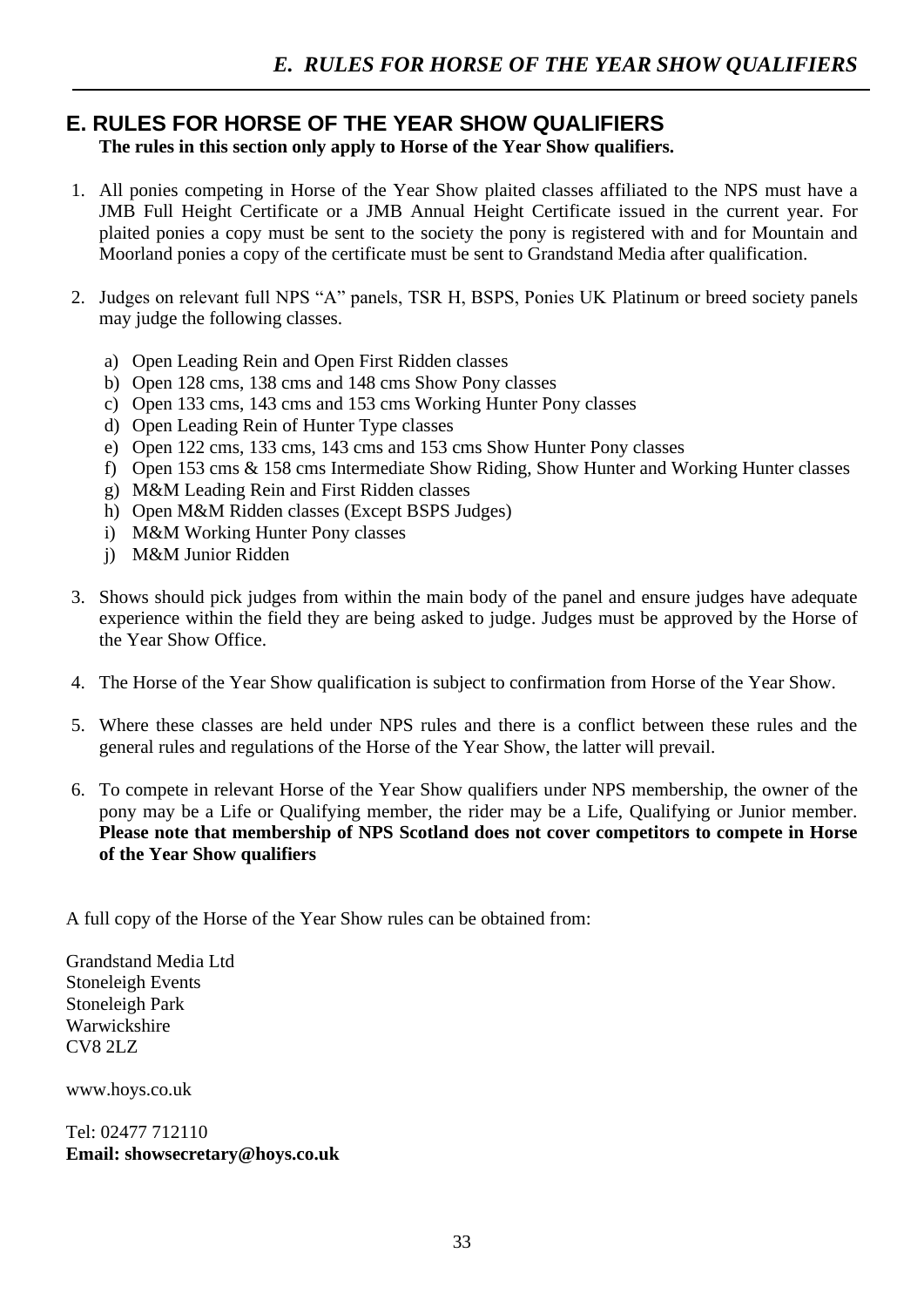# **F. RULES FOR M&M RIDDEN NATIONAL CHAMPIONSHIPS**

## **1. M&M Open Ridden National Championship MM-OR**

.

#### **The NPS/RINGSIDE STUD M&M Open Ridden National Championship**

a) Stallions, mares and geldings five years old and over, registered in the main body of their respective Breed Society stud book. Two or five classes as follows:

| Class 1  | Class 2    |          |                   |         |
|----------|------------|----------|-------------------|---------|
| Dartmoor | Connemara  |          |                   |         |
| Exmoor   | Dales      |          |                   |         |
| Shetland | Fell       |          |                   |         |
| Welsh A  | Highland   |          |                   |         |
| Welsh B  | New Forest |          |                   |         |
|          | Welsh C    |          |                   |         |
|          | Welsh D    |          |                   |         |
| 0r       |            |          |                   |         |
|          |            |          |                   |         |
| Class 1  | Class 2    | Class 3  | Class 4           | Class 5 |
| Dartmoor | Welsh A    | Dales    | <b>New Forest</b> | Welsh C |
| Exmoor   | Welsh B    | Fell     | Connemara         | Welsh D |
| Shetland |            | Highland |                   |         |

- b) Rider any age, except stallions (see rules in section A 3.2).
- c) The owner does not have to be an NPS member for the pony to enter this competition but only ponies owned by NPS Qualifying or Life members can qualify for the final.
- d) The highest placed pony, owned by an NPS member, in each class goes forward to the final. Where this pony has already qualified the pony standing next in line, which is owned by an NPS member and has not already qualified, receives the qualification. Qualification goes no lower than third place.
- e) To be shown in any suitable bridle.
- f) A minimum of 6 ponies must be stripped in qualifying rounds. All ponies must be stripped in the NPS Final.

#### **Judge required: MM Panel**

NB: If the NPS qualifier is being run alongside an existing Horse of the Year Show qualifier, and there are two Judges officiating, at least one of those Judges must be an NPS A panel MM Judge. The second Judge may be on an external M&M panel and is subject to NPS Office approval.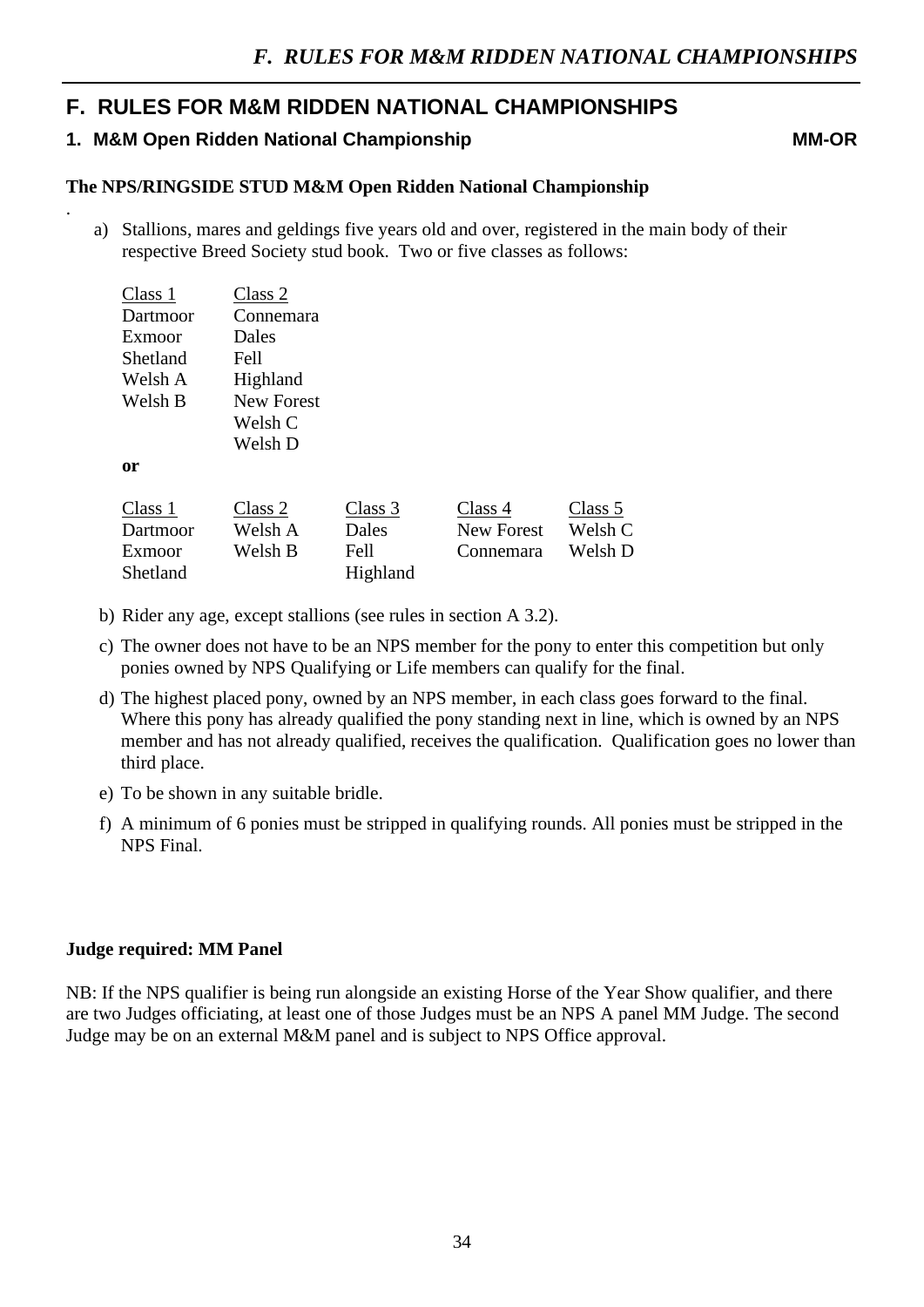# **2. M&M Young Ridden Pony National Championship MM-4/5/6R**

## **The NPS/DARGAVEL M&M Young Ridden Pony National Championship.**

a) Stallions, mares and geldings four, five or six years old, registered in the main body of their respective Breed Society stud book. Three classes as follows:

| Class 1     | Class 2     | Class 3     |
|-------------|-------------|-------------|
| All Breeds  | All Breeds  | All Breeds  |
| 4 Years Old | 5 Years Old | 6 Years Old |

- b) Rider any age, except stallions (see rules in section A 3.2).
- c) The owner does not have to be an NPS member for the pony to enter this competition but only ponies owned by NPS Qualifying or Life members can qualify for the final.
- g) The highest placed pony, owned by an NPS member, in each class goes forward to the final. Where this pony has already qualified the pony standing next in line, which is owned by an NPS member and has not already qualified, receives the qualification. Qualification goes no lower than third place.
- d) To be shown in any suitable bridle.
- e) A minimum of 6 ponies must be stripped in qualifying rounds. All ponies must be stripped in the NPS Final.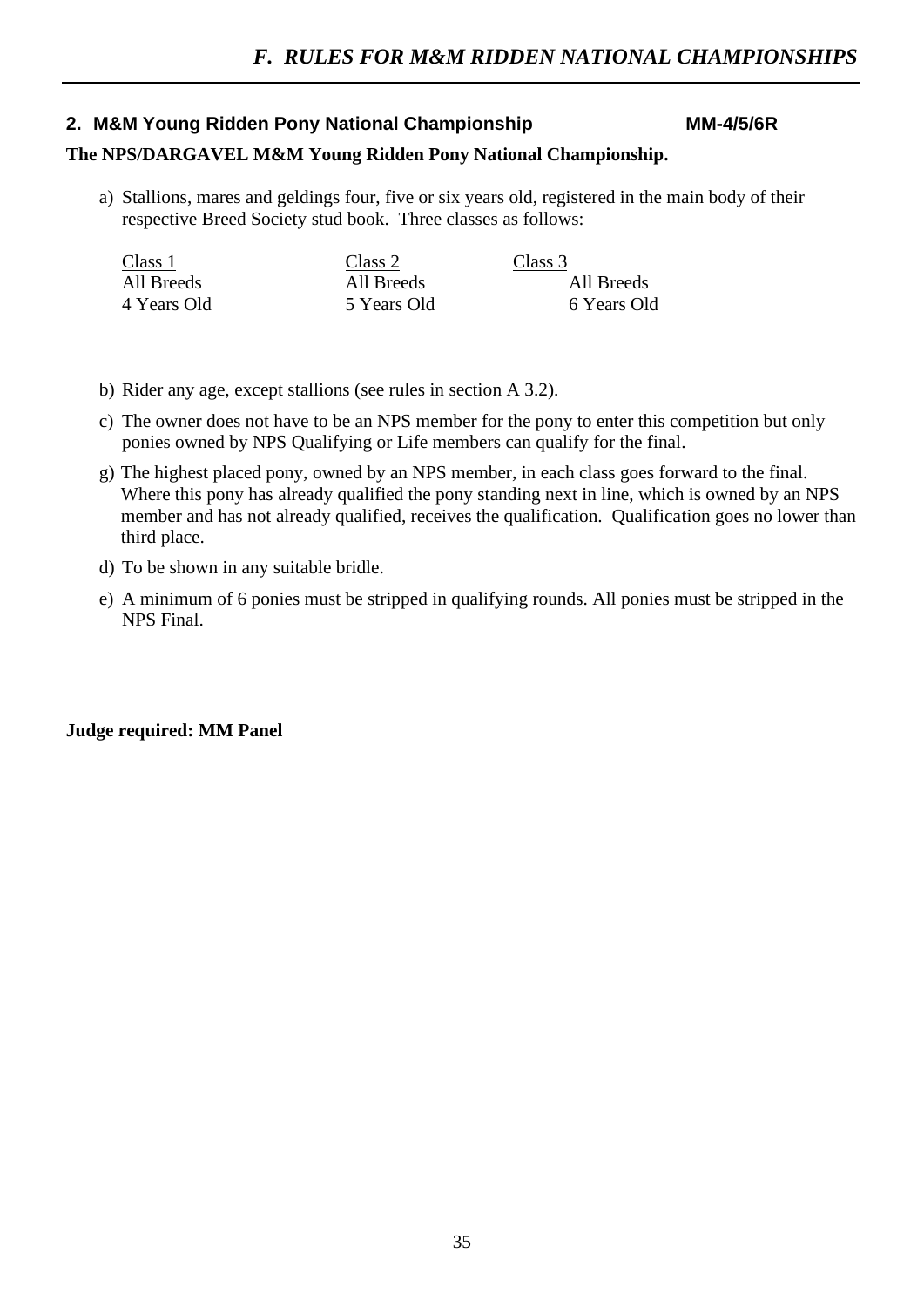# **3. M&M Intermediate Ridden National Championship MM-IR**

# **The NPS/PEASEDOWN STUD & JESS TALBOT M&M Intermediate Ridden National Championship.**

a) Stallions, mares and geldings five years old and over, registered in the main body of their respective Breed Society stud book.

A pony is not eligible to compete if it has qualified before  $1<sup>st</sup>$  January in the current year for:

- i) The M&M Open Ridden Championship final at Horse of the Year Show or
- ii) The M&M Supreme Ridden Championship final at BSPS Lemeiux Final.
- iii) The M&M Open Ridden Championship Final at Longines Royal International Horse Show

Two or five classes as follows:

| Class 1  | Class 2           |
|----------|-------------------|
| Dartmoor | Connemara         |
| Exmoor   | Dales             |
| Shetland | <b>Fell</b>       |
| Welsh A  | Highland          |
| Welsh B  | <b>New Forest</b> |
|          | Welsh C           |
|          | Welsh D           |

or

| Class 1  | Class 2 | Class 3    | Class 4  | Class 5 |
|----------|---------|------------|----------|---------|
| Dartmoor | Welsh A | New Forest | Fell     | Welsh C |
| Exmoor   | Welsh B | Connemara  | Highland | Welsh D |
| Shetland |         |            | Dales    |         |

- b) Rider any age, except stallions (see rules in section A 3.2).
- c) The owner does not have to be an NPS member for the pony to enter this competition but only ponies owned by NPS Qualifying or Life members can qualify for the final.
- d) The highest placed pony, owned by an NPS member, in each class goes forward to the final. Where this pony has already qualified the pony standing next in line, which is owned by an NPS member and has not already qualified, receives the qualification. Qualification goes no lower than third place.
- e) To be shown in any suitable bridle.
- f) A minimum of 6 ponies must be stripped in qualifying rounds. All ponies must be stripped in the NPS Final.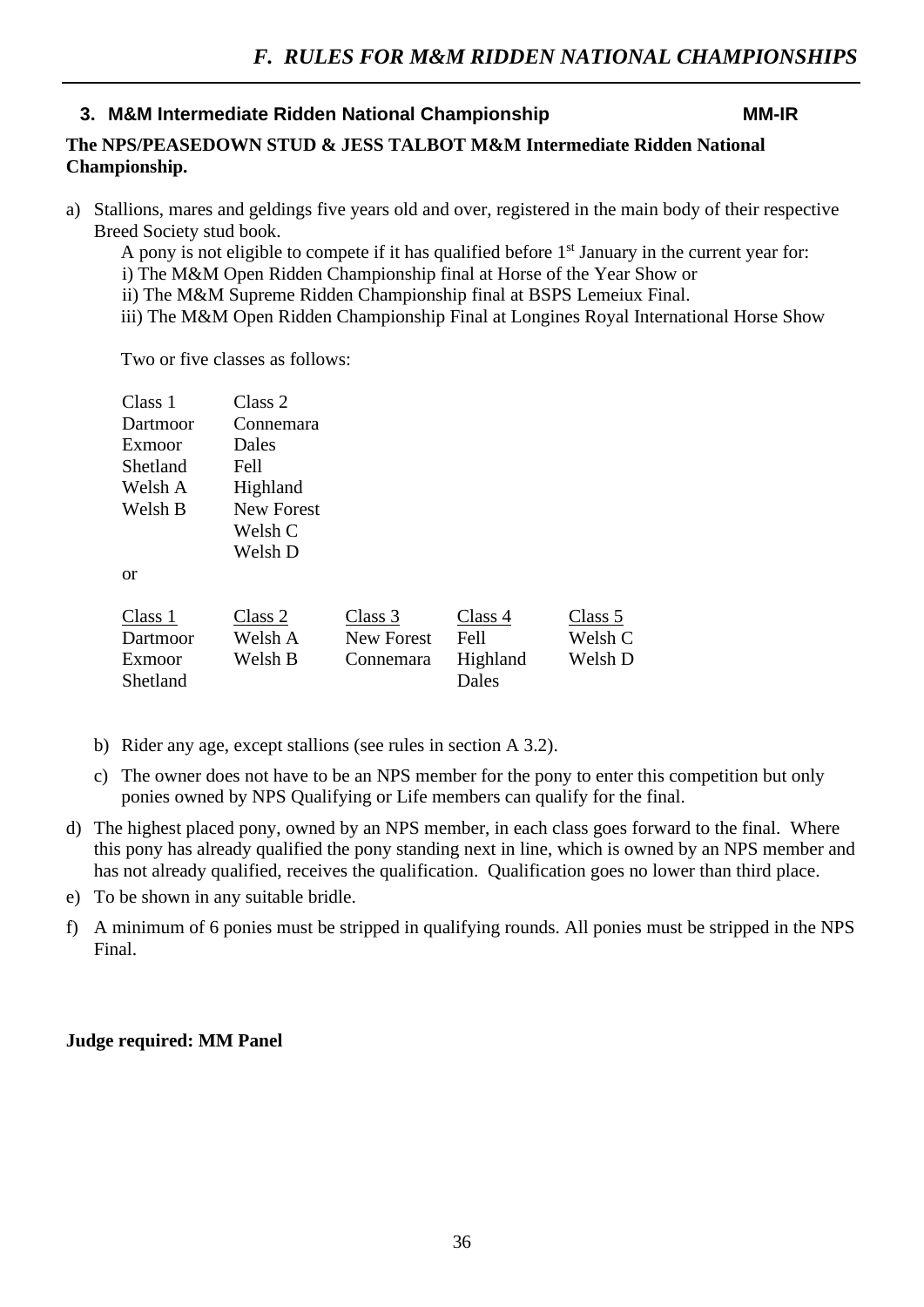# **4. M&M Novice Ridden National Championship MM-NR**

# **The NPS/PICTON M&M Novice Ridden National Championship.**

a) Stallions, mares and geldings four years old and over, registered in the main body of their respective Breed Society stud book.

**A** pony is not eligible to compete if, before 1st January in the current year (**NB: Please note any results from 2020 are exempt),** it has done any of the following:

- i. Won an open affiliated mixed M&M Ridden class
- ii. Qualified for Horse of the Year Show, BSPS Lemeiux Final or RIHS Open M&M Ridden classes
- iii. Qualified for the M&M Novice or Intermediate Ridden final at the NPS Summer Championship show (N.B. Ponies can compete as novices in this competition for two consecutive years provided they do not submit an entry to the final in the first year). **2020 is excluded when calculating consecutive years.**
- iv. If a pony qualifies for Horse of the Year Show, BSPS Lemeiux Final or RIHS in its second year it is immediately de-noviced and cannot compete in the Picton Final.

| Five classes as follows: |         |            |                   |         |
|--------------------------|---------|------------|-------------------|---------|
| Class 1                  | Class 2 | Class 3    | Class 4           | Class 5 |
| Dartmoor                 | Welsh A | New Forest | <b>Fell</b>       | Welsh C |
| Exmoor<br>Shetland       | Welsh B | Connemara  | Highland<br>Dales | Welsh D |

- b) Rider any age, except stallions (see rules in section A 3.2).
- c) The owner does not have to be an NPS member for the pony to enter this competition but only ponies owned by NPS Qualifying or Life members can qualify for the final.
- d) The highest placed pony, owned by an NPS member, in each class goes forward to the final. Where this pony has already qualified the pony standing next in line, which is owned by an NPS member and has not already qualified, receives the qualification. Qualification goes no lower than third place.
- e) Ponies must be shown in a snaffle bit.
- f) A minimum of 6 ponies must be stripped in qualifying rounds. All ponies must be stripped in the NPS Final.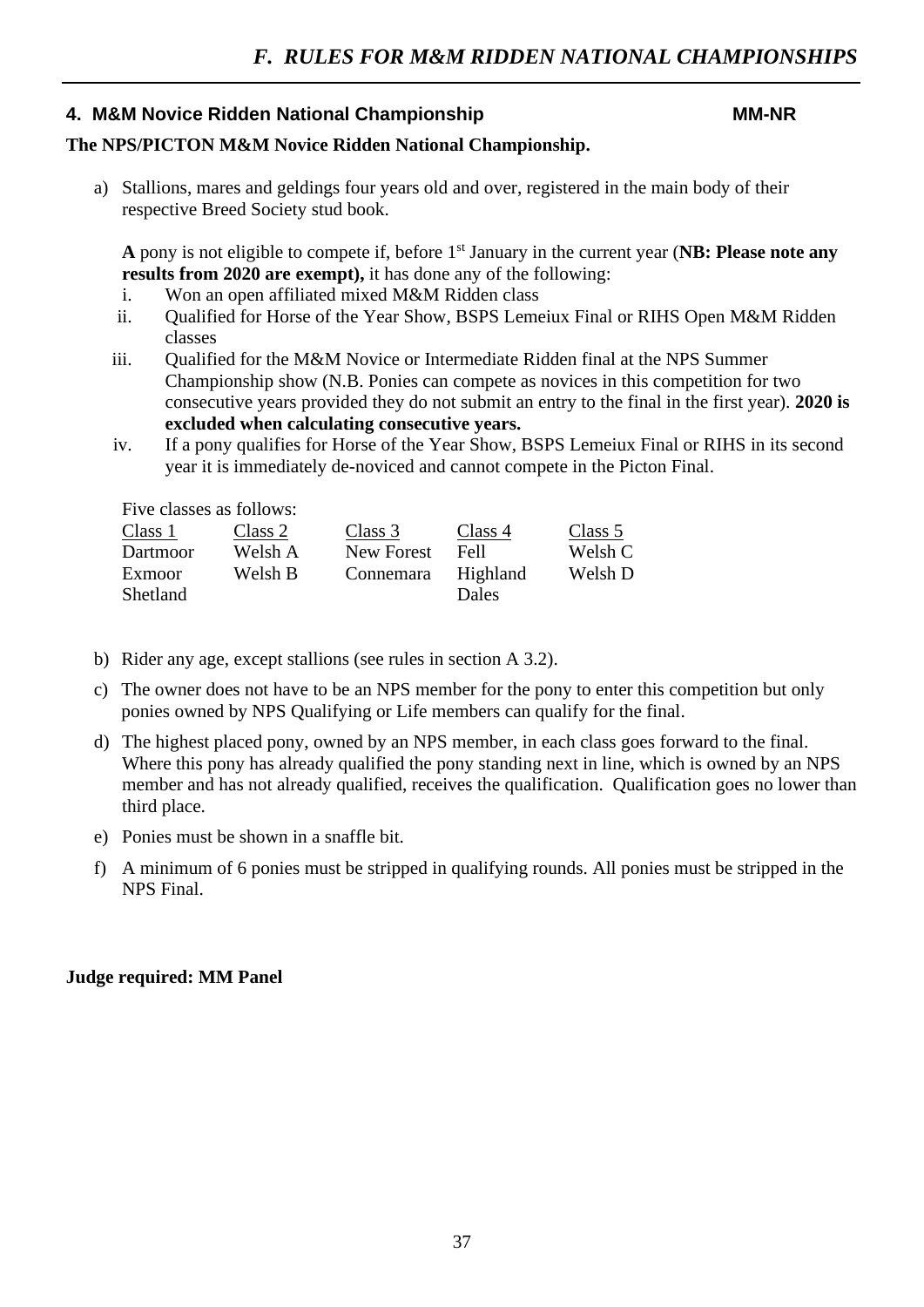# **5. M&M Junior Ridden National Championship MM-JR**

## **The NPS/ROBINSON M&M Junior Ridden National Championship.**

a) Mares and geldings four years old and over, registered in the main body of their respective Breed Society stud book.

| Three classes as follows: |                                   |                                    |
|---------------------------|-----------------------------------|------------------------------------|
| Class 1                   | Class $2$ (not exceeding 138 cms) | Class 3 (exceeding 138 cms but not |
|                           |                                   | exceeding 148 cms)                 |
| Dartmoor                  | <b>Dales</b>                      | Dales (may exceed 148 cms)         |
| Exmoor                    | Fell                              | Fell                               |
| <b>Shetland</b>           | Highland                          | Highland                           |
| Welsh A                   | <b>New Forest</b>                 | <b>New Forest</b>                  |
| Welsh B                   | Connemara                         | Connemara                          |
|                           | Welsh C                           | Welsh D (may exceed 148 cms)       |
|                           |                                   |                                    |

- b) Rider Class  $1 -$ Under 14 years as of  $1<sup>st</sup>$  January Class 2 and Class  $3$  – Under 18 years as of 1<sup>st</sup> January (see rules in section A 3.2)
- c) The owner does not have to be an NPS member for the pony to enter this competition but only ponies owned by NPS Qualifying or Life members can qualify for the final.
- d) The highest placed pony, owned by an NPS member, in each class goes forward to the final. Where this pony has already qualified, the pony standing next in line, which is owned by an NPS member and has not already qualified, receives the qualification. Qualification goes no lower than third place.
- e) To be shown in any suitable bridle.
- f) A minimum of 6 ponies must be stripped in qualifying rounds. All ponies must be stripped in the NPS Final.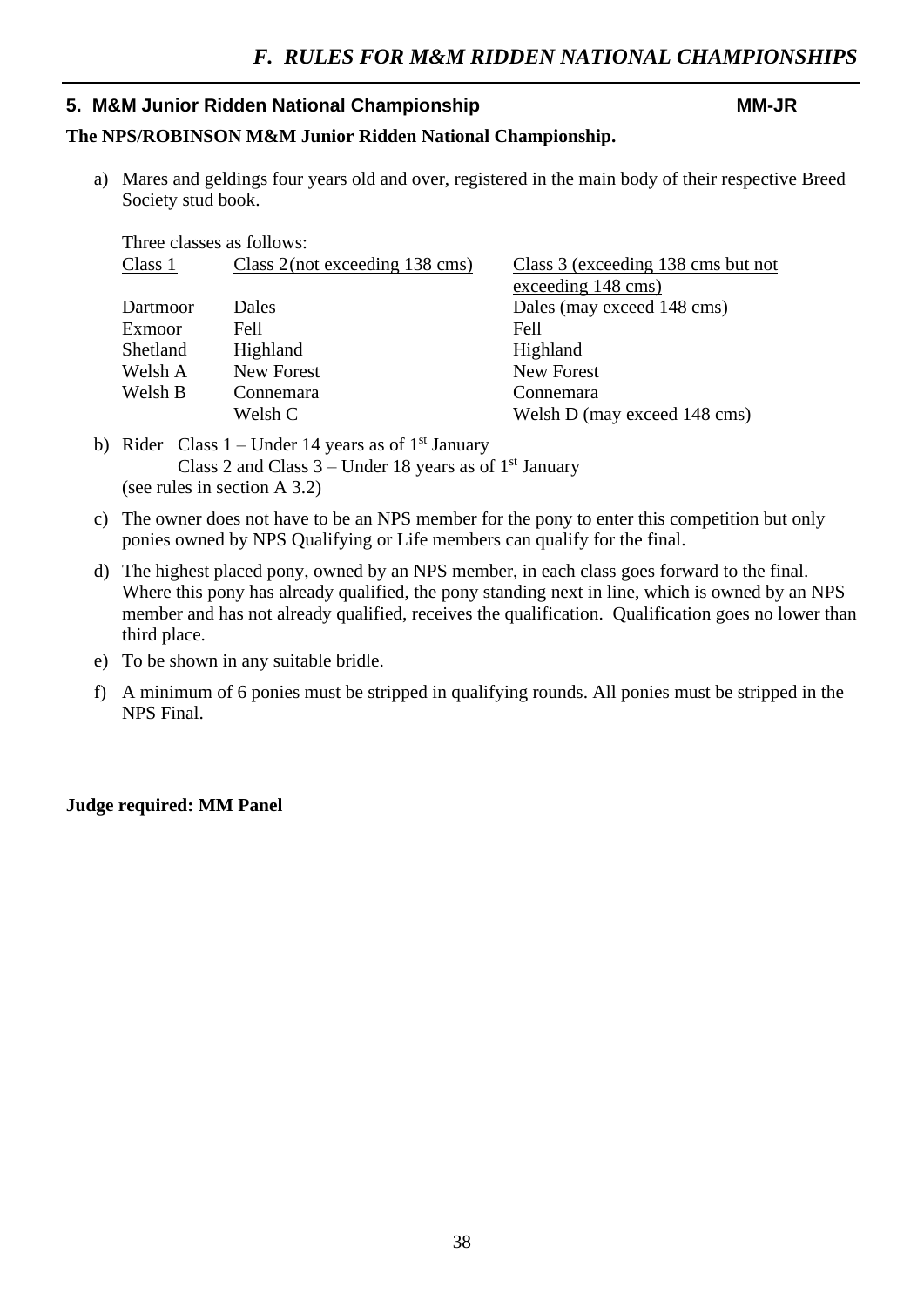# **7. M&M First Ridden National Championship MM-FR**

# **The NPS M&M/SHOWING CLASSICS First Ridden National Championship.**

- a) Mares and geldings four years old and over not exceeding 128cms, registered in the main body of their respective Breed Society stud book.
- b) Rider not to have attained their  $12<sup>th</sup>$  birthday by  $1<sup>st</sup>$  January in the current year (see rules in section A 3.2).
- c) The owner does not have to be an NPS member for the pony to enter this competition but only ponies owned by NPS Qualifying or Life members can qualify for the final.
- d) The highest placed pony, owned by an NPS member, in each class goes forward to the final. Where this pony has already qualified the pony standing next in line, which is owned by an NPS member and has not already qualified, receives the qualification. Qualification goes no lower than third place.

(NB. At the final there will be two sections – Welsh and Non Welsh breeds)

- e) Ponies must not be cantered except in their individual show.
- f) Where this competition is run in conjunction with a Horse of the Year Show qualifier the ponies may be stripped; otherwise they will not be stripped.
- g) Ponies may not be ridden side saddle.
- h) Ponies may be shown in any suitable bridle.

#### **Judge required: MM Panel**

NB: If the NPS qualifier is being run alongside an existing Horse of the Year Show qualifier, and there are two Judges officiating, at least one of those Judges must be an NPS A panel MM Judge. The second Judge may be on an external M&M panel and is subject to NPS Office approval.

# **7. M&M Novice First Ridden National Championship – The MM-NFR**

### **The NPS/BRYNDEFAID STUD M&M Novice First Ridden National Championship**.

- a) Criteria as above 6 A to D.
- b) The pony never to have won a first prize of £10 or more in any First Ridden Mountain & Moorland classes or qualified for the NPS M&M **Open** First Ridden final before 1st January in the current year.
- c) Ponies may be shown in any suitable bridle
- d) Ponies must not be cantered except in their individual show.
- e) Ponies will not be stripped
- f) Ponies must not be ridden side saddle.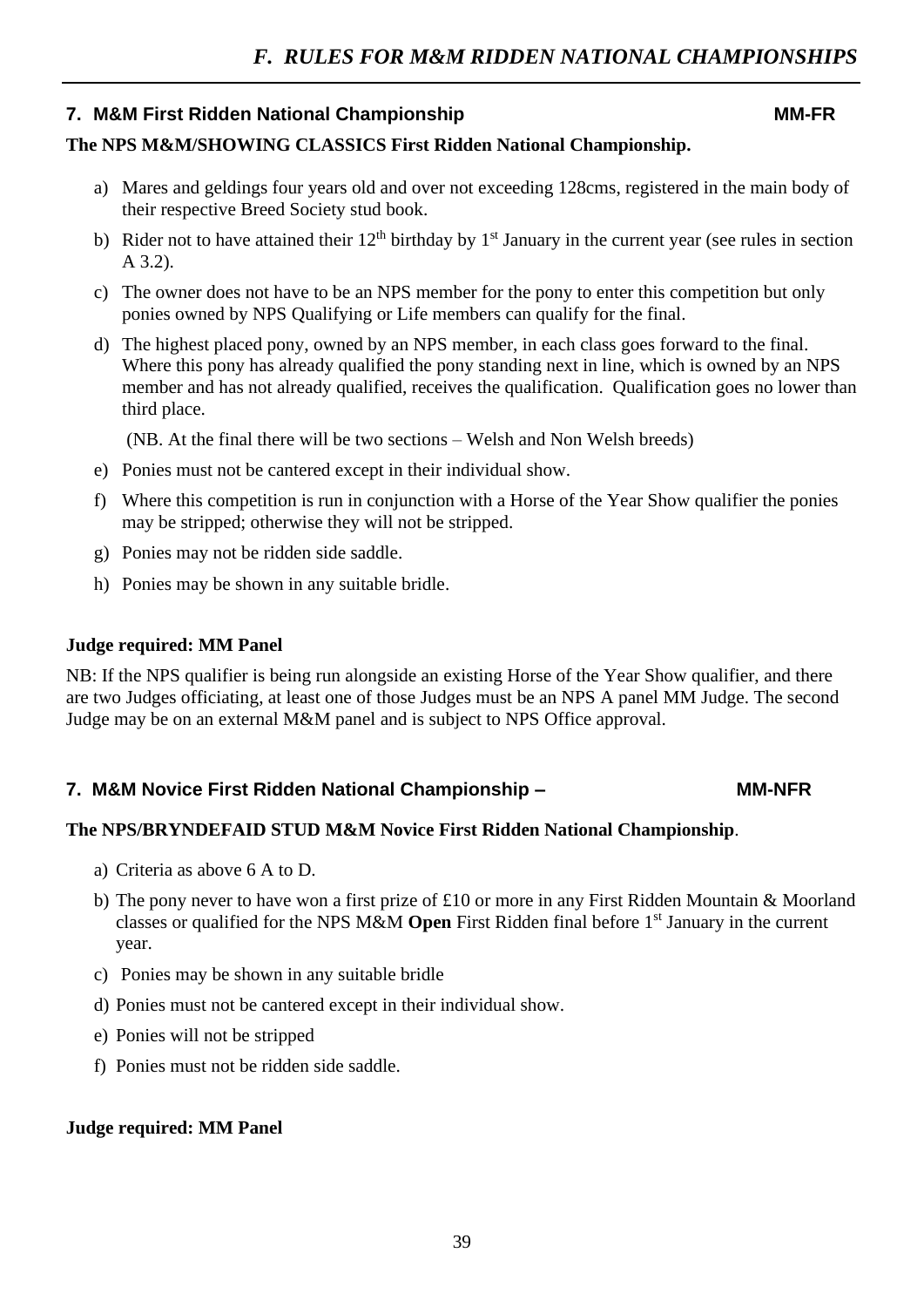# 8. M&M Leading Rein National Championship MM-LR

# **The NPS M&M/SHOWING CLASSICS Leading Rein National Championship**.

- a) Mares and geldings four years old and over not exceeding 122 cms, registered in the main body of their respective Breed Society stud book**.**
- b) Rider not to have attained their  $9<sup>th</sup>$  birthday by the  $1<sup>st</sup>$  January in the current year (see rules in section A 3.2).
- c) The owner does not have to be an NPS member for the pony to enter this competition but only ponies owned by NPS Qualifying or Life members can qualify for the final.
- d) The highest placed pony, owned by an NPS member, in each class goes forward to the final. Where this pony has already qualified the pony standing next in line, which is owned by an NPS member and has not already qualified, receives the qualification. Qualification goes no lower than third place. (NB. At the final there will be two sections – Welsh and Non Welsh breeds)
- e) Ponies will not be stripped.
- f) Ponies must be shown in a snaffle bit. Ponies may not be ridden side saddle.
- g) Handles on saddles are permitted.

# **Judge required: MM Panel**

NB: If the NPS qualifier is being run alongside an existing Horse of the Year Show qualifier, and there are two Judges officiating, at least one of those Judges must be an NPS A panel MM Judge. The second Judge may be on an external M&M panel and is subject to NPS Office approval.

# **9. M&M Novice Leading Rein National Championship MM-NUR**

# **The NPS M&M Novice Leading Rein National Championship Kindly sponsored by THE KING'S HEAD**

- a) Criteria as above 8 A to D.
- b) The pony never to have won a first prize of £10 or more in any Mountain & Moorland Leading Rein classes or qualified for the NPS M&M **Open** Leading Rein final before 1st January in the current year.
- c) Ponies will not be stripped.
- d) Ponies must be shown in a snaffle bit. Ponies may not be ridden side saddle.
- e) Handles on saddles are permitted.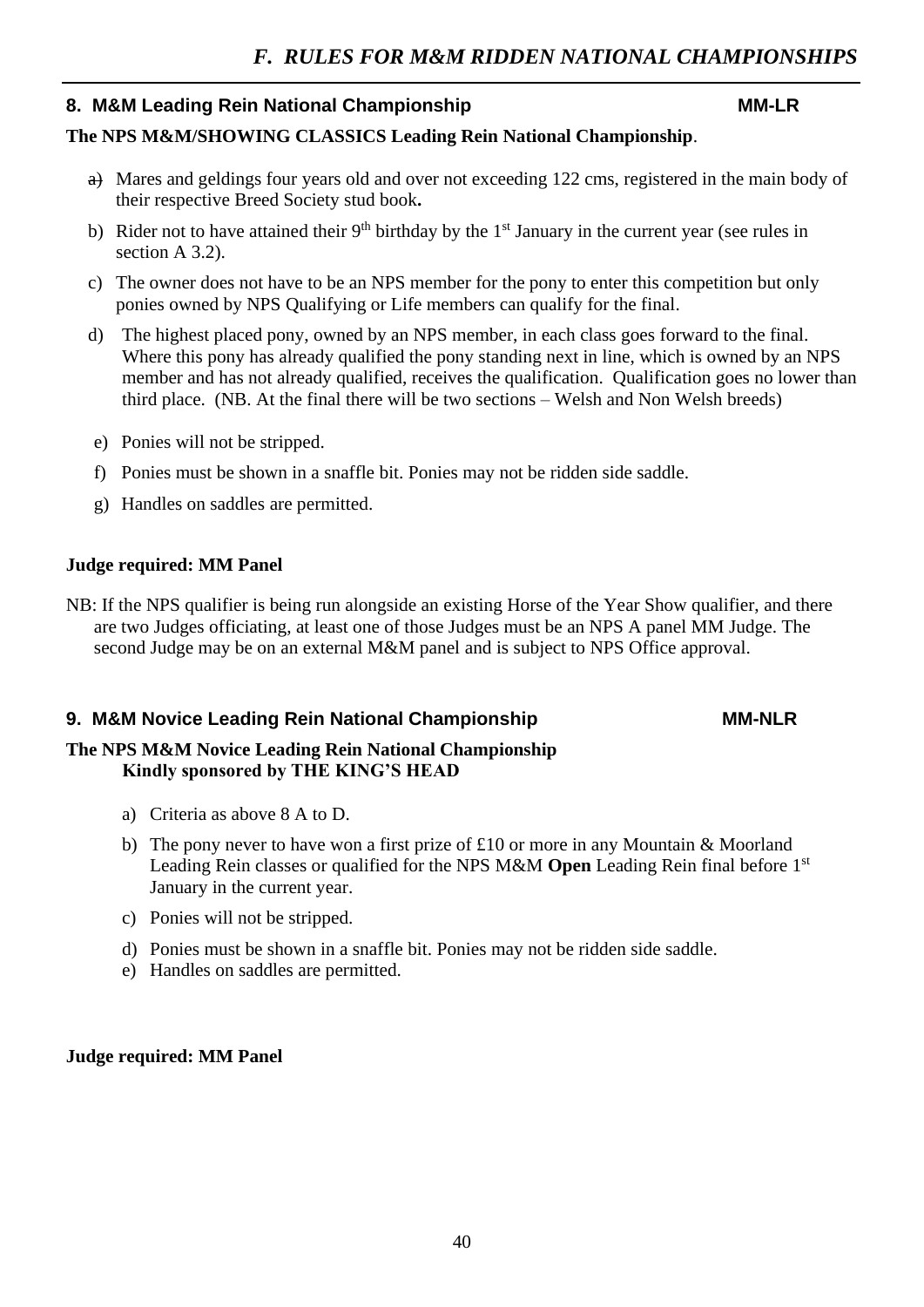# **G. Rules for M&M Working Hunter Pony NATIONAL Championships MM-RIHS 1. M&M Working Hunter Pony Championship (RIHS)**

# **The NPS/SUPREME PRODUCTS M&M Working Hunter Pony Longines Royal International Horse Show Championship**

a) Stallions, mares and geldings five years old or over, registered in the main body of their respective Breed Society stud book. Ponies may be measured at the judge's discretion, and must be within the specified height range for their breed.

FOUR classes as follows:

- Class 1 Ponies not exceeding 122cms
- Class 2 Ponies exceeding 122cms but not exceeding 133cms
- Class 3 Ponies exceeding 133cms but not exceeding 143cms
- Class 4 Ponies exceeding 143cms but not exceeding 148 (with the exception of Welsh Section D and Dales for which there is no height restriction).

Fence heights for qualifying rounds – all heights will increase by 5cm at the final.

| Min               | Max               | Max.(spread)              |
|-------------------|-------------------|---------------------------|
| 55 cms $(1'10')$  | 70 cms $(2'4'')$  | 55 cms $(1'10'')$         |
| 65 cms $(2'2'')$  | 80 cms $(2'8'')$  | 65 cms $(2'2'')$          |
| 75 cms $(2'6'')$  | 90 cms $(2'11'')$ | 75 cms $(2'6'')$          |
| 85 cms $(2'10'')$ | 100 cms $(3'3'')$ | $85 \text{ cms} (2'10'')$ |
|                   |                   |                           |

- b) Rider any age, except stallions (see rules in section A 3.2). Riders may only ride one pony in each class.
- c) The owner has to be a Qualifying or Life member of the NPS for the pony to enter this competition. (N.B. At the final at Hickstead the rider must also be a NPS member).
- d) The highest placed pony in each class goes forward to the final at RIHS. Where this pony has already qualified the pony standing next in line that has not already qualified, receives the qualification. Qualification may go no lower than third place, with the exception of Royal Windsor Horse Show where qualification may go no lower than fifth place. (N.B. Qualification has to be verified by the NPS Office, The pony is to be in possession of a valid JMB height certificate no later than a month before the final.
- e) Entries into the final at Hickstead are the responsibility of the owner and are made directly to RIHS.
- **f)** The course will consist of a minimum of twelve fences, a minimum of two of which must be spreads. A water tray as well as a change of direction must be included, and a natural water splash is optional, the use of water trays as a water splash is prohibited on the grounds of safety. If a hazard is included, it will be numbered and judged as a fence. The water splash is treated for marking purposes like any other obstacle. Competitors may splash through it or jump it, both approaches are acceptable. A water splash will be included in the final at Hickstead.
- g) The minimum prize money awarded in each class is as follows:

 $1^{\text{st}} - £25,$  2  $^{nd}$  - £15, 3  $\rm ^{rd}$  - £10

- h) See section A 4.7 for judging and marking criteria for working hunter pony classes.
- **i) Proof of competence may be requested by the NPS in order to jump in the final.**

#### **Judge required: MM WHP Panel (Judges who have annotation after WHP are not eligible)**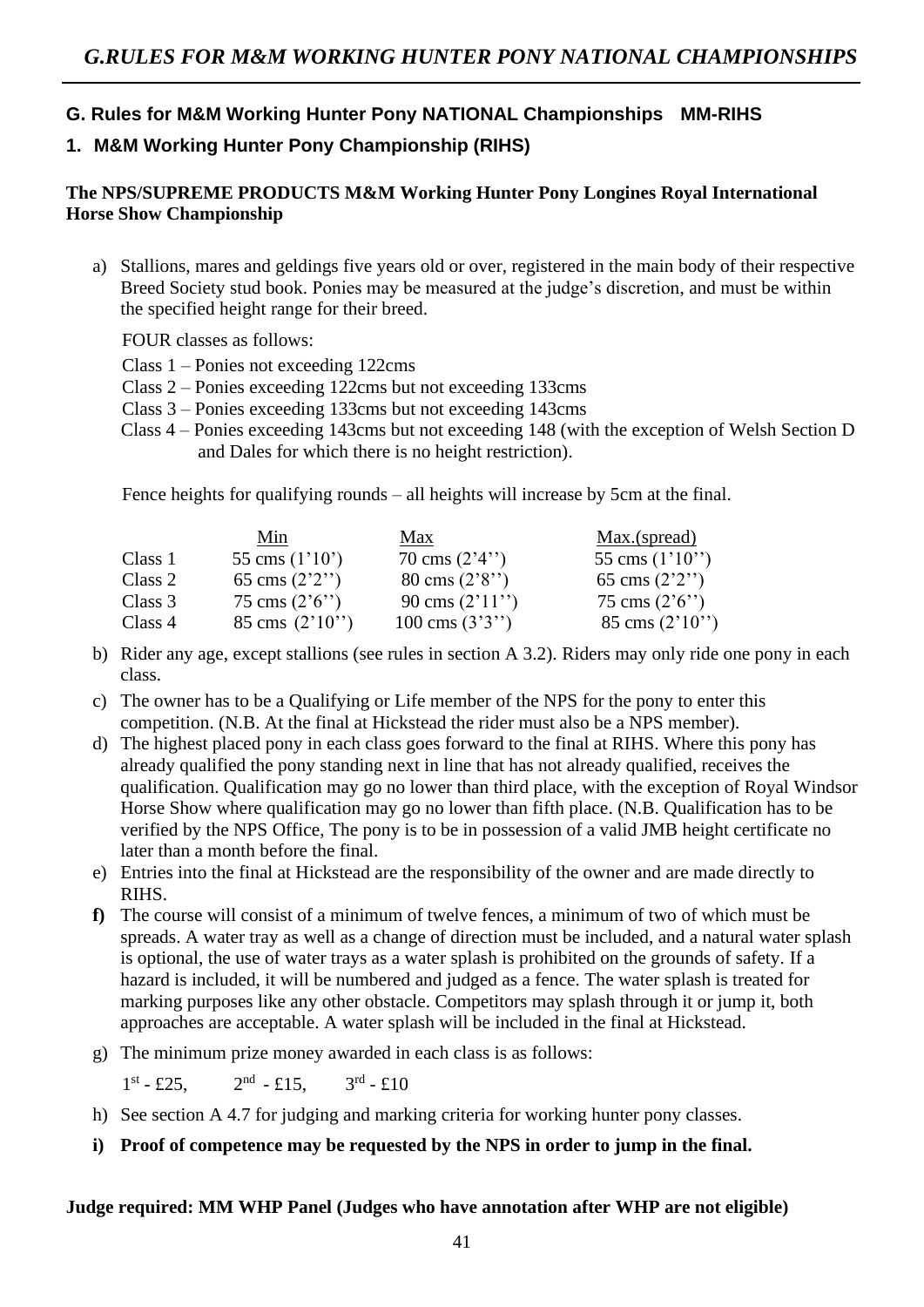# 2. M&M Working Hunter Pony National Championship MM-WHP **The NPS/TOPSPEC M&M Working Hunter Pony National Championship**

- a) Stallions, mares and geldings five years old or over, registered in the main body of their respective Breed Society stud book. Ponies may be measured at the judge's discretion.
- b) FOUR classes as follows:
	- Class 1 Ponies not exceeding 122cms
	- Class 2 Ponies exceeding 122cms but not exceeding 133cms
	- Class 3 Ponies exceeding 133cms but not exceeding 143cms
	- Class 4 Ponies exceeding 143cms but not exceeding 148 (with the exception of Welsh Section D and Dales for which there is no height restriction).

|         | Min    | Max                | Max.(spread) |
|---------|--------|--------------------|--------------|
| Class 1 | 55 cms | $70 \text{ cm}$ s  | 55 cms       |
| Class 2 | 65 cms | 80 cms             | 65 cms       |
| Class 3 | 75 cms | $90 \text{ cm}$ s  | 75 cms       |
| Class 4 | 85 cms | $100 \text{ cm}$ s | 85 cms       |

- c) Rider any age, except stallions (see rules in section A 3.2). Riders may only ride one pony in each class.
- d) The owner does not have to be an NPS member for the pony to enter this competition but only ponies owned by NPS Qualifying or Life members can qualify for the final.
- i) The highest placed pony, owned by an NPS member, in each class goes forward to the final. Where this pony has already qualified the pony standing next in line, which is owned by an NPS member and has not already qualified, receives the qualification. Qualification goes no lower than third place.
- e) The course will consist of a minimum of seven fences, one of which must be a spread. A water tray and a change of direction must be included. If a hazard is included, it will be numbered and judged as a fence
- f) See section A 4.7 for judging and marking criteria for working hunter pony classes.
- g) Ponies may be shown in any suitable bridle.
- h) All ponies forward for final judging must be stripped.

### **Judge required: MM WHP Panel**

NB: If the NPS qualifier is being run alongside an existing Horse of the Year Show qualifier, and there are two Judges officiating, at least one of those Judges must be an NPS A panel MM Judge. The second Judge may be on an external M&M panel and is subject to NPS Office approval.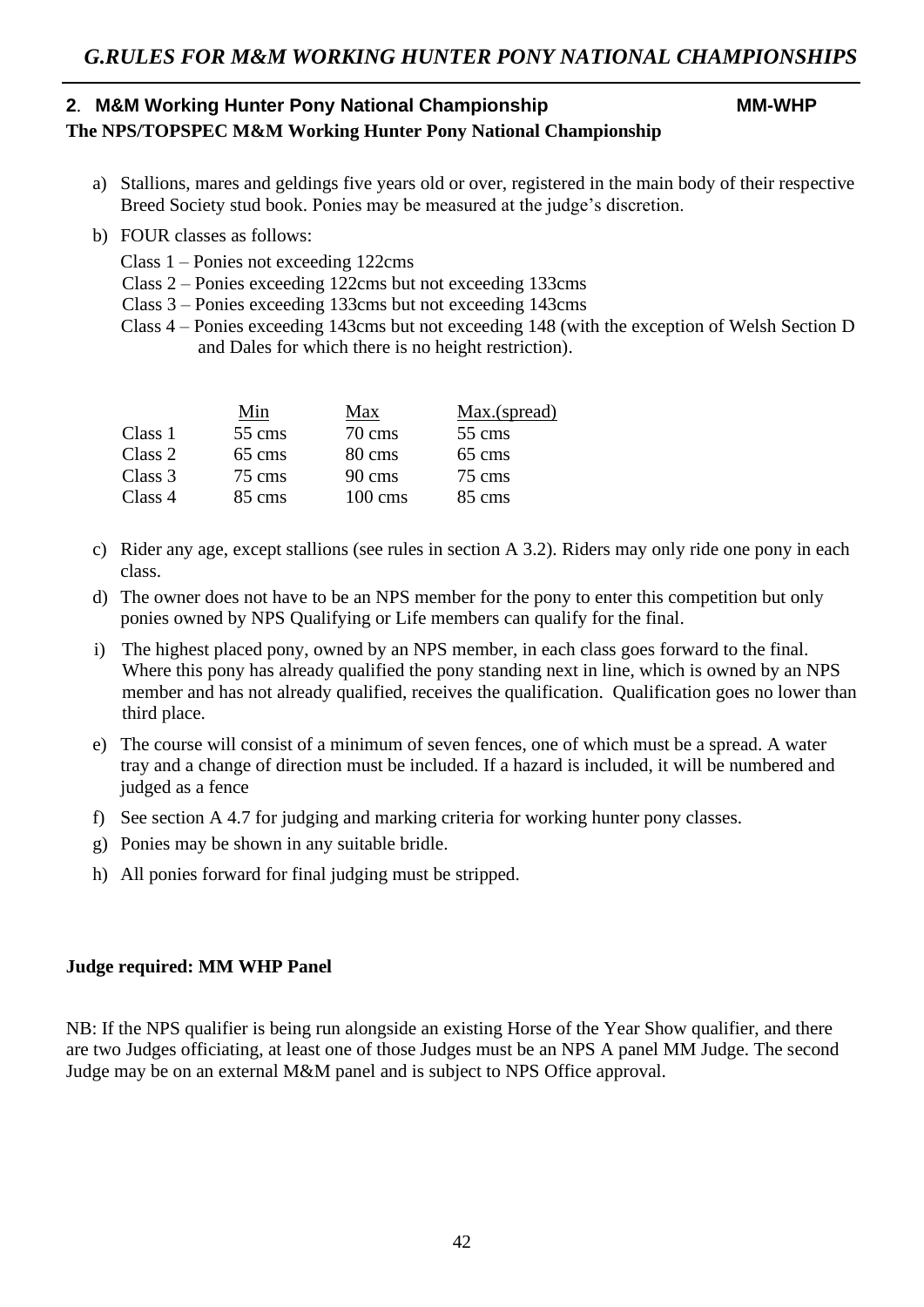# **3. M&M Intermediate Working Hunter Pony National Championship MM-IWHP The NPS/NPS AREA 5 M&M Intermediate Working Hunter Pony National Championship**

a) Stallions, mares and geldings five years old or over, registered in the main body of their respective Breed Society stud book. Ponies may be measured at the judge's discretion.

The pony never to have qualified for the M&M Working Hunter Pony (Horse of the Year Show or RIHS) finals before  $1<sup>st</sup>$  January in the current year.

FOUR classes as follows:

- Class 1 Ponies not exceeding 122cms
- Class 2 Ponies exceeding 122cms but not exceeding 133cms
- Class 3 Ponies exceeding 133cms but not exceeding 143cms
- Class 4 Ponies exceeding 143cms but not exceeding 148 (with the exception of Welsh Section D and Dales for which there is no height restriction).

| Fences  | Height |       | Spread        |
|---------|--------|-------|---------------|
|         | Min    | Max   | Max (Spread). |
| Class 1 | 50cms  | 65cms | 50cms         |
| Class 2 | 60cms  | 75cms | 60cms         |
| Class 3 | 70cms  | 85cms | 70cms         |
| Class4  | 80cms  | 95cms | 80cms         |

- b) Rider any age, except stallions (see rules in section A 3.2). Riders may only ride one pony in each class.
- c) The owner does not have to be an NPS member for the pony to enter this competition but only ponies owned by NPS Qualifying or Life members can qualify for the final.
- j) The highest placed pony, owned by an NPS member, in each class goes forward to the final. Where this pony has already qualified the pony standing next in line, which is owned by an NPS member and has not already qualified, receives the qualification. Qualification goes no lower than third place.
- d) The course will consist of a minimum of seven fences, one of which must be a spread. A water tray and a change of direction must be included. If a hazard is included, it will be numbered and judged as a fence
- e) See section A 4.7 for judging and marking criteria for working hunter pony classes.
- f) To be shown in any suitable bridle.
- g) All ponies forward for final judging must be stripped.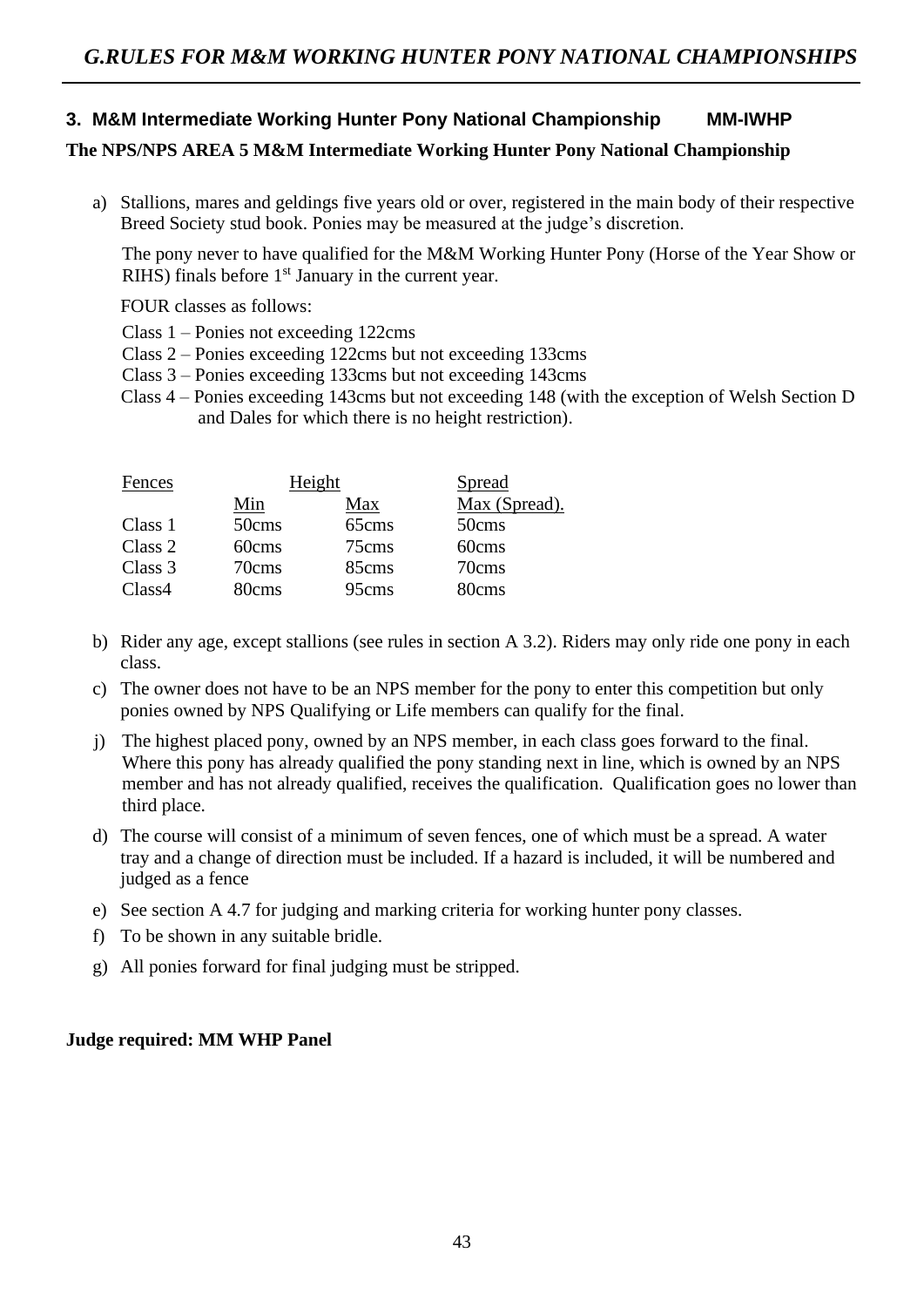#### **4. M&M Novice Working Hunter Pony National Championship MM-NWHP**

#### **The NPS/NAF M&M Novice Working Hunter Pony National Championship**

a) Stallions, mares and geldings four years old or over, registered in the main body of their respective Breed Society stud book. Ponies may be measured at the judge's discretion.

A pony is not eligible to compete if, before 1st January in the current year **(NB: Please note any results from 2020 are exempt),** it has done any of the following:

- i. Won an open affiliated mixed M&M WHP class
- ii. Qualified for Horse of the Year Show or RIHS Open M&M WHP classes
- iii. Qualified for the M&M Novice or Intermediate WHP final at the NPS Summer

Championship show (N.B. Ponies can compete as novices in this competition for two consecutive years provided they do not submit an entry to the final in the first year). **2020 is excluded when calculating consecutive years.**

iv. If a pony qualifies for Horse of the Year Show or RIHS in its second year it is immediately de-noviced and cannot compete in the Novice WHP Final.

FOUR classes as follows:

- Class 1 Ponies not exceeding 122cms
- Class 2 Ponies exceeding 122cms but not exceeding 133cms
- Class 3 Ponies exceeding 133cms but not exceeding 143cms
- Class 4 Ponies exceeding 143cms but not exceeding 148 (with the exception of Welsh Section D and Dales for which there is no height restriction).

| Fences  |       | Height | <b>Spread</b> |
|---------|-------|--------|---------------|
|         | Min   | Max    | Max.          |
| Class 1 | 47cms | 60cms  | 47cms         |
| Class 2 | 55cms | 65cms  | 55cms         |
| Class 3 | 65cms | 75cms  | 65cms         |
| Class 4 | 75cms | 85cms  | 75cms         |

- b) Rider any age, except stallions (see rules in section A 3.2). Riders may only ride one pony in each class.
- c) The owner does not have to be an NPS member for the pony to enter this competition but only ponies owned by NPS Qualifying or Life members can qualify for the final.
- d) The highest placed pony, owned by an NPS member, in each class goes forward to the final. Where this pony has already qualified the pony standing next in line, which is owned by an NPS member and has not already qualified, receives the qualification. Qualification goes no lower than third place.
- e) Ponies must be shown in a snaffle bit.
- f) The course will consist of a minimum of seven fences, one of which must be a spread. A water tray will not be included in qualifying rounds but will be included in the final. A change of direction must be included. If a hazard is included, it will be numbered and judged as a fence.
- g) See section A 4.7 for judging and marking criteria for working hunter pony classes.
- h) All ponies forward for final judging must be stripped.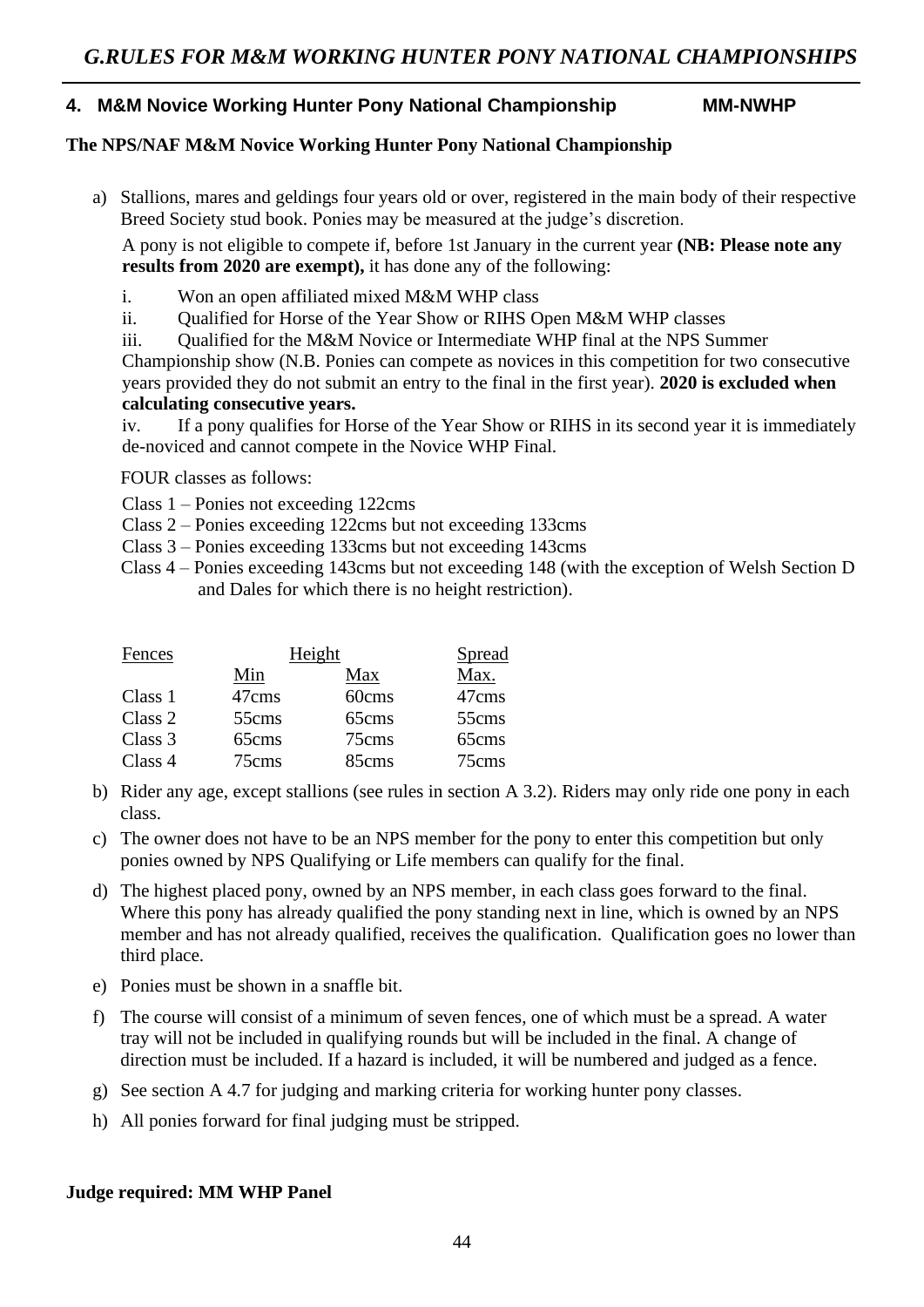## **5. M&M Junior Working Hunter Pony National Championship MM-JWHP**

# **The NPS/SARAH PLEASE MEMORIAL M&M Junior Working Hunter Pony National Championship**

a) Stallions, mares and geldings four years old or over, registered in the main body of their respective Breed Society stud book. Ponies may be measured at the judge's discretion.

Three classes as follows:

Class 1 - Ponies not exceeding 128 cms

Class 2 – Ponies exceeding 128 cms but not exceeding 138 cms

Class 3 – Ponies exceeding 138 cms but not exceeding 148 cms (with the exception of Dales and Welsh D Cobs)

| Fences  | Height |        | Spread |
|---------|--------|--------|--------|
|         | Min    | Max    | Max.   |
| Class 1 | 53 cms | 69 cms | 53 cms |
| Class 2 | 61 cms | 76 cms | 61 cms |
| Class 3 | 69 cms | 84 cms | 69 cms |

b) Rider Class  $1 -$ Under 14 years as of  $1<sup>st</sup>$  January Class  $2$  – Under 16 years as of 1<sup>st</sup> January Class  $3$  – Under 18 years as of 1<sup>st</sup> January except stallions (see rules in section A 3.2).

Riders may only ride one pony in each class.

- c) The owner does not have to be an NPS member for the pony to enter this competition but only ponies owned by NPS Qualifying or Life members can qualify for the final.
- d) The three highest placed ponies, owned by an NPS member, in each class go forward to the final. Where these ponies has already qualified the pony standing next in line, which is owned by an NPS member and has not already qualified, receives the qualification. Qualification goes no lower than fifth place.
- e) The course will consist of a minimum of seven fences, one of which must be a spread. A water tray and a change of direction must be included. If a hazard is included, it will be numbered and judged as a fence
- f) See section A 4.7 for judging and marking criteria for working hunter pony classes.
- g) To be shown in any suitable bridle.
- h) All ponies forward for final judging must be stripped.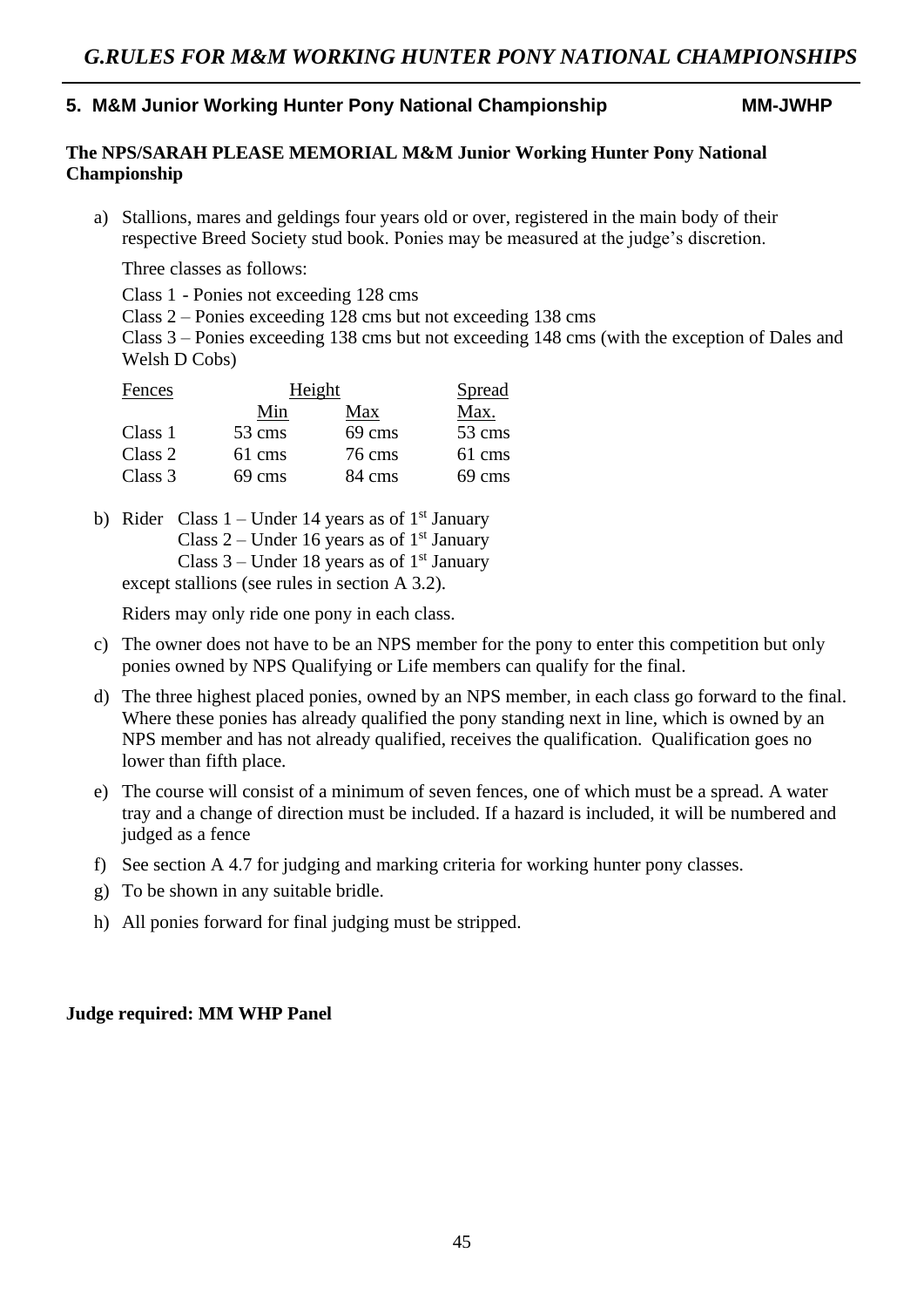# **6. M&M First Ridden Working Hunter Pony National Championship MM-FRWHP**

## **The NPS/STEVENSON BROTHERS ROCKING HORSES M&M First Ridden Working Hunter Pony National Championship**

- a) Mares and geldings four years old or over, not exceeding 128 cms, registered in the main body of their respective Breed Society stud book. Fences Height: Min - 47 cms (1'6") Max - 53 cms (1'9") Spread: Max - 47 cms (1'6")
- b) Rider over 5 years but under 12 years (see rules in section A 3.2). Riders who have qualified for the (Horse of the Year Show or RIHS) M&M WHP Championship before 1<sup>st</sup> January in the current year, on any pony, are not eligible. Riders may only ride one pony in this class.
- c) The owner does not have to be an NPS member for the pony to enter this competition but only ponies owned by NPS Qualifying or Life members can qualify for the final.
- d) The three highest placed ponies, owned by an NPS member, in each class go forward to the final. Where these ponies has already qualified the pony standing next in line, which is owned by an NPS member and has not already qualified, receives the qualification. Qualification goes no lower than fifth place.
- e) Ponies may not be ridden side saddle.
- f) The course will consist of a minimum of seven fences, one of which must be a spread. A change of direction must be included. If a hazard is included, it will be numbered and judged as a fence.
- g) See section A 4.7 for judging and marking criteria for working hunter pony classes.
- h) Ponies MUST NOT be asked to gallop.
- i) To be shown in any suitable bridle.
- j) All ponies forward for final judging must be stripped.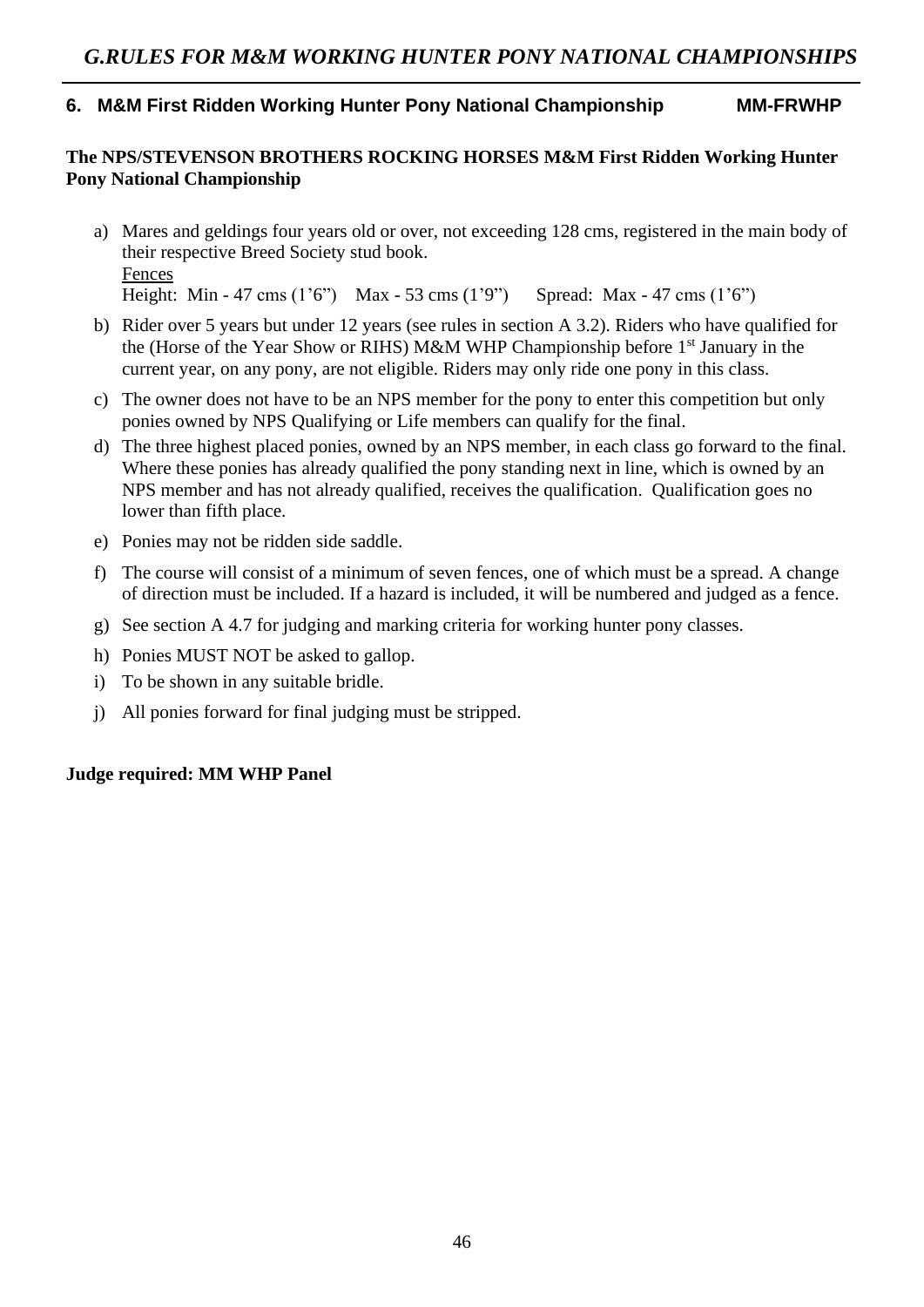# **H. RULES FOR M&M IN HAND NATIONAL CHAMPIONSHIPS MM-IH**

# **1. M&M In Hand Summer Championship**

## **The NPS/POTTOFIELDS STUD M&M In Hand Summer Championship**

a) Youngstock, stallions, mares and geldings registered in the main body of their respective Breed Society stud book. Four classes as follows (may be amalgamated into two classes, either spilt by age or by Breed size (large and small):

| Class 1 Yearlings, 2 and 3 year ponies | Class 2 Ponies 4 years old & over    |
|----------------------------------------|--------------------------------------|
| Dartmoor                               | Dartmoor                             |
| Exmoor                                 | Exmoor                               |
| Shetland                               | Shetland                             |
| Welsh A                                | Welsh A                              |
| Welsh B                                | Welsh B                              |
|                                        |                                      |
| Class 3 Yearlings, 2 and 3 year ponies | Class 4 Ponies 4 years old $\&$ over |
| Connemara                              | Connemara                            |
| <b>Dales</b>                           | Dales                                |
| Fell                                   | <b>Fell</b>                          |
| Highland                               | Highland                             |
| New Forest                             | <b>New Forest</b>                    |
| Welsh C                                | Welsh C                              |
| Welsh D                                | Welsh D                              |
|                                        |                                      |

- b) Handler any age, except stallions (see rules in section A 3.2 & A 2.8). Foals are not eligible.
- c) The owner does not have to be an NPS member for the pony to enter this competition but only ponies owned by NPS Qualifying or Life members can qualify for the final.
- d) The highest placed pony, owned by an NPS member, in each class goes forward to the final. Where this pony has already qualified the pony standing next in line, which is owned by an NPS member and has not already qualified, receives the qualification. Qualification goes no lower than third place.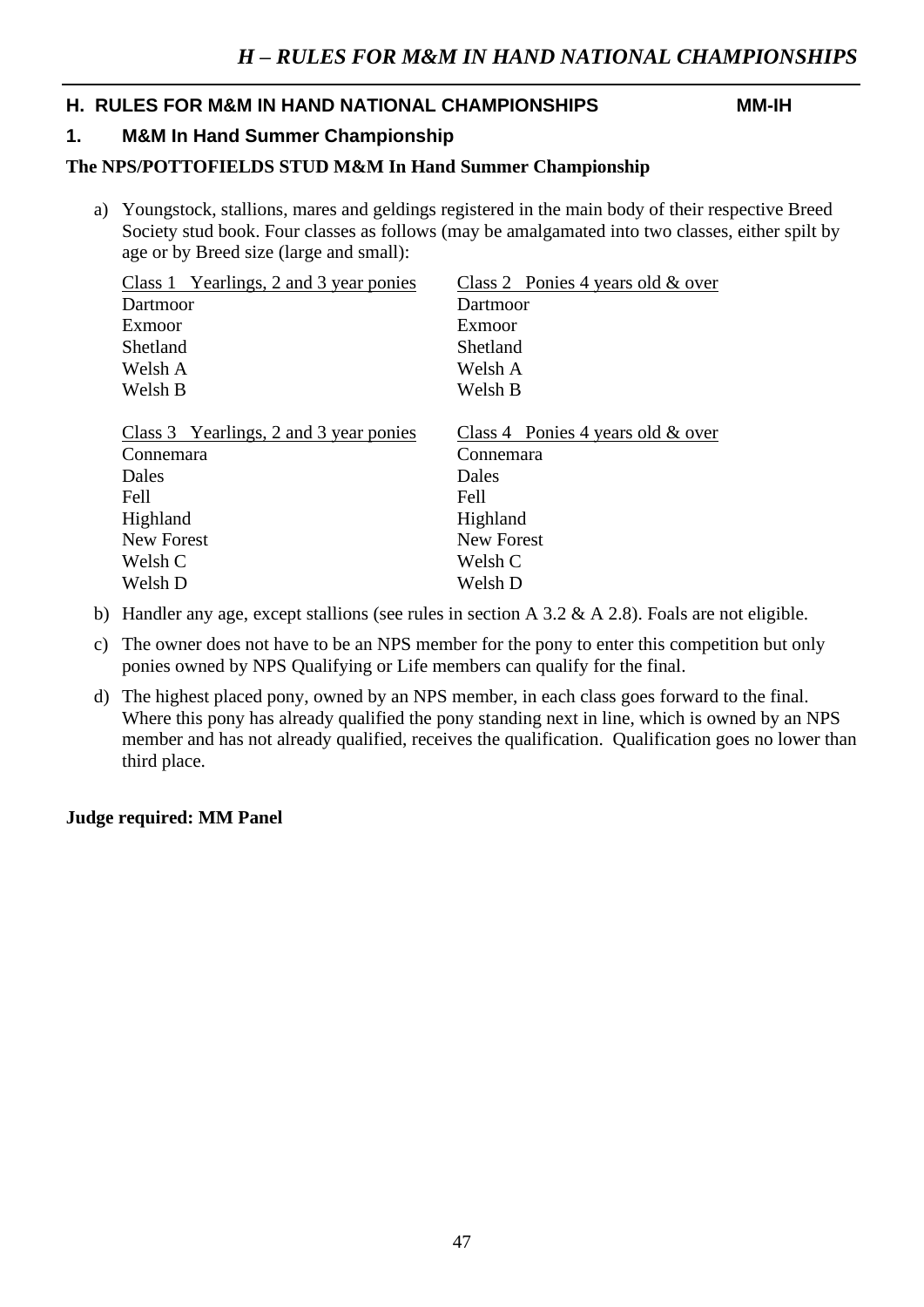## **2. M&M Home Produced In Hand National Championship – MM-HPIH**

### **The NPS/SHARPTOR STUD M&M Home Produced In Hand National Championship.**

a) Stallions, mares and geldings any age, registered in the main body of their respective Breed Society stud book.

Please see the definition of Home Produced in section A 3.6. Please enter this class in the spirit it is intended. Competitors who contravene the above will be disqualified.

Two classes as follows, or split at the show's discretion:

| Class 2           |
|-------------------|
| Connemara         |
| Dales             |
| <b>Fell</b>       |
| Highland          |
| <b>New Forest</b> |
| Welsh C           |
| Welsh D           |
|                   |

- b) Handler any age, except stallions (see rules in section A 3.2).
- c) The owner does not have to be an NPS member for the pony to enter this competition but only ponies owned by NPS Qualifying or Life members can qualify for the final.
- d) The highest placed pony, owned by an NPS member, in each class goes forward to the final. Where this pony has already qualified the pony standing next in line, which is owned by an NPS member and has not already qualified, receives the qualification. Qualification goes no lower than third place.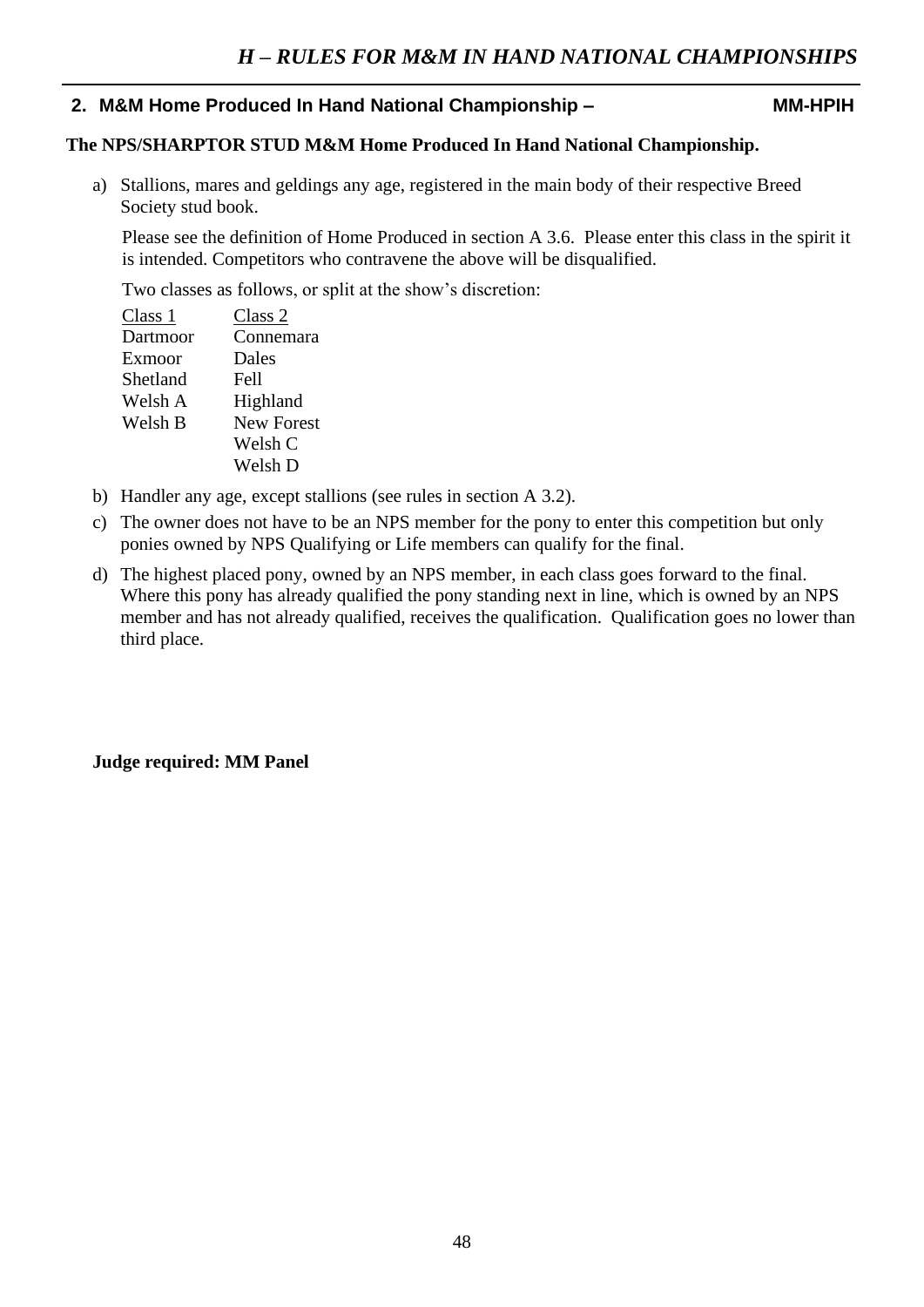# **I. RULES FOR SHOW PONY & SHOW HUNTER PONY RIDDEN NATIONAL CHAMPIONSHIPS**

# **1. Show Pony/Show Hunter Pony Ridden Championship** SP-R SP-R

## **NPS/SARACEN HORSE FEEDS Open Ridden Show Pony/Show Hunter Pony Gold Medal Championship**

Stallions, mares and geldings four years old and over registered in any of the British Riding Pony studbook sections or the Ridden Register; the GSB; the AHSB; the AASB, or registered in the main body of their respective M&M Stud Book. Part breds are not eligible unless overstamped into one of the British Riding Pony studbook sections. or the Ridden Register.

- a) Five classes as follows (Classes may be amalgamated):
	- a) Class 1 Show Ponies not exceeding 133cms
	- b) Class 2 Show Hunter Ponies not exceeding 133cms
	- c) Class 3 Show Ponies exceeding 133cms and not exceeding 148cms
	- d) Class 4 Show Hunter Ponies exceeding 133cms and not exceeding 153cms
	- e) Class 5 Intermediate Show Riding Type or Show Hunter Type, exceeding 148cms and not exceeding 158cms. Optional
- b) Rider to be suitable size for pony. Riders must be 12 years old or over when riding stallions not exceeding 128 cm and 14 years old or over when riding stallions exceeding 128 cms.
- c) The owner does not have to be an NPS member for the pony to enter this competition or to qualify but the owner must be a Qualifying or Life member of the NPS to enter the final.
- d) The highest placed pony in each class goes forward to the final. Where this pony has already qualified the pony standing next in line, and has not already qualified, receives the qualification. Qualification goes no lower than third place.
- e) To be shown in any suitable bridle.
- f) This class is not open to Leading Rein or First Ridden
- g) A minimum of 6 ponies must be stripped in qualifying rounds. All ponies must be stripped in the NPS Final.

### **Judge required: RPB/HPB Panel**

NB: If the NPS qualifier is being run alongside an existing class, and there are two Judges officiating, at least one of those Judges must be a NPS A panel RPB/HPB Judge. The second Judge may be on an external plaited pony panel and is subject to NPS Office approval.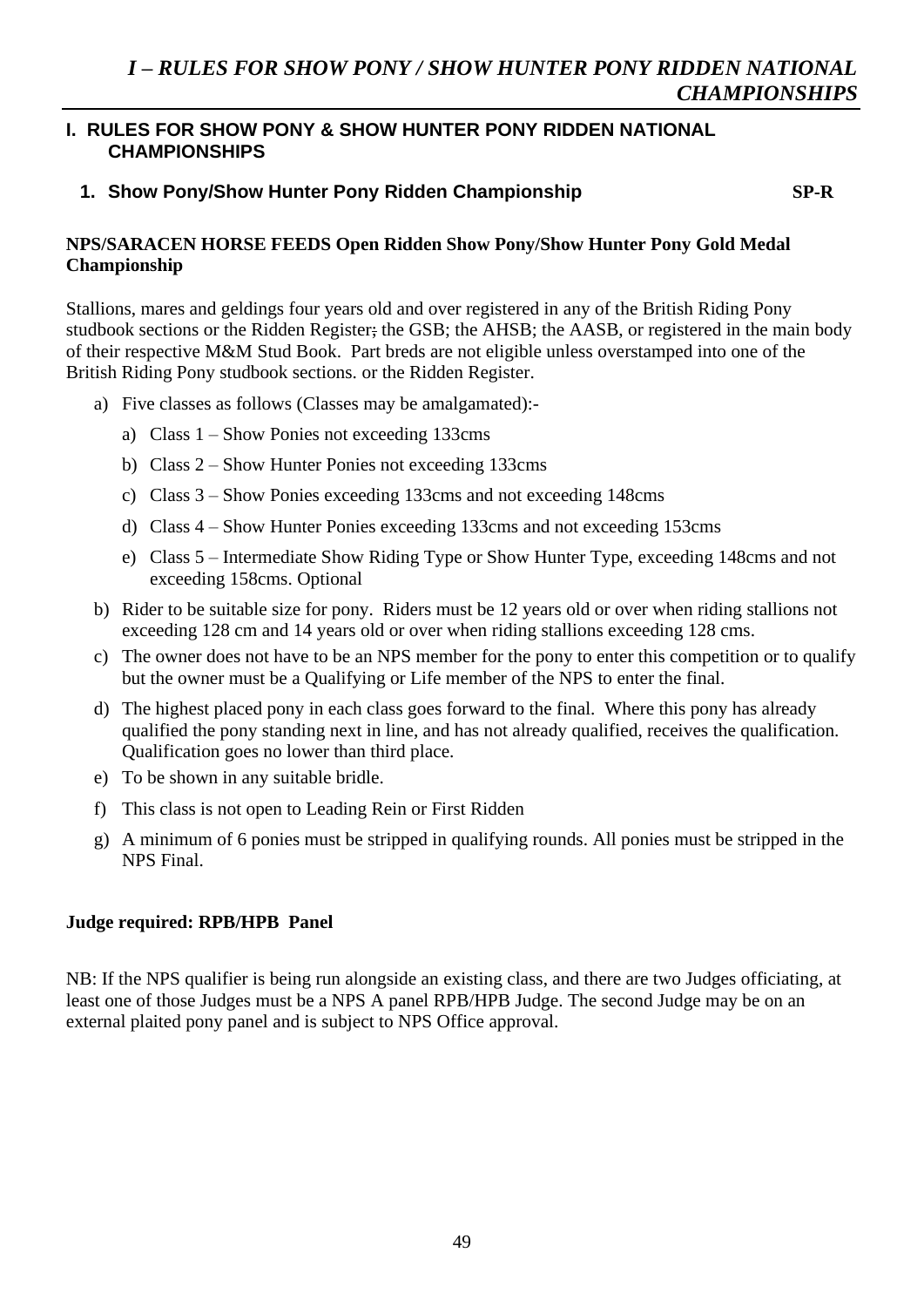# **2. Show Pony/Show Hunter Novice Ridden Championship SP-NR**

### **The NPS/ROSETTES DIRECT Show Pony/Show Hunter Novice Ridden Championship**

Stallions, mares and geldings, four years old and over, registered in any of the British Riding Pony studbook sections or the Ridden Register; the GSB; the AHSB; the AASB, or registered in the main body of their respective M&M Stud Book. Part breds are not eligible unless overstamped into one of the British Riding Pony studbook sections. or the Ridden Register

A pony is not eligible to compete if, before 1st January in the current year **(NB: Please note any results from 2020 are exempt),** it has done any of the following:

- i. Won an Open affiliated SP/SHP ridden class
- ii. Qualified for Horse of the Year Show or RIHS Open SP/SHP Ridden classes
- iii. Qualified for the SP/SHP Novice Ridden final at the NPS Summer Championship show (N.B. Ponies can compete as novices in this competition for two consecutive years provided they do not submit an entry to the final in the first year). **2020 is excluded when calculating consecutive years.**
- iv. If a pony qualifies for Horse of the Year Show or RIHS in its second year it is immediately de-noviced and cannot compete in the Novice SP/SHP Final.
- a) Five classes as follows(Classes may be amalgamated):-
- b) Class 1 Show Ponies not exceeding 133cms
- c) Class 2 Show Hunter Ponies not exceeding 133cms
- d) Class 3 Show Ponies exceeding 133cms and not exceeding 148cms
- e) Class 4 Show Hunter Ponies exceeding 133cms and not exceeding 153cms
- f) Class 5 Intermediate Show Riding Type or Show Hunter Type, exceeding 148cms and not exceeding 158cms. Optional
- g) Riders to be of a suitable size for the pony. Riders must be 12 years old or over when riding stallions not exceeding 128 cm and 14 years old or over when riding stallions exceeding 128 cms.
- h) The owner does not have to be an NPS member for the pony to enter this competition or to qualify but the owner must be a Qualifying or Life members of the NPS to enter the final.
- i) The highest placed pony in each class goes forward to the final. Where this pony has already qualified the pony standing next in line, has not already qualified, receives the qualification. Qualification goes no lower than third place.
- j) Ponies must be shown in a snaffle bit.
- k) This class is not open to Leading Rein or First Ridden
- l) A minimum of 6 ponies must be stripped in qualifying rounds. All ponies must be stripped in the NPS Final.

#### **Judge required: RPB/HPB Panel**

NB: If the NPS qualifier is being run alongside an existing class, and there are two Judges officiating, at least one of those Judges must be a NPS A panel RPB/HPB Judge. The second Judge may be on an external plaited pony panel and is subject to NPS Office approval.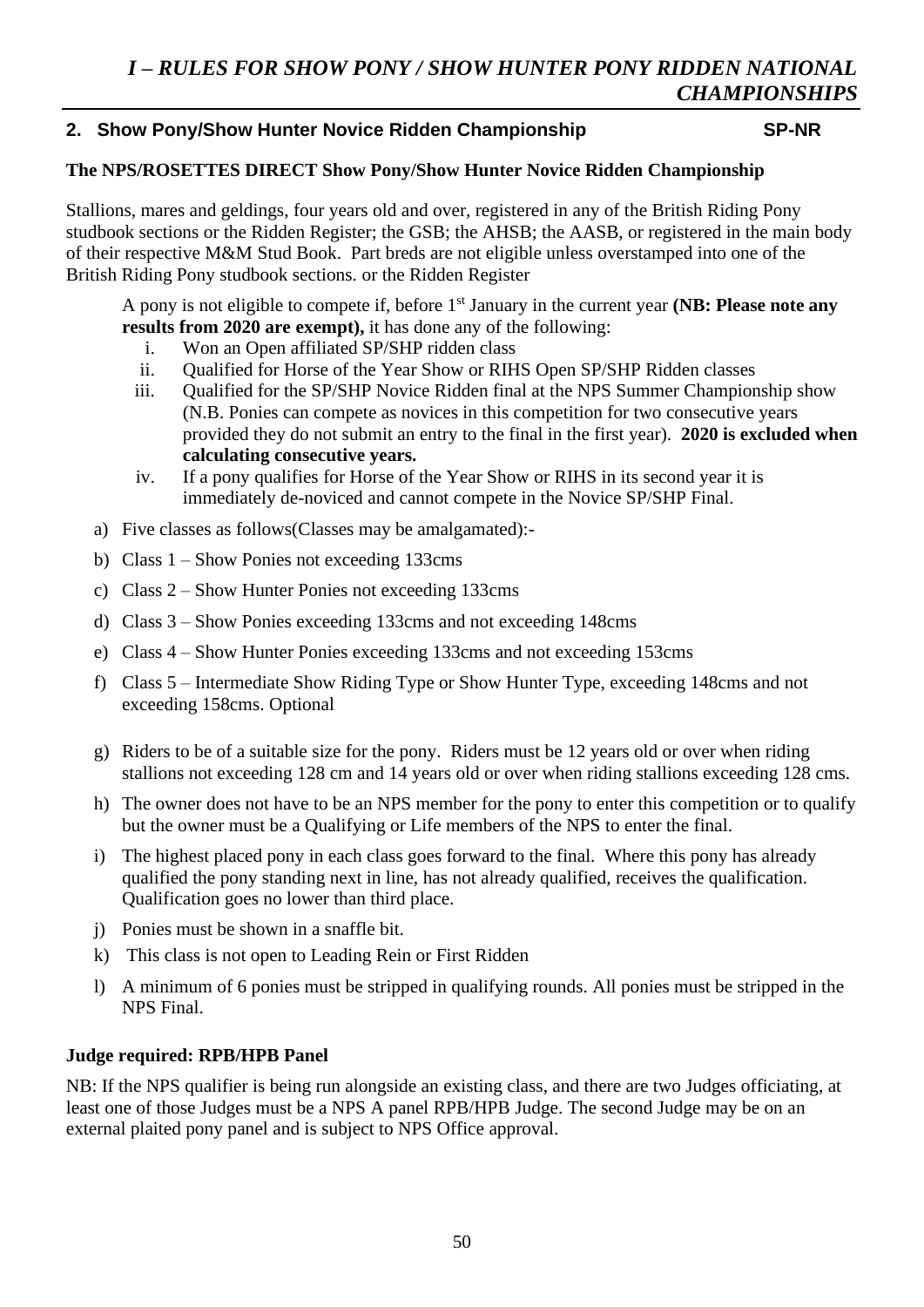# **3. Show Pony/Show Hunter Pony First Ridden National Championship SP-FR**

# **The NPS/THE SASH EMPORIUM Show Pony/Show Hunter Pony First Ridden National Championship.**

- a. Mares and geldings four years old and over not exceeding 122 cms, registered in any of the British Riding Pony studbook sections or the Ridden Register the GSB; the AHSB; the AASB, or registered in the main body of their respective M&M Stud Book. Part breds are not eligible unless overstamped into one of the British Riding Pony studbook sections. or the Ridden Register.
- b. Rider not to have attained their  $10<sup>th</sup>$  birthday by  $1<sup>st</sup>$  January in the current year (see rules in section A 3.2).
- c. The owner does not have to be an NPS member for the pony to enter this competition or to qualify but the owner must be a Qualifying or Life members of the NPS to enter the final.
- d. The highest placed pony in each class goes forward to the final. Where this pony has already qualified the pony standing next in line, has not already qualified, receives the qualification. Qualification goes no lower than third place.
- e. Ponies must not be cantered except in their individual show
- f. Ponies will not be stripped
- g. Ponies may not be ridden side saddle
- h. To be shown in any suitable bridle.

# **Judge required: RPB/HPB**

NB: If the NPS qualifier is being run alongside an existing class, and there are two Judges officiating, at least one of those Judges must be a NPS A panel RPB/HPB Judge. The second Judge may be on an external plaited pony panel subject to NPS Office approval.

# **4. Show Pony/Show Hunter Pony Novice First Ridden SP-NFR**

- a) Mares and geldings four years old and over not exceeding 122 cms, registered in any of the British Riding Pony studbook sections or the Ridden Register the GSB; the AHSB; the AASB, or registered in the main body of their respective M&M Stud Book. Part breds are not eligible unless overstamped into one of the British Riding Pony studbook sections. or the Ridden Register.
- b) Rider not to have attained their  $10<sup>th</sup>$  birthday by  $1<sup>st</sup>$  January in the current year (see rules in section A 3.2).
- c) The pony never to have won a first prize of  $\pounds 10$  or more in any SP/SHP First Ridden classes before 1st January in the current year.
- d) Ponies must not be cantered except in their individual show
- e) Ponies will not be stripped
- f) Ponies must be shown in a snaffle bit. Ponies may not be ridden side saddle

# THIS IS A STAND ALONE COMPETITION AND DOES NOT HAVE A FINAL AT THE SUMMER CHAMPIONSHIPS

# **Judge required: RPB/HPB**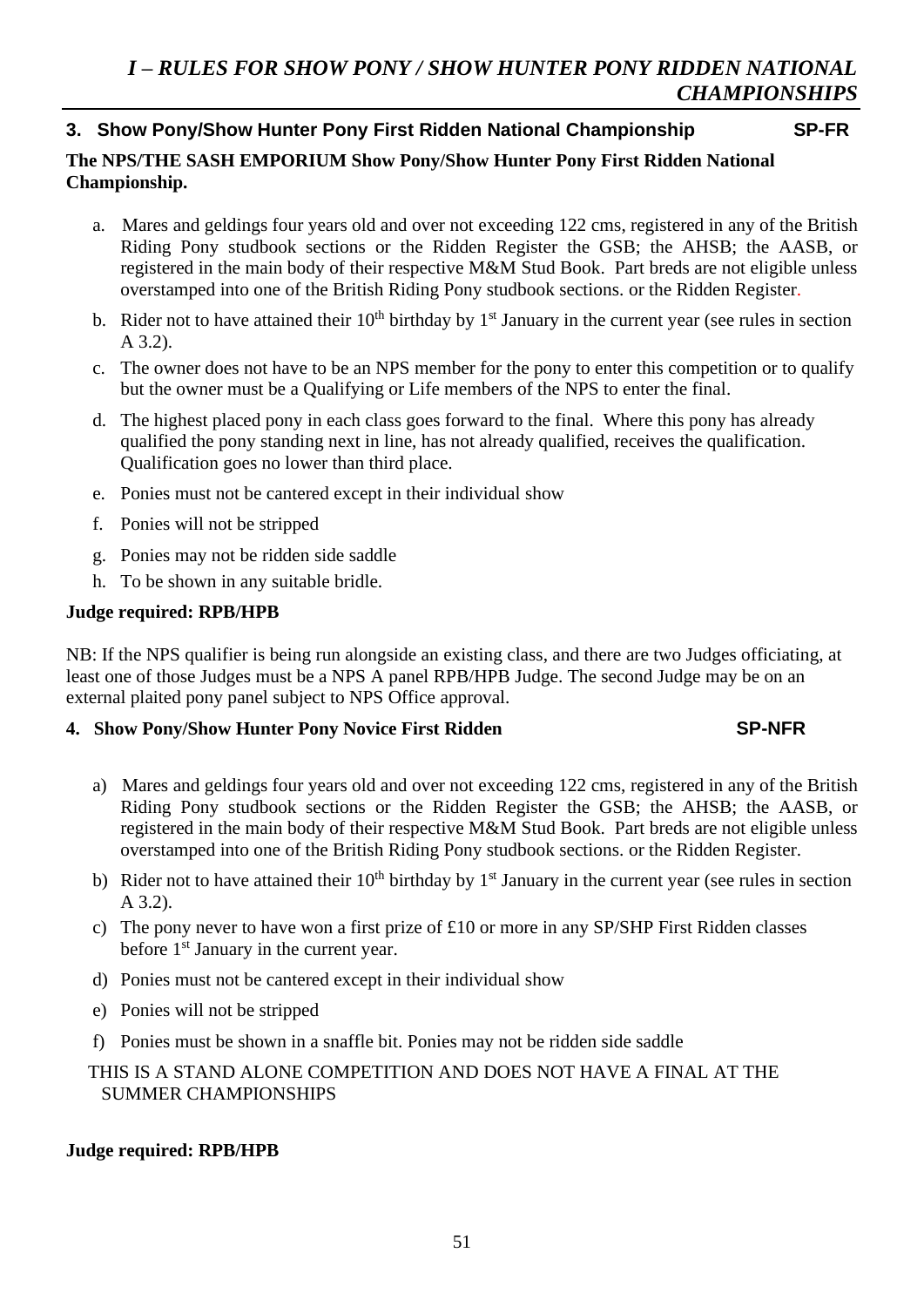# **5. Show Pony/Show Hunter Pony Leading Rein National Championship SP-LR**

# **The NPS/THE SASH EMPORIUM Show Pony/Show Hunter Pony Leading Rein National Championship.**

- a) Mares and geldings four years old and over not exceeding 122 cms, registered in any of the British Riding Pony studbook sections or the Ridden Register; the GSB; the AHSB; the AASB, or registered in the main body of their respective M&M Stud Book. Part breds are not eligible unless overstamped into one of the British Riding Pony studbook sections. or the Ridden Register.
- b) Rider not to have attained their 8<sup>th</sup> birthday for Show Ponies and their 9<sup>th</sup> for Show Hunter Ponies by  $1<sup>st</sup>$  January in the current year. (see rules in section A 3.2).
- c) The owner does not have to be an NPS member for the pony to enter this competition or to qualify but the owner must be a Qualifying or Life members of the NPS to enter the final.
- d) The highest placed Show Pony and Show Hunter Pony in each class goes forward to the final. Where this pony has already qualified the pony standing next in line, and has not already qualified, receives the qualification. Qualification goes no lower than third place.
- e) Ponies will not be stripped
- f) Ponies must be shown in a snaffle bit. Ponies may not be ridden side saddle.

**Judge required: RPB/HBP** NB: If the NPS qualifier is being run alongside an existing class, and there are two Judges officiating, at least one of those Judges must be a NPS A panel RPB/HPB Judge. The second Judge may be on an external plaited pony panel subject to NPS Office approval.

### **6. Show Pony/Show Hunter Pony Novice Leading Rein SP-NLR**

- a) Mares and geldings four years old and over not exceeding 122 cms, registered in any of the British Riding Pony studbook sections or the Ridden Register; the GSB; the AHSB; the AASB, or registered in the main body of their respective M&M Stud Book. Part breds are not eligible unless overstamped into one of the British Riding Pony studbook sections. or the Ridden Register.
- b) Rider not to have attained their 8<sup>th</sup> birthday for Show Ponies and their 9<sup>th</sup> for Show Hunter Ponies by  $1<sup>st</sup>$  January in the current year. (see rules in section A 3.2).
- c) The pony never to have won a first prize of £10 or more in any SP/SHP Leading Rein class before 1 st January in the current year.
- d) Ponies will not be stripped
- e) Ponies must be shown in a snaffle bit. Ponies may not be ridden side saddle.

# THIS IS A STAND ALONE COMPETITION AND DOES NOT HAVE A FINAL AT THE SUMMER CHAMPIONSHIPS

### **Judge required: RPB/HPB**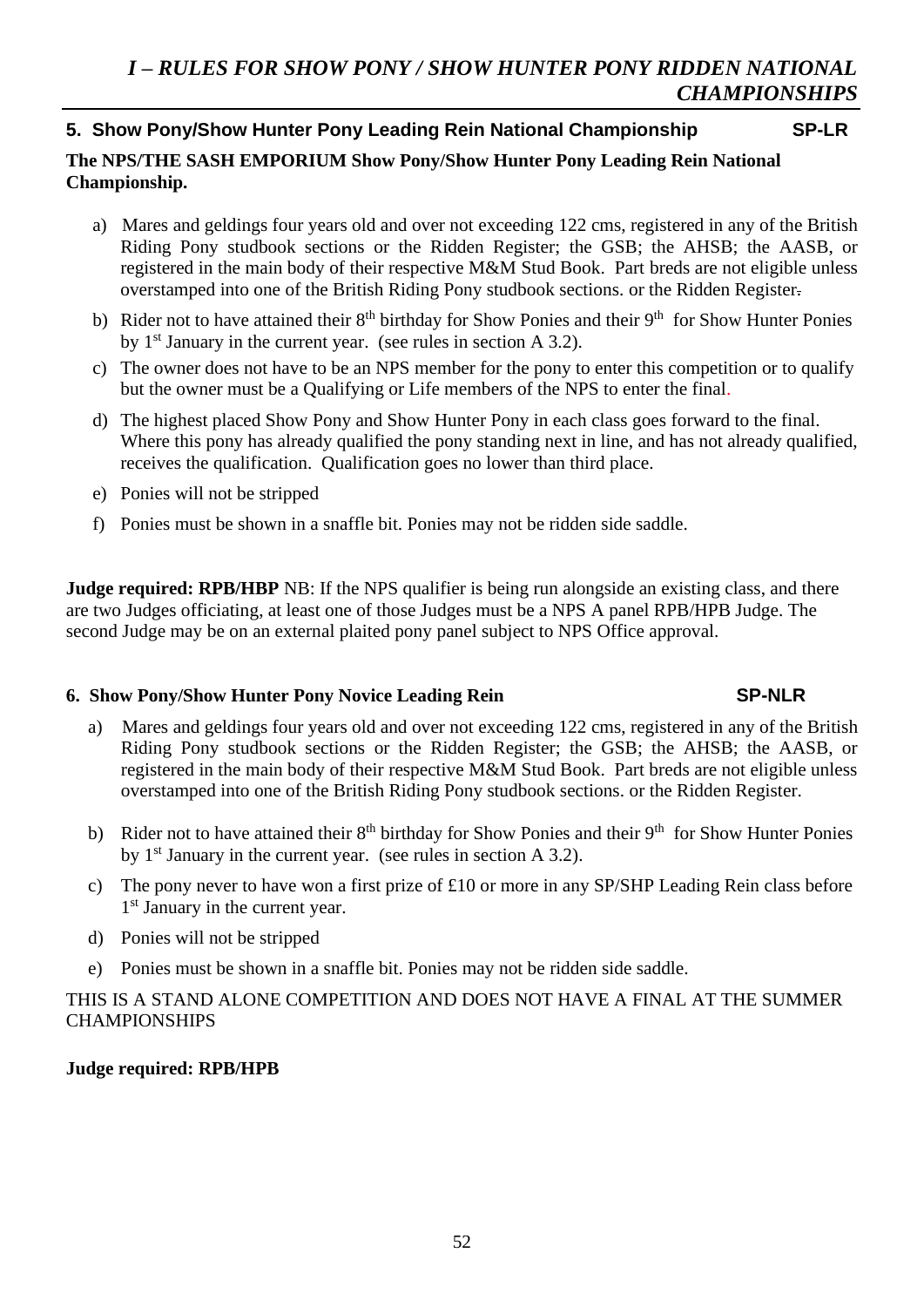# **J. RULES FOR OPEN WORKING HUNTER AND COMPETITION PONY NATIONAL CHAMPIONSHIPS**

# **1. Open Working Hunter Pony National Championship O-WHP**

## **The NPS/RIVERVALLEY STUD Open Working Hunter Pony National Championship**

Open to mares, geldings and stallions (except classes 1 and 2), four year old and over, in possession of an equine passport but no specific registration or breed society criteria. Ponies' manes must be plaited. Ponies may be measured at the judge's discretion. Riders may only ride one pony in each class.

**Six** classes as follows or chosen at shows discretion:

Class 1 - Cradle Stakes, ponies not exceeding 122cms, rider not to have attained their 11<sup>th</sup> birthday before 1<sup>st</sup> Jan in the current year.

Class  $2$  – Nursery Stakes, ponies not exceeding 133cms, rider not to have attained their 13<sup>th</sup>

birthday before  $1<sup>st</sup>$  Jan in the current year.

Class 3 – Ponies not exceeding 133cms

Class 4 – Ponies exceeding 133cms but not exceeding 143cms

Class 5 – Ponies exceeding 143cms but not exceeding 153cms

Class 6 – Intermediates exceeding 148cm and not exceeding 158cm.

| Fences  | Height         |                    | Spread             |
|---------|----------------|--------------------|--------------------|
|         | Min            | Max                | Max.               |
| Class 1 | 47 cms         | 60 cms             | 60 cms             |
| Class 2 | 60 cms         | 75 cms             | 85 cms             |
| Class 3 | 75 cms         | 90 cms             | $100 \text{ cm}$ s |
| Class 4 | 85 cms         | $100 \text{ cm}$ s | $110 \text{ cm}$ s |
| Class 5 | 90 cms         | $105 \text{ cm}$ s | $115 \text{ cm}$ s |
| Class 6 | <b>100 cms</b> | 115 cms            | 125 cms            |

- **a) The owner does not have to be an NPS member for the pony to enter this competition or to qualify but the owner must be a Qualifying or Life members of the NPS to enter the final.**
- b) The highest placed pony in each class goes forward to the final. Where this pony has already qualified the pony standing next in line and has not already qualified, receives the qualification. Qualification goes no lower than third place.
- c) The course will consist of a minimum of seven fences, one which must be a spread. A change of direction must be included. Water trays will not be included in Class 1 or Class 2. In Classes 3 -6 if a water tray is included it must not exceed the maximum width. If a hazard is included, it will be numbered and judged as a fence.
- d) If insufficient entries this competition will be run as a mixed height class. Riders must jump in the correct height section and be the correct age for the animal they ride for Nursery & Cradle sections. Riders may ride more than one pony in an amalgamated class providing the animals are in different height sections.
- e) To be shown in any suitable bridle.
- f) All ponies forward for final judging must be stripped.

### **Judge required: PWHP Panel**

NB: If the NPS qualifier is being run alongside an existing class, and there are two Judges officiating, at least one of those Judges must be a NPS A panel PWHP Judge. The second Judge may be on an external plaited pony panel subject to NPS Office approval.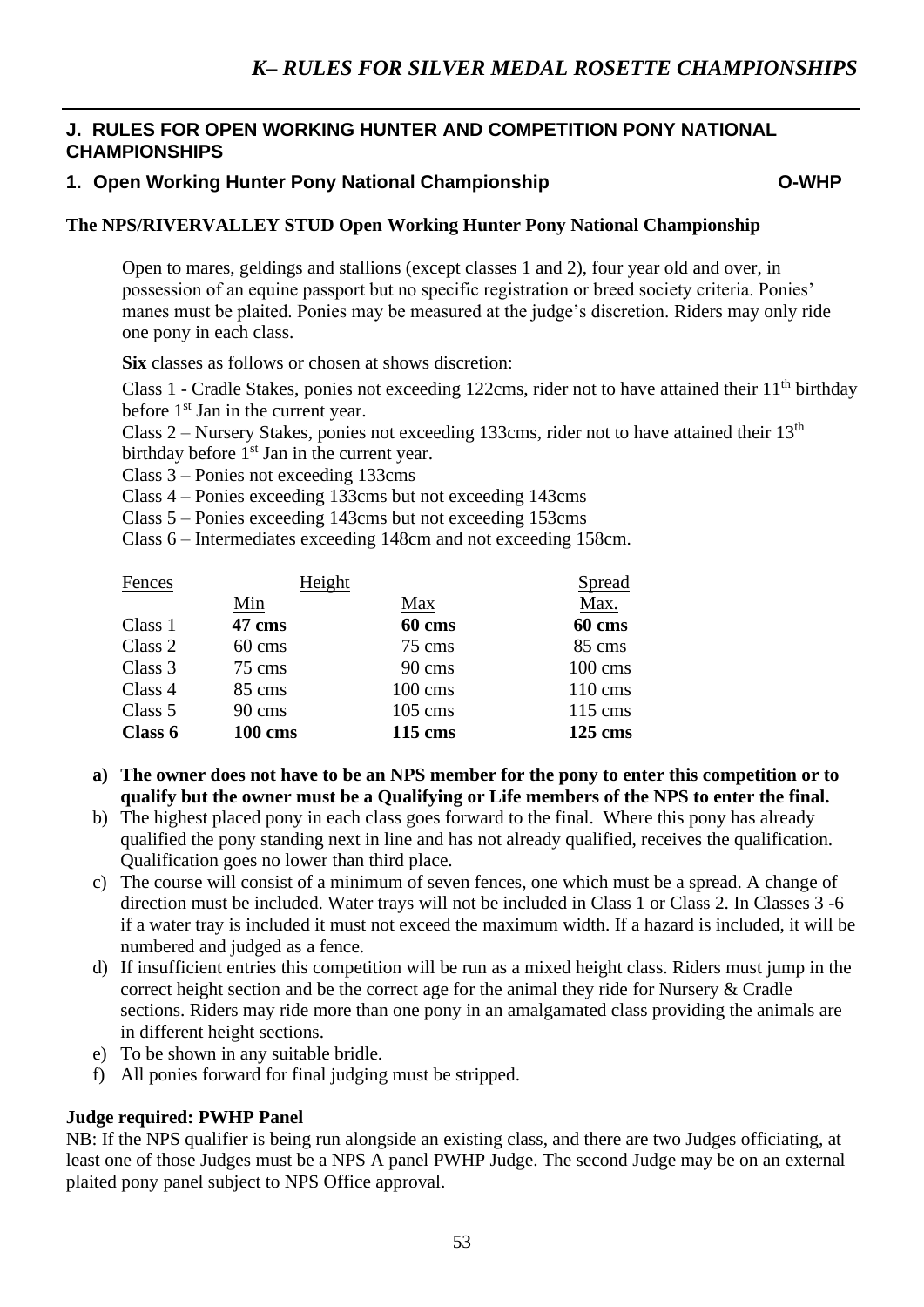# **K. RULES FOR SHOW PONY & SHOW HUNTER PONY IN HAND NATIONAL CHAMPIONSHIPS**

# **1. Show Pony In Hand Supreme National Championship SP-IH SP-IH**

## **The NPS/KALUSTA STUD British Riding Pony (Show Pony) In Hand Supreme National Championship.**

a) Youngstock, stallions, mares and geldings not to exceed 148 cms at maturity, registered in the NPS British Riding Pony Stud Book, Register, Appendix, International or Sports Pony section of the BRPSB**;** the GSB, the AHSB, the AASB or registered in the main body of their respective Mountain & Moorland stud books. Part-Breds are not eligible unless entered in the NPS British Riding Pony Stud Book, Register, Appendix, International or Sports Pony section of the BRPSB.

Ponies may be measured at the judge's discretion (see also section A 2.12).

Shows should hold at least three classes out of the following (classes may be amalgamated):

- **Class 1 – Yearling colt, filly or gelding not to exceed 128cms at maturity**
- **Class 2 – 2 or 3 year old colt, filly or gelding not to exceed 128cms at maturity**
- **Class 3 – Yearling colt, filly or gelding to exceed 138cms at maturity.**
- **Class 4 – 2 or 3 year old colt, filly or gelding not to exceed 138cms at maturity**
- **Class 5 – Yearling colt, filly or gelding to exceed 148cms at maturity.**
- **Class 6 – 2 or 3 year old colt, filly or gelding to exceed 148cms at maturity**
- Class 7 Brood mare 4 years old or over, in foal for the current year or with foal at foot.
- Class 8 Stallion 4 years old or over
- Class 9 Barren mare or gelding 4 years old or over
- b) Handler any age except stallions (see rules in section A 3.2)
- c) The owner does not have to be an NPS member for the pony to enter this competition but only ponies owned by NPS Qualifying or Life members can qualify for the final.
- d) The highest placed ponies, owned by NPS members, in each class go forward to the final at the NPS Summer Championship show for ponies not exceeding 148cms at maturity. Qualification may go no lower than third place.
- e) Classes may be amalgamated.
- f) Foals not eligible for the Final

### **Judge required: RPB Panel**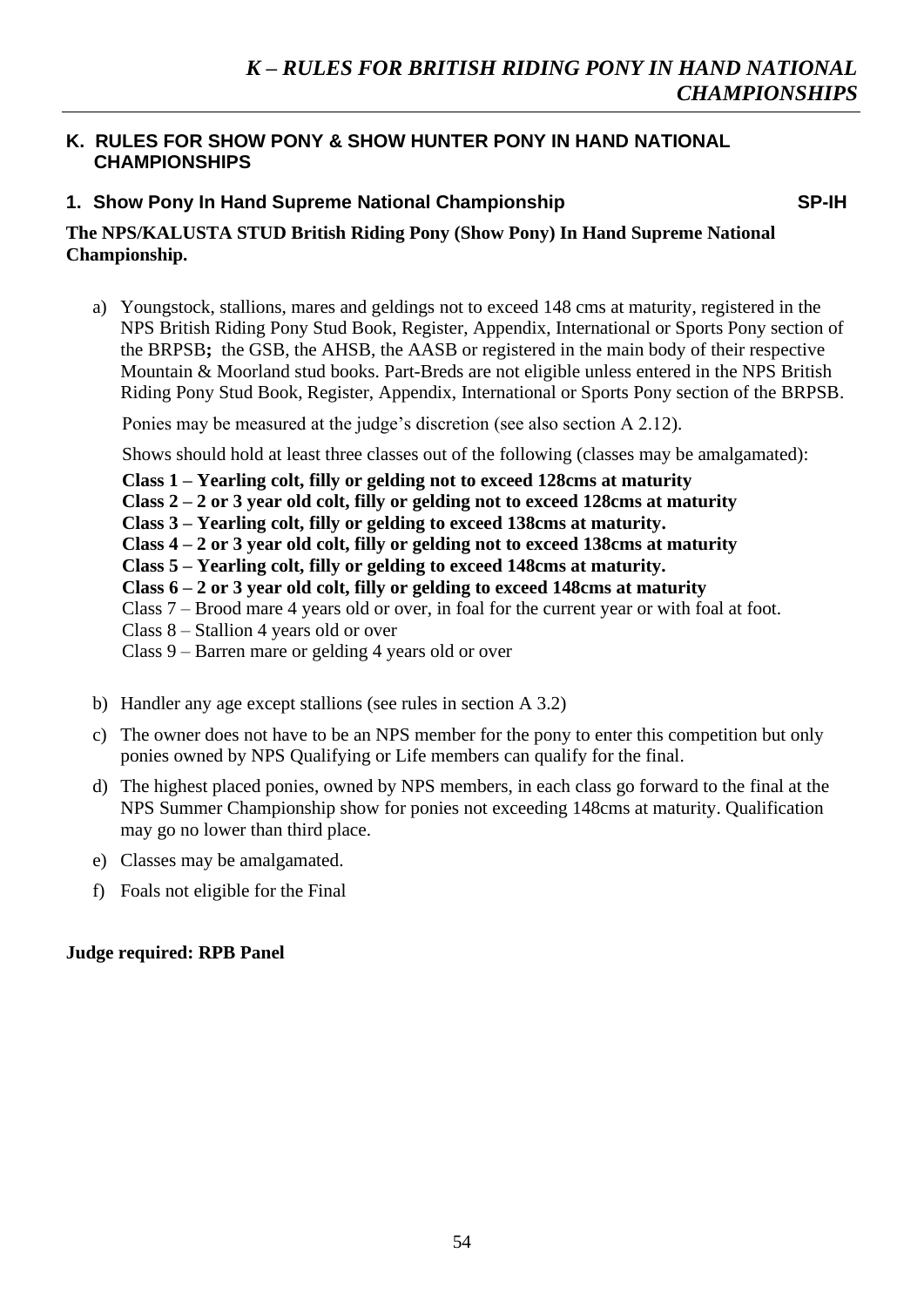# 2. Show Hunter Pony In Hand National Championship **HP-IH HP-IH**

#### **The NPS/TEAM CHARLESWORTH British Riding Pony (Show Hunter Pony) In Hand National Championship.**

Youngstock, stallions, mares and geldings not to exceed 153 cms at maturity, registered in the NPS British Riding Pony Stud Book, Register, Appendix, International or Sports Pony section of the BRPSB**;** the GSB, the AHSB, the AASB or registered in the main body of their respective Mountain & Moorland stud books. Part-Breds are not eligible unless entered in the NPS British Riding Pony Stud Book, Register, Appendix, International or Sports Pony section of the BRPSB.

Ponies may be measured at the judge's discretion (see also section A 2.12).

Shows should hold at least two classes out of the following (classes may be amalgamated):

Class 1 – Yearling colt, filly or gelding not to exceed 133cms at maturity

Class 2 – Yearling colt, filly or gelding to exceed 133cms at maturity.

Class  $3 - 2$  or 3 year old filly or gelding not to exceed 133cms at maturity (include 2 or 3 year old colts if Class 5 not being held)

Class 4 – 2 or 3 year old filly or gelding to exceed 133cms at maturity (include 2 or 3 year old colts if Class 5 not being held

Class  $5 - 2$  or 3 year old colt any height

Class 6 – Brood mare 4 years old or over, in foal for the current year or with foal at foot.

Class 7 – Stallion 4 years old or over

Class 8 – Barren mare or gelding 4 years old or over

- a) Handler any age, except stallions (see rules in section A 3.2).
- b) The owner does not have to be an NPS member for the pony to enter this competition but only ponies owned by NPS Qualifying or Life members can qualify for the final.
- c) The highest placed pony, owned by an NPS member, in each class go forward to the final at the NPS Summer Championship show for ponies not exceeding 153cms at maturity. Qualification may go no lower than third place.
- d) Classes may be amalgamated
- e) Foals not eligible for the Final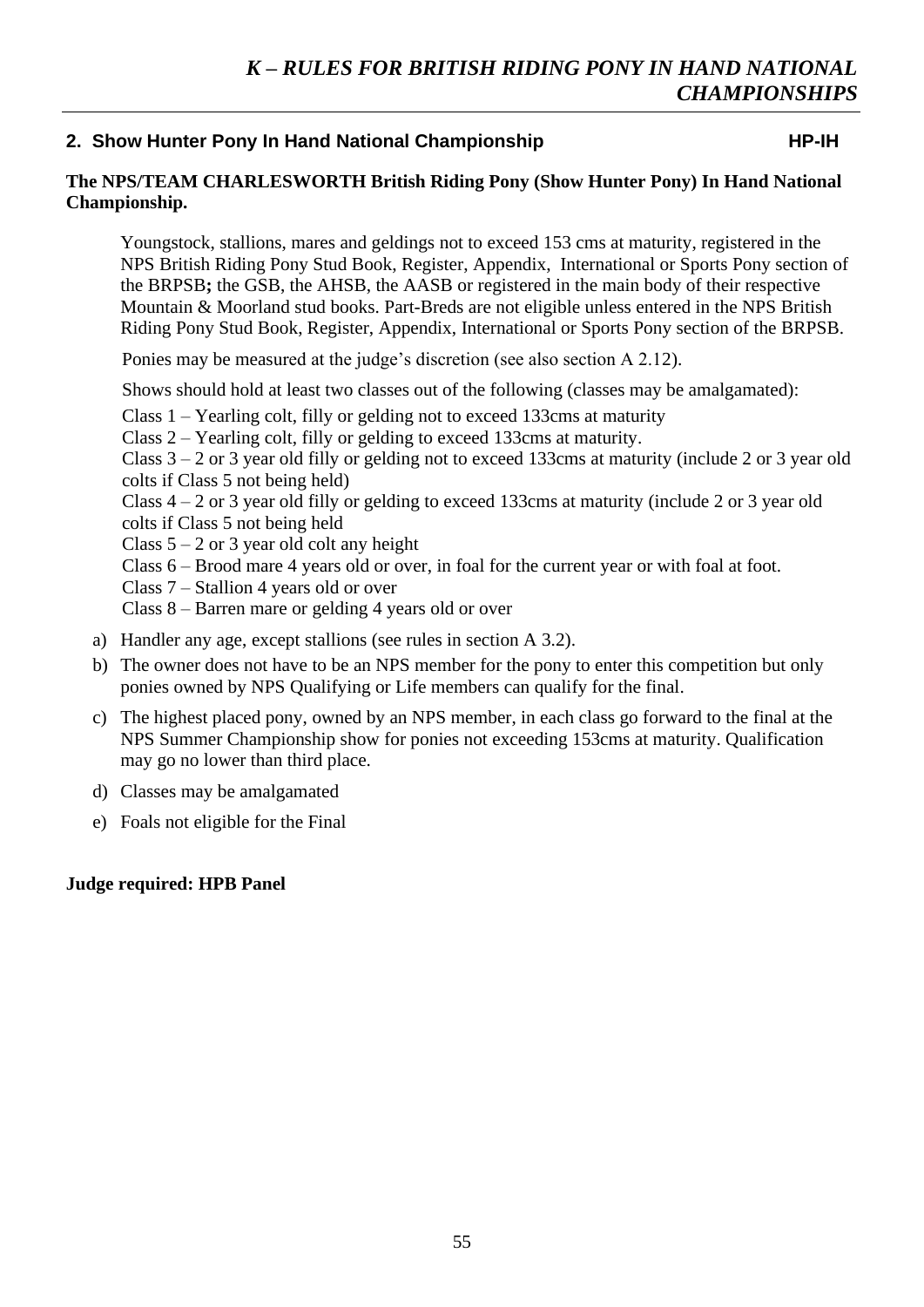# **3. Show Pony Home Produced In Hand National Championship SP-HPIH**

# **The NPS/BETTY SKEET MEMORIAL British Riding Pony (Show Pony & Show Hunter Pony) Home Produced In Hand National Championship.**

a) Youngstock, stallions, mares and geldings, not to exceed 148 cms at maturity **(Show Pony) or 153cms at maturity (Show Hunter Pony)** which must be registered in the NPS British Riding Pony Stud Book, Register, Appendix**,** International or Sports Pony section of the BRPSB; the GSB, the AHSB, the AASB or registered in the main body of their respective Mountain & Moorland stud books. Part-Breds are not eligible unless entered in the NPS British Riding Pony Stud Book, Register, Appendix, International or Sports Pony section of the BRPSB.

Ponies may be measured at the judge's discretion (see also section A 2.12).

Please see the definition of Home Produced in section A 3.6.

Please enter this class in the spirit it is intended. Competitors who contravene the above will be disqualified.

**Four** classes as follows (**classes may be amalgamated or run on the back of the British Riding Pony (Show Pony) and British Riding Pony (Show Hunter Pony) open in hand qualifiers. :**

| Class 4 | <b>Show Hunter Pony any age any sex</b>                 |
|---------|---------------------------------------------------------|
| Class 3 | Show Pony 4 years old or over stallion, mare or gelding |
| Class 2 | Show Pony 2 or 3 year old colt, filly or gelding        |
| Class 1 | Show Pony Yearling colt, filly or gelding               |

- b) Handler any age, except stallions (see rules in section A 3.2).
- c) The owner does not have to be an NPS member for the pony to enter this competition but only ponies owned by NPS Qualifying or Life members can qualify for the final.
- d) The highest placed pony, owned by an NPS member, in each class goes forward to the final. Where this pony has already qualified the pony standing next in line, which is owned by an NPS member and has not already qualified, receives the qualification. Qualification goes no lower than third place.

### **Judge required: RPB Panel**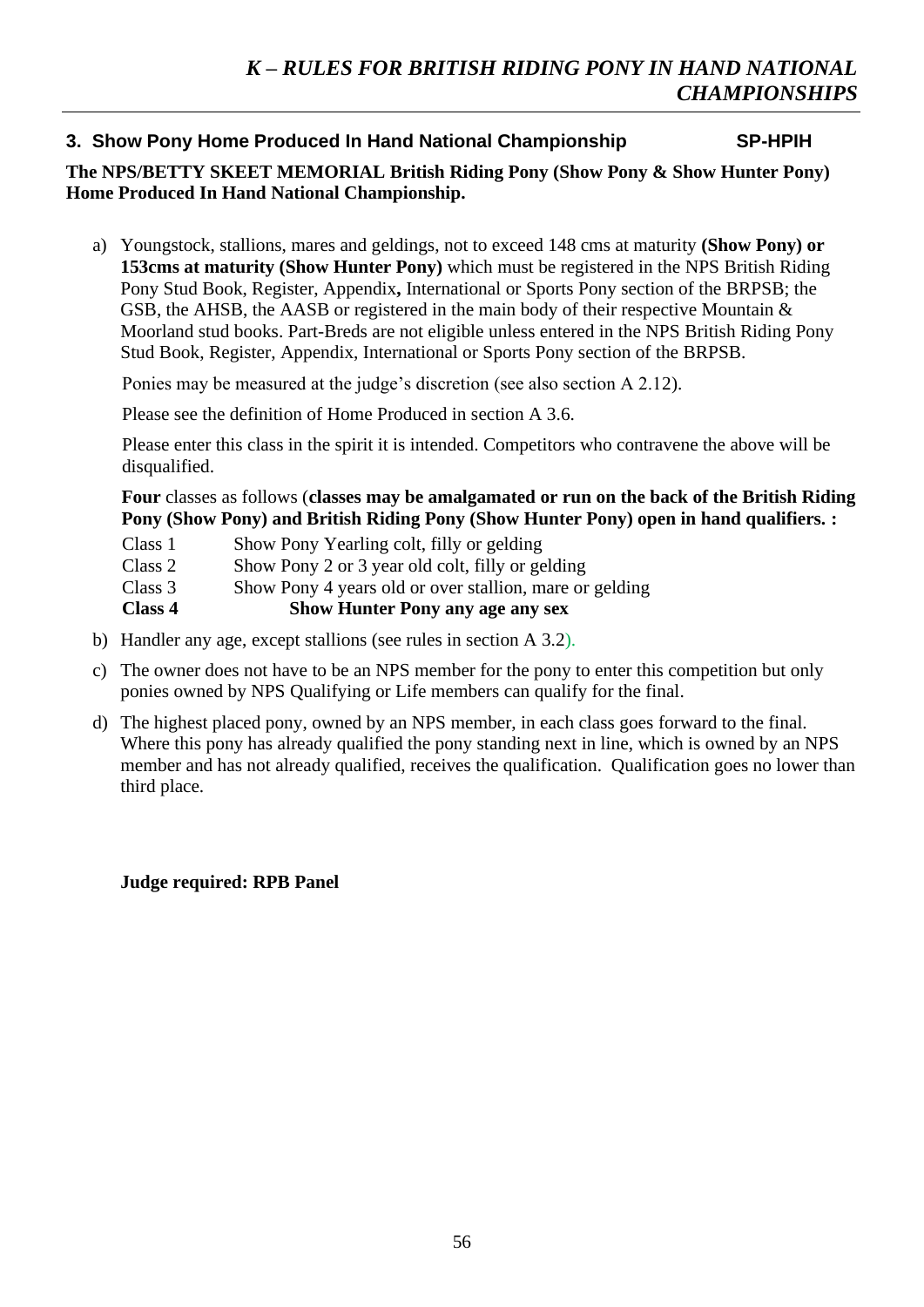# **L. RULES FOR HOME PRODUCED RIDDEN NATIONAL CHAMPIONSHIPS**

# **1. Home Produced Ridden National Championship O-HPR**

# **The NPS/CORSCARON HORSE ESSENTIALS Home Produced Ridden National Championship**

a) This championship is for Home Produced ridden stallions, mares and geldings.

Please see the definition of Home Produced in section A 3.6.

Please enter this class in the spirit it is intended. Competitors who contravene the above will be disqualified**.**

Qualifying rounds for this competition are run in conjunction with other NPS open ridden classes. Riders of eligible ponies must wear a white arm band to indicate their Home Produced status.

This competition is run in conjunction with the following NPS competitions:

| M&M Open Ridden National Championship                         | <b>MM-OR</b> |
|---------------------------------------------------------------|--------------|
| M&M Junior Ridden National Championship                       | MM-JR        |
| M&M First Ridden National Championship                        | <b>MM-FR</b> |
| M&M Leading Rein National Championship                        | MM-LR        |
| Show Pony/Show Hunter Pony Ridden National Championship       | SP-R         |
| Show Pony/Show Hunter Pony First Ridden National Championship | SP-FR        |
| Show Pony/Show Hunter Pony Leading Rein National Championship | <b>SP-LR</b> |
|                                                               |              |

Ponies to comply with the rules for the class originally entered.

- b) Rider's age to comply with the rules of the class originally entered.
- c) The owner need not be an NPS member for the pony to enter this competition but only ponies owned by NPS Qualifying or Life members can qualify for the final.
- d) The highest placed pony in each class, owned by an NPS member and ridden by a person wearing a white arm band qualifies for the final. Where this pony has already qualified the pony standing next in line, which is owned by an NPS member and ridden by a person wearing a white arm band, receives the qualification. Qualification may go right down the line.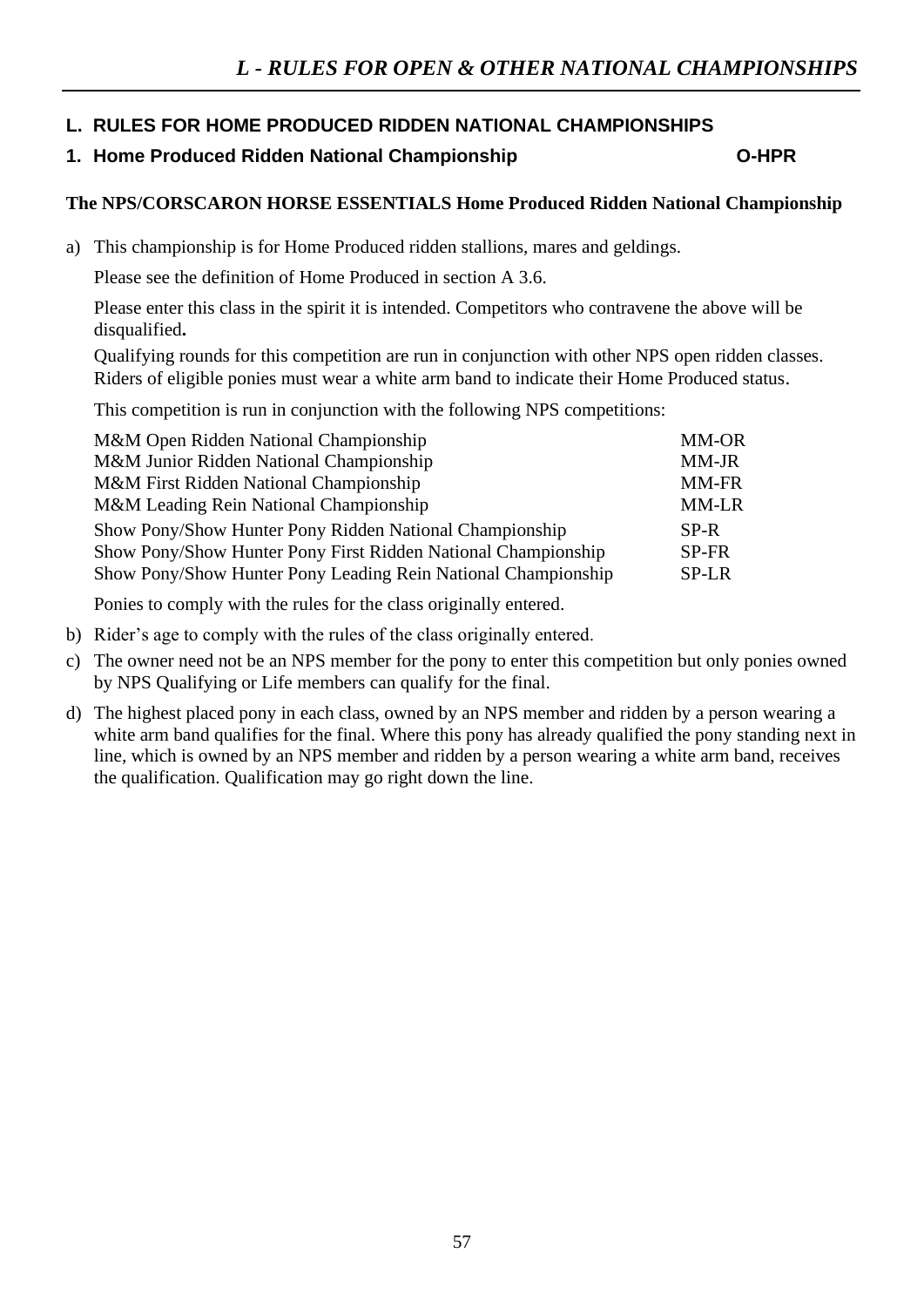# **2. The NPS/DERBY HOUSE M&M and BRP Amateur Ridden National Championship O-AM**

a. Stallions, mares and geldings four years old and over registered in any of the British Riding Pony studbook sections or the Ridden Register; the GSB; the AHSB; the AASB, or registered in the main body of their respective M&M Stud Book. Part breds are not eligible unless overstamped into one of the British Riding Pony studbook sections or the Ridden Register.

An amateur is a person who does not derive their main income from working with horses/ponies. You are NOT an Amateur if :-

- You derive any income from working with horses or ponies either as a self-employed person or as an employee, since 1<sup>st</sup> January of the previous year. This does not include the suppliers of ancillary services such as farriers and vets. Stud fees and associated costs remain excluded.
- You engage in breeding, livery, buying, selling or dealing in a commercial capacity.
- Receive remuneration for employment in the connection with horses in racing, showing, livery or riding school.
- Show a horse/pony owned or sponsored by a company or commercial firm, or acts as a Brand Ambassador.
- The horse/pony is stabled in a professional show producer's yard during the current season.
- You may keep your horse or pony at part livery or DIY Livery as long as the owner of the yard does not fall under the definition of Professional Show Producer and you may receive lessons / training in either a clinic or one to one basis.
- On the day when an exhibit is competing in an Amateur class, Professionals are not allowed to ride or work in the relevant animal. No Professional Producers are allowed into the ring to groom/strip the horse/pony.
- The definition of a Professional Show Producer is a person who derives income from keeping and training horses and ponies for the show ring even if this is not their sole or main source of income.

Classes as follows: (please note classes may be amalgamated)

Class 1- M&M – Small Breeds

Class 2- M&M – Large Breeds

Class 3 – British Riding Ponies not exceeding 133cms

Class 4 – British Riding Ponies exc 133cms but not exceeding 153cms

- b. Rider any age, except stallions (see rules in section A 3.2).
- c. Both owner and rider must be amateurs under these rules.
- d. The owner does not have to be an NPS member for the pony to enter this competition but only ponies owned by NPS Qualifying or Life members can qualify for the final.
- e. The highest placed pony, owned by an NPS member, in each class goes forward to the final. Where this pony has already qualified the pony standing next in line, which is owned by an NPS member and has not already qualified, receives the qualification. Qualification goes no lower than third place.
- f. A short freestyle show will be required at the final.
- g. To be shown in any suitable bridle.
- h. A minimum of 6 ponies must be stripped in qualifying rounds. All ponies must be stripped in the NPS Final.

# **Judge Required: RPB/HPB or MM**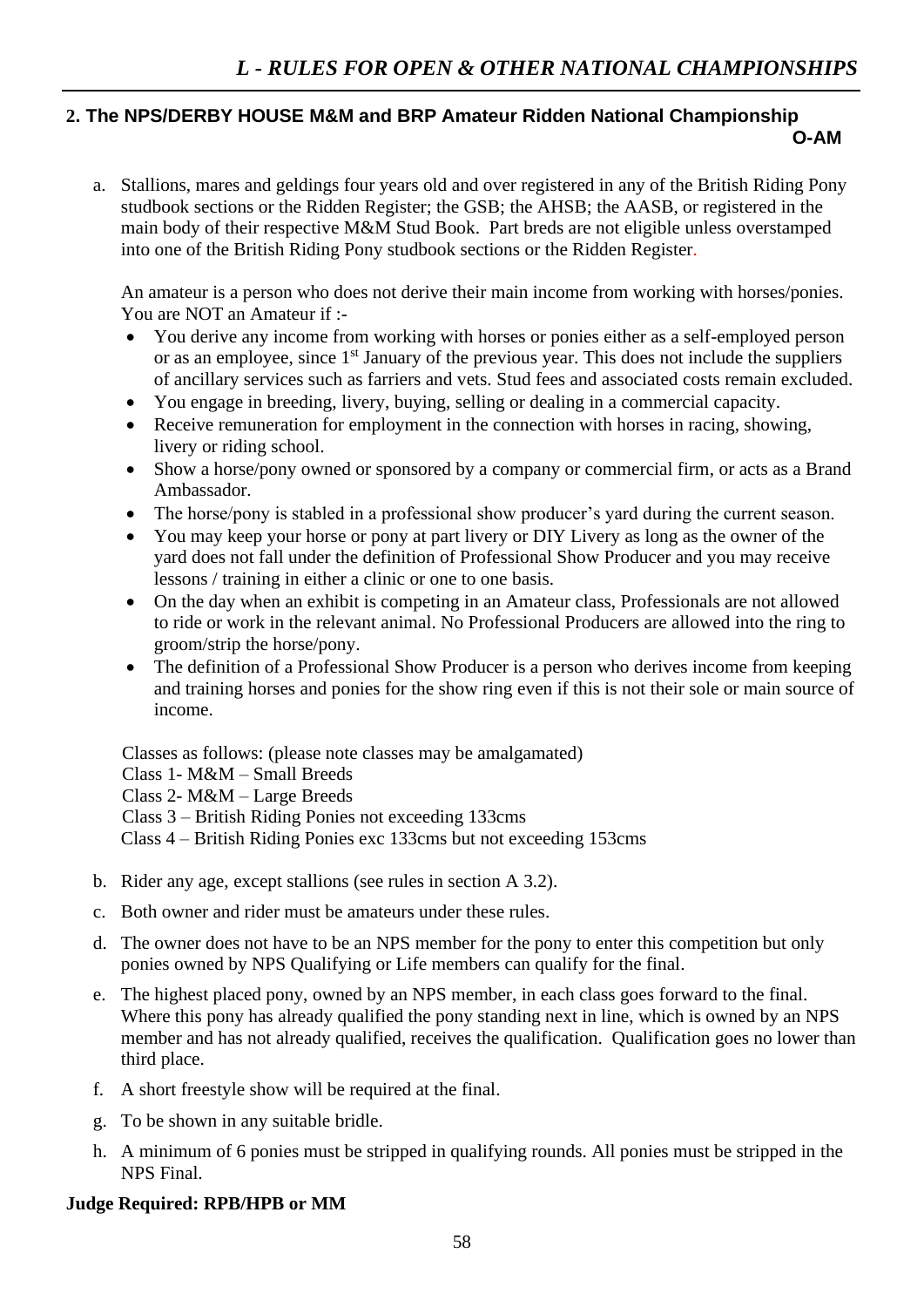# **3. The Part Bred Ridden & In Hand National Championship O-PBR**

#### **NPS/MOLE VALLEY FARMERS Part Bred Ridden National Championship**

a. Stallions, mares and geldings Four years old and over. .

Class 1- Part Bred Arab. Horse/pony to be registered in the partbred or anglo arab section of the Arab Horse Society with a minimum of 12.5% Arab blood.

Class 2- Part Bred M&M. Horse/pony to be registered in the partbred section of one of the M&M studbooks with a minimum of 12.5% of that breed blood.

- b. Rider any age, except stallions (see rules in section A 3.2).
- c. The owner does not have to be an NPS member for the pony to enter this competition but only ponies owned by NPS Qualifying or Life members can qualify for the final.
- d. The highest placed pony, owned by an NPS member, in each class goes forward to the final. Where this pony has already qualified the pony standing next in line, which is owned by an NPS member and has not already qualified, receives the qualification. Qualification goes no lower than third place.
- e. Leading Rein and First Ridden ponies are not eligible.
- f. To be shown in any suitable bridle.
- g. A minimum of 6 ponies must be stripped in qualifying rounds. All ponies must be stripped in the NPS Final.
- h. Horses/ponies may be shown plaited or unplaited to suit type.

#### **Judge Required: RPB/HPB or MM.**

For the Part bred Arab class, the Judge may be on the AHS panel. If a Part Bred M&M class is run that is restricted to one breed only, a Judge from that breed society panel may be used.

### **4. The NPS/MOLE VALLEY FARMERS Part Bred In Hand National Championship O-PBIH**

a. Horse/pony of any age, **excluding foals**.

Class 1- Part Bred Arab. Horse/pony to be registered in the partbred or anglo arab section of the Arab Horse Society with a minimum of 12.5% Arab blood.

Class 2- Part Bred M&M. Horse/pony to be registered in the partbred section of one of the M&M studbooks with a minimum of 12.5% of that breed blood.

- b. Handler any age except stallions (see rules in section A 3.2)
- c. Horses/ponies may be shown plaited or unplaited to suit type.

#### **Judge Required: RPB/HPB or MM.**

For the Part bred Arab class, the Judge may be on the AHS panel. If a Part Bred M&M class is run that is restricted to one breed only, a Judge from that breed society panel may be used**.**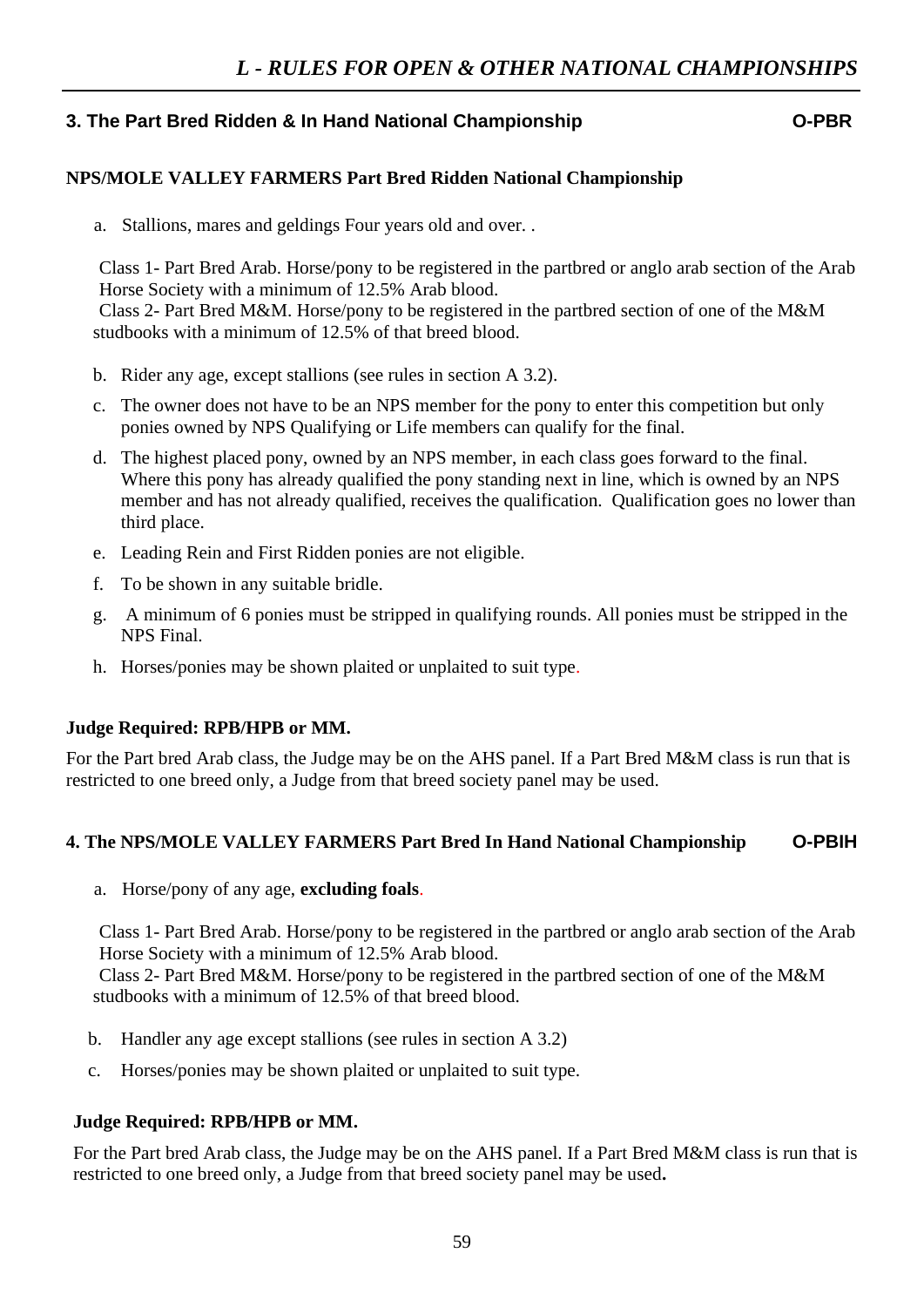# **5. Hack and Riding Horse In Hand Supreme Championship H-IH 14.14**

# **The NPS/DOWHILLS STUD Ottergayle Hack and Riding Horse In Hand Supreme Championship**

a) Youngstock, stallions, mares and geldings, no specific registration criteria. Qualifying rounds may be affiliated to the NPS or the British Show Horse Association.

Classes (to be defined by the affiliating show) including the following:

- Class 1 Hacks four years old and over, stallions, mares **and geldings**
- Class 2 Hacks three years old and under, colts fillies and geldings
- Class 3 Riding Horses four years old and over, stallions and mares **and geldings**
- Class 4 Riding Horses three years and under, colts, fillies and geldings.

(N.B. At the final there may be separate classes for yearlings if there are sufficient entries)

- b) Handler any age except stallions (see rules in section A 3.2).
- c) The owner does not have to be a NPS member for the horse to enter this competition, to qualify or to enter the final.
- d) The first placed in each class will qualify for the final at the NPS Summer Championship show. Qualification may go no lower than third place. Foals are excluded from qualifying.

### **Judge Required: Judge must be on the BSHA Panel or RPB/HPB**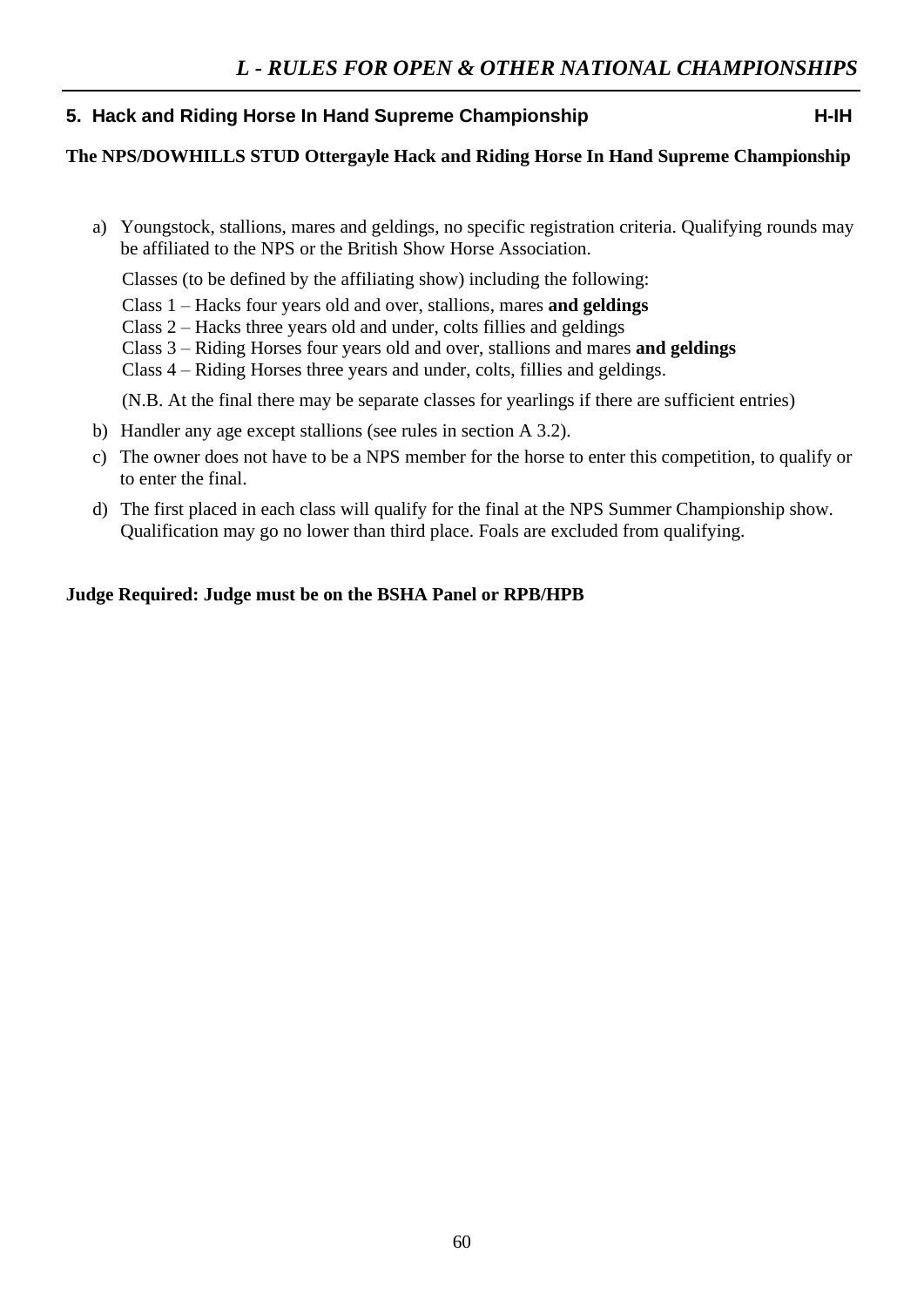# **6. Black Country Saddles National Championship MM-BCR**

# **The NPS/BLACK COUNTRY SADDLES National Championship**

a) Qualifying rounds for this competition are run in conjunction with the following NPS ridden Summer competitions

| M&M Open Ridden National Championship         | MM-OR       |
|-----------------------------------------------|-------------|
| M&M Young Ridden Pony National Championship   | $MM-4/5/6R$ |
| M&M Intermediate Ridden National Championship | MM-IR       |

- b) The highest placed pony, owned by an NPS member, in each class goes forward to the final. Where this pony has already qualified the pony standing next in line, which is owned by an NPS member and has not already qualified, receives the qualification. Qualification goes no lower than third place.
- c) There will be five classes run at the Final as follows:

| Class 1  | Class 2 | Class 3            | Class 4 | Class 5 |
|----------|---------|--------------------|---------|---------|
| Dartmoor | Welsh A | New Forest Fell    |         | Welsh C |
| Exmoor   | Welsh B | Connemara Highland |         | Welsh D |
| Shetland |         |                    | Dales   |         |

d) The Champion will receive a Black Country Saddle and Reserve a Black Country Bridle.

#### **Judge Required: MM**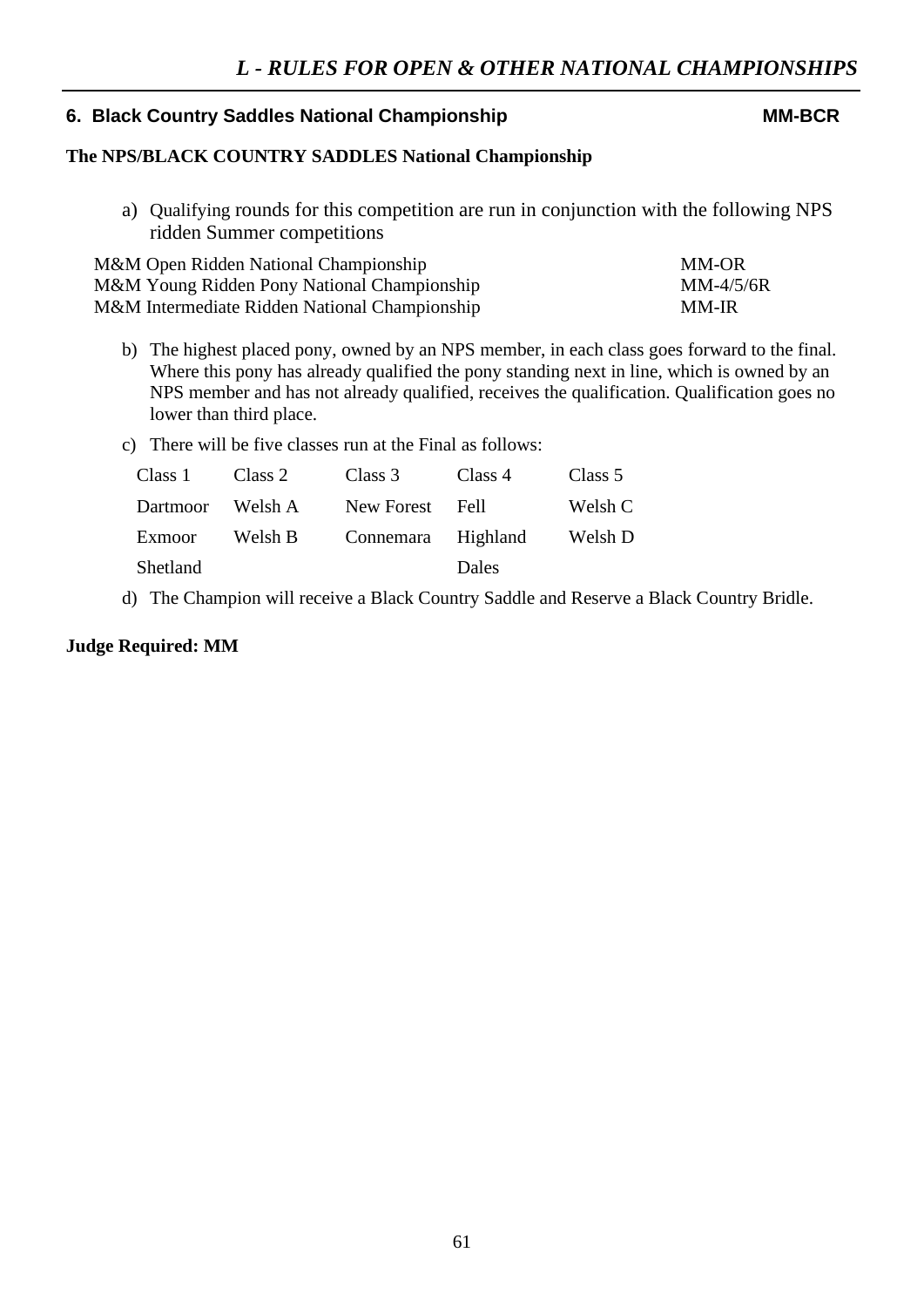# **7. Working Hunter Pony Training Stakes Competition (M&M & Plaited) O-TSWHP**

### **The NPS/SIMONS FAMILY & MARBETH STUD Working Hunter Pony Training Stakes Summer National Championship (Open to M&M and Plaited ponies)**

- a) Open to mares, geldings and stallions four year old and over, in possession of an equine passport but no specific registration or breed society criteria. Plaited ponies to a maximum of **158cm.** Riders may only ride one pony in each class.
- b) These classes are designed to encourage the pony/rider to perform stylishly.
	- Class 1 Height of fences 46cms to 53cms

Class 2 – Height of fences 53cms to 69cms

Class 3 – Height of fences 69cms to 84cms

Class 4 – Height of fences 84cms to 99cms

# **Method of Judging**

- c) Ponies will enter the ring individually and jump a course designed to produce a maximum of 10 jumping efforts.
- d) Each jumping effort will be marked out of 5.
- e) 5 penalties will be incurred for each pole down or run out. Three refusals at any one fence will result in elimination. (A maximum of 50 marks will be awarded for a clear round).
- f) Fall of pony or rider will result in elimination.
- g) There will be no mark awarded for conformation but a mark of 20 will be awarded for overall impression at the completion of each round.
- h) In the event of a tie the overall impression mark will determine the final placings.
- i) Rider any age, except stallions (see rules in section A 3.2). Riders may only ride one pony in each class.
- j) Ponies may be shown in any suitable bridle
- k) The highest placed pony, owned by an NPS member, in each class goes forward to the final. Where this pony has already qualified the pony standing next in line, which is owned by an NPS member and has not already qualified, receives the qualification. Qualification goes no lower than third place

# **Judge required: Either MM WHP or PWHP Panel**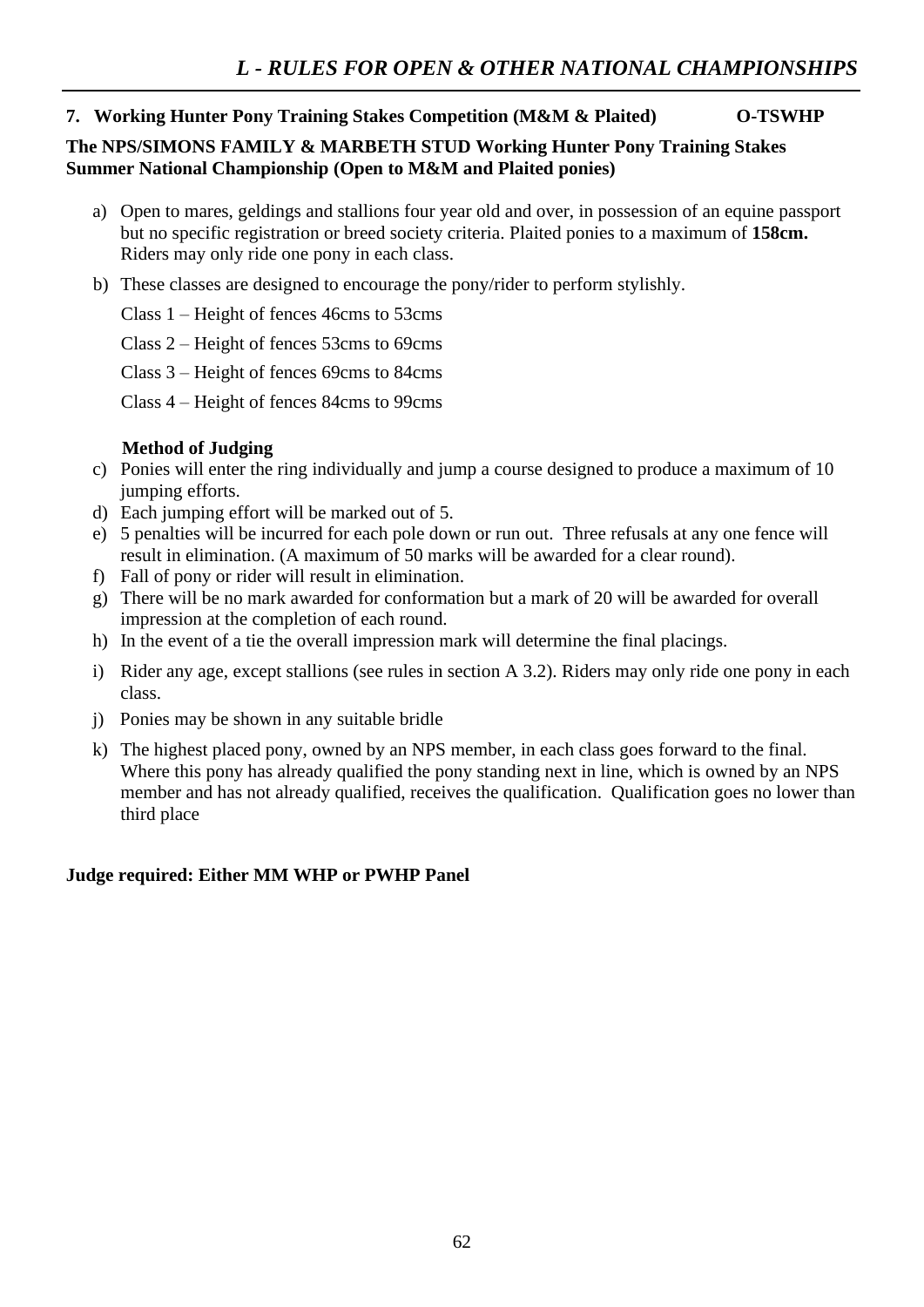# **M. RULES FOR SILVER MEDAL ROSETTE CHAMPIONSHIPS**

# **1. M&M In Hand Silver Medal Rosette Championship SM-MMISS SM-MMIH**

# **The NPS/CUDDINGTON STUD M&M In Hand Silver Medal Rosette Championship**

- a) This championship is for youngstock, stallions, mares and geldings, registered in the main body of their respective Breed Society stud book, which have come forward from an NPS affiliated M&M In Hand class at the qualifying show. Foals are not eligible for this Championship.
- b) Where classes are amalgamated at, the highest placed of each breed may go forward to the Championship at that Show.
- c) Handler any age, except stallions (see rules in section A 3.2).
- d) The owner does not have to be an NPS member for the pony to enter the championship but only ponies owned by NPS Qualifying or Life members can receive the Silver Medal Rosette and qualify for the final at which a Gold Medal is presented. (see section A 1.3 a)
- e) The Silver Medal Rosette goes to the Champion, if owned by an NPS member. If the Champion is not owned by an NPS member the Silver Medal Rosette goes to the Reserve if it is owned by an NPS member. Silver Medal Rosette to go no lower than first Reserve (third) provided it is owned by an NPS Member.

The qualification goes to the Champion, if owned by an NPS member and not already qualified for the M&M In Hand Silver Medal Rosette Championship final. If the Champion is not owned by an NPS Members or has already qualified then the qualification goes to the Reserve Champion, if owned by an NPS member, unless he has already qualified. Qualification to go no lower than first Reserve (third) provided it is owned by an NPS Member. At Breed Shows owners do not have to be NPS members to receive the Silver Medal or qualify for the final.

Ponies qualifying in Scotland can go forward to **either** the Scotland M&M In Hand Silver Medal Rosette Championship final at Blair or the Silver Medal Rosette Championship final at the NPS Summer Championship show at Malvern. The first qualification awarded will take precedence irrespective of the country where the qualification was won. A pony may only qualify for the Silver Medal Final once in a season.

Ponies qualifying outside Scotland go forward to the Silver Medal Rosette Championship final at the NPS Summer Championship show.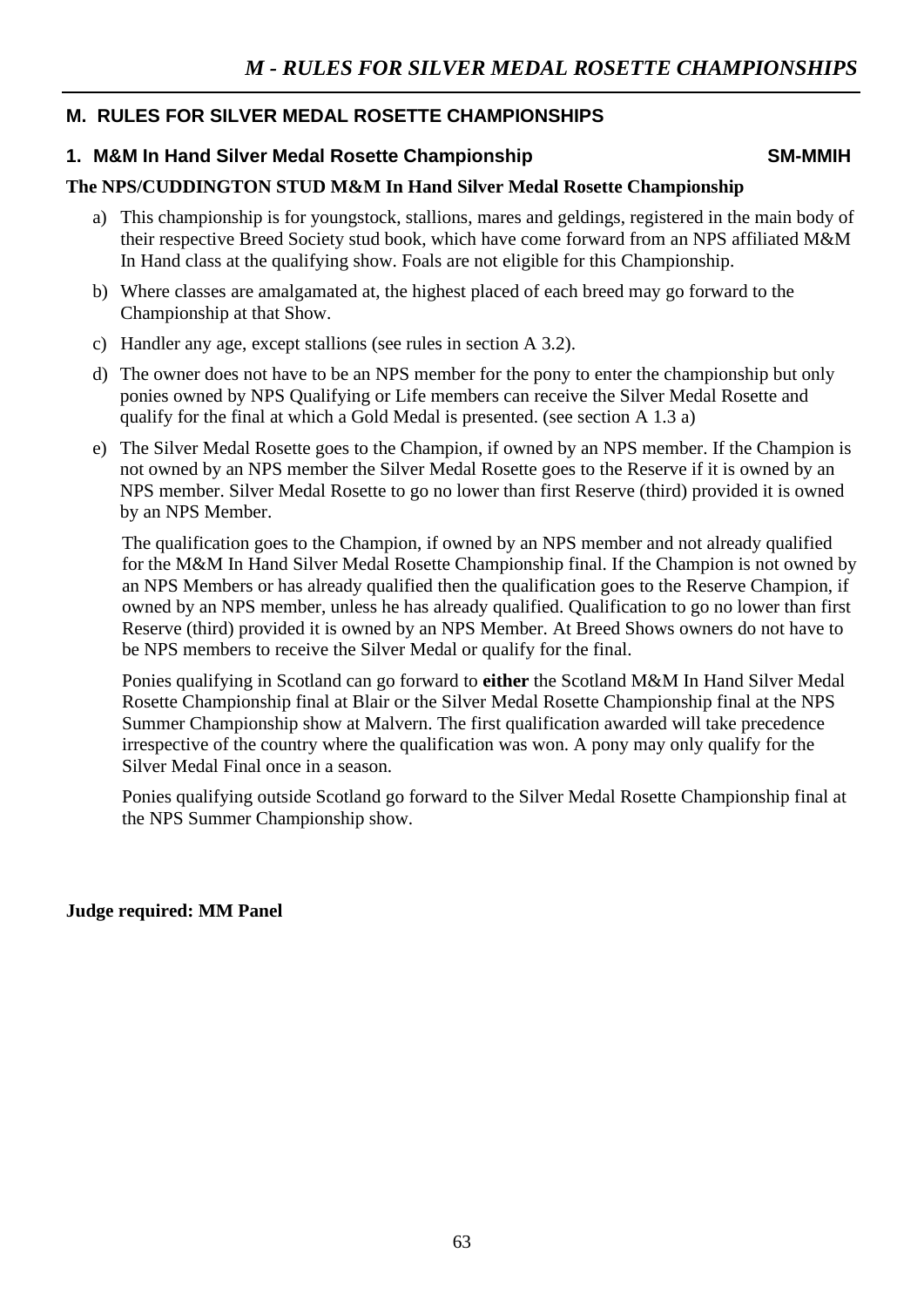# 2. M&M Ridden Silver Medal Rosette Championship **SM-MMR**

## **The NPS/THE NICHOLLS FAMILY M&M Ridden Silver Medal Rosette Championship**

- a) This Championship is for stallions, mares and geldings, registered in the main body of their respective Breed Society stud book, which have come forward from an NPS affiliated M&M Ridden class at the qualifying show (with the exception of Working Hunter Pony, First Ridden and Leading Rein classes).
- b) Rider any age, except stallions (see rules in section A 3.2)
- c) The owner does not have to be an NPS member for the pony to enter the championship but only ponies owned by NPS Qualifying or Life members can receive the Silver Medal Rosette and qualify for the final at which a Gold Medal is presented. (see section A 1.3)
- d) The Silver Medal Rosette goes to the Champion, if owned by an NPS member. If the Champion is not owned by an NPS member the Silver Medal Rosette goes to the Reserve if it is owned by an NPS member. Silver Medal Rosette to go no lower than first Reserve (third) provided it is owned by an NPS Member.

The qualification goes to the Champion, if owned by an NPS member and not already qualified for the M&M Ridden Silver Medal Rosette Championship final. If the Champion is not owned by an NPS Members or has already qualified then the qualification goes to the Reserve Champion, if owned by an NPS member, unless he has already qualified. Qualification to go no lower than first Reserve (third) provided it is owned by an NPS Member. At Breed Shows owners do not have to be NPS members to receive the Silver Medal or qualify for the final.

Ponies qualifying in Scotland can go forward to **either** the Scotland M&M Ridden Silver Medal Rosette Championship final at Blair or the Silver Medal Rosette Championship final at the NPS Summer Championship show at Malvern. The first qualification awarded will take precedence irrespective of the country where the qualification was won. A pony may only qualify for the Silver Medal Final once in a season.

Ponies qualifying outside Scotland go forward to the Silver Medal Rosette Championship final at the NPS Summer Championship show.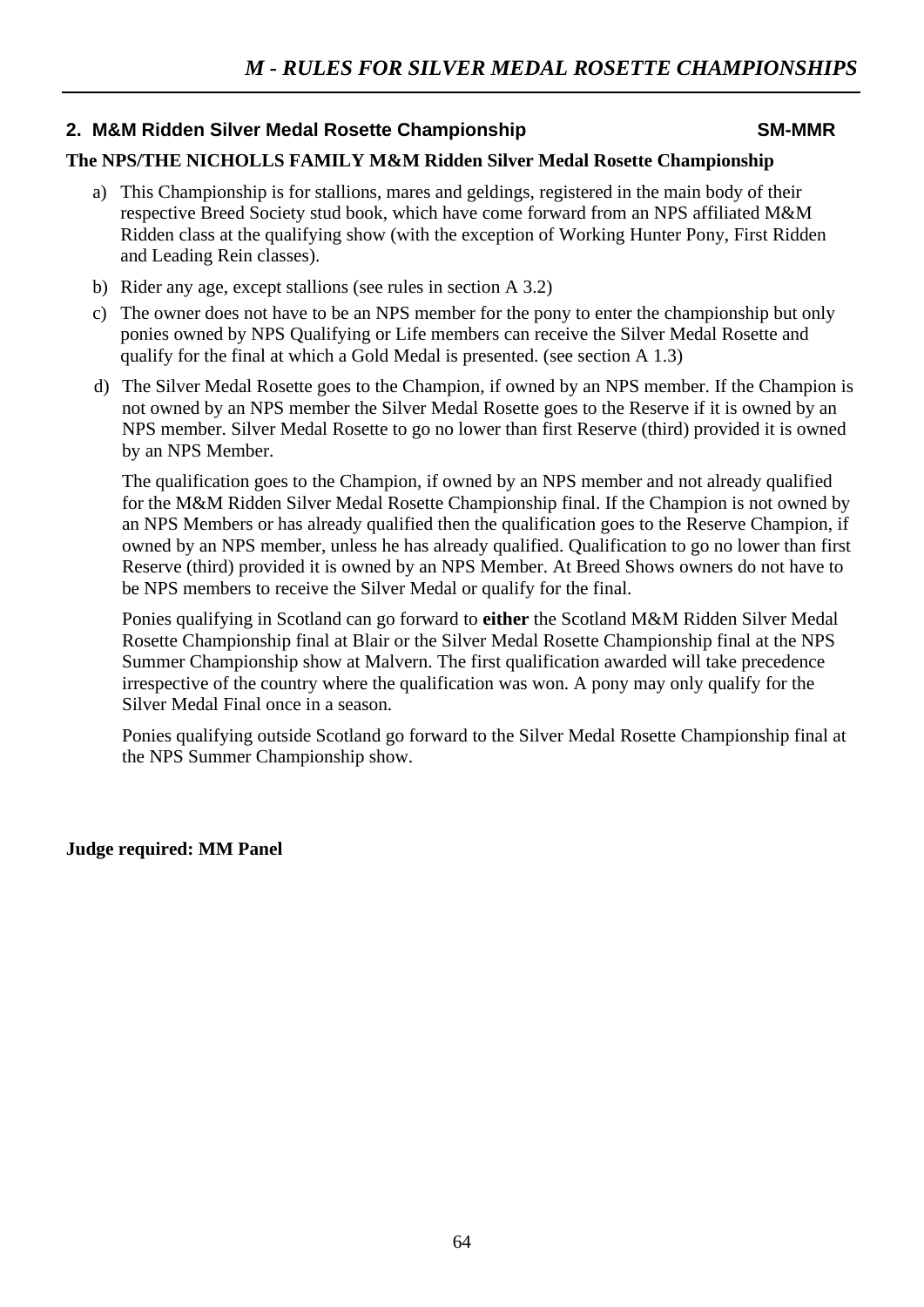# **3. Show Pony In Hand Silver Medal Rosette Championship SM-SPIH SM-SPIH**

#### **The NPS/NPS AREA 20 British Riding Pony (Show Pony) In Hand Silver Medal Rosette Championship**

a) This Championship is for youngstock, stallions, mares and geldings, not exceeding 148cms at maturity, registered in the NPS British Riding Pony Stud Book, Register, Appendix, International or Sports Pony section of the BRPSB**;** the GSB, the AHSB, the AASB or registered in the main body of their respective Mountain & Moorland stud books, which have come forward from an NPS affiliated British Riding Pony (Show Pony) In Hand class at the qualifying show. Foals are not eligible for this Championship. Part breds are not eligible unless entered in the NPS British Riding Pony Stud Book, Register, Appendix, International or Sports Pony section of the BRPSB.

Ponies may be measured at the judge's discretion (see section A 2.12).

- b) Handler any age, except stallions (see rules in section A 3.2).
- c) The owner does not have to be an NPS member for the pony to enter the championship but only ponies owned by NPS Qualifying or Life members can receive the Silver Medal Rosette and qualify for the final which at which a Gold Medal is presented. (see section A 1.3 a))
- d) The Silver Medal Rosette goes to the Champion, if owned by an NPS member. If the Champion is not owned by an NPS member the Silver Medal Rosette goes to the Reserve if it is owned by an NPS member. Silver Medal Rosette to go no lower than first Reserve (third) provided it is owned by an NPS Member.

The qualification goes to the Champion, if owned by an NPS member and not already qualified for the Show Pony In Hand Silver Medal Rosette Championship final. If the Champion is not owned by an NPS Members or has already qualified then the qualification goes to the Reserve Champion, if owned by an NPS member, unless he has already qualified. Qualification to go no lower than first Reserve (third) provided it is owned by an NPS Member.

Qualifiers go forward to the Show Pony In Hand Silver Medal Rosette Championship final at the NPS Summer Championship show.

**Judge required: RPB Panel**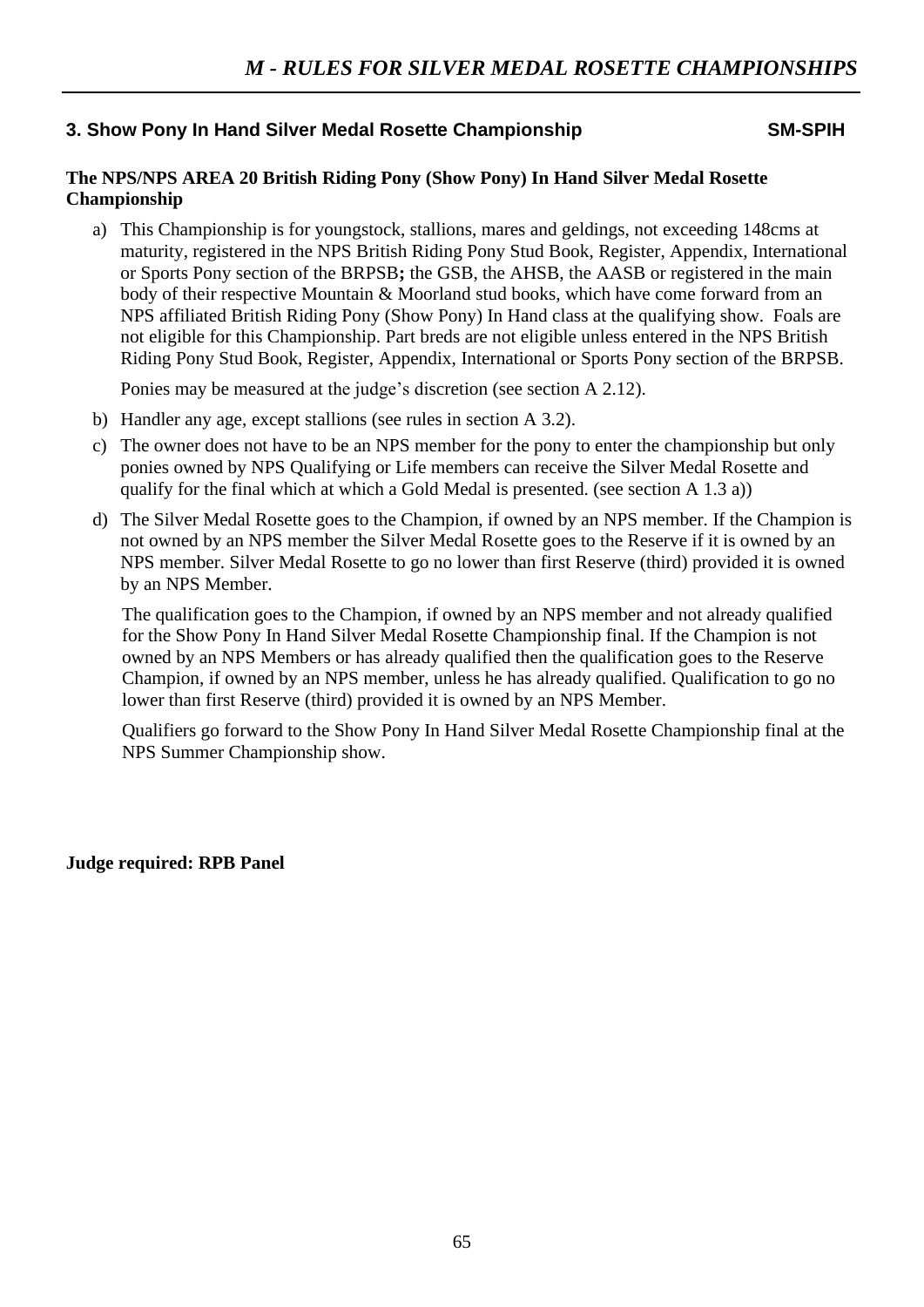# **4. Show Hunter Pony In Hand Silver Medal Rosette Championship SM-HPIH**

# **The NPS/DOWHILLS STUD British Riding Pony (Show Hunter Pony) In Hand Silver Medal Rosette Championship**

a) This Championship is for youngstock, stallions, mares and geldings, not exceeding 153cms at maturity, registered in the NPS British Riding Pony Stud Book, Register, Appendix, International or Sports Pony section of the BRPSB; the GSB, the AHSB, the AASB or registered in the main body of their respective Mountain & Moorland stud books, which have come forward from an NPS affiliated British Riding Pony (Show Hunter Pony) in hand class at the qualifying show. Foals are not eligible for this Championship. Part breds are not eligible unless entered in the NPS British Riding Pony Stud Book, Register, Appendix, International or Sports Pony section of the BRPSB.

Ponies may be measured at the judge's discretion (see section A 2.12).

- b) Handler any age, except stallions (see rules in section A 3.2)
- c) The owner does not have to be an NPS member for the pony to enter the championship but only ponies owned by NPS Qualifying or Life members can receive the Silver Medal Rosette and qualify for the final at which a Gold Medal is presented. (see section A 1.3 a)
- d) The Silver Medal Rosette goes to the Champion, if owned by an NPS member. If the Champion is not owned by an NPS member the Silver Medal Rosette goes to the Reserve if it is owned by an NPS member. Silver Medal Rosette to go no lower than first Reserve (third) provided it is owned by an NPS Member.

The qualification goes to the Champion, if owned by an NPS member and not already qualified for the Show Hunter Pony In Hand Silver Medal Rosette Championship final. If the Champion is not owned by an NPS Members or has already qualified then the qualification goes to the Reserve Champion, if owned by an NPS member, unless he has already qualified. Qualification to go no lower than first Reserve (third) provided it is owned by an NPS Member.

Qualifiers go forward to the Show Hunter Pony In Hand Silver Medal Rosette Championship final at the NPS Summer Championship show.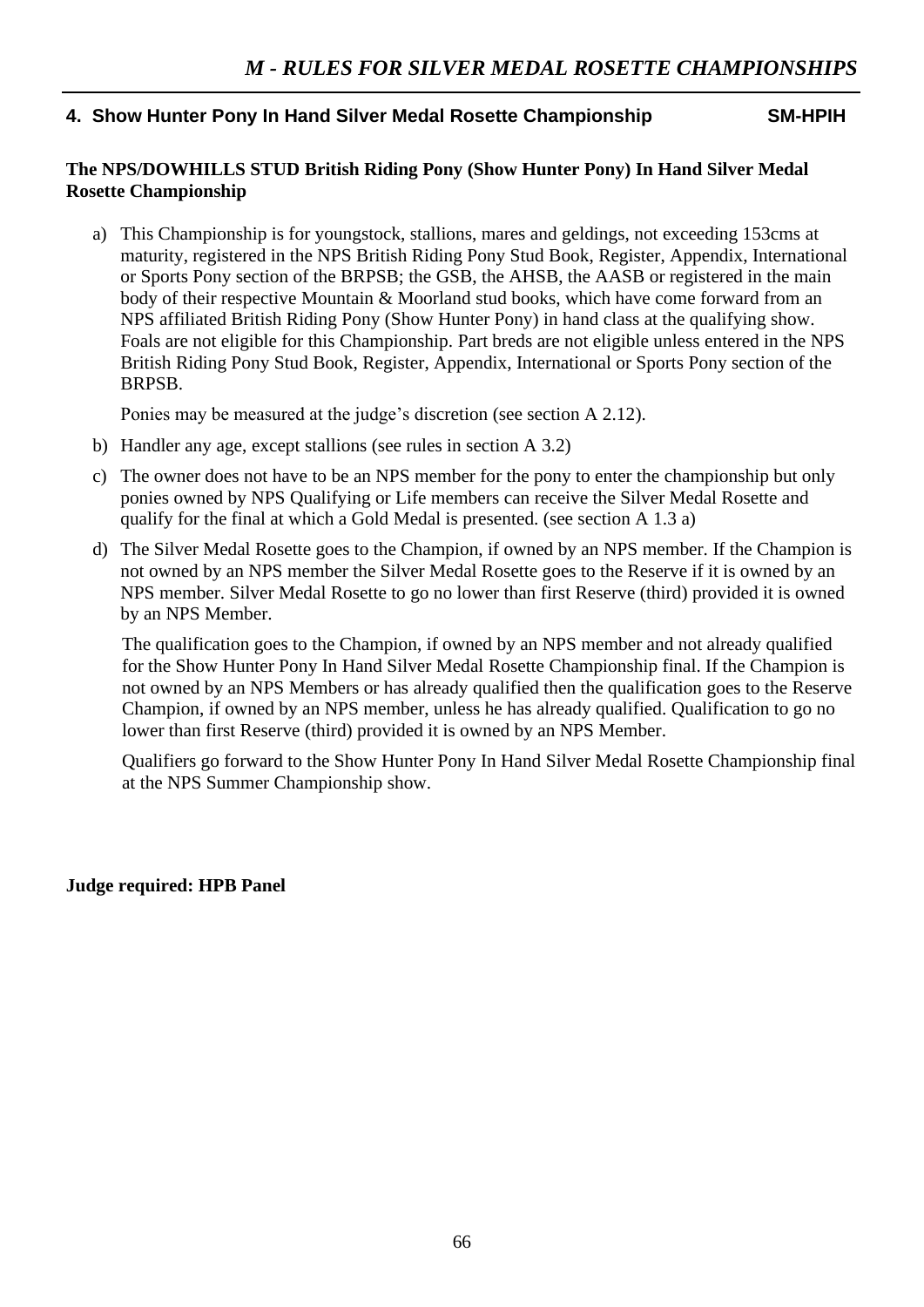# **N. RULES FOR AREA CHAMPIONSHIPS**

# **1. British Isles Area Supreme Flat Ridden Championship BI-R**

# **The NPS/ TALENT FORTE RECRUITMENT British Isles Area Supreme Flat Ridden Championship**

a) This championship is for ridden stallions, mares and geldings, and is held at NPS Area shows and at the NPS Spring Festival.

Eligible ponies/horses are those that have won one of the NPS Ridden classes for ponies/horses at the show**,** excluding Leading Rein and First Ridden ponies. There are no specific registration criteria.

- b) Rider's age to comply with the rules of the class originally entered.
- c) The owner need not be an NPS member for the pony/horse to enter this competition or to qualify for the final but will have to become a Qualifying or Life member of the NPS to enter the final.
- d) The qualifier may be judged within an open overall Supreme Championship where the highest placed appropriate (as defined above) pony/horse would be deemed the qualifier.
- e) The Supreme Champion and Reserve Supreme Champion Ridden ponies/horses at each NPS Area show qualify for the final at the NPS Summer Championship show. If the Supreme and/or Reserve Supreme has already qualified then the qualification may go to the third place, but no lower.

# **Judge required: Judge may or may not be an NPS judge, but must be on a recognised horse/pony panel**

# **2. British Isles Area In Hand Championship BI-IH**

# **The NPS/AREA 15 British Isles Area In Hand Championship**

a) This Championship is for youngstock, stallions, mares and geldings, and is held at NPS Area shows and at the NPS Spring Festival.

Eligible ponies are those that have won one of the NPS In Hand classes at the show. There are no particular registration criteria.

- b) Handler any age, except stallions (see rules in section A 3.2)
- c) The owner need not be an NPS member for the pony/horse to enter this competition or to qualify for the final but will have to become a Qualifying or Life member of the NPS to enter the final.
- d) The Supreme Champion and Reserve Supreme Champion In Hand ponies/horses at each NPS Area show qualify for the final at the NPS Summer Championship show. If the Supreme and/or Reserve Supreme has already qualified then the qualification may go to the third place, but no lower.

# **Judge required: Judge may or may not be an NPS judge, but must be on a recognised horse/pony panel**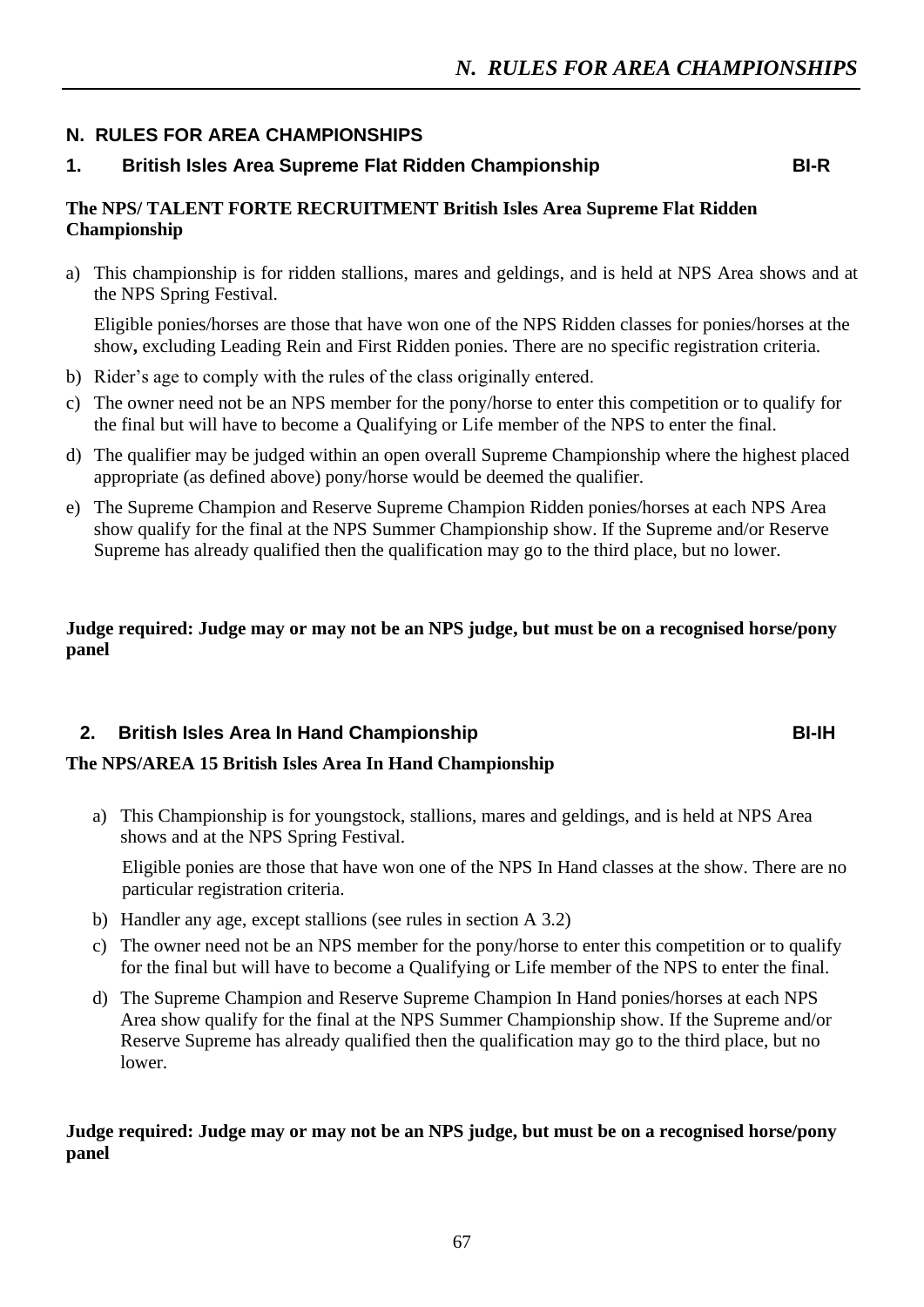# **3. Area Final Freestyle to Music O-AF**

#### **The NPS/ASSENDONS Area Final Freestyle to Music**

- a) This championship is for ridden stallions, mares and geldings, who have qualified at selected NPS Area shows.
- b) Each Area will nominate a show where the NPS/Ringside M&M Open Ridden Champion and the NPS/ Open Ridden Show Pony/Show Hunter Pony Champion will qualify for the Final.
- c) In addition, the Champion and Reserve from the NPS Dressage Finals will qualify for the Final.
- d) The owner does not have to be an NPS member for the pony to enter this competition or to qualify but the owner must be a Qualifying or Life member of the NPS to enter the final.
- e) If the Champion and/or Reserve Champion have already qualified then the qualification may go to the Second Reserve, but no lower.
- f) At the Final at the NPS Summer Championship, all qualified ponies will be pre-judged together.
- **g) The pre judging will consist of a conformation phase, and a ride phase where competitors will be asked for a show of their choice. The judge will take into account the content, imagination and correct execution of the movements.**
- h) The top six will be invited to the Evening Performance where they will give an individual freestyle performance to music, for a maximum of 2 minutes.
- i) Each competitor must supply a copy of their freestyle music in an appropriate format**,** which must be handed in one hour before the commencement of the evening performance.

### **Judge required: Judge may or may not be an NPS judge, but must be on a recognised horse/pony panel**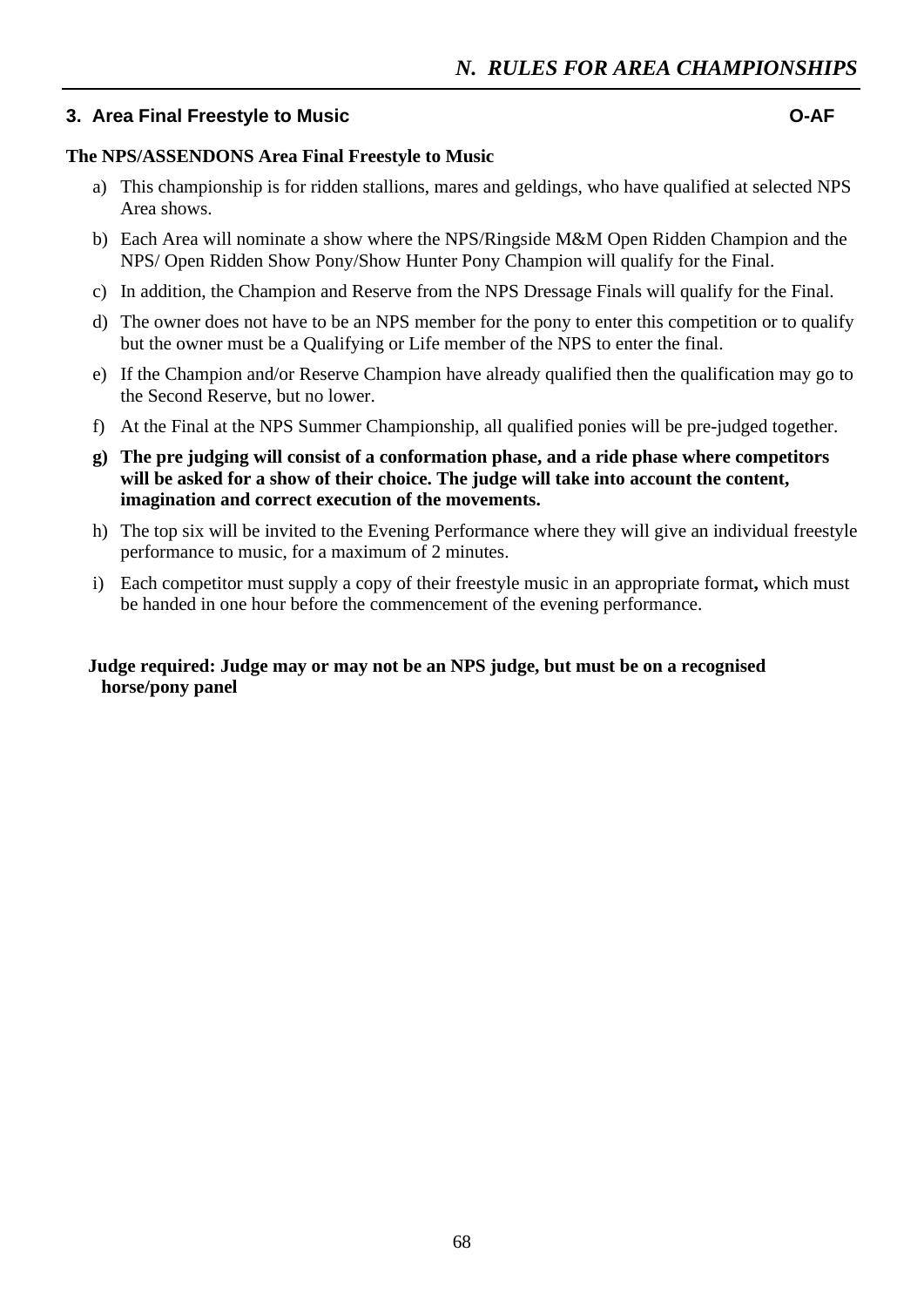# **O. RULES FOR WINTER CHAMPIONSHIPS**

# 1. M&M Open Ridden Winter Championship WMM-OR

#### **The NPS/CE FULLER M&M Open Ridden Winter Championship**

a) Stallions, mares and geldings **f**ive years old and over, registered in the main body of their respective Breed Society stud book. Two classes as follows, or split at the show's discretion:

| Class 2 - Large   |
|-------------------|
| Connemara         |
| Dales             |
| <b>Fell</b>       |
| Highland          |
| <b>New Forest</b> |
| Welsh C           |
| Welsh D           |
|                   |

- b) Rider any age, except stallions (see rules in section A 3.2).
- c) The owner does not have to be an NPS member for the pony to enter this competition or to qualify but the owner must be a Qualifying or Life member of the NPS to enter the final.
- d) In each class the three highest placed ponies which have not already qualified, within the first six places, will qualify for the final at the NPS Spring Festival.
- e) Ponies may be stripped at the judge's discretion.
- f) To be shown in any suitable bridle.
- g) Winnings in the NPS Winter competitions will not debar novice ponies from entering NPS M&M Novice Ridden competitions in the following summer.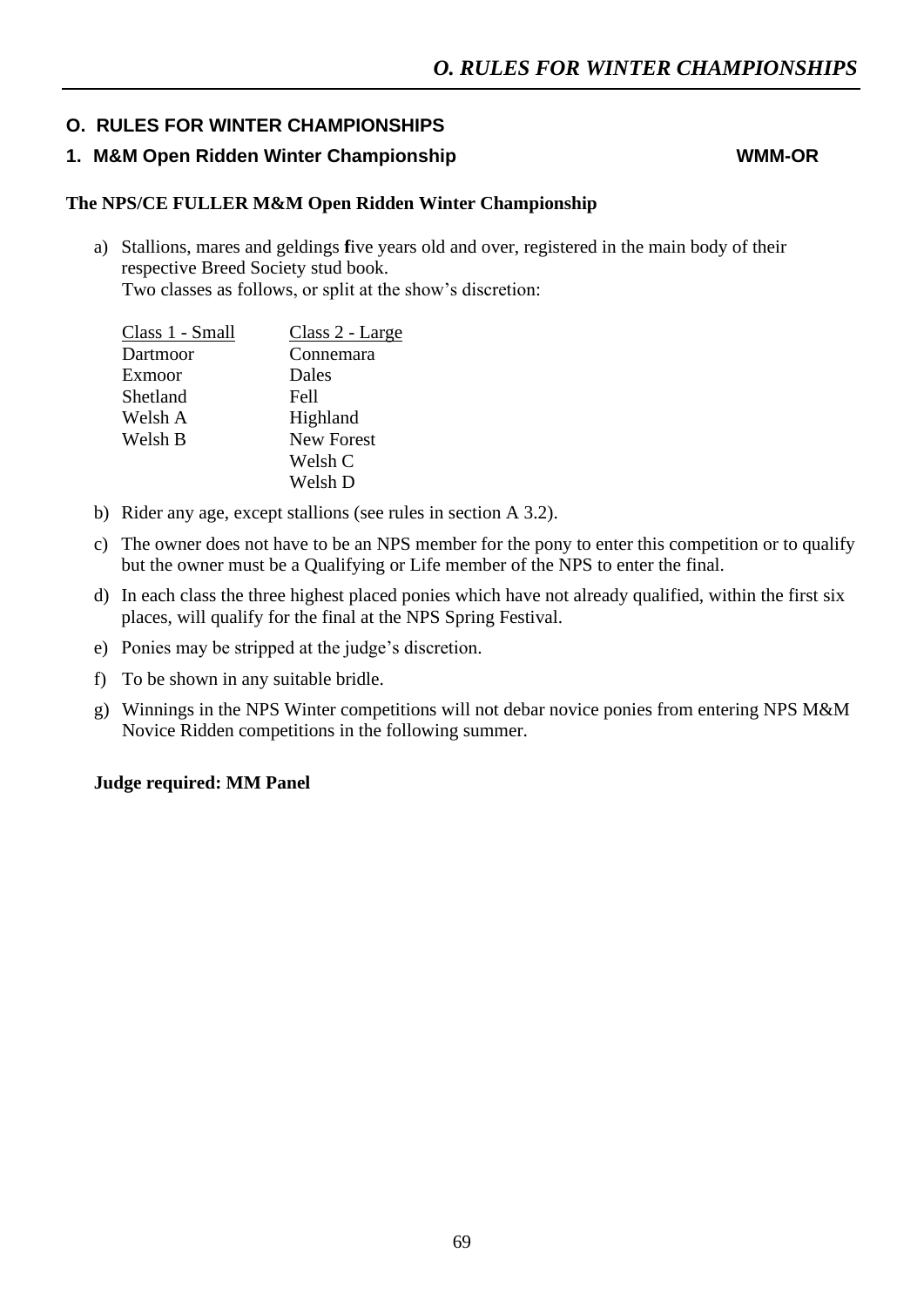# **2. M&M Confined Novice Ridden Winter Championship WMM-NR**

## **The NPS/NEWDALE STUD M&M Confined Novice Ridden Winter Championship**

Stallions, mares and geldings four years old and over, registered in the main body of their respective Breed Society stud book.

Ponies not to have won a first prize of £10 or more in any Ridden M&M class (excluding Leading Rein or First Ridden) before 1<sup>st</sup> September in the current season.

Two classes as follows, or split at the show's discretion:

| Class 1- Small | Class 2 - Large   |
|----------------|-------------------|
| Dartmoor       | Connemara         |
| Exmoor         | Dales             |
| Shetland       | <b>Fell</b>       |
| Welsh A        | Highland          |
| Welsh B        | <b>New Forest</b> |
|                | Welsh C           |
|                | Welsh D           |
|                |                   |

- a) Rider any age, except stallions (see rules in section A 3.2).
- b) The owner does not have to be an NPS member for the pony to enter this competition or to qualify but the owner must be a Qualifying or Life member of the NPS to enter the final.
- c) In each class the three highest placed ponies which have not already qualified, within the first six places, will qualify for the final at the NPS Spring Festival.
- d) Ponies must be shown in any suitable bridle.
- e) Ponies may be stripped at the judge's discretion.
- f) Winnings in the NPS Winter competitions will not debar novice ponies from entering NPS M&M Novice Ridden competitions in the following summer.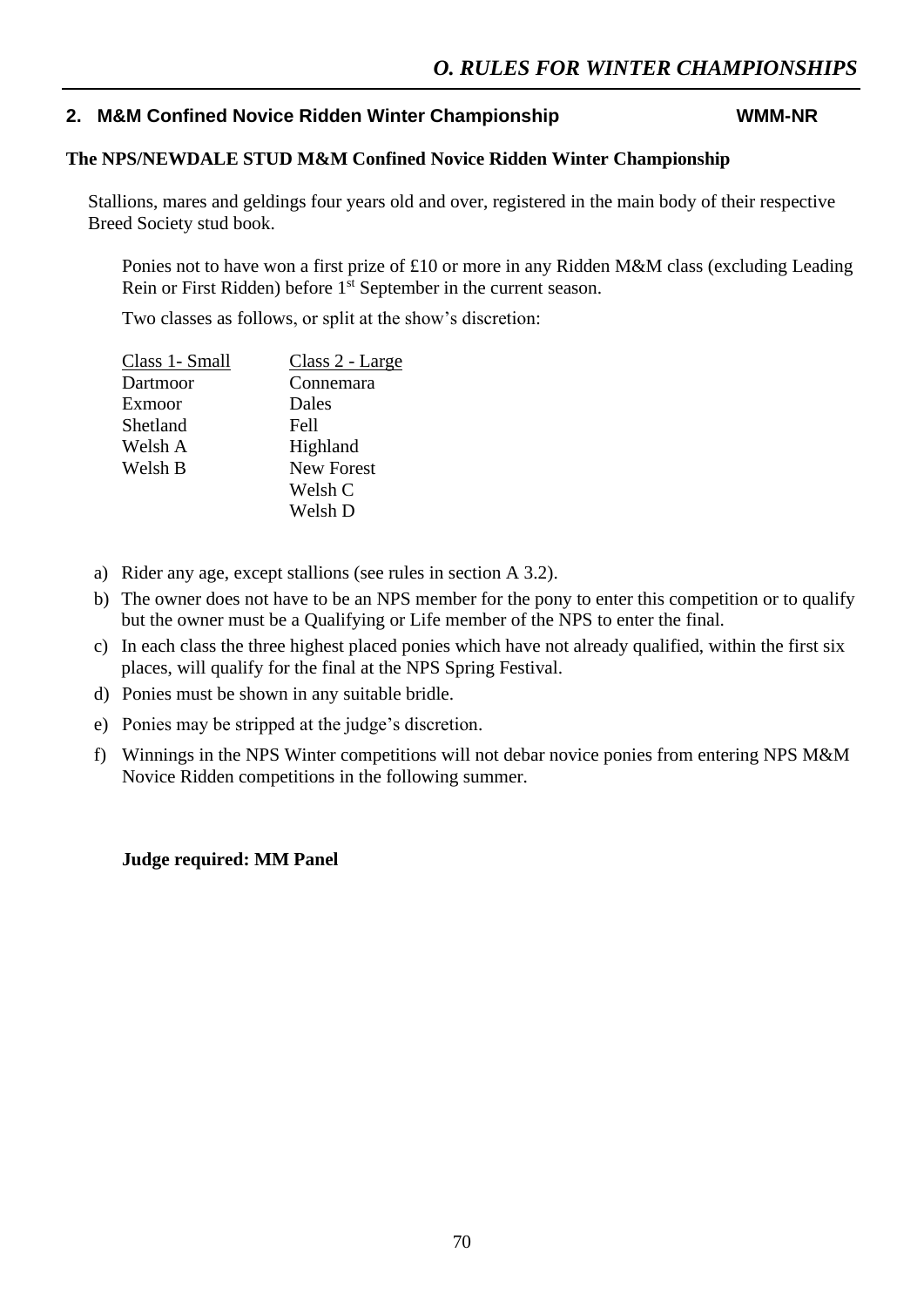# **3. M&M Pure Novice Ridden Winter Championship WMM-PNR WMM-PNR**

# **The NPS/HIRSTMUND STUD M&M Pure Novice Ridden Winter Championship**

a) Stallions, mares and geldings four years old and over, registered in the main body of their respective Breed Society stud book.

Ponies not to have been placed first in any Ridden M&M class (excluding Leading Rein or First Ridden) before 1<sup>st</sup> September in the current season.

Two classes as follows, or split at the show's discretion:

| Class 1- Small | Class 2 - Large   |
|----------------|-------------------|
| Dartmoor       | Connemara         |
| Exmoor         | Dales             |
| Shetland       | <b>Fell</b>       |
| Welsh A        | Highland          |
| Welsh B        | <b>New Forest</b> |
|                | Welsh C           |
|                | Welsh D           |
|                |                   |

- b) Rider any age, except stallions (see rules in section A 3.2)
- c) The owner does not have to be an NPS member for the pony to enter this competition or to qualify but the owner must be a Qualifying or Life member of the NPS to enter the final.
- d) In each class the three highest placed ponies which have not already qualified, within the first six places, will qualify for the final at the NPS Spring Festival.
- e) Ponies must be shown in a snaffle bit.
- f) Ponies may be stripped at the judge's discretion.
- g) Winnings in the NPS Winter competitions will not debar novice ponies from entering NPS M&M Novice Ridden competitions in the following summer.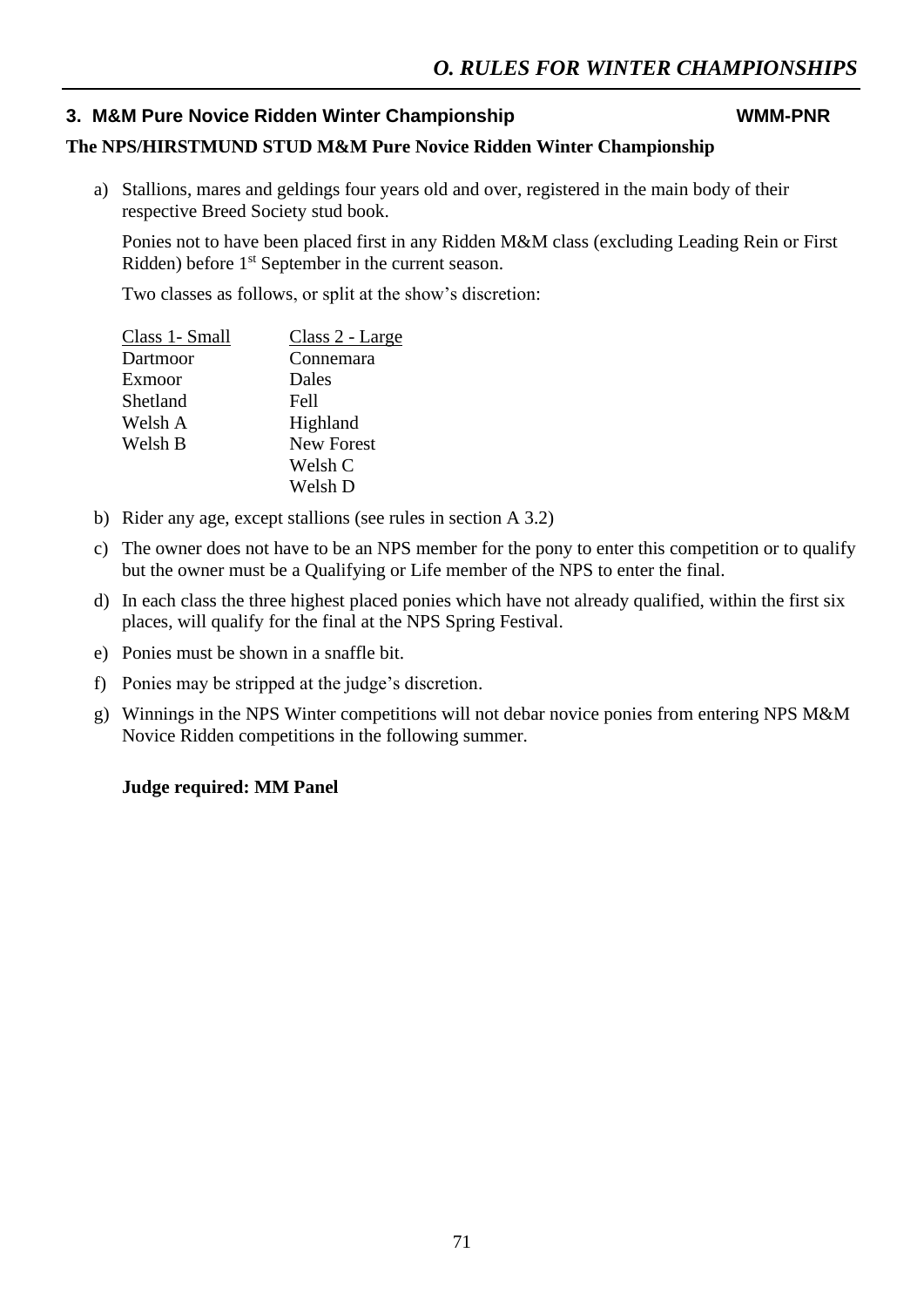## **4. M&M Leading Rein Winter Championship – WMM-LR The NPS M&M Leading Rein Winter Championship**

- a) Mares and geldings four years old and over, registered in the main body of their respective Breed Society stud book. Not exceeding 122cms.
- b) Rider not to have attained their  $9<sup>th</sup>$  birthday by  $1<sup>st</sup>$  January in the current year. (see rules in section A 3.2).
- c) The owner does not have to be an NPS member for the pony to enter this competition or to qualify but the owner must be a Qualifying or Life member of the NPS to enter the final.
- d) The three highest placed ponies which have not already qualified, within the first six places, will qualify for the final at the NPS Spring Festival.
- e) Ponies must be shown in a snaffle bit. Ponies may not be ridden side saddle.
- f) Ponies will not be stripped.
- g) Handles on saddles are permitted

#### **Judge required: MM Panel**

### **5. M&M Novice Leading Rein Winter Championship WMM-NLR The NPS/WILLIAMS & NASH MEMORIAL M&M Novice Leading Rein Winter Championship Kindly sponsored by NPS AREA 25**

a) Mares and geldings four years old and over, registered in the main body of their respective Breed Society stud book. Not exceeding 122cms.

Pony not to have won a first prize in any Leading Rein class before 1<sup>st</sup> September in the current season.

- b) Rider not to have attained their  $9<sup>th</sup>$  birthday by  $1<sup>st</sup>$  January in the current year. (see rules in section A 3.2).
- c) The owner does not have to be an NPS member for the pony to enter this competition or to qualify but the owner must be a Qualifying or Life member of the NPS to enter the final.
- d) The three highest placed ponies which have not already qualified, within the first six places, will qualify for the final at the NPS Spring Festival.
- e) Ponies must be shown in a snaffle bit. Ponies may not be ridden side saddle.
- f) Ponies will not be stripped.
- g) Handles on saddles are permitted.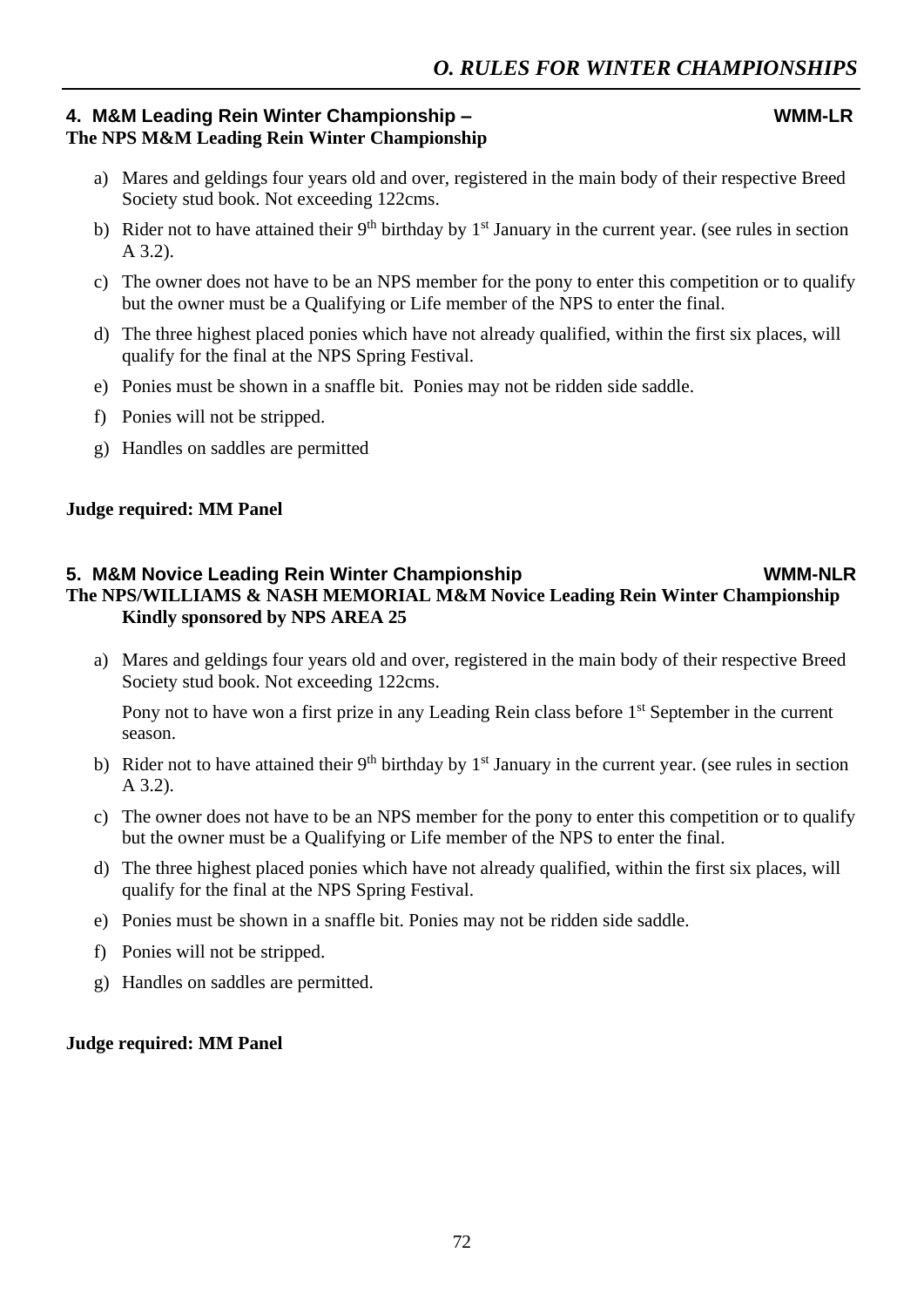### **6. M&M First Ridden Winter Championship WMM-FR The NPS M&M First Ridden Winter Championship**

- a) Mares and geldings four years old and over, registered in the main body of their respective Breed Society stud book. Not exceeding 128cms.
- b) Rider not to have attained their  $12<sup>th</sup>$  birthday by  $1<sup>st</sup>$  January in the current year.(see rules in section A 3.2).
- c) The owner does not have to be an NPS member for the pony to enter this competition or to qualify but the owner must be a Qualifying or Life member of the NPS to enter the final.
- d) The three highest placed ponies which have not already qualified, within the first six places, will qualify for the final at the NPS Spring Festival.
- e) Ponies may not be ridden side saddle.
- f) Ponies will not be stripped.
- g) To be shown in any suitable bridle.

#### **Judge required: MM Panel**

# **7. M&M Novice First Ridden Winter Championship WMM-NFR WMM-NFR The NPS/AREA 25 M&M Novice First Ridden Winter Championship**

Mares and geldings four years old and over, registered in the main body of their respective Breed Society stud book. Not exceeding 128cms.

- a) Pony not to have won a first prize in any First Ridden class before  $1<sup>st</sup>$  September in the current season.
- b) Rider not to have attained their  $12<sup>th</sup>$  birthday by  $1<sup>st</sup>$  January in the current year (see rules in section A 3.2).
- c) The owner does not have to be an NPS member for the pony to enter this competition or to qualify but the owner must be a Qualifying or Life member of the NPS to enter the final.
- d) The three highest placed ponies which have not already qualified, within the first six places, will qualify for the final at the NPS Spring Festival.
- e) Ponies may be shown in any suitable bridle.
- f) Ponies may not be ridden side saddle.
- g) Ponies not to be cantered except in their individual show.
- h) Ponies will not be stripped.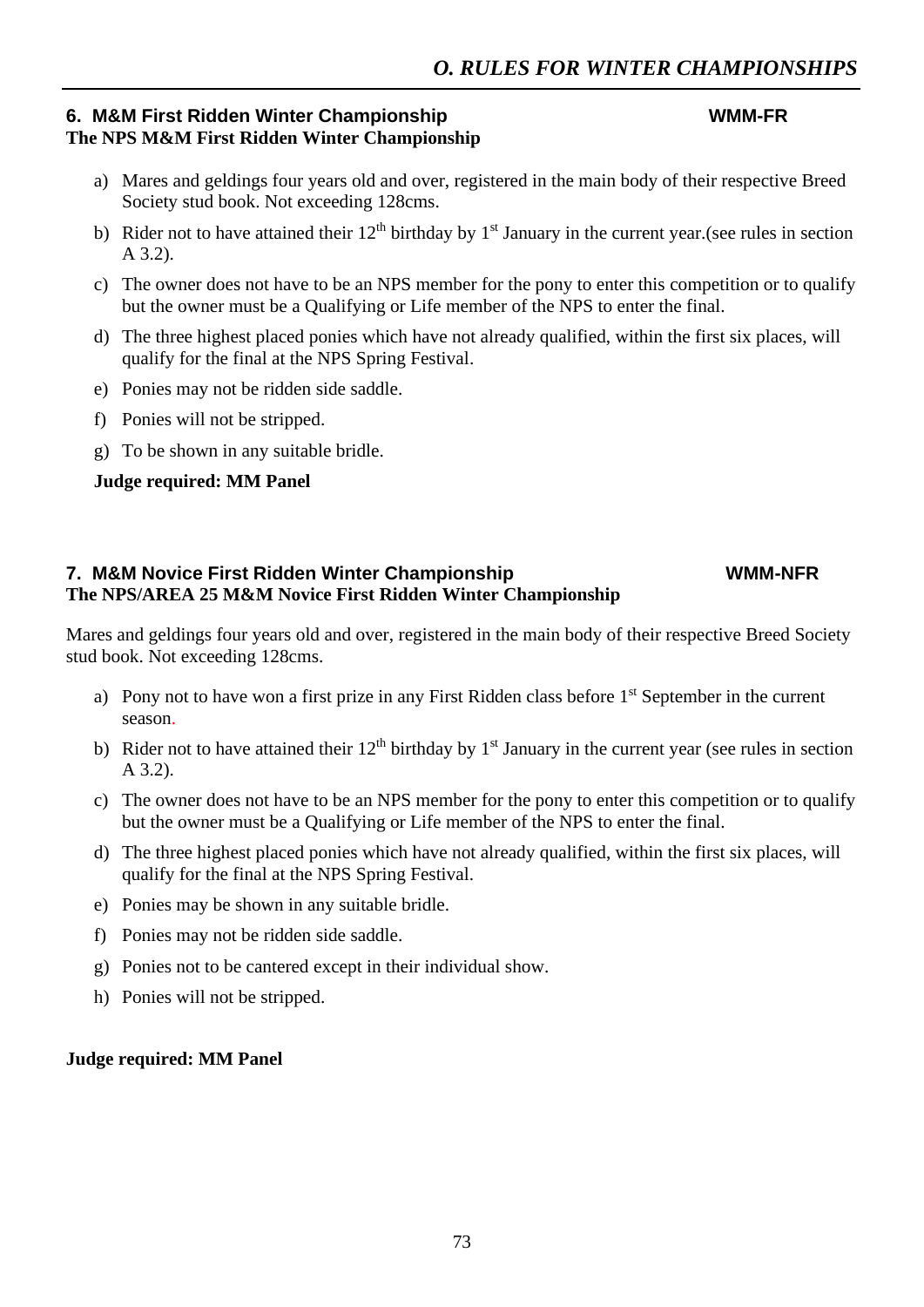# **8. M&M In Hand Winter Championship - WMM-IH**

#### **The NPS/LEYHILLS STUD M&M In Hand Winter Championship**

a) Youngstock, stallions, mares and geldings registered in the main body of their respective Breed Society stud book. Four classes as follows (may be amalgamated into two classes, either spilt by age or by Breed size (large and small):

| Class 1 Yearlings, 2 and 3 year ponies | Class 2 Ponies 4 years old & over    |  |  |
|----------------------------------------|--------------------------------------|--|--|
| Dartmoor                               | Dartmoor                             |  |  |
| Exmoor                                 | Exmoor                               |  |  |
| Shetland                               | Shetland                             |  |  |
| Welsh A                                | Welsh A                              |  |  |
| Welsh B                                | Welsh B                              |  |  |
| Class 3 Yearlings, 2 and 3 year ponies | Class 4 Ponies 4 years old $\&$ over |  |  |
| Connemara                              | Connemara                            |  |  |
| Dales                                  | Dales                                |  |  |
| Fell                                   | Fell                                 |  |  |
| Highland                               | Highland                             |  |  |
| New Forest                             | New Forest                           |  |  |
| Welsh C                                | Welsh C                              |  |  |
| Welsh D                                | Welsh D                              |  |  |

- b) Handler any age, except stallions (see rules in section A 3.2). Foals are not eligible at the Final. At Foal Shows, the first three ponies in each class will qualify for the Yearling Final at the Spring Festival
- c) The owner does not have to be an NPS member for the pony to enter this competition or to qualify but the owner must be a Qualifying or Life member of the NPS to enter the final.
- d) In each class the three highest placed ponies which have not already qualified, within the first six places, will qualify for the final at the NPS Spring Festival.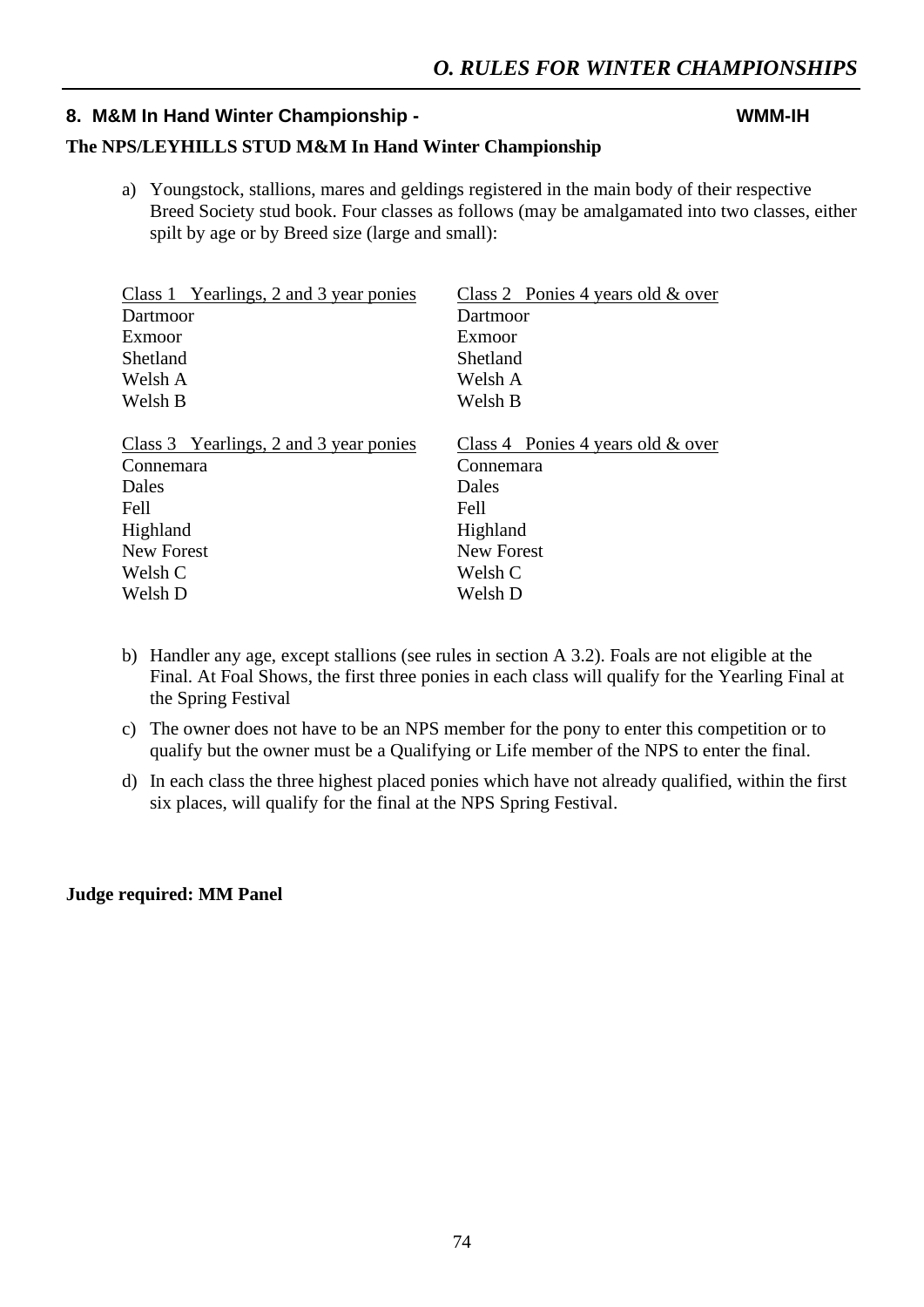# **P. RULES FOR YOUNG RIDER CHAMPIONSHIPS**

# **1. Young Rider Championship YRCH**

# **The NPS/SUPREME PRODUCTS Young Rider Championship**

a) This championship is for riders up to the age of 25.

Qualifying rounds for this competition are run in conjunction with the following NPS ridden Winter and Summer competitions

| M&M Open Ridden National Championship                          | <b>MM-OR</b>  |
|----------------------------------------------------------------|---------------|
| M&M Young Ridden Pony National Championship                    | $MM-4/5/6R$   |
| M&M Intermediate Ridden National Championship                  | <b>MM-IR</b>  |
| M&M Novice Ridden National Championship                        | MM-NR         |
| M&M Junior Ridden National Championship                        | MM-JR         |
| M&M First Ridden National Championship                         | MM-FR         |
| M&M Novice First Ridden National Championship                  | <b>MM-NFR</b> |
| Show Pony/Show Hunter Pony Ridden National Championship        | SP-R          |
| Show Pony/Show Hunter Pony First Ridden National Championship  | SP-FR         |
| Show Pony/Show Hunter Pony Novice Ridden National Championship | SP-NR         |
| M&M and Plaited Amateur Ridden National Championship           | $O-AM$        |
|                                                                |               |
| M&M Open Ridden Winter Championship                            | WMM-OR        |
| M&M Novice Ridden Winter Championship                          | <b>WMM-NR</b> |
| M&M Pure Novice Ridden Winter Championship                     | WMM-PNR       |

M&M First Ridden Winter Championship WMM-FR M&M Novice First Ridden Winter Championship WMM-NFR

Riders MUST ride the pony on which they Qualify.

- b) Rider's age to comply with the rules of the class originally entered but only riders up to age 25 are eligible for this competition.
- c) Owners/Riders do not need to be NPS members to enter this competition or to qualify but Owners must be Qualifying or Life members in order for the pony and rider to enter the final.
- d) The judge of each of the above classes will sign the qualification card of one junior rider in the class if the judge feels it is deserved. The qualification may be passed right down the line.
- e) The final is held at the NPS Summer Championships. At the final there will be the following classes, ages as at  $1<sup>st</sup>$  January in the year of the final -

Class 1 – First Ridden (Riders in this class may NOT compete in Class 2)

Class 2 - Riders aged 10 -13 years

Class 3 - Riders aged 14 – 18 years

Class 4 - Riders aged 19 – 25 years.

- f) Ponies will not be stripped at the Final.
- g) To be shown in any suitable bridle.

.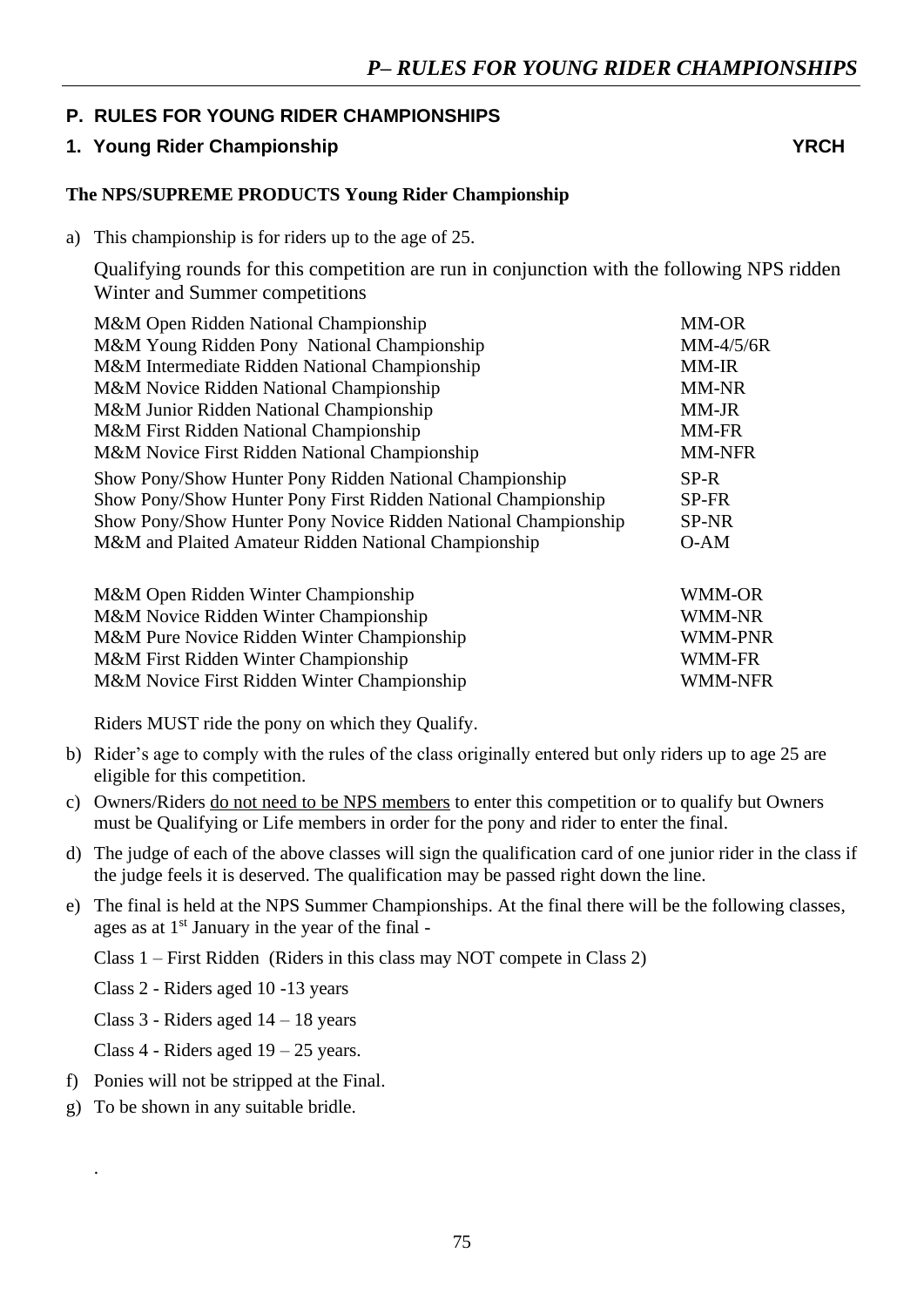# **Q. RULES FOR PERFORMANCE CLASSES**

# **1. NPS/ATHONY EVANS Arena Eventing Challenge AE**

This competition assesses the potential for a pony to be a competitive eventing pony either currently or in the future.

Open to mares, geldings and stallions four year old and over**, maximum height 158cm,** in possession of an equine passport but no specific registration or breed society criteria. Ponies' manes may be plaited at competitor discretion. Ponies may be measured at the judge's discretion. Riders may only ride one pony in each class.

#### **The NPS strongly recommends body protectors are worn in all NPS jumping competitions especially over fixed obstacles.**

#### **Rules for the Final**

Classes at the Final will be split into two sections:

- **A. Ponies who have qualified in 60cm to 70cm qualifying rounds. Maximum height of fences at the final 70cm**
- **B. Ponies who have qualified in 75cm to 90cm qualifying rounds. Maximum height of fences at the final 90cm**

Ponies will have qualified at a series of arena eventing competitions **by achieving a top ten placing or jumping a double clear.** All qualifying events will be listed on the www.nationalponysociety.com website.

Only ponies owned by NPS members (Life, Qualifying or Performance) can qualify for the final.

#### **Marks**

There will be 50 marks available from each judge, with a total of 100 marks available in total.

| <b>Flatwork</b> | 20 Marks (5 each for walk, trot, canter and gallop)   |
|-----------------|-------------------------------------------------------|
| Jumping         | 20 Marks (10 each for show jumping and cross country) |
| Suitability     | 10 Marks                                              |
| Total           | 50 Marks                                              |
|                 |                                                       |

#### **Section I – Flatwork**

Enter the arena and the bell will signal the start of your round. Maximum time allowed of 2 minutes and 30 seconds. Marks are awarded for each pace not accuracy of movements.

Compulsory movements include:

Medium walk (minimum of 15 metres)

Working trot left, to include one 20m diameter circle

Working trot right, to include one 20m diameter circle

Working canter left, to include one 20m diameter circle

Working canter right, to include one 20m diameter circle

Continue straight into the jumping phase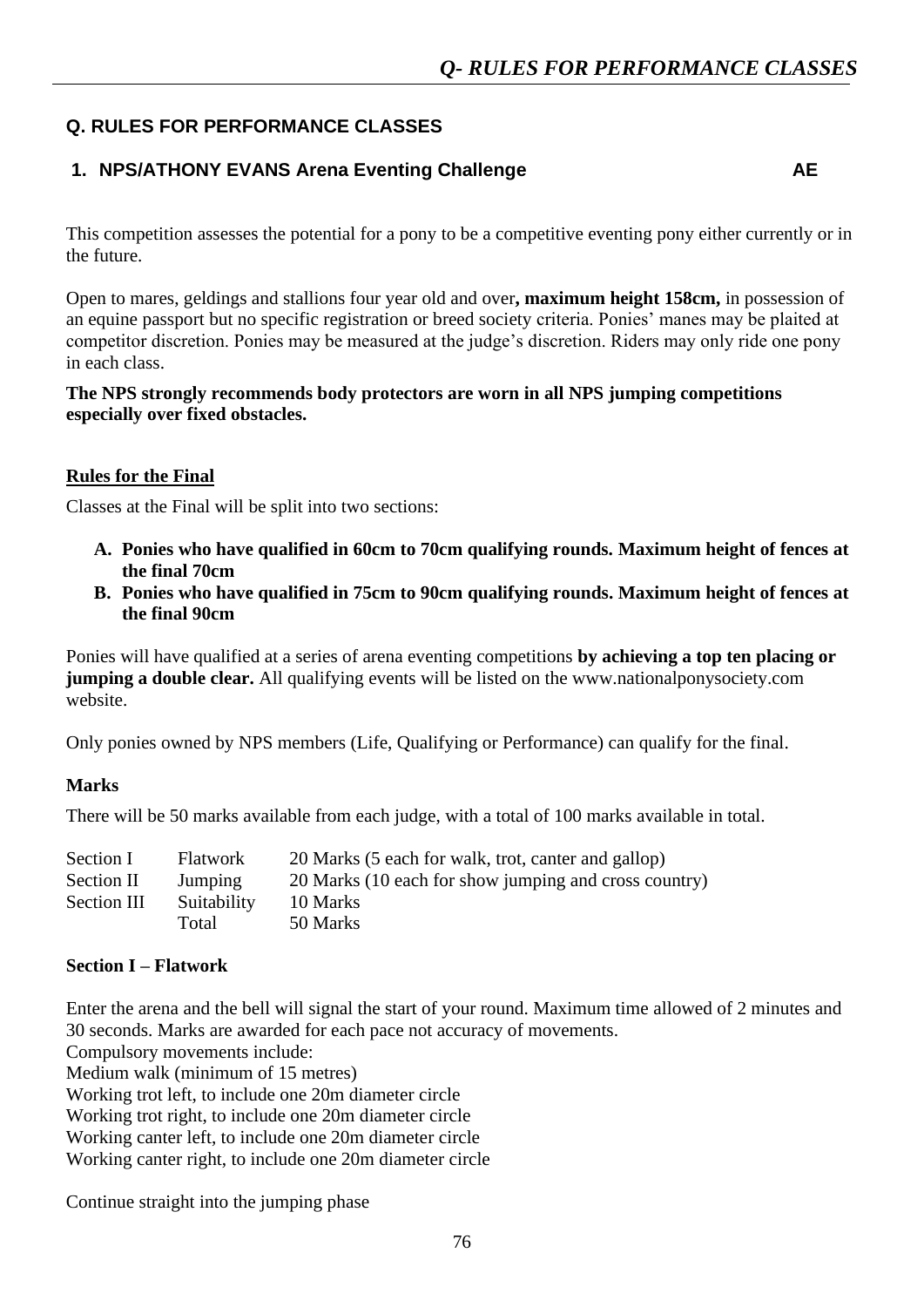# **Section II – Jumping**

There will be 6-8 show jumping fences including one double, followed immediately by 10-12 cross country fences that may include water and steps. 2 marks will be deducted for a refusal or knock down.

Marks will be awarded for fluency, jumping ability and technique.

On jumping the final cross country fence, please demonstrate approximately 20m of gallop before pulling up and leaving the arena in walk.

# **Section III – Suitability**

The judges will be looking for a pony that demonstrates the quality, athleticism and ridability to succeed in eventing and performance.

**In the event of a tie, the Jumping phase mark will take precedence followed by the Suitability mark.**

### **Judge required: WHP or PWHP Panel or BE accredited coach**

#### **Guidelines for Qualifying rounds**

**Qualifying rounds can be run on the back of existing arena eventing competitions.**

**It is advised that Qualifiers should be run as a two phase competition, which can be run in either an indoor arena, on an outdoor surface or in a grass arena. Competitors will jump a course of show jumps immediately followed by a course of cross country style fences. There should be a maximum of 8 show jumping fences (one double is permitted) and a maximum of 12 cross country style fences.** 

**The aim of the competition is to achieve the fewest penalties from the total of three components –**

- **Show Jumping Penalties**
- **Cross Country Penalties**
- **Speed (or as close to the optimum time as possible)**
- **Suggested speed 325m/m**

| <b>Penalties:</b>                                  |             |
|----------------------------------------------------|-------------|
| <b>Knockdown or Refusal</b>                        | 4 penalties |
| Each commenced second over the optimum time        | 1 penalty   |
| Each commenced second in excess of 5 seconds under |             |
| the optimum time                                   | 1 penalty   |

**In the event of a tie, the winner will be the closest to, but under the optimum time.**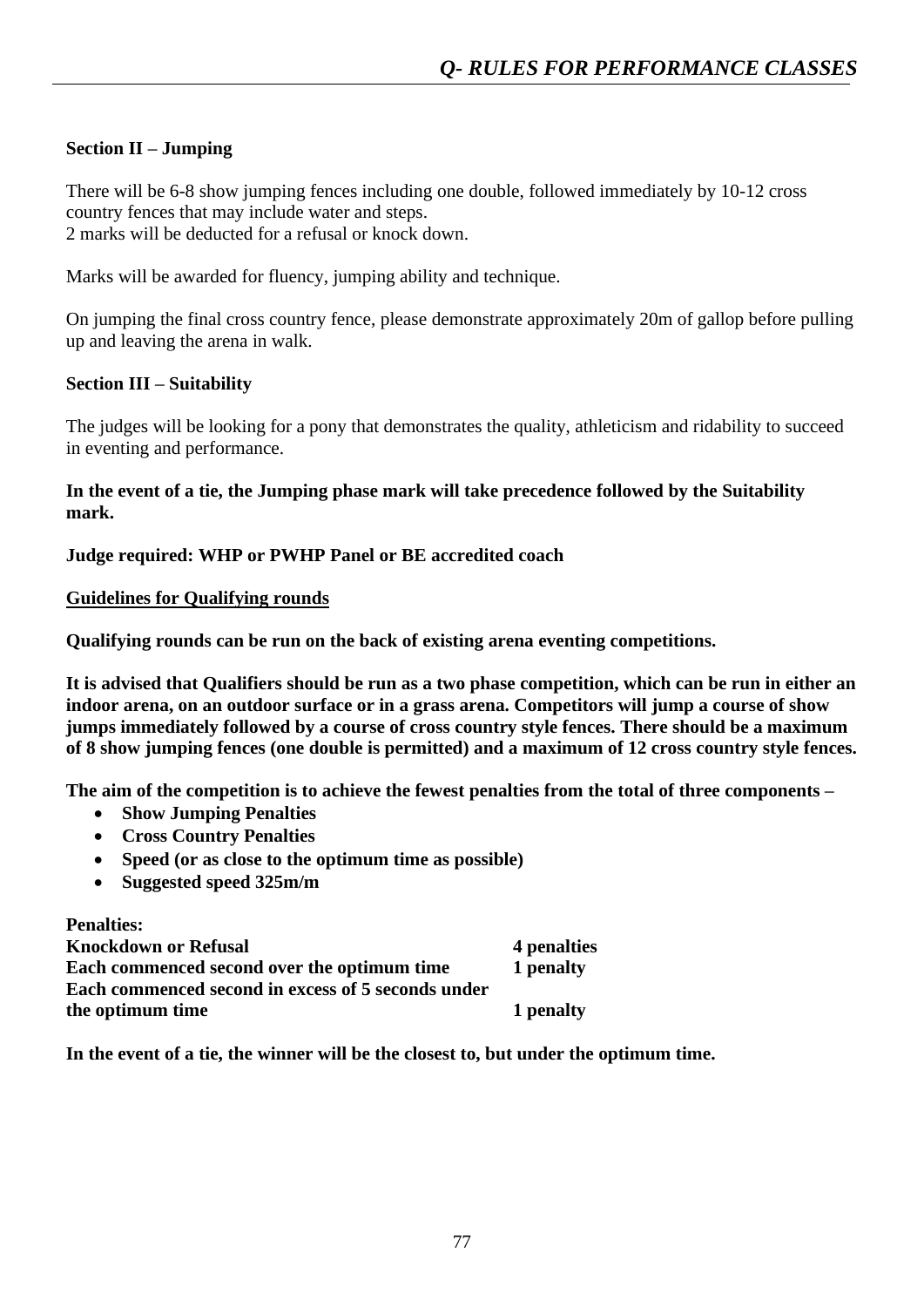# **2. NPS Supreme Dressage Championships**

**ALL QUERIES** on NPS Dressage please see the website or contact Mrs Angela Kember on 01580211747 or angela.kember@icloud.com

- 1. These NPS Dressage finals and where possible, qualifiers, are run in accordance and or under British Dressage Rules and regulations.
- 2. It is the responsibility of riders and owners to ensure their ponies/horses are eligible for entry to both the qualifying rounds and the Final prior to making an entry.
- 3. In order to be eligible for this competition, ponies must be registered in their respective stud book. Ponies bred overseas must be registered in stud books recognized by UK equivalent stud books. Including their part bred registers.
- 4. Owner or Rider must be or become members of the National Pony Society for 2021 in order to compete at the Final (excluding Associate Judge or Breeder members).
- 5. The final will consist of both Preliminary and Novice finals with classes split at the discretion of the organisers.
- 6. Ponies with any number of British Dressage points are eligible for this competition.
- 7. All ponies must be at least 4 years old in order to compete at a qualifying round.
- 8. All ponies must be ridden at the Final by the rider that qualified them in the qualifying round. No changes or substitutions are permitted under any circumstances.
- 9. Running of Final:
	- a. Each arena will have an individual winner for each class.
	- b. Each class will be judged by a single judge where possible
	- c. The 12 winners will perform a Freestyle Ride Off to Music [commanding prohibited] of up to 4.5 minutes duration within a 20 x 40 arena to determine the overall Supreme Champion.
- 10. NPS Supreme Dressage Freestyle Ride-Off will be judged to Music competitors are to provide their own labeled CD's with instructions or make their choice with the commentators on the day. (Please note we are unable to play re-writable CD's)
- 11. Information on Judges selected for the Final are printed in the front of the schedule. Competitors must take responsibility for their entries and may not compete if they are related to the judges, they or their ponies/horses have been taught, or their ponies/horses owned/bred by the judges or had any financial dealings - livery, business, etc with the chosen judges within the past five years. Details should be sent at time of entry, if any connections with any of these said judges- rearranging the judges may be possible.
- 12. Training Devices with headgear/earphones may only be used in exercise areas. Use in competition arenas is prohibited and will result in the immediate disqualification of that competitor.
- 13. Tests may only be commanded in the 12 & Under Mini Final and/or according to BD Para-Dressage Rules - a photocopy of a LEA Statement of Need or official Dyslexia/Dyspraxia assessment is to be provided with the entry form.

Copyright NPS Dressage 2019/2020/2021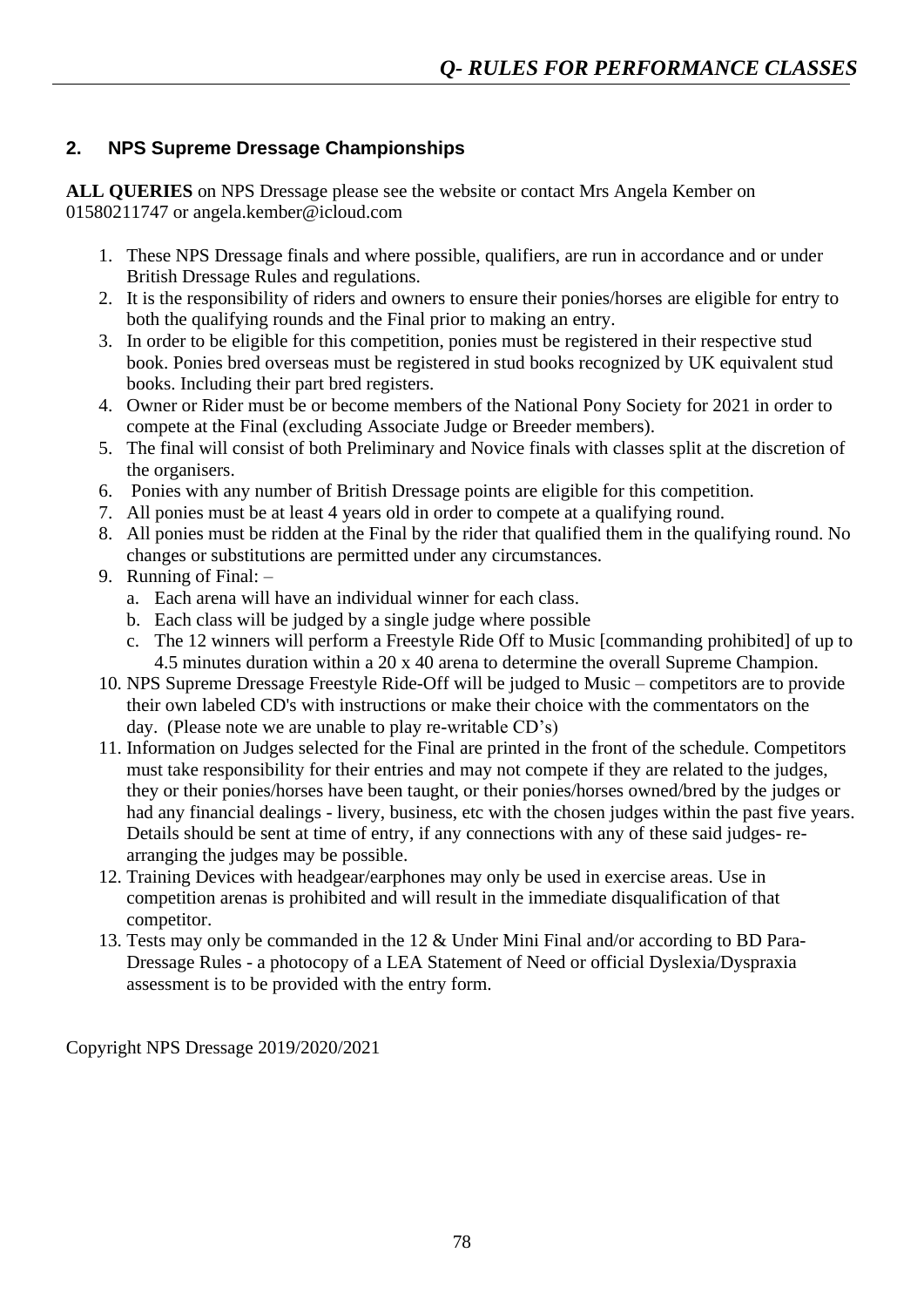# **R. WELFARE & SAFEGUARDING POLICIES**

# **1. WELFARE CODE OF PRACTICE**

The Member Bodies of the Showing Council have adopted a Code of Practice for the Welfare of Horses & Ponies at Shows and Events.

The document has been produced to provide advice and support to members, competitors, show organisers, stewards, judges, volunteer assistants and spectators.

The full Code of Practice can be downloaded from the NPS website Education & Welfare section. www.nationalponysociety.com/codeofpractice

# **2. SAFEGUARDING**

The NPS has adopted the policies and procedures of the British Equestrian Federation relating to safeguarding. The NPS places the highest priority on the safety and enjoyment of children and young people participating in equestrian sport and is committed to promoting the highest possible standard of care across the whole Society.

The full Safeguarding Policy document can be downloaded from the BEF website at https://www.bef.co.uk/repository/downloads/Annex\_B\_\_1\_\_Safeguarding\_Policy\_Children\_and\_Young \_People\_.pdf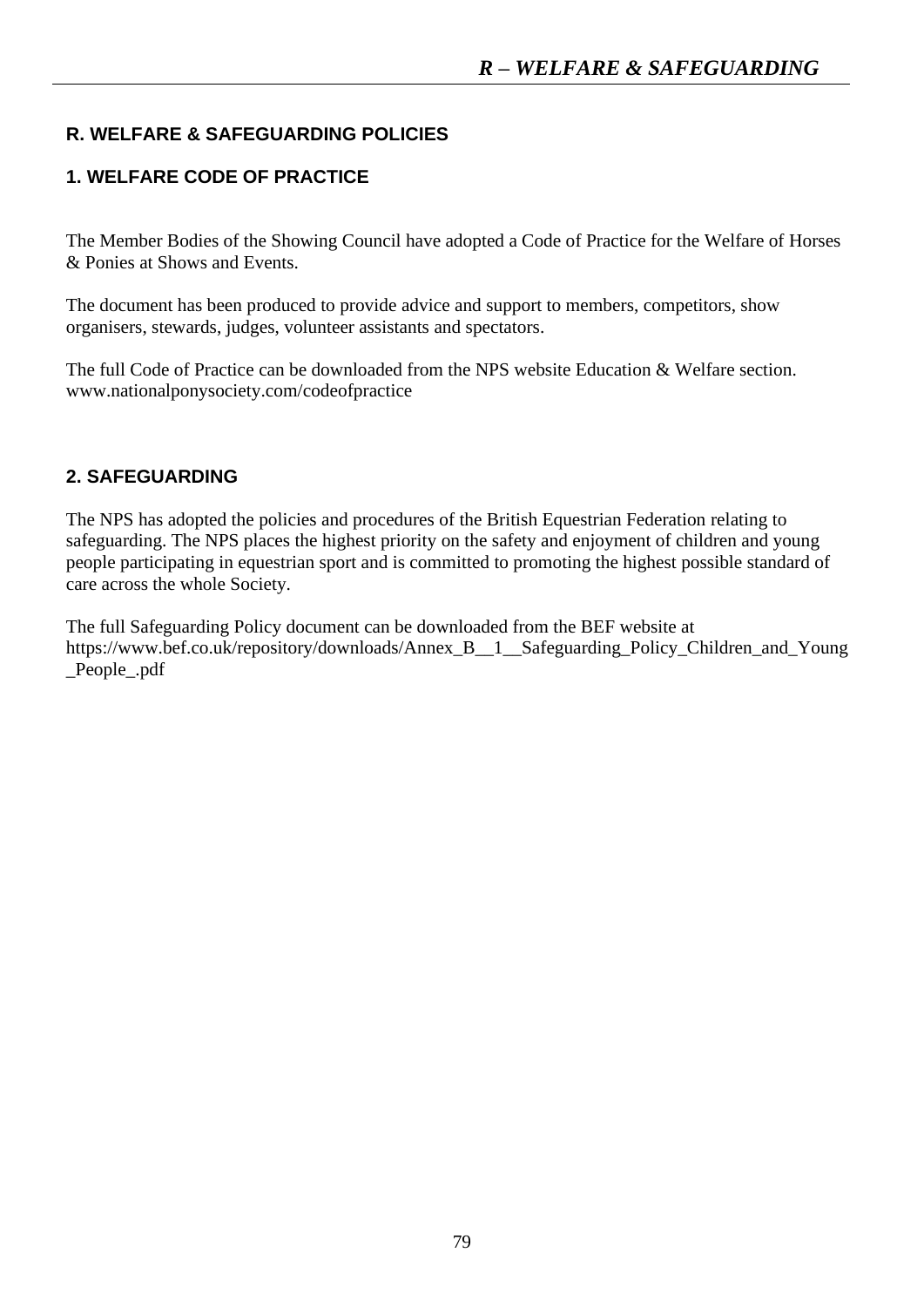# **NPS 19th Spring Festival**

**Saturday 23rd April 2022 to be held at** 

**Royal Three Counties Showground, Malvern, Worcestershire** Including:

NPS/Baileys Horse Feed HOYS M&M Ridden Pony of the Year Qualifiers & HOYS Junior M&M Ridden Pony of the Year Qualifiers. UKPH RIHS Young Riders & Amateur M&M Ridden Qualifier NPS/Supreme Products RIHS M&M WHP Qualifier NPS Summer Qualifiers All NPS Winter Finals

#### **NPS 115th Summer Championship Show 2 nd – 4 th August 2022 NPS 115th Summer Championship Show**

**to be held at 3 rd – 5 th August 2022 to be held at** 

#### W DU HEM at<br>**Royal Three Counties Showground, Malvern, Worcestershire Royal Three Counties Showground, Malvern, Worcestershire**

Featuring a selection of all Pony and Junior HOYS Qualifiers and also the  $\mathbf{E}_{\text{max}}$   $\mathbf{E}_{\text{max}}$   $\mathbf{E}_{\text{max}}$   $\mathbf{E}_{\text{max}}$   $\mathbf{E}_{\text{max}}$   $\mathbf{E}_{\text{max}}$   $\mathbf{E}_{\text{max}}$   $\mathbf{E}_{\text{max}}$   $\mathbf{E}_{\text{max}}$   $\mathbf{E}_{\text{max}}$   $\mathbf{E}_{\text{max}}$   $\mathbf{E}_{\text{max}}$   $\mathbf{E}_{\text{max}}$   $\mathbf{E}_{\text{max}}$   $\mathbf{E}_{\text{max}}$   $\mathbf{E}_{\text{max$ HOYS Price Family In Hand Championship Qualifier. **BIHAI KROWS FOR PRIZE MONEY FINALS.** Breeding classes for all the M&M breeds. Featuring a selection of all Pony and Junior HOYS Qualifiers and also the British Riding Pony breed show.

n Unamiatu<br>Matianal Char Junior Unaffiliated Ring.

All NPS Summer National Championship Finals.

# **NPS Arena Eventing Challenge Final**

**The Great British In Hand Show 17th September 2022 September 2022**<br> **September 2022 to be held at Aston Le Walls, Daventry, Northamptonshire to be held at** 

# **XXXXXX NPS Great British In Hand Show**

**24th September 2022 to be held at Onley Grounds EC, Rugby, Warwickshire**

**Schedules will be available to download from the website, ordered with your membership renewal or please send an A5 SAE to:**

**National Pony Society Arthur Rank Centre, Stoneleigh Park Warwickshire, CV8 2LG**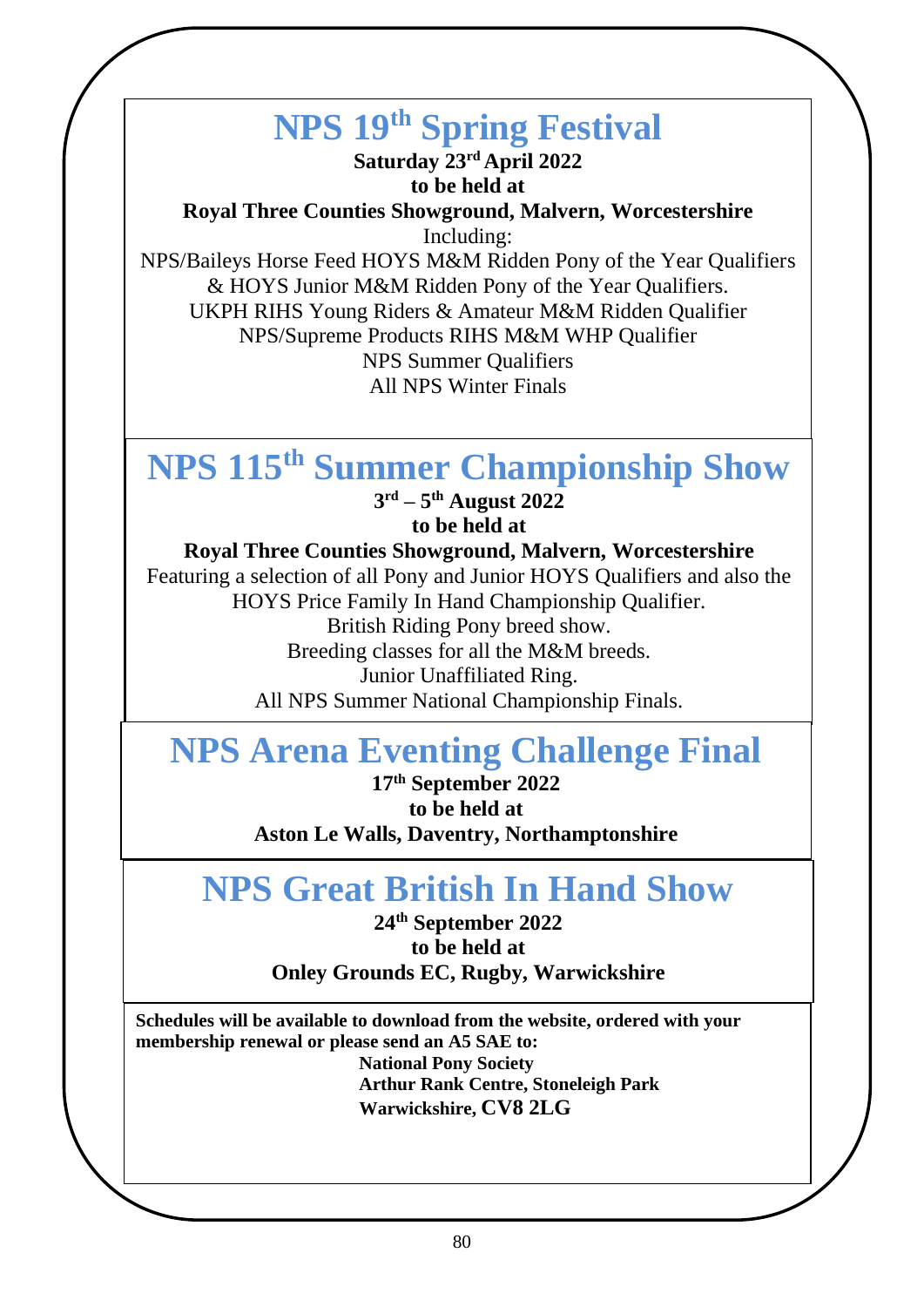



Note: All Areas shown are approximate - please allow for artistic licence. Geographical apportioning is regularly reviewed and any changes will be published in the NEWSLETTER.